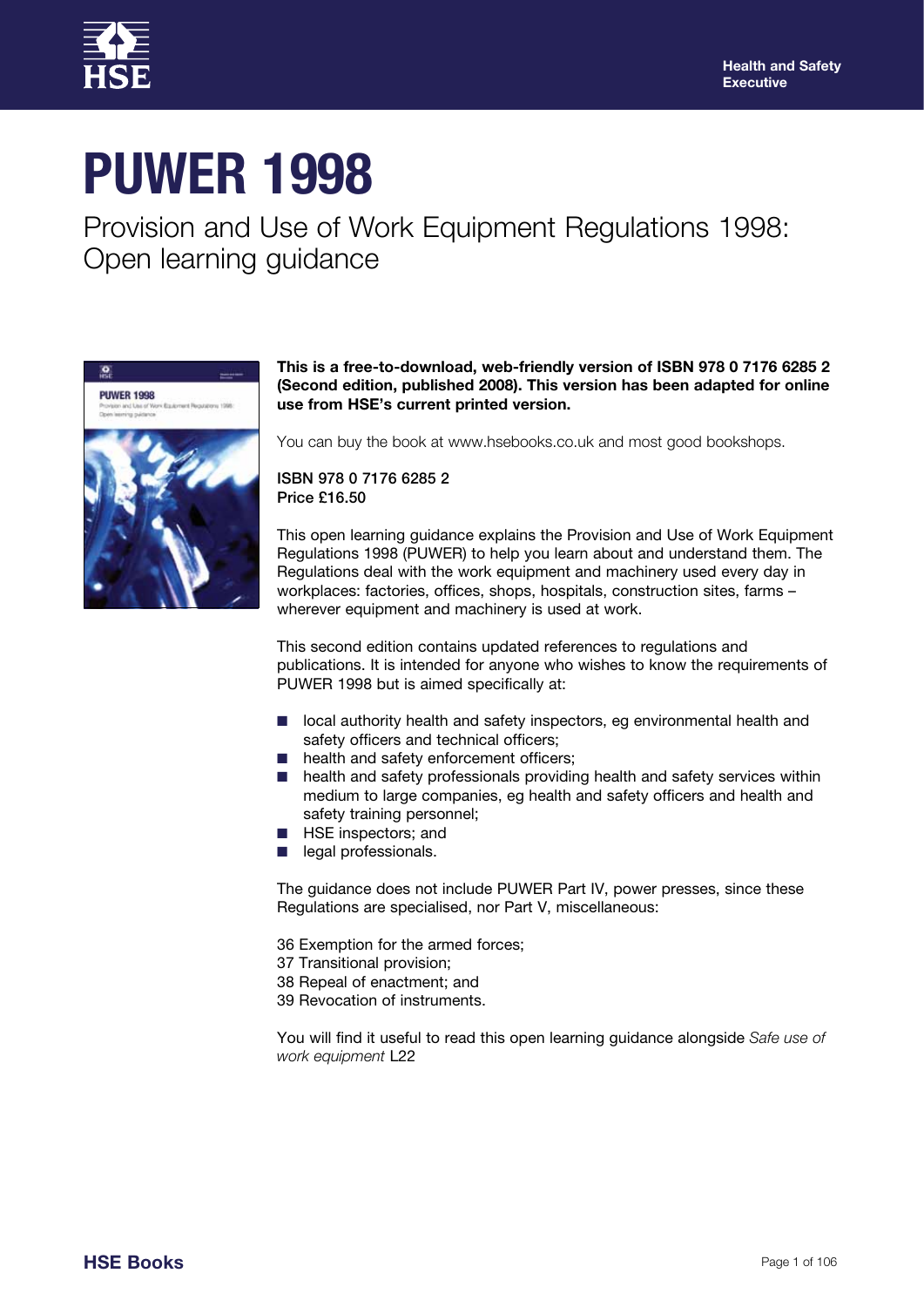© *Crown copyright 2008*

First published 1999 Second edition 2008

ISBN 978 0 7176 6285 2

All rights reserved. No part of this publication may be reproduced, stored in a retrieval system, or transmitted in any form or by any means (electronic, mechanical, photocopying, recording or otherwise) without the prior written permission of the copyright owner.

Applications for reproduction should be made in writing to: The Office of Public Sector Information, Information Policy Team, Kew, Richmond, Surrey TW9 4DU or e-mail: licensing@opsi.gov.uk

This guidance is issued by the Health and Safety Executive. Following the guidance is not compulsory and you are free to take other action. But if you do follow the guidance you will normally be doing enough to comply with the law. Health and safety inspectors seek to secure compliance with the law and may refer to this guidance as illustrating good practice.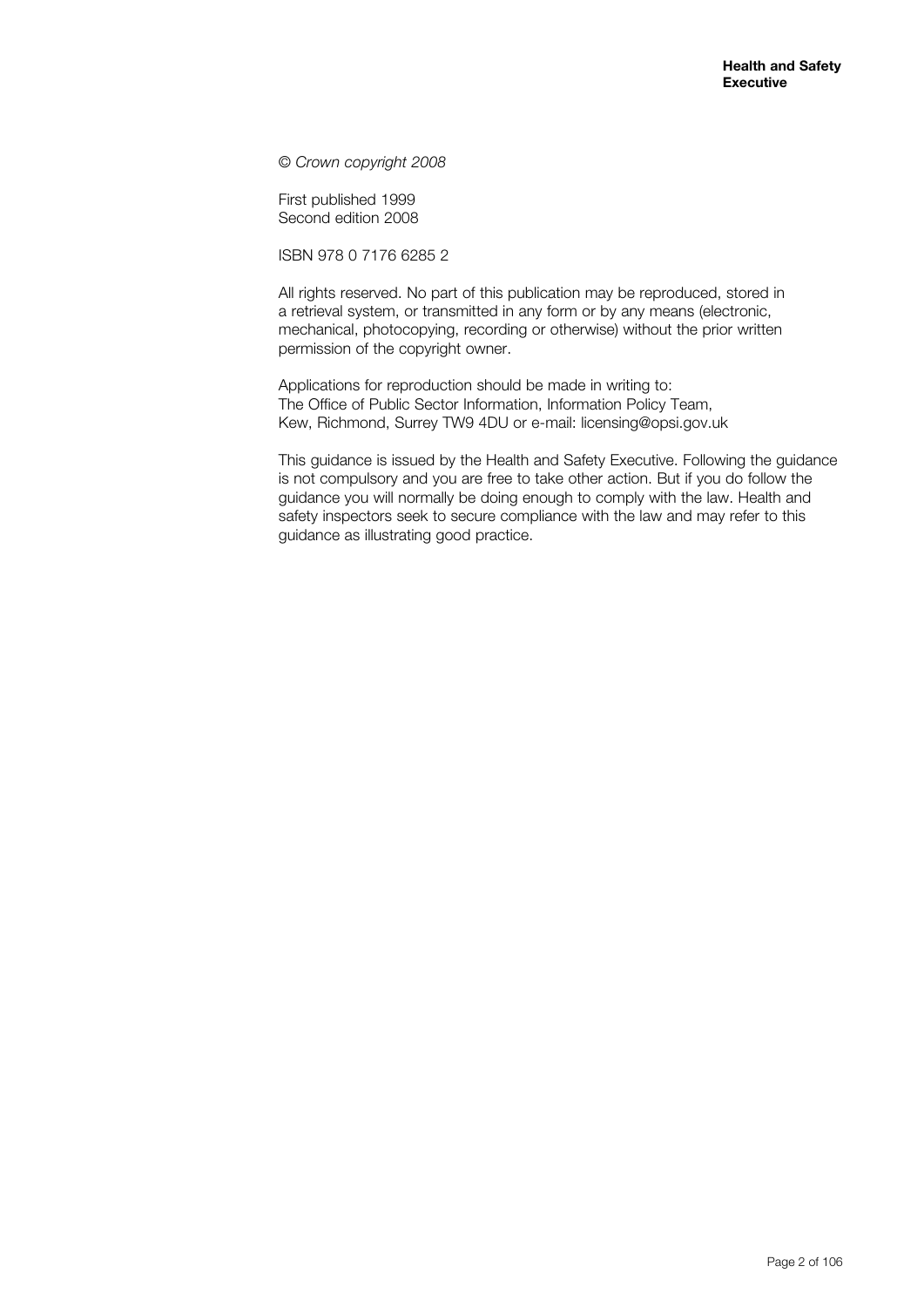## **Contents**

### **Introduction 5**

### **The Regulations 7**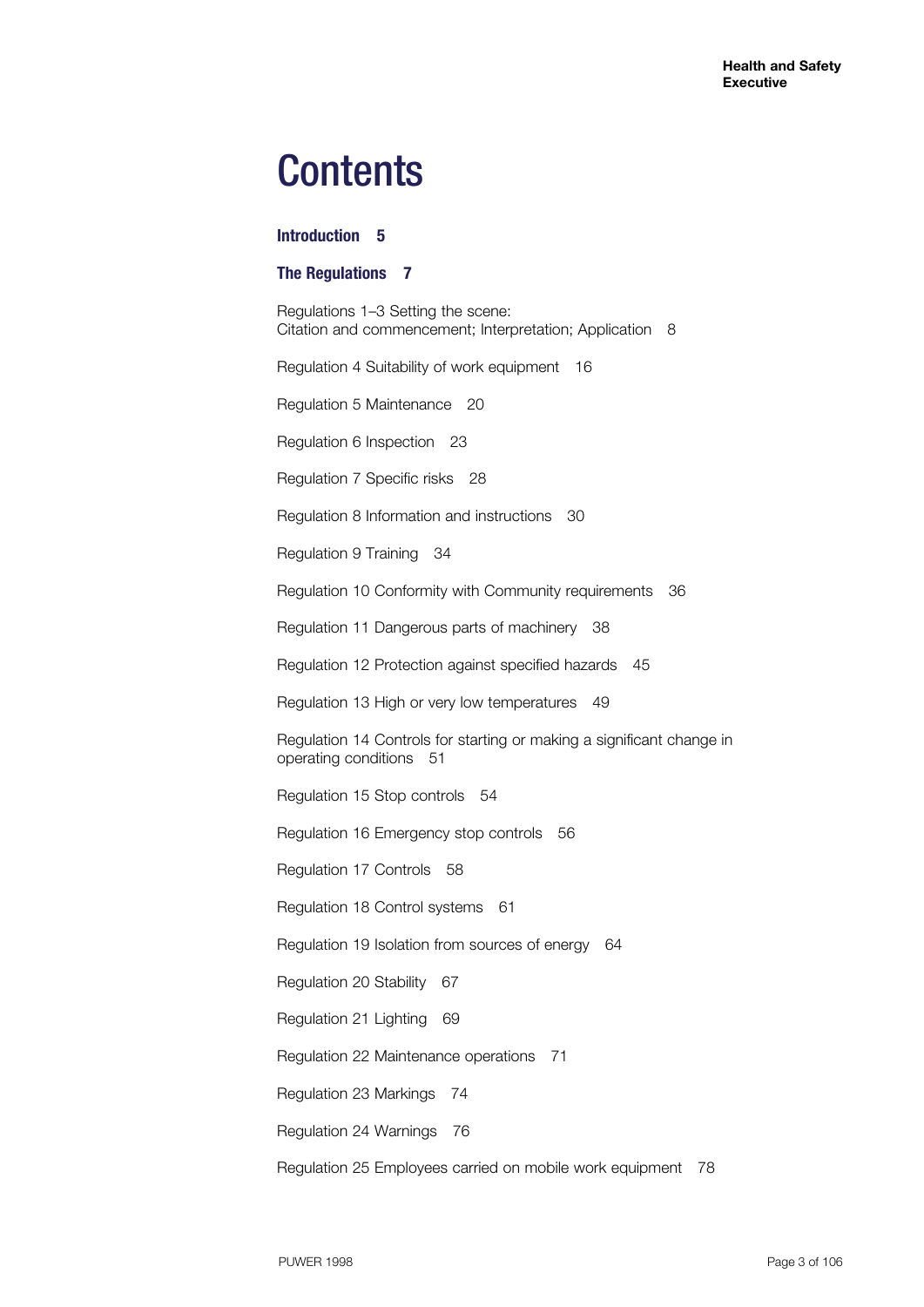Regulation 26 Rolling over of mobile work equipment 80

Regulation 27 Overturning of fork-lift trucks 82

Regulation 28 Self-propelled work equipment 84

Regulation 29 Remote-controlled self-propelled work equipment 88

Regulation 30 Drive shafts 89

**Feedback and answers 91**

**Further information 104**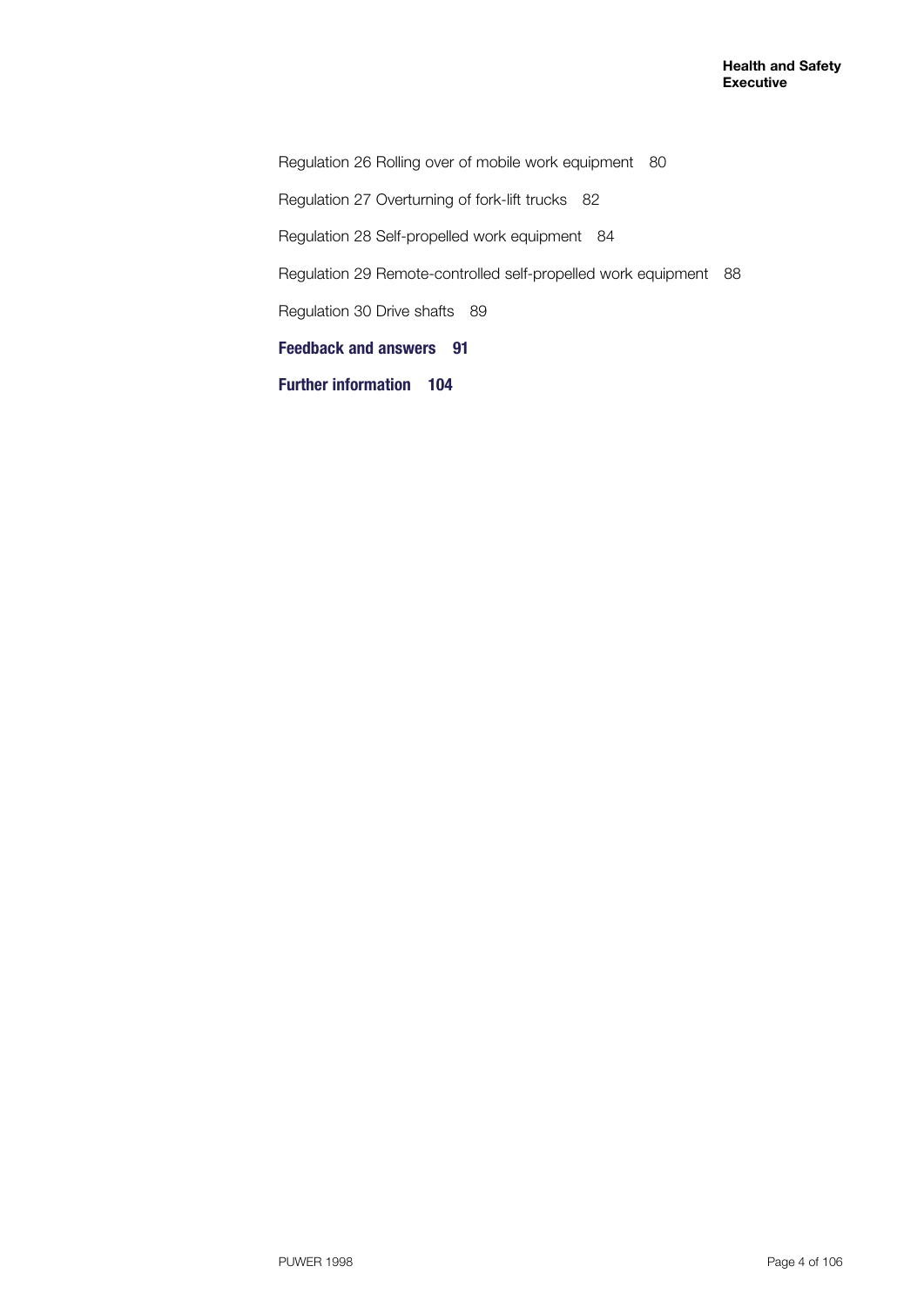## **Introduction**

### **About this open learning guidance**

This guidance explains the Provision and Use of Work Equipment Regulations 1998 (PUWER) to help you learn about and understand them. The Regulations deal with the work equipment and machinery used every day in workplaces: factories, offices, shops, hospitals, construction sites, farms – wherever equipment and machinery is used at work.

This second edition contains updated references to regulations and publications.

The guidance does not include PUWER Part IV, power presses, since these Regulations are specialised, nor Part V, miscellaneous:

- 36 Exemption for the armed forces;
- $\blacksquare$  37 Transitional provision;
- 38 Repeal of enactment; and
- 39 Revocation of instruments.

### **Aims**

The PUWER Regulations aim to make working life safer for everyone using and coming into contact with equipment: employers and employees, contractors, suppliers, and others. Like all regulations, they need to be studied closely. The words have been chosen carefully and sometimes have a precise legal meaning. At other times, you need to interpret the Regulations according to your own situation.

The guidance aims to clarify when terms are used precisely and when you need to interpret and apply the requirements of a regulation to your situation.



Where the regulation is new or has changed significantly in 1998, you will see this symbol. This has been done to help those who are already familiar with the previous regulations to identify the new material.

### **Who it's for**

The main groups for whom this guidance is intended are:

- local authority health and safety inspectors, for example environmental health and safety officers and technical officers;
- health and safety enforcement officers:
- health and safety professionals providing health and safety services within medium to large companies, for example health and safety officers and health and safety training personnel;
- **n** HSE inspectors; and
- egal professionals.

But anyone who wishes to know the requirements of PUWER 1998 should find this guidance useful.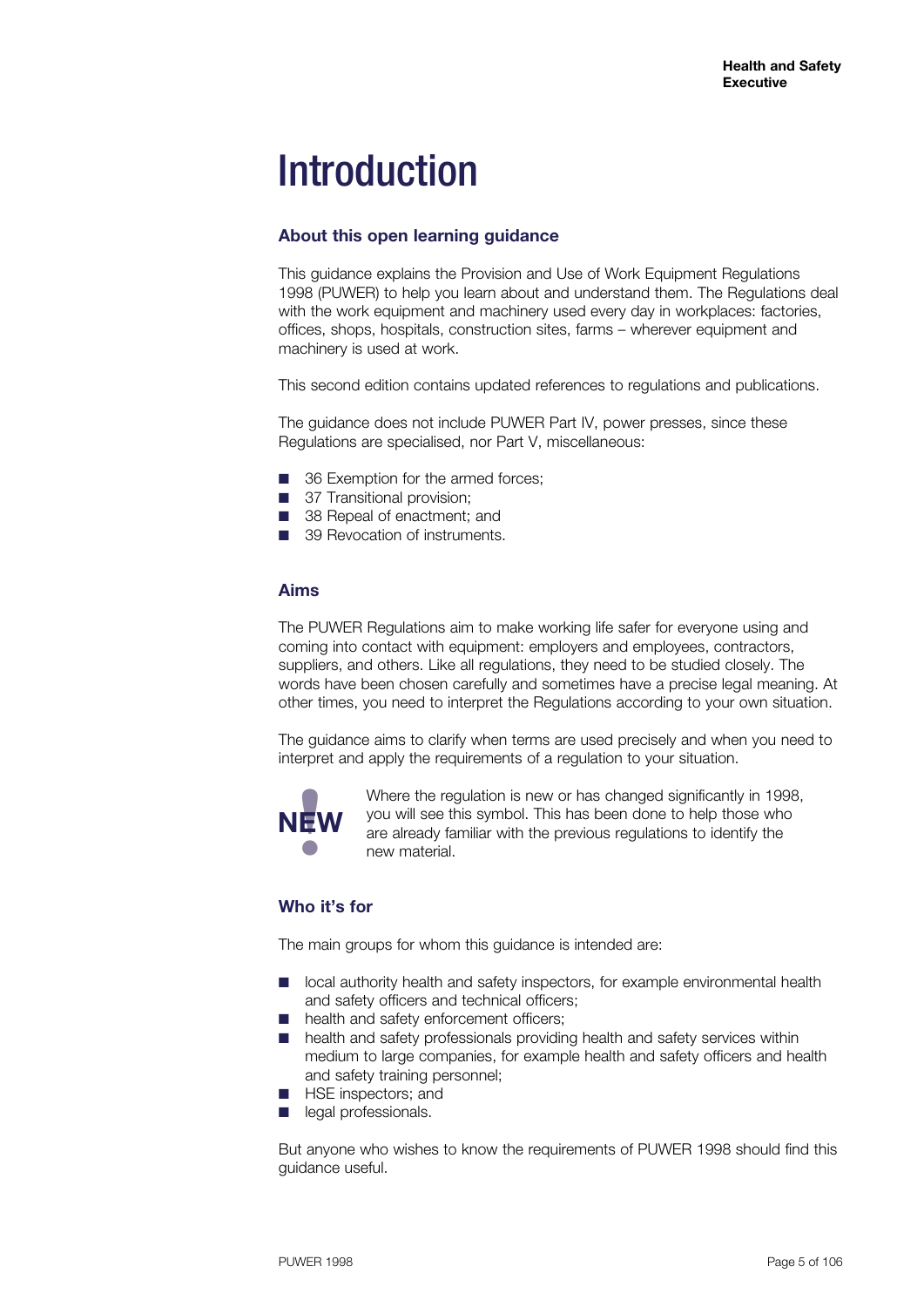### **How to use it**

You can cover the units in your own time and pace, either working through in sequence, or selecting specific regulations as and when you need to know more about them.

Make sure that you have a copy of *Safe use of work equipment. Provision and Use of Work Equipment Regulations 1998. Approved Code of Practice and guidance* L22 (ACOP) when working through this guidance.

### **Structure**

Each regulation is described as follows:

### *Key points*

A summary of the main areas covered by the regulation.

### *The text of the regulation*

The text of the regulation is given verbatim; it has been drawn up by the Secretary of State for the Environment, Transport and the Regions, and by Parliament, and will be enforced by health and safety inspectors. It is precise and written in a formal style. Note that the word 'he' refers to both men and women, singular and plural.

### *Main commentary*

The regulation is described in more detail, with practical examples. Sometimes the words IF, AND, BUT, OR and NOT appear in capital letters. This is because a great deal of law is based on what might happen (IF . . . and sometimes AND), and it also has to take account of exceptions (BUT), alternatives (OR) and prohibitions (NOT).

Sometimes the full version of the ACOP, which gives specific advice on what employers must do to comply with the regulation, is quoted. Where the text refers to 'guidance', the source is the ACOP. The guidance gives the kinds of precautions employers should take and explains in more detail how the Regulations should be applied.

### *Case studies*

Real-life situations in a variety of industrial and commercial sectors are used to illustrate what could happen if the requirements of the regulation are not met.

### *Key terms*

Important words and phrases used in each regulation are defined (not regulation 10).

### *Activity*

A practical task is provided to help you understand the regulation and apply it to your situation. The feedback gives additional information and things to think about. (Note that a single activity covers regulations 1–3, there is no activity for regulation 10, and the activity for regulation 27 also covers regulation 26.)

### *Self-assessment questions (SAQs)*

These are provided to test your understanding of each regulation. You could use the questions before and after reading about the regulation to compare your progress.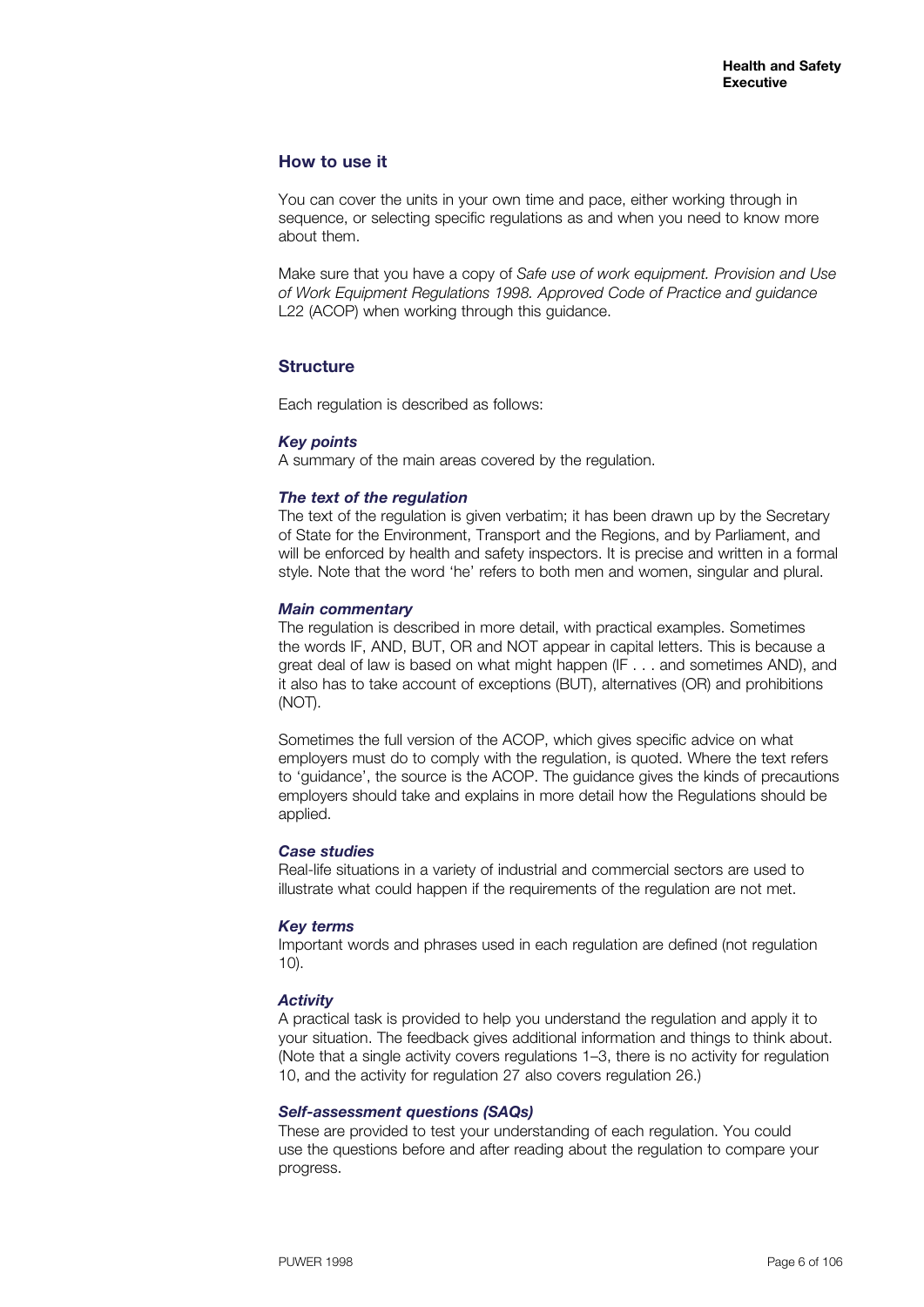## The Regulations

The Secretary of State, with the agreement of Parliament, has brought out two sets of Regulations that have been issued to implement the Amending Directive to the Use of Work Equipment Directive (AUWED).

The Provision and Use of Work Equipment Regulations 1998 (PUWER) came into force on 5 December 1998. It implements the general non-lifting requirements of the Directive and replaces the Provision and Use of Work Equipment Regulations 1992 in their entirety.



Where the PUWER regulation is new or changed significantly in 1998 you will see this symbol next to it in this open learning guidance.

The other set of Regulations, which relates to lifting equipment, is the Lifting Operations and Lifting Equipment Regulations 1998 (LOLER), which came into force at the same time and is covered in a separate open learning guidance.

Regulations 1–30 of PUWER apply to all work equipment including that used to lift loads. All sectors of industry are affected by PUWER. Regulations 31–35 of PUWER deal more specifically with power presses.

To obtain a copy of the Statutory Instruments (the Regulations), contact:

The Stationery Office, PO Box 29, Norwich NR3 1GN Tel: 0870 600 5522 Fax: 0870 600 5533 e-mail: customer.services@tso.co.uk Website: www.tso.co.uk (They are also available from bookshops.) Statutory Instruments can be viewed free of charge at www.opsi.gov.uk.

The associated Approved Code of Practice includes the text of the Regulations and can be purchased at:

HSE Books PO Box 1999 **Sudbury** Suffolk CO10 2WA Tel: 01787 881165 Fax: 01787 313995 Website: www.hsebooks.co.uk (HSE priced and free publications can be viewed online or ordered from www.hse.gov.uk or contact HSE Books, PO Box 1999, Sudbury, Suffolk CO10 2WA Tel: 01787 881165 Fax: 01787 313995. HSE priced publications are also available from bookshops.)

As well as the *Safe use of work equipment* ACOP, you may wish to obtain the most recent ACOPs for power presses and woodworking (see Further information, page 113).

For information about health and safety ring HSE's Infoline Tel: 0845 345 0055 Fax: 0845 408 9566 Textphone: 0845 408 9577 e-mail: hse.infoline@natbrit.com or write to HSE Information Services, Caerphilly Business Park, Caerphilly CF83 3GG.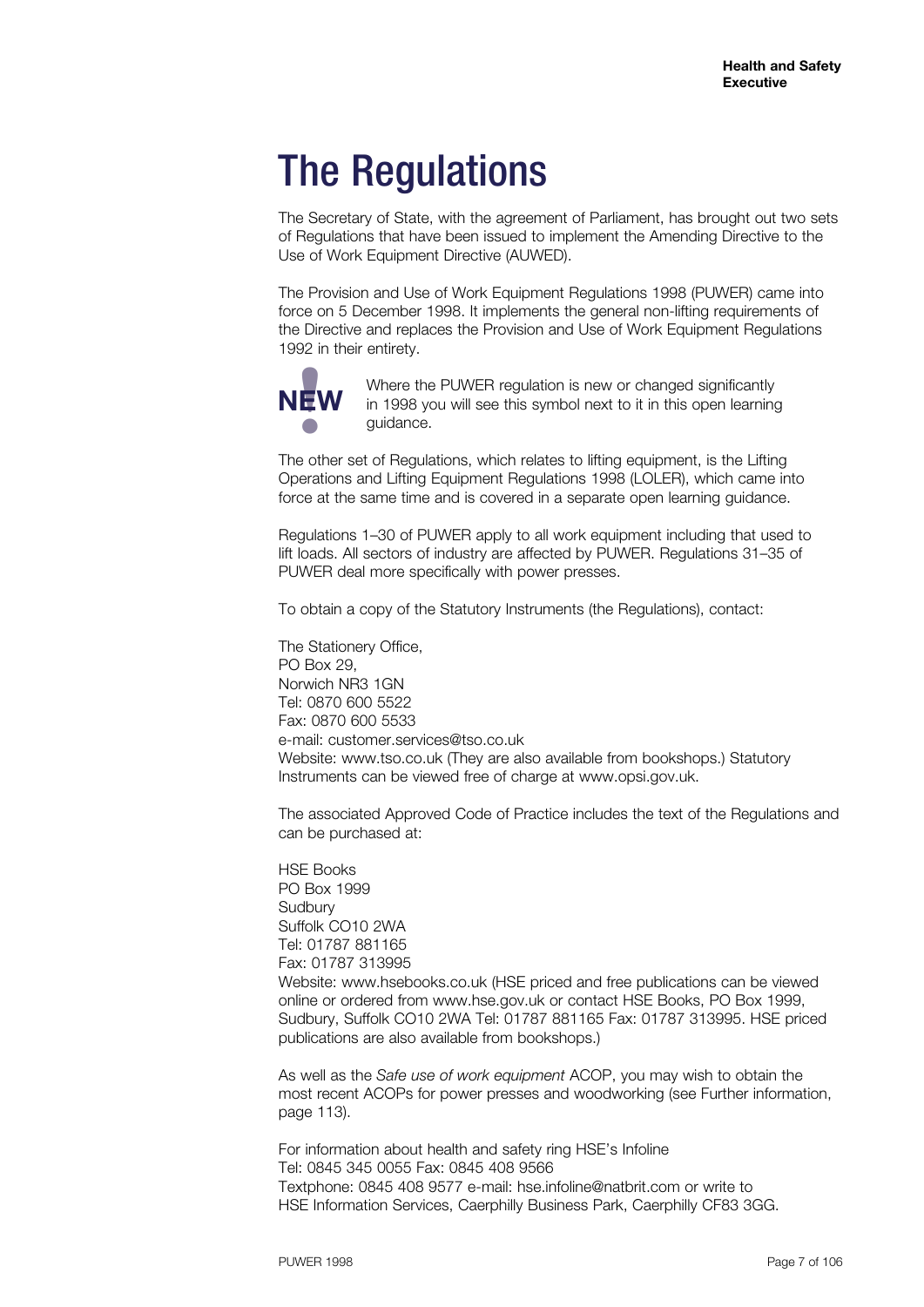## Regulations 1-3 Setting the scene

Regulations 1, 2 and 3 cover the preliminary legal formalities and background which are characteristic of statutory documents:

- $\blacksquare$  what PUWER 1998 is about and the month it came into effect;
- how to interpret particular terms and expressions used in PUWER 1998;
- where PUWER 1998 applies;
- $\blacksquare$  who is affected.

To understand the scope and intentions of PUWER 1998, you'll need to get to grips with the terms used in the context of the Regulations. Many familiar words are used in precise ways. It is important to know what is being referred to, and what is not included in the definition.

The activity and questions for regulations 1–3 follow the section covering regulation 3. After working through regulations 1–3 (pages 5–10) you should be able to explain:

- $\blacksquare$  what PUWER is about;
- $\blacksquare$  when the Regulations came into effect;
- $\blacksquare$  how particular terms must be interpreted;
- $\blacksquare$  where the Regulations apply;
- $\blacksquare$  who is affected by them.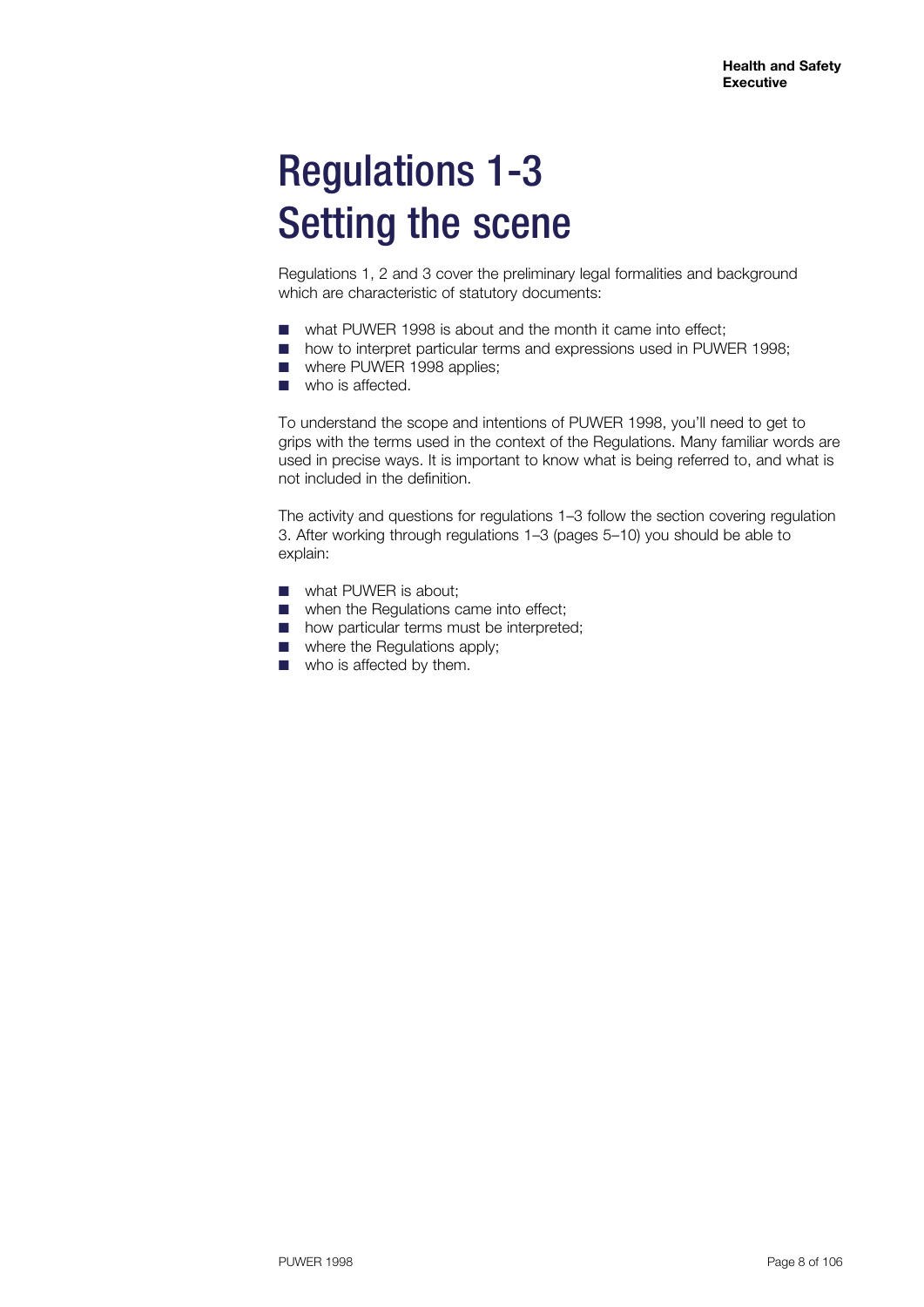## Regulation 1 Citation and commencement

### *Key points*

Regulation 1 of PUWER sets the scene by informing you that a series of new Regulations have been developed during 1997. These Regulations came into force on 5 December 1998.

Regulation 1 focuses on the title of the Regulations and the date from which PUWER must be implemented.

### **Regulation 1 states:**

*These Regulations may be cited as the Provision and Use of Work Equipment Regulations 1998 and shall come into force on 5 December 1998.*

The new Regulations that came into force on 5 December 1998 are designed to clarify the safe use of work equipment. Guidance covers the different kinds of equipment:

- $\blacksquare$  new;
- $\blacksquare$  existing;
- second-hand or leased.

| Key terms             |            |                                                                                                                                             |
|-----------------------|------------|---------------------------------------------------------------------------------------------------------------------------------------------|
| <b>PUWER</b>          |            | The Provision and Use of Work<br>Equipment Regulations 1998.                                                                                |
| <b>Work equipment</b> | <b>NEW</b> | Any equipment, machinery, appliance,<br>apparatus, tool or installation for use at<br>work.                                                 |
| Use of work equipment |            | 'Use' includes, starting, stopping,<br>programming, setting, transporting,<br>repairing, modifying, maintaining,<br>servicing and cleaning. |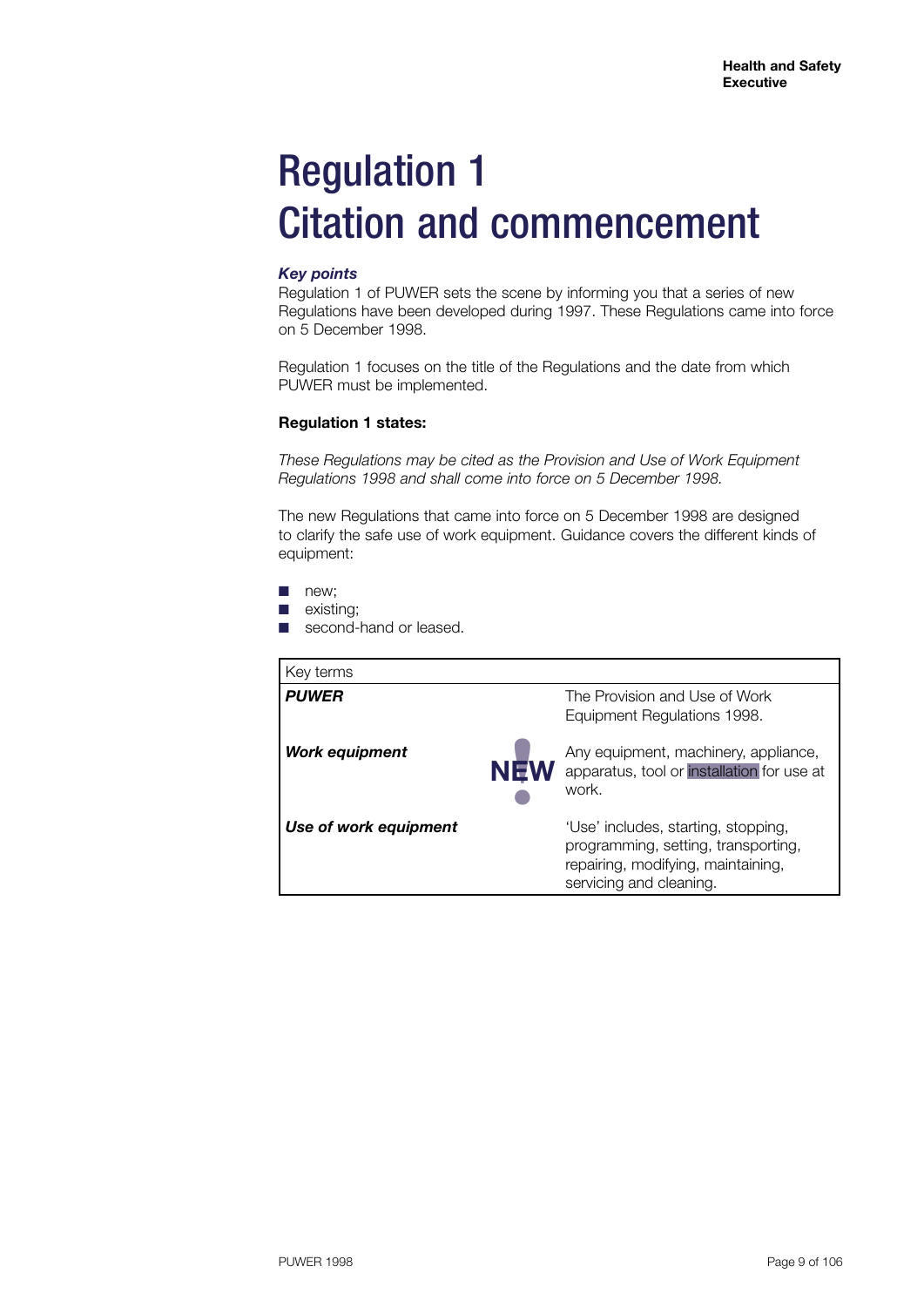## Regulation 2 Interpretation

### *Key points*

This regulation is about how particular terms are used throughout PUWER and how they are interpreted.

The regulation focuses on:

- $\blacksquare$  defining certain terms in the Regulations;
- explaining how to interpret the labelling and paragraph system used in the Regulations;
- identifying what is covered in specific regulations, and the various exceptions which are dealt with elsewhere.

### **Regulation 2 states:**

*(1) In these Regulations, unless the context otherwise requires –*

*"the 1974 Act" means the Health and Safety at Work etc Act 1974;*

*"employer" except in regulation 3(2) and (3) includes a person to whom the requirements imposed by these Regulations apply by virtue of regulation 3(3)(a) and (b);*

*"essential requirements" means the requirements described in regulation 10(1);*

*"the Executive" means the Health and Safety Executive;*

*"inspection" in relation to an inspection under paragraph (1) or (2) of regulation 6 –*

- *(a) means such visual or more rigorous inspection by a competent person as is appropriate for the purpose described in the paragraph;*
- *(b) where it is appropriate to carry out testing for the purpose, includes testing the nature and extent of which are appropriate for the purpose;*

*"power press" means a press or press brake for the working of metal by means of tools, or for die proving, which is power driven and which embodies a flywheel and clutch;*

*"thorough examination" in relation to a thorough examination under paragraph (1), (2), (3) or (4) of regulation 32 –*

- *(a) means a thorough examination by a competent person;*
- *(b) includes testing the nature and extent of which are appropriate for the purpose described in the paragraph;*

*"use" in relation to work equipment means any activity involving work equipment and includes starting, stopping, programming, setting, transporting, repairing, modifying, maintaining, servicing and cleaning;*

*"work equipment" means any machinery, appliance, apparatus, tool or installation for use at work (whether exclusively or not);*

*and related expressions shall be construed accordingly.*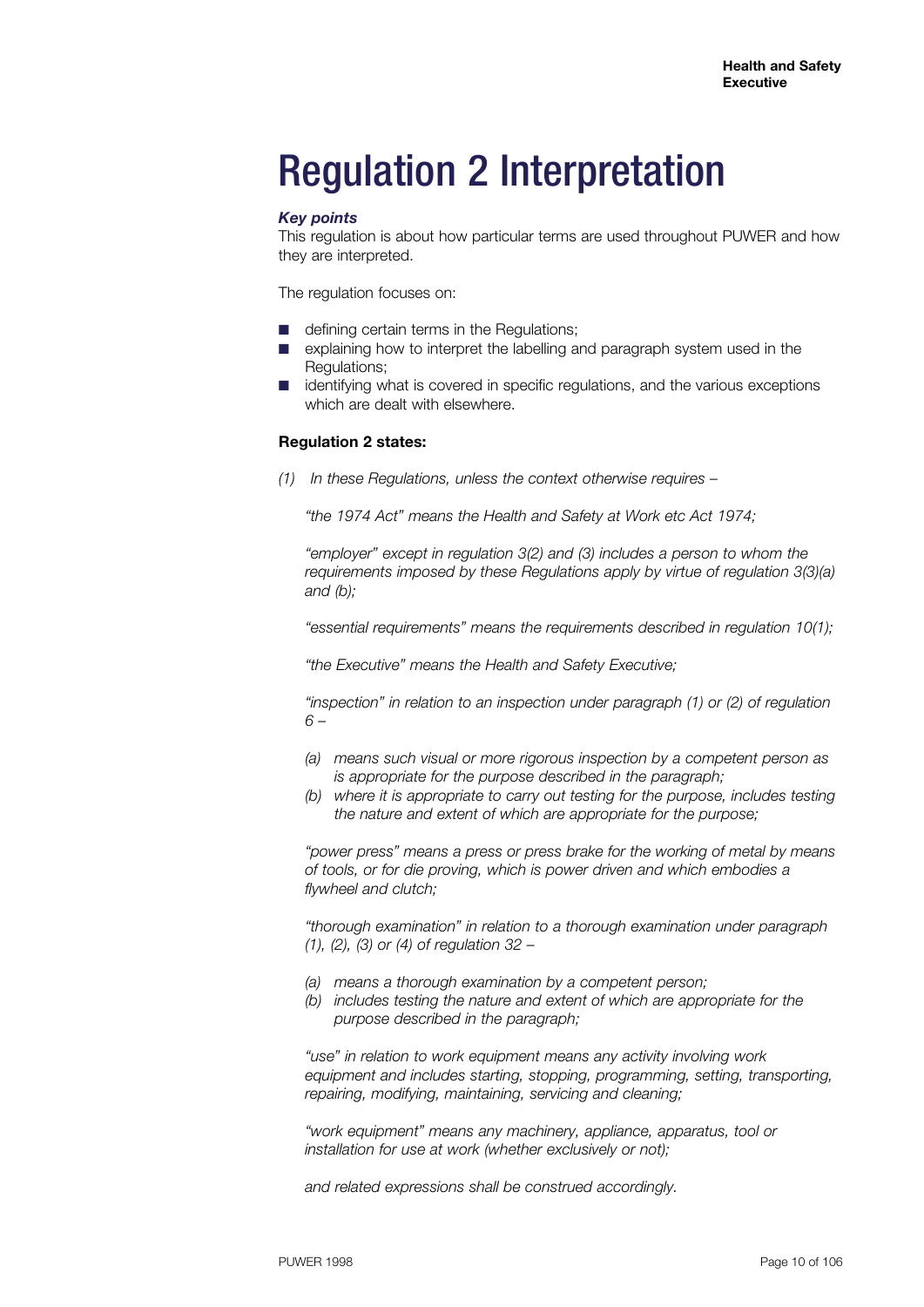*(2) Any reference in regulations 32 to 34 or Schedule 3 to a guard or protection device is a reference to a guard or protection device provided for the tools of a power press.*

*(3) Any reference in regulations 32 or 33 to a guard or protection device being on a power press shall, in the case of a guard or protection device designed to operate while adjacent to a power press, be construed as a reference to its being adjacent to it.* 

- *(4) Any reference in these Regulations to –*
	- *(a) a numbered regulation or Schedule is a reference to the regulation or Schedule in these Regulations so numbered; and*
	- *(b) a numbered paragraph is a reference to the paragraph so numbered in the regulation in which the reference appears.*

This regulation is concerned with how terms and expressions used throughout PUWER 1998 must be interpreted. You need to understand what the terms mean since they apply across the whole of the Regulations. Terms with specific meanings are:

- $\blacksquare$  the 1974 Act;
- na employer:
- $\blacksquare$  essential requirements;
- **n** the Executive;
- nspection;
- $\blacksquare$  power press;
- $\blacksquare$  thorough examination;
- **n** use;
- $\blacksquare$  work equipment.

Supporting guidance explains the meaning of 'inspection' contained in the ACOP under regulations 6 (Inspection), and 31 to 35 (on power presses). There is a separate ACOP for power presses entitled Safe use of power presses,<sup>1</sup> which is available from HSE Books (see Further information; page 104).

### **A note about regulations 31 to 35**

These regulations concern power presses; this open learning training guidance covers only the first 30 regulations of PUWER relating to all other work equipment.

### **Labelling the different parts of the regulations**

For clarity and conforming with practice in legal documents, the following are always numbered, or given a letter reference, in sequence:

- $\blacksquare$  regulations;
- $\blacksquare$  paragraphs;
- schedules.

How regulations are labelled is covered by law. Regulation 2 states that the regulation, paragraph and schedule numbers and lettering in PUWER have legal force. If a particular part of a regulation is quoted or referred to in court, for instance, the reference should not be in dispute.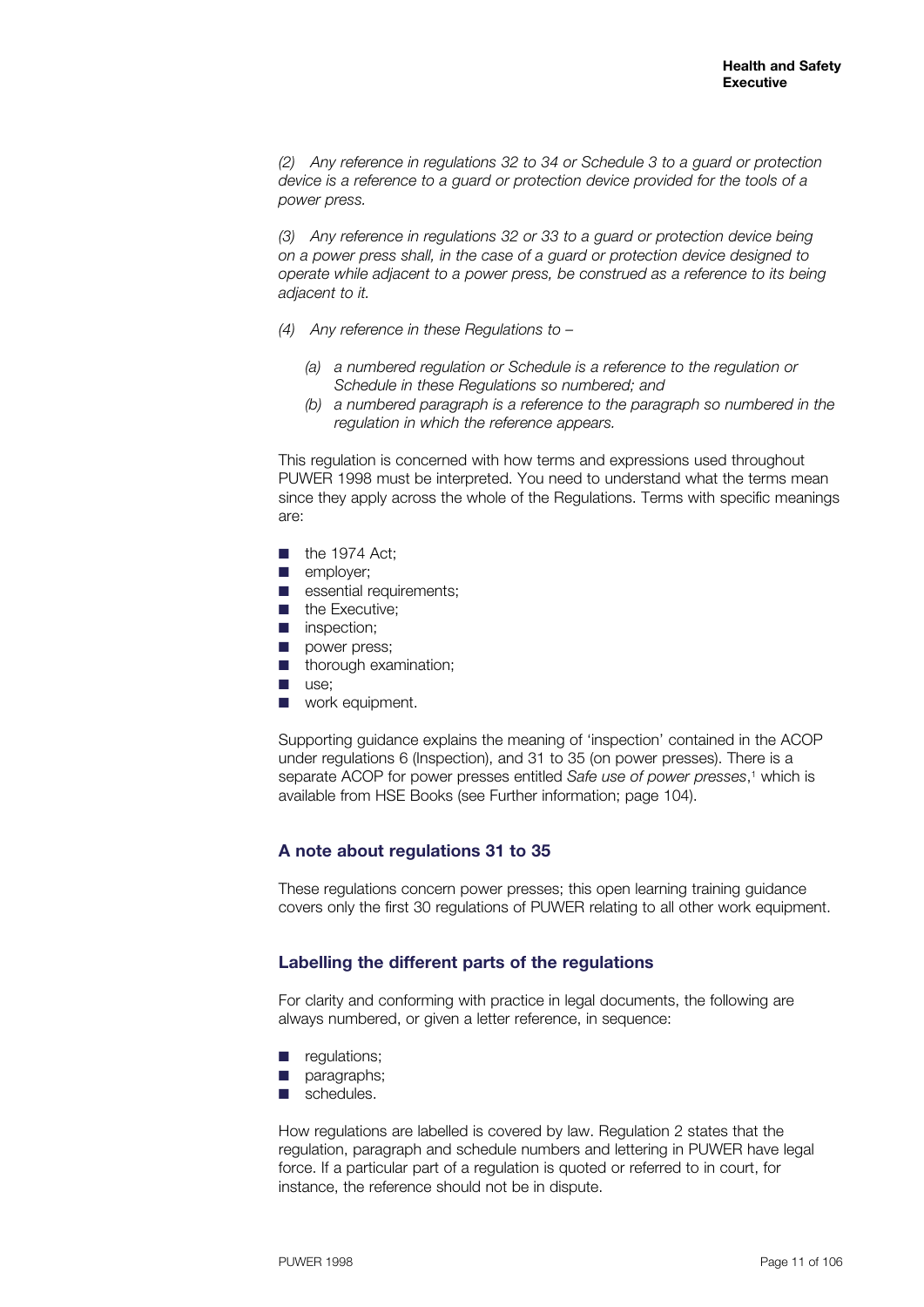## Regulation 3 Application of the regulations

### *Key points*

Regulation 3 covers where the Regulations apply, and who is affected – the categories of people at work covered. Although these Regulations apply to Great Britain, you will need to be aware of the kinds of activities on the Continental Shelf that are also included, for example offshore oil and gas installations. The regulation focuses on:

- the geographical limits of PUWER;
- the types of people to whom PUWER applies.

### **Regulation 3 states:**

- *(1) These Regulations shall apply –*
	- *(a) in Great Britain; and*
	- *(b) outside Great Britain as sections 1 to 59 and 80 to 82 of the 1974 Act apply by virtue of the Health and Safety at Work etc Act 1974 (Application outside Great Britain) Order 1995 ("the 1995 Order").*

*(2) The requirements imposed by these Regulations on an employer in respect of work equipment shall apply to such equipment provided for use or used by an employee of his at work.*

*(3) The requirements imposed by these Regulations on an employer shall also apply –*

- *(a) to a self-employed person, in respect of work equipment he uses at work;*
- *(b) subject to paragraph (5), to a person who has control to any extent of –*
	- *(i) work equipment;*
	- *(ii) a person at work who uses or supervises or manages the use of work equipment; or*
	- *(iii) the way in which work equipment is used at work,*

*and to the extent of his control.*

*(4) Any reference in paragraph (3)(b) to a person having control is a reference to a person having control in connection with the carrying on by him of a trade, business or other undertaking (whether for profit or not).*

*(5) The requirements imposed by these Regulations shall not apply to a person in respect of work equipment supplied by him by way of sale, agreement for sale or hire-purchase agreement.*

*(6) Subject to paragraph (7) to (10), these Regulations shall not impose any obligation in relation to a ship's work equipment (whether that equipment is used on or off the ship).*

*(7) Where merchant shipping requirements are applicable to a ship's work equipment, paragraph (6) shall relieve the shore employer of his obligations*  under these Regulations in respect of that equipment only where he has taken all reasonable steps to satisfy himself that the merchant shipping requirements are *being complied with in respect of that equipment.*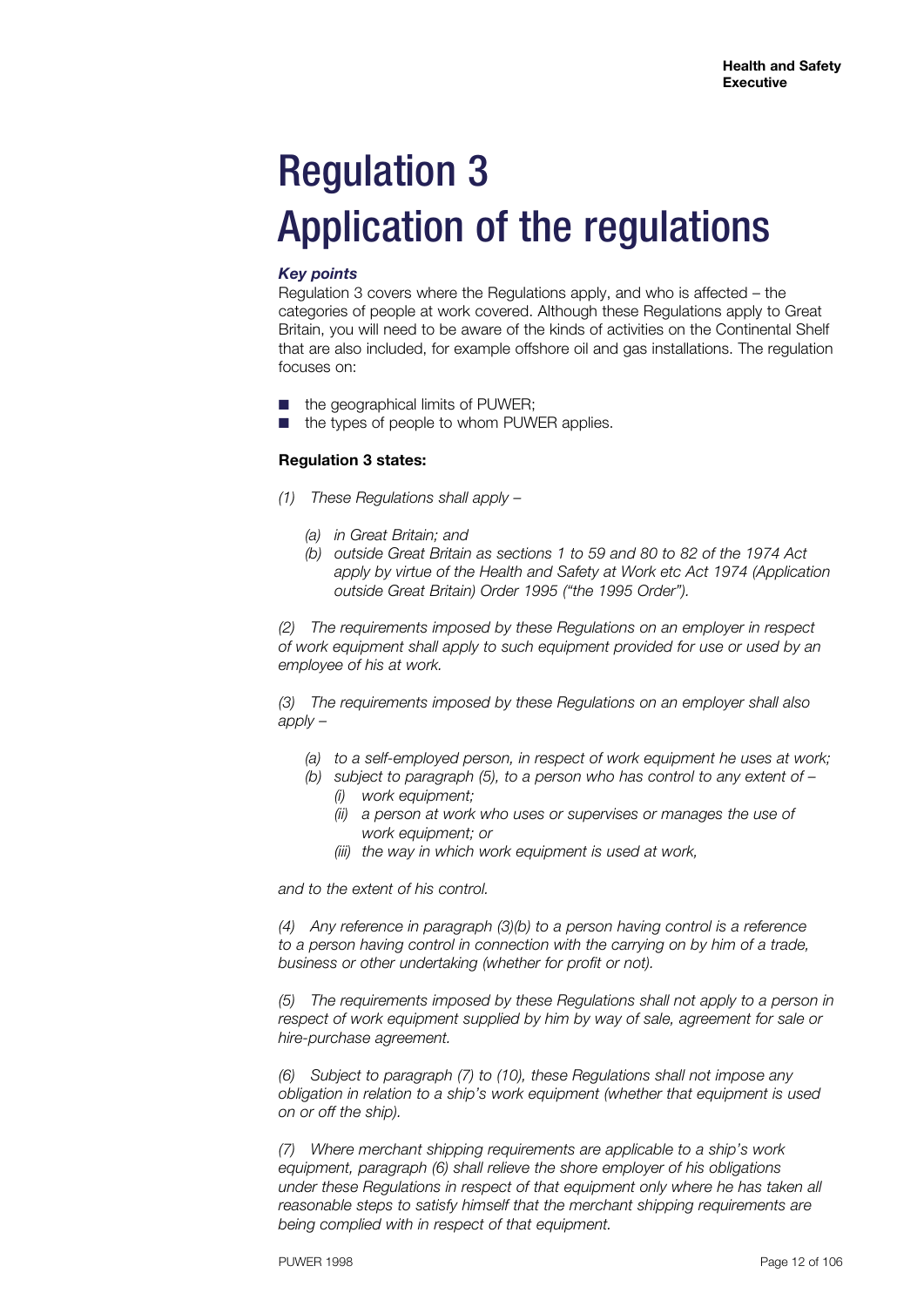*(8) In a case where the merchant shipping requirements are not applicable to the ship's work equipment by reason only that for the time being there is no master, crew or watchman on the ship, those requirements shall nevertheless be treated for the purpose of paragraph (7) as if they were applicable.*

*(9) Where the ship's work equipment is used in a specified operation paragraph (6) shall not apply to regulations 7 to 9, 11 to 13, 20 to 22 and 30 (each as applied by regulation 3).*

*(10) Paragraph (6) does not apply to a ship's work equipment provided for use or used in an activity (whether carried on in or outside Great Britain) specified in the 1995 Order save that it does apply to –*

- *(a) the loading, unloading, fuelling or provisioning of the ship; or*
- *(b) the construction, reconstruction, finishing, refitting, repair, maintenance, cleaning or breaking up of the ship.*
- *(11) In this regulation –*

*"master" has the meaning assigned to it by section 313(1) of the Merchant Shipping Act 1995;*

*"merchant shipping requirements" means the requirements of regulations 3 and 4 of the Merchant Shipping (Guarding of Machinery and Safety of Electrical Equipment) Regulations 1988 and regulations 5 to 10 of the Merchant Shipping (Hatches and Lifting Plant) Regulations 1988;*

*"ship" has the meaning assigned to it by section 313(1) of the Merchant Shipping Act 1995 save that it does not include an offshore installation;*

*"shore employer" means an employer of persons (other than the master and crew of any ship) who are engaged in a specified operation;*

*"specified operation" means an operation in which the ship's work equipment is used –*

- *(a) by persons other than the master and crew; or*
- *(b) where persons other than the master and crew are liable to be exposed to a risk to their health and safety from its use.*

This regulation covers three topics:

- $\blacksquare$  where PUWER applies:
- $\blacksquare$  employers' responsibilities including those who control work;
- $\blacksquare$  those who are excluded from the Regulations.

### **Where PUWER applies**

Regulation 3 defines the geographical and human limits of PUWER. It explains that the Regulations apply to work activities throughout the whole of Great Britain. They also apply to offshore installations such as oil rigs and gas supply platforms which are covered as a result of the Health and Safety at Work etc Act 1974 (Application outside Great Britain) Order 2001 by sections of the Health and Safety at Work etc Act 1974.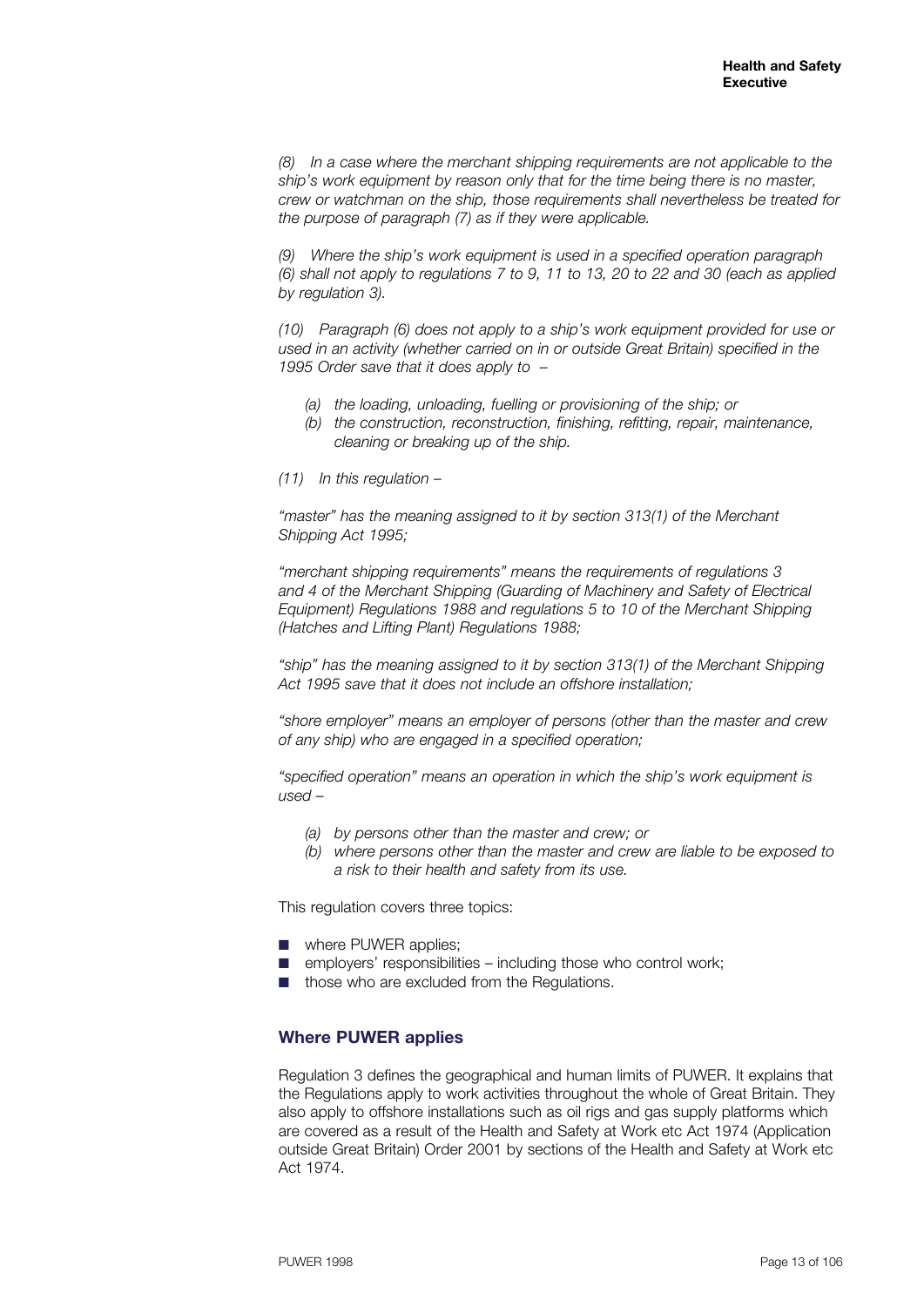### **Employers' responsibilities**

The groups covered by PUWER are:

- **n** employers;
- $\blacksquare$  self-employed people and the equipment they control or use;
- $\blacksquare$  those who are employed to supervise or manage the use of equipment operated by others.

It is not only large businesses that are subject to the Regulations: everyone who uses or controls work equipment, including self-employed people (sole traders) operating for profit or not, has to follow them.

The regulation refers to 'extent' of control of equipment. This means that, in relation to the equipment in question, a person is bound by the Regulations to the extent of their:

- knowledge;
- training; and
- experience.

In the case of complex equipment, it may be necessary to nominate several people and give each responsibility for a specific aspect of the equipment, such as electrics or electronic controls.

### *Case study: Clothing manufacturer*

A machine room supervisor for a small firm making rainwear for a large chain store was responsible for making sure that all the machinists produced their daily quota of garments to the high standards which were the company's hallmark.

A faulty connection in one of the sewing machine motors caused the motor to overheat, and an operator burnt her arm when she brushed against it during her work. She raised the injury with her representative, who claimed that the supervisor was at fault for asking machine operators to work on machines that were not safe. The machine in question had recently been serviced but not checked. After the accident, the company agreed to implement a work permit scheme so that equipment was approved as checked by appropriate individuals – in this case an electrician – before going into production.

### **Those excluded from the Regulations**

The Regulations do NOT apply to those who have supplied or sold equipment. It's up to the purchaser of equipment to make sure that it is specified, installed and used so that it does not present a risk to those at work.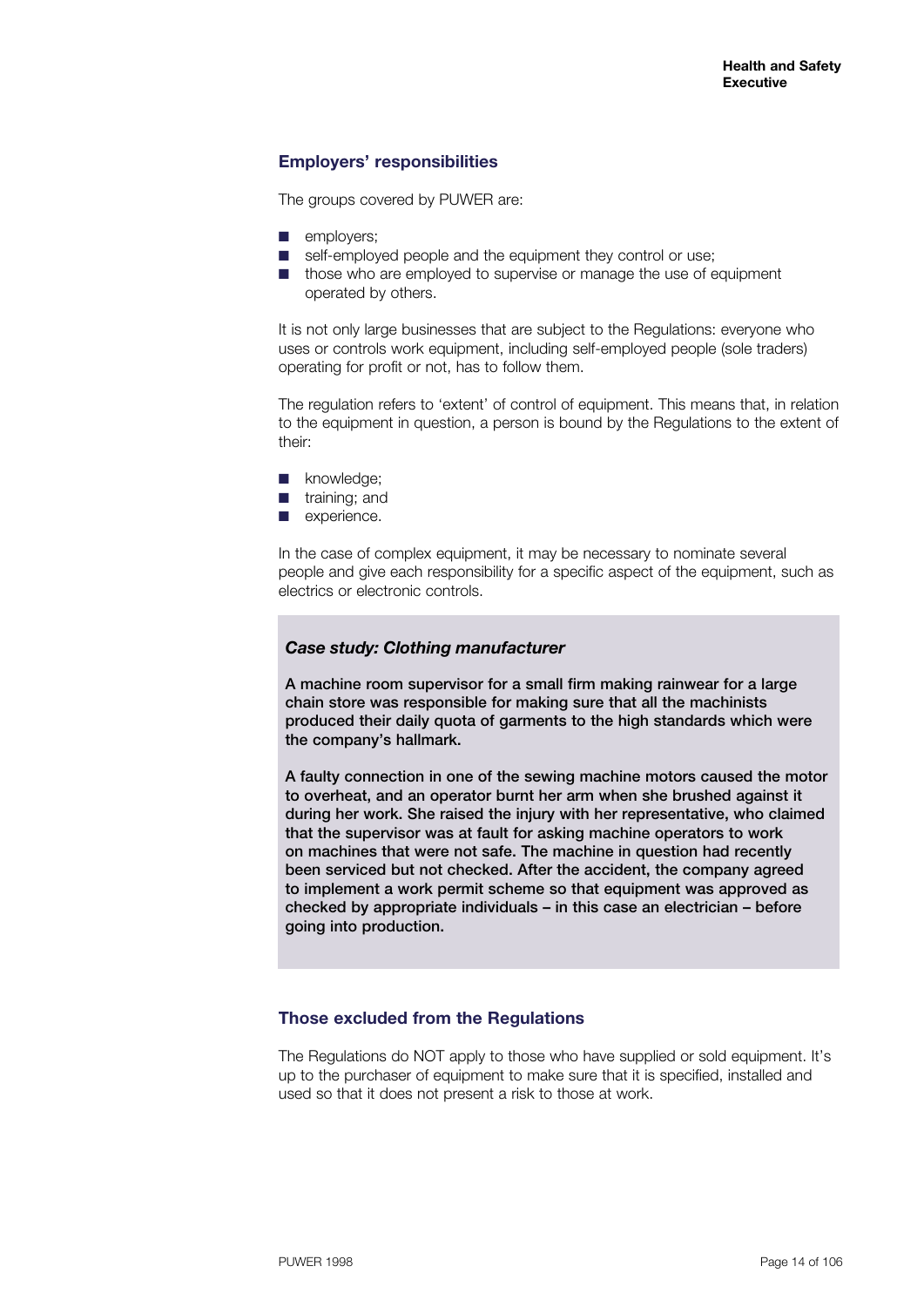### *Case study: Garden centre*

A garden products company claimed that a recently installed machine for filling sacks of mulch did not adequately filter out dust. The dusty atmosphere in the company's bagging area was responsible for chest problems among employees, and absenteeism was increasing. Following a site investigation, the supplier of the equipment established that the company had changed their source of mulch and was operating the equipment outside its specification. The equipment's filtration system had become inadequate for the particular mulch used.

| Key terms                           |                                                                                                                                                                               |
|-------------------------------------|-------------------------------------------------------------------------------------------------------------------------------------------------------------------------------|
| <b>Employer</b>                     | Someone who employs people under a<br>contract of employment. In PUWER this<br>also includes self-employed people.                                                            |
| Self-employed person                | Someone who works for him or herself<br>or who is contracted by others to carry<br>out work.                                                                                  |
| <b>Control of equipment at work</b> | People must be adequately trained<br>and competent to use – or control –<br>work equipment. They can only be in<br>control to the extent of their training and<br>competence. |

### **Self-assessment questions**

- 1 What does PUWER 1998 stand for?
- 2 When do the Regulations come into force?
- 3 What categories of equipment do the Regulations cover?
- 4 What is the key aspect of PUWER 1998 suggested by its second letter?
- 5 What purpose is served by having particular terms and expressions defined within regulation 2?
- 6 List three of the definitions given under regulation 2.
- 7 Who is defined as an 'employer' under regulation 3?
- 8 What are the geographical limits of PUWER?
- 9 What groups of people do the Regulations apply to?

Answers on page 91.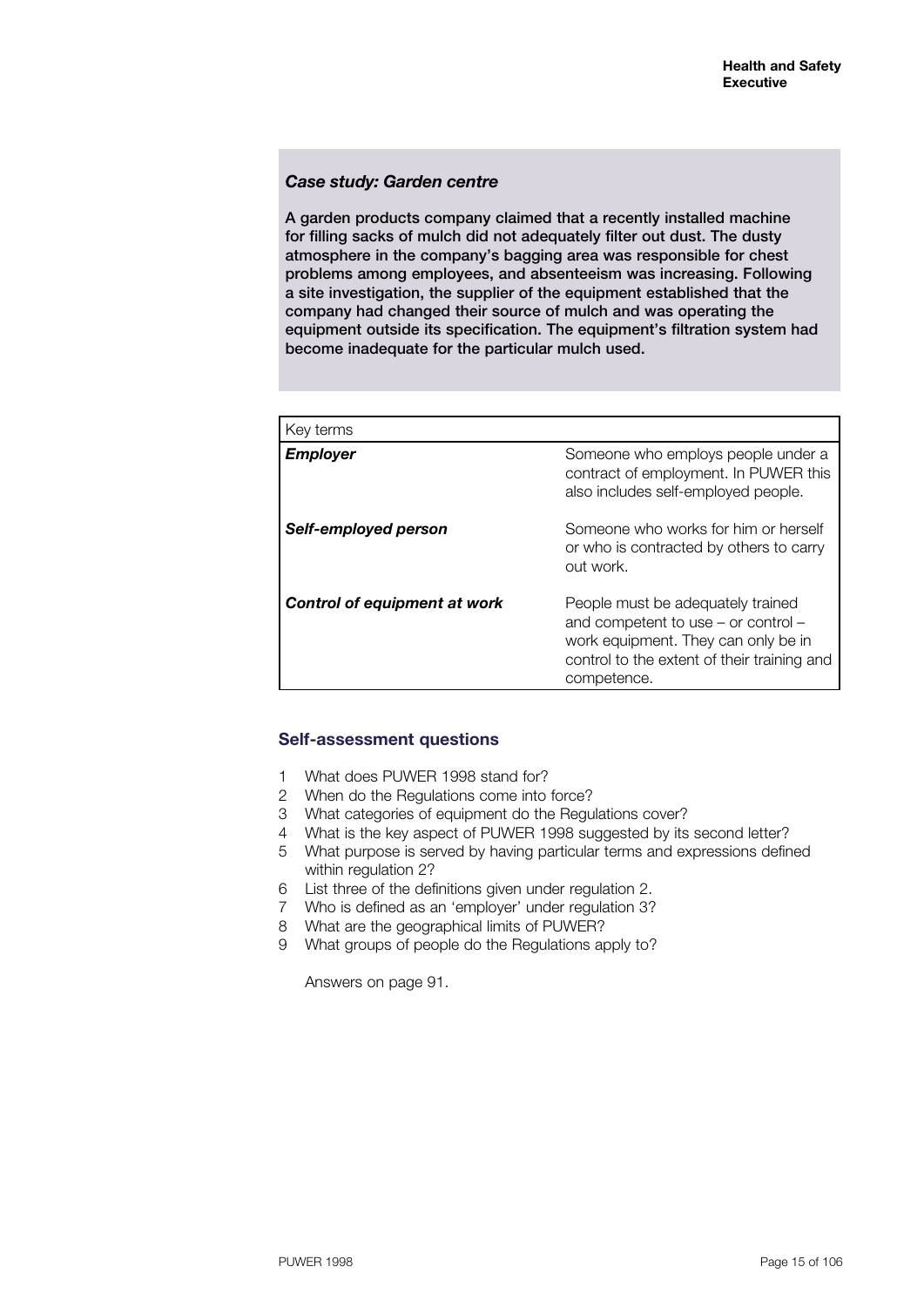## Regulation 4 Suitability of work equipment

### *Key points*

Regulation 4 states the need to assess risks to health and safety, and the suitability of the equipment for the use to which it is being put. It introduces a particular meaning of the term 'suitable'.

The regulation focuses on:

- the construction **or** adaptation of work equipment to make it suitable;
- when selecting work equipment, bearing in mind the risks which exist in its intended surroundings and any additional risk posed by using the equipment;
- using equipment for operations for which it is suitable, in suitable conditions;
- the specific meaning of the term 'suitable'.

### **Regulation 4 states:**

*(1) Every employer shall ensure that work equipment is so constructed or adapted as to be suitable for the purpose for which it is used or provided.*

*(2) In selecting work equipment, every employer shall have regard to the working conditions and to the risks to the health and safety of persons which exist in the premises or undertaking in which that work equipment is to be used and any additional risk posed by the use of that work equipment.*

*(3) Every employer shall ensure that work equipment is used only for operations for which, and under conditions for which, it is suitable.*

- *(4) In this regulation "suitable"-*
	- *(a) subject to sub-paragraph (b), means suitable in any respect which it is reasonably foreseeable will affect the health or safety of any person;*
	- *(b) in relation to –*
		- *(i) an offensive weapon within the meaning of section 1(4) of the Prevention of Crime Act 1953 provided for use as self-defence or as deterrent equipment; and*
		- *(ii) work equipment provided for use for arrest or restraint, by a person who holds the office of constable or an appointment as police cadet, means suitable in any respect which it is reasonably foreseeable will affect the health or safety of such person.\**

The regulation addresses four separate topics:

- $\blacksquare$  the work equipment and its fitness for the conditions in which it is used;
- the choice of work equipment and the need to take into account employees' health and safety and any increased risk they might face while using that equipment;
- $\blacksquare$  the need for equipment to be suitable for use under the conditions in which it is used;
- \* Regulation 4, paragraph **notatable** definition of 'suitable'.

(4) amended by regulation 5 of the Police (Health and Safety) Regulations 1999.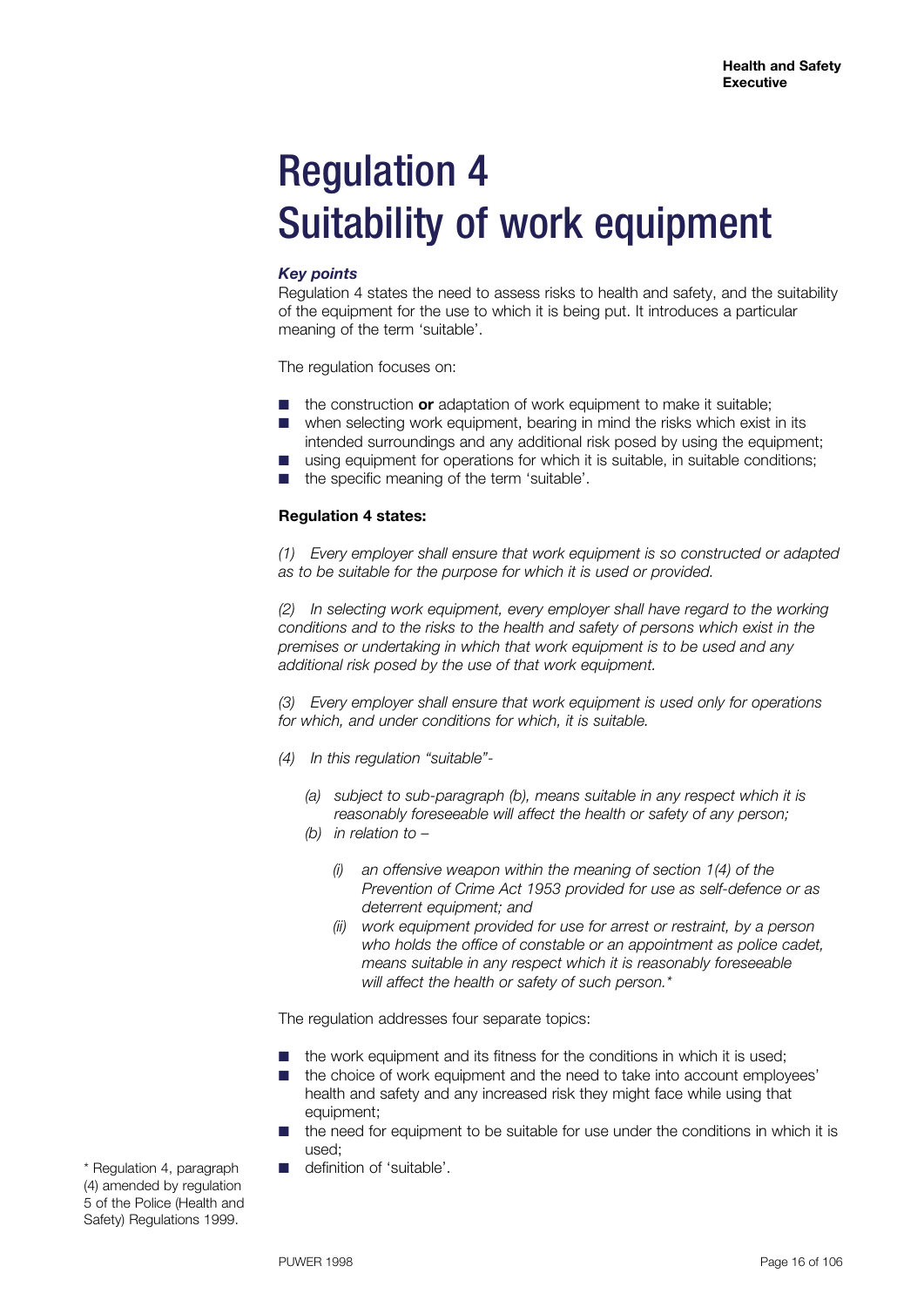### **Making the equipment right for the conditions of use**

All work equipment has to have been made or adapted so that, in the conditions in which it is to be used, it doesn't pose an unacceptable risk to people's health and safety. This means that employers have to ask themselves questions before using any new piece of equipment, such as:

- Will it work and be safe as it is?
- Will it have to be adapted in some way to ensure safety?

### *Case study: Public leisure amenity*

A local authority decided to make available to town residents a small piece of rough grassland to increase the facilities of the excellent park next to it. The park manager advised the council to make sure that any new mowers ordered were fitted with out-rigger wheels to stabilise the equipment for use in mowing the steeply inclined grass banks on the new area of the park. In her experience, older mowers had a tendency to roll and tilt on any grass that was not almost completely level. She believed that if her operators used their existing machines, there was a high risk of toppling over and injury to operators. Members of the public in the vicinity would also be at risk.

In the circumstance, the manager implemented a safe system of work for using mowing and cutting equipment. The park was divided into zones according to risk. Equipment was designated as suitable or unsuitable for each zone. Job cards were introduced on which appropriate equipment was specified for each job, and the equipment had to be approved by a supervisor before use. Some zones also required warning notices and barriers to protect members of the public while mowing equipment was being used.

### **Risk to employees**

Regulation 4 states that employees must not be put at any additional risk as a result of using the work equipment. Employers must assess the risks in the conditions that exist in their business and ensure that their choice of work equipment does not pose any added risk to their employees. The PUWER ACOP gives advice on the need to carry out a risk assessment and on the special needs of young workers in line with regulation 19 of the Management of Health and Safety at Work Regulations 1999.

### *Risk assessment*

For each job using work equipment, you need to build in health and safety by carrying out a risk assessment. This involves:

- $\blacksquare$  identifying hazards anything that can cause harm;
- **n** assessing risks the chance of harm actually being done (this helps you to work out what action to take to eliminate and reduce those risks);
- eliminating and reducing the risks ask yourself whether it's possible to eliminate any of the risks, perhaps by working out different ways of doing things; if it's not possible to eliminate all the risks, list ways to reduce them and identify the precautions to take.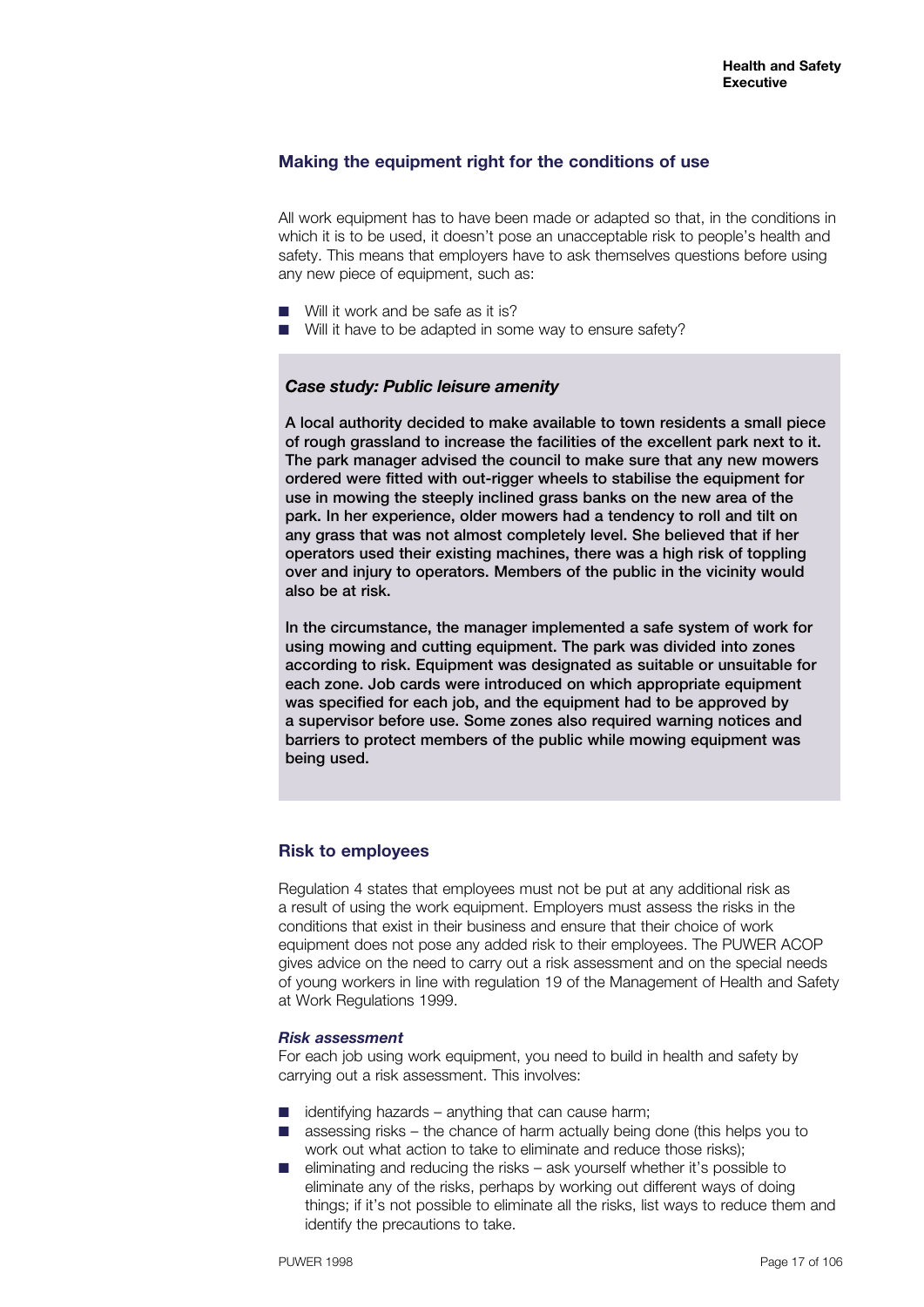For more about risk assessment, get hold of the free HSE leaflet *Five steps to*  risk assessment<sup>2</sup> (see Further information, page 104). It has useful information on assessments, including a way of recording significant findings.

### **The ACOP states:**

**106 You should ensure that work equipment is installed, located and used in such a way as to reduce the risks to users of work equipment and for other workers, such as ensuring that there is sufficient space between the moving parts of work equipment and fixed or moving parts in its environment.**

**107 When determining the suitability of work equipment, you should ensure that where appropriate:**

- **(a) all forms of energy used or produced; and**
- **(b) all substances used or produced**

**can be supplied and/or removed in a safe manner.**

### **Suitability for specific conditions**

Regulation 4 says that work equipment must be used only for tasks that it is fit for and in conditions for which it is suitable. So the equipment should only be used to carry out those tasks for which it was intended and in the conditions for which it was intended.

### *Suitability*

'Suitable' means that the employer has to foresee any likely problems that might arise which could affect the health and safety of operators while they are using the equipment. The regulation highlights the particular problem of petrol- or dieselpowered mobile work equipment.

### **The ACOP states:**

**108 You should ensure that where mobile work equipment with a combustion engine is in use there is sufficient air of good quality.**

Extensive guidance covering a wide range of relevant topics is available in the ACOP and guidance. It includes:

- $\blacksquare$  the ergonomic considerations of the equipment:
- $\blacksquare$  when and where problems are likely to occur;
- $\blacksquare$  appropriate control measures:
- $\blacksquare$  ventilation requirements:
- $\blacksquare$  the health and safety risks likely to be caused by exhaust fumes.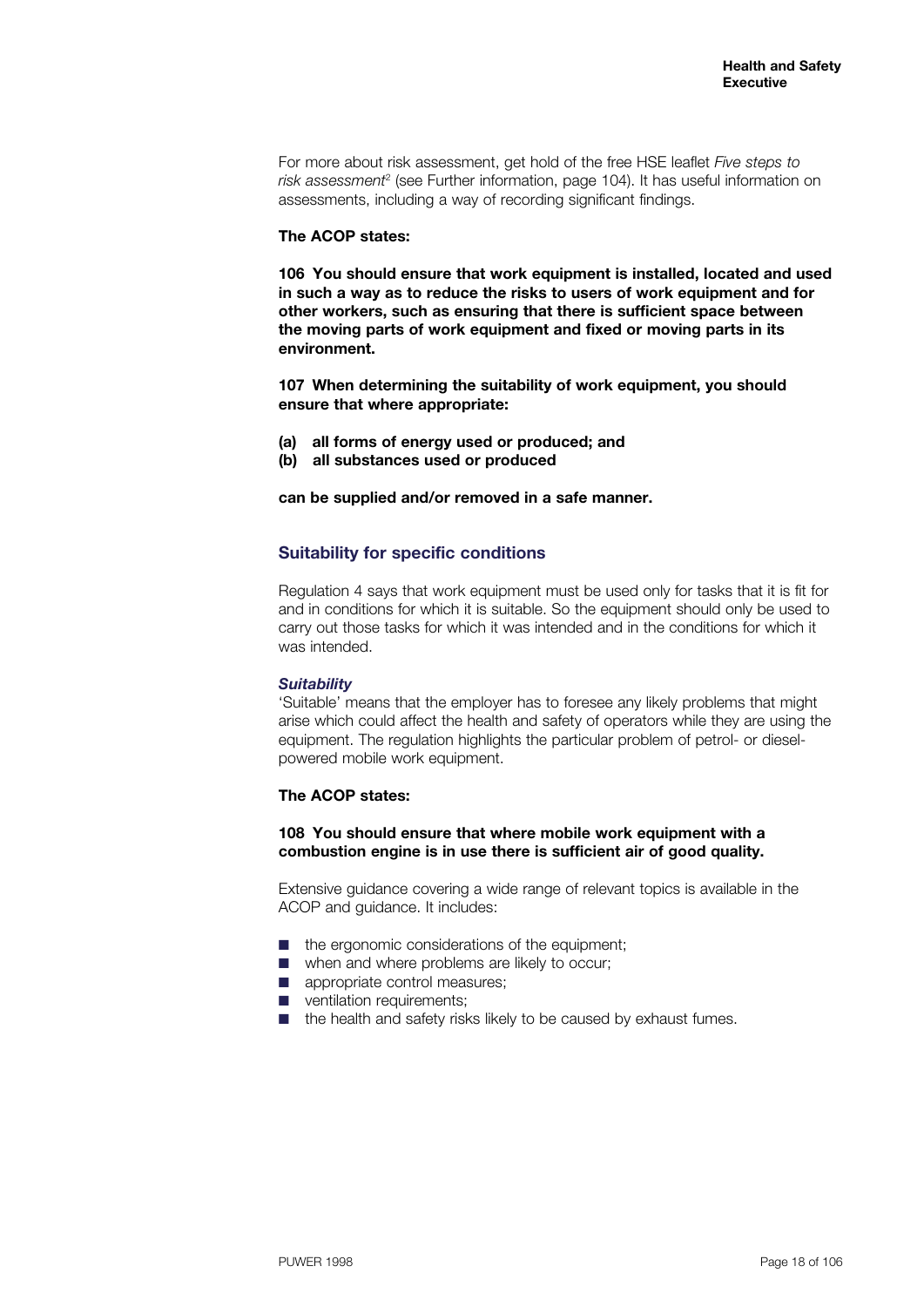### *Case study: Dry cleaner*

The owner of a dry-cleaning shop saw an opportunity to expand the business by buying an extra machine to handle very fine and delicate fabrics. The premises were already quite cramped, so she had to give careful thought to changing the layout of the shop to find a space for the new machine. She also realised that the additional chemicals needed to carry out this new operation would have to be stored in a place with adequate ventilation. Otherwise, there was the risk that her employees could be affected by fumes in the event of chemical leakage.

Given the space problems, the only place for the machine was a small cupboard without a window, right at the back of the shop. Before taking delivery of the new machine and chemicals, she arranged for the shop's ventilation system to be extended to include this cupboard.

| Key terms              |                                                                                                                                                          |
|------------------------|----------------------------------------------------------------------------------------------------------------------------------------------------------|
| <b>Suitable</b>        | Work equipment should only be used<br>under conditions that will not affect the<br>health or safety of those using it, and<br>should be for the purpose. |
| <b>Risk</b>            | Exposure to the chance of injury.                                                                                                                        |
| <b>Additional risk</b> | An increase in the chance of injury<br>caused by specific conditions.                                                                                    |

### **Activity**

The essence of regulation 4 is the need to consider the risks posed to people's health and safety in using equipment. Risk assessment is an established process in managing health and safety and you should familiarise yourself with it. Consider a particular item of equipment as it is currently used and list everything which poses a risk to health or safety.

Feedback on page 91.

### **Self-assessment questions**

- 1 Outline the four main points covered in regulation 4.
- 2 What does regulation 4 say about risk?
- 3 What does the ACOP say about using mobile work equipment with a combustion engine?
- 4 What does 'suitable' mean in the context of regulation 4?

Answers on page 91.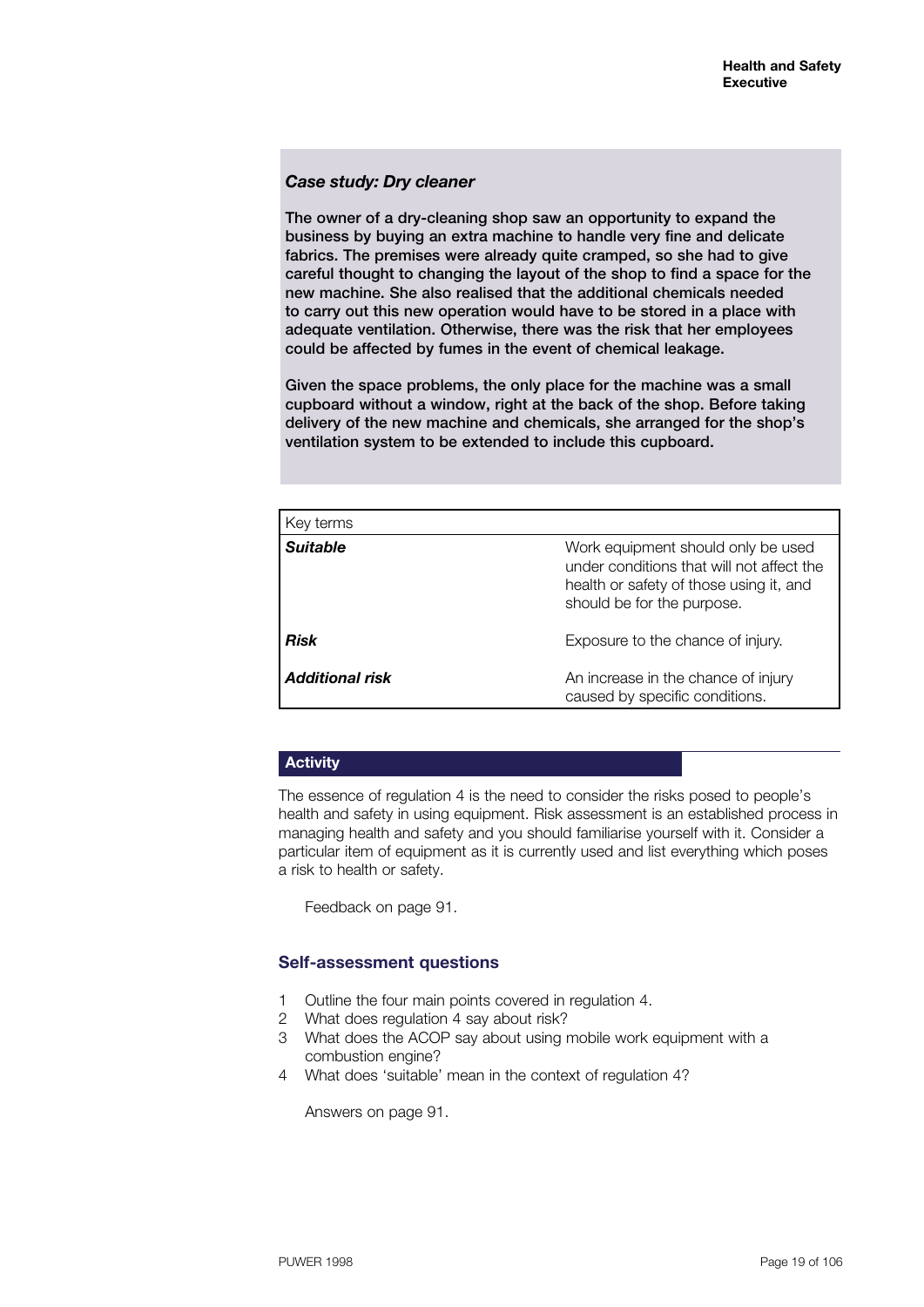## Regulation 5 Maintenance

### *Key points*

Regulation 5 sets out general requirements for ensuring that work equipment is kept in a suitable condition. It focuses on three terms:

- $\blacksquare$  'an efficient state':
- $\blacksquare$  'in efficient working order';
- 'in good repair'.

To fulfil the regulation's requirements, employers have to show that they comply with all three. Regulation 5 also covers maintenance logs.

The regulation focuses on:

- $\blacksquare$  maintaining work equipment in a suitable condition;
- ensuring that work logs for machinery are kept up to date.

### **Regulation 5 states:**

*(1) Every employer shall ensure that work equipment is maintained in an efficient state, in efficient working order and in good repair.* 

*(2) Every employer shall ensure that where any machinery has a maintenance log, the log is kept up to date.*

The two parts of regulation 5 outline the general requirements for keeping work equipment and machinery in a condition which does not pose a risk to employees' safety. It highlights the employer's duty to ensure that maintenance logs are kept up to date.

### **Ensuring that work equipment is kept in a suitable condition**

Although the three terms 'an efficient state', 'in efficient working order' and 'in good repair' might appear similar, they actually set three requirements. The regulation requires people to take a broad look at the equipment to see that they have an approach in place for maintenance which is comprehensive and minimises risk. It's not enough to put things right when they fail or break down; a number of things need to be done to minimise the possibility of such incidents occurring in the first place.

The correct approach to maintenance involves looking at all aspects of the equipment, not just those that might be thought of as the critical parts. The ACOP to regulation 5 suggests how this can be achieved through:

- routine maintenance:
- planned preventive maintenance.

It also suggests the kinds of measures that can be taken to reduce the risk of equipment failure and any risks to employees' safety that could result.

To help understand the distinction between the three terms, consider the example of a car.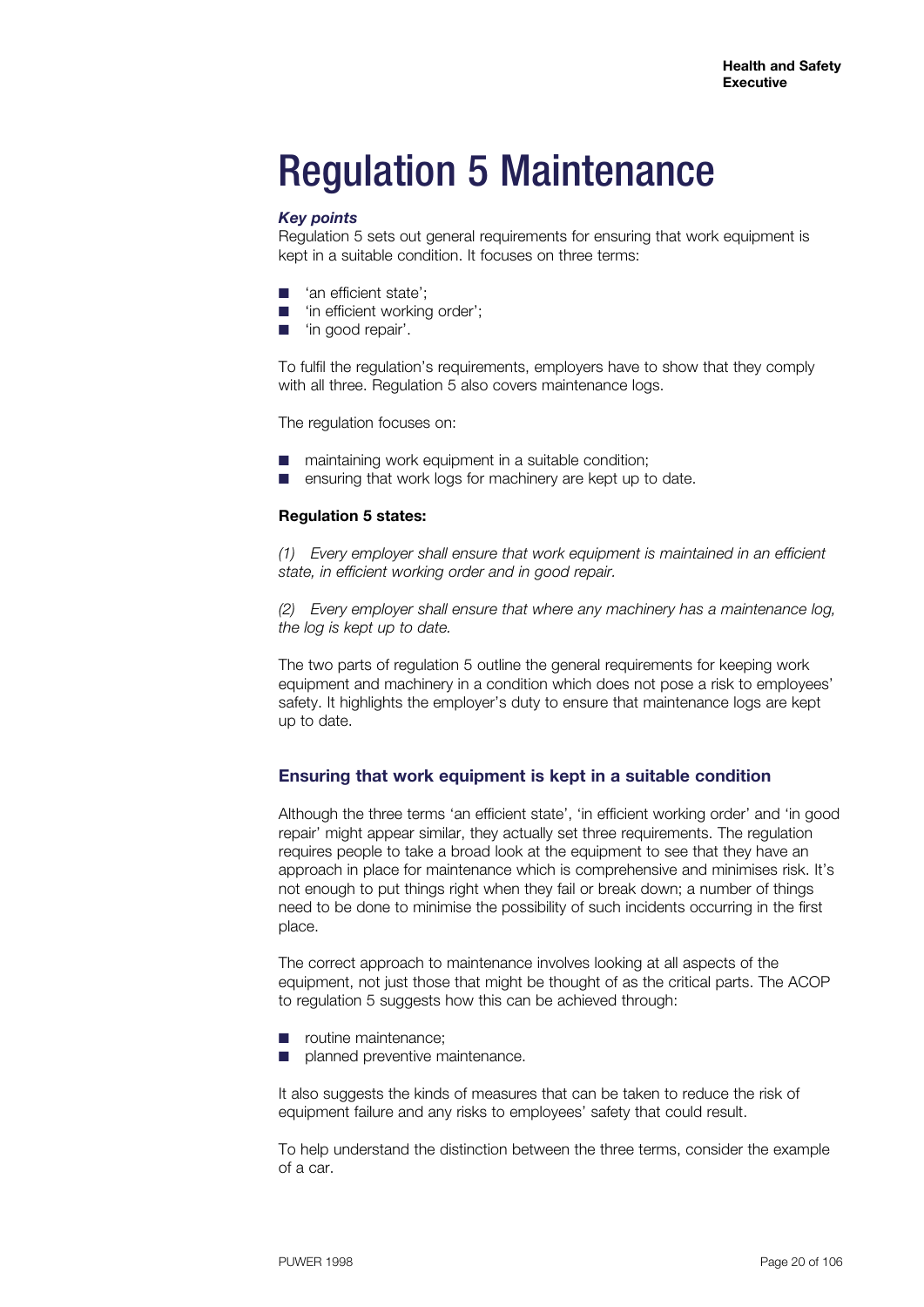(Note that, though a car can be work equipment and falls inside the scope of PUWER 1998, more specific road traffic legislation takes precedence when cars are used on public roads.)

The 'efficient state' of a car refers to its general safe condition, for example:

- $\blacksquare$  having bodywork which is not corroded;
- $\blacksquare$  no oil or water leaks;
- $\blacksquare$  correct tyre pressures;
- $\blacksquare$  whether essential tools are available, such as a wheel jack.

Checking whether a car is in 'efficient working order' means checking to ensure that everything designed for safety works as it is meant to. This includes:

- n lights:
- $\blacksquare$  horn:
- $\blacksquare$  windscreen wipers;
- $\blacksquare$  brakes;
- $\blacksquare$  the car's stopping distance;
- $\blacksquare$  steering.

To be 'in good repair' a car needs:

- $\blacksquare$  regular servicing;
- $\blacksquare$  repairs carried out at the right time and to an acceptable standard.

Like a car, work equipment needs to be regularly checked and maintained to do its job properly. When checks are carried out, priority must be given to:

- safety:
- $\Box$  operating efficiency and performance;
- the equipment's general condition.

### *Case study: A timber yard*

During the course of an investigation into a machinery guarding accident, the investigators were concerned at the general level of wood dust in the main machine shop. Although not directly a contributory factor in the accident, the investigators considered that it arose from unsatisfactory attention to the condition of equipment in the timber yard. The investigation was therefore extended to this equipment.

The dust extraction system, designed to remove dust and small wood particles from all machines in the yard, was found to be under-maintained to a degree that it posed several health and safety problems to the yard's employees. Because of numerous leaks in the systems of ductwork, joints and in areas where control dampers had been removed, the system was not capable of pulling sufficient draught to withdraw wood dust and particles from machinery at its designated extraction points. Also, ducting valves designed to open and close automatically as individual machines started and stopped were found to be jammed and inoperable.

Finally, the investigators found that the maintenance of the system's main extraction fans had been neglected to the extent that they presented a potential hazard. Two fans had been provided, one of which was intended as a stand-by so that, in the event of maintenance work or repair on one fan, the other would operate to extract from the yard.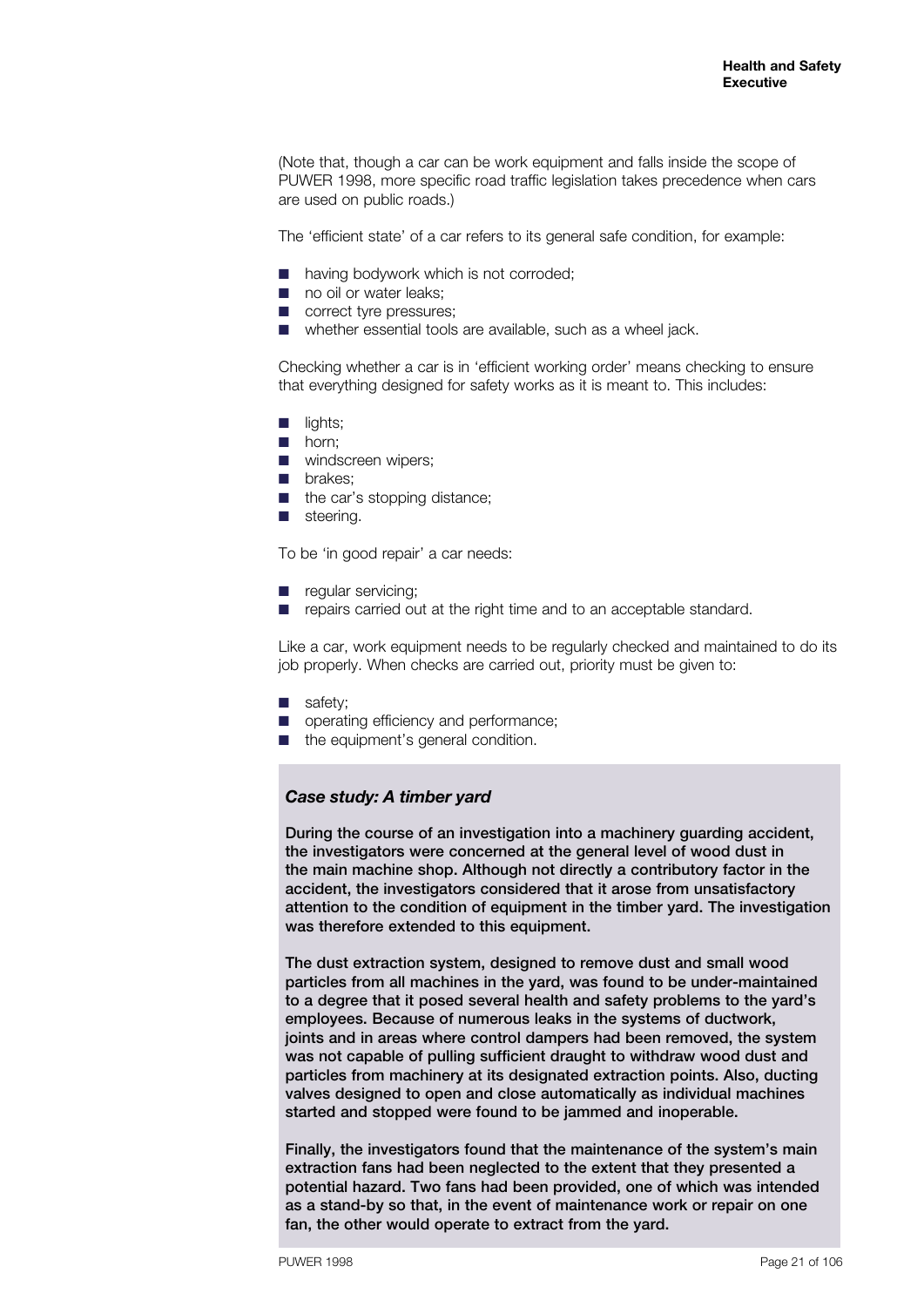The maintenance practice, however, had been to use one fan as a source of spare parts for the other. All usable parts had been taken and recent, improvised repairs were obvious. It was evident that the fan bearings were not being lubricated and overheating was occurring.

The standard of maintenance of the dust extraction system was considered to be in breach of the Regulations. The timber yard was prosecuted for breaching regulations on guarding and maintenance of equipment to protect the health and safety of the employees.

### **Keeping maintenance logs for machinery up to date**

While the regulation does not demand that every employer keeps maintenance logs, it does stipulate that any maintenance log that has been set up for machinery must be up to date. The maintenance log needs to give information that will help with future planning and form a record of what action has been carried out in the past. You may find it useful to look at a related topic. Regulation 22 (page 71) deals with carrying out maintenance work involving risk to people's health and safety.

| Key terms                      |                                                                                                        |
|--------------------------------|--------------------------------------------------------------------------------------------------------|
| <b>Efficient state</b>         | The general safe condition of the<br>equipment.                                                        |
| <b>Efficient working order</b> | Whether everything which might have a<br>bearing on safety works as it should.                         |
| Good repair                    | Appropriate repairs and maintenance<br>have been done when they should and<br>to the correct standard. |

### **Activity**

List the benefits of maintenance logs. If you don't already have one, consider setting one up.

Feedback on page 92.

### **Self-assessment questions**

- 1 Outline the difference between the three expressions:
- $\blacksquare$  in an efficient state;
- $\blacksquare$  in efficient working order;
- $\blacksquare$  in good repair.
- 2 What is the purpose of taking a broad approach to maintenance?
- 3 Why does the regulation require that a maintenance log is kept up to date only for machinery rather than for all work equipment?

Answers on page 92.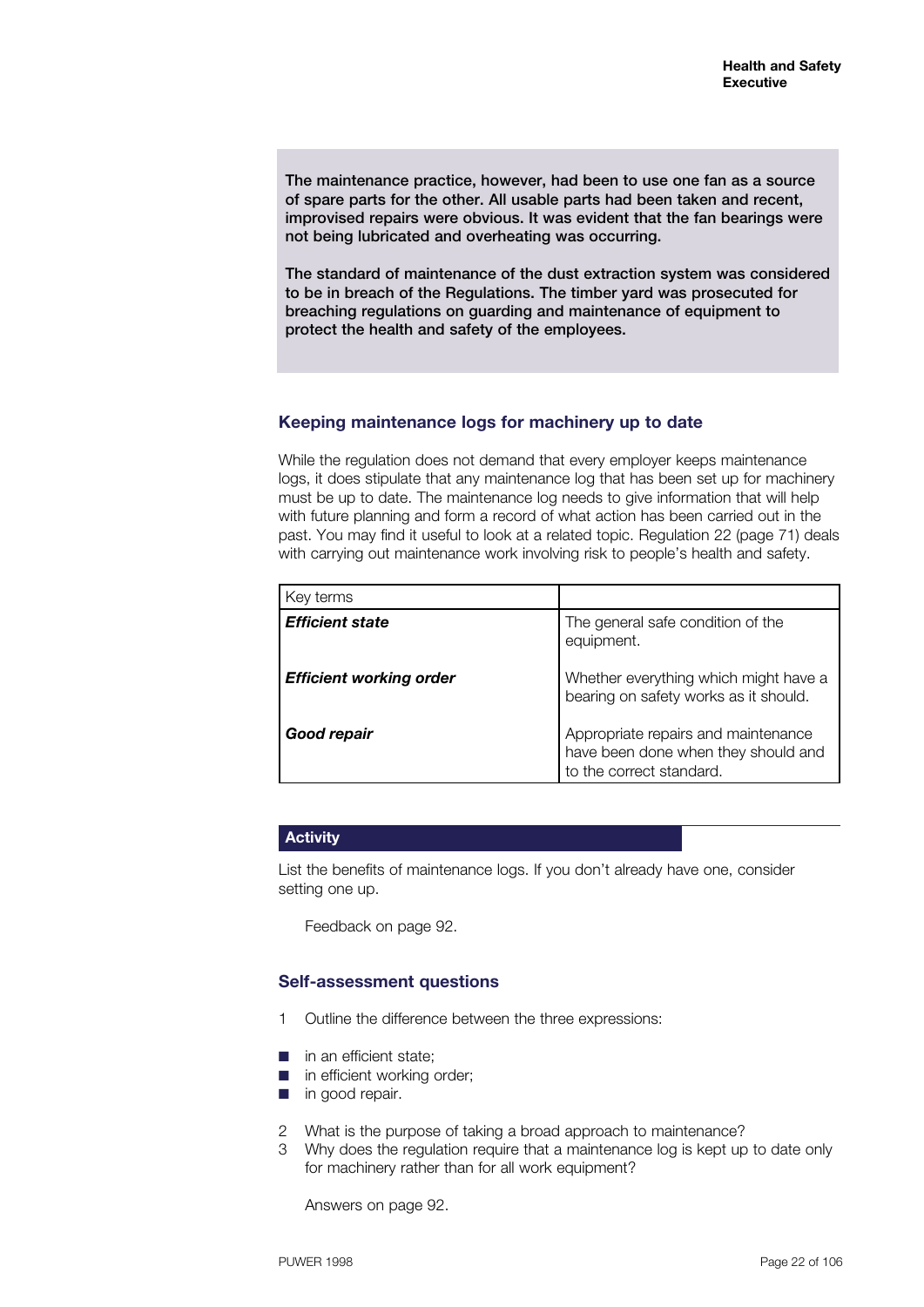## Regulation 6 Inspection



### *Key points*

This new regulation covers the extent and nature of inspection. It formalises the practice of systematic in-house checks on work equipment that already exists in many organisations.

The regulation focuses on:

- the different situations where inspection of work equipment is required;
- $\blacksquare$  the purpose of the inspection in each case;
- $\blacksquare$  who carries out the inspections;
- $\blacksquare$  keeping records of inspection;
- $\blacksquare$  work equipment not covered by regulation 6.

Regulation 6 (6) deals with PUWER regulations 31 to 35 which cover power presses. These regulations are not included here and are the subject of a separate Approved Code of Practice with guidance.<sup>1</sup>

### **Regulation 6 states:**

*(1) Every employer shall ensure that, where the safety of work equipment depends on the installation conditions, it is inspected –*

- *(a) after installation and before being put into service for the first time; or*
- *(b) after assembly at a new site or in a new location,*

*to ensure that it has been installed correctly and is safe to operate.*

*(2) Every employer shall ensure that work equipment exposed to conditions causing deterioration which is liable to result in dangerous situations is inspected –*

- *(a) at suitable intervals; and*
- *(b) each time that exceptional circumstances which are liable to jeopardise the safety of work equipment have occurred,*

*to ensure that health and safety conditions are maintained and that any deterioration can be detected and remedied in good time.*

*(3) Every employer shall ensure that the result of an inspection made under this*  regulation is recorded and kept until the next inspection under this regulation is *recorded.*

- *(4) Every employer shall ensure that no work equipment –*
	- *(a) leaves his undertaking; or*
	- *(b) if obtained from the undertaking of another person, is used in his undertaking unless it is accompanied by physical evidence that the last inspection required to be carried out under this regulation has been carried out.*
- *(5) This regulation does not apply to –*
	- *(a) a power press to which regulations 32 to 35 apply;*
	- *(b) a guard or protection device for the tools of such power press;*
	- *(c) work equipment for lifting loads including persons;*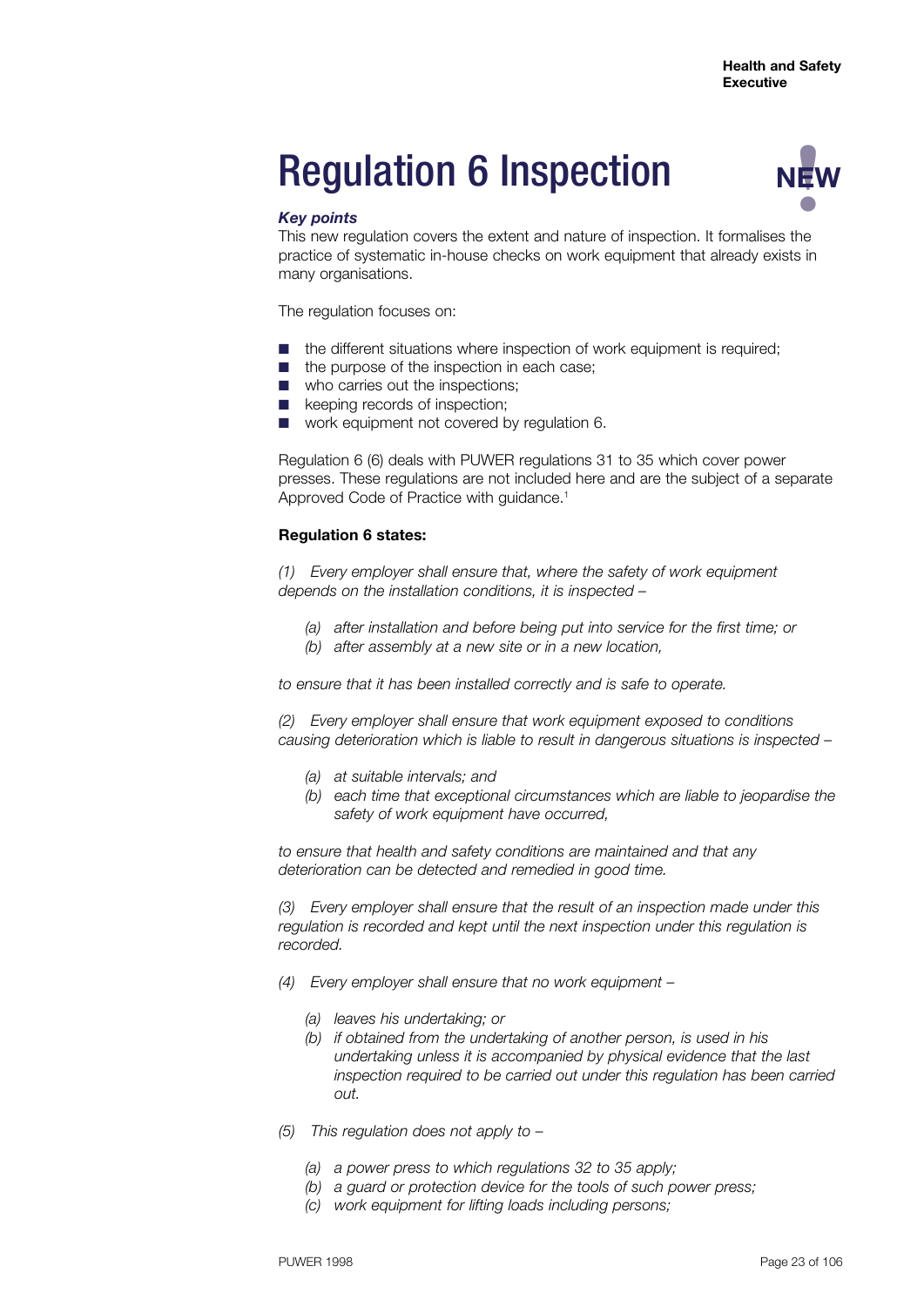- *(d) winding apparatus to which the Mines (Shafts and Winding) Regulations 1993 apply;*
- *(e) work equipment required to be inspected by regulations 31(4) or 32(2) of the Construction (Design and Management) Regulations 2007;\**
- *(f) work equipment to which regulation 12 of the Work at Height Regulations 2005 applies.*†

Under this regulation, when work equipment is first installed, AND when moved OR relocated, it must be inspected to ensure that it has been correctly installed and operates safely. Also, where it is possible that conditions could cause deterioration, the work equipment must be regularly inspected to ensure that safety is maintained. This means that:

- any damage must be picked up and put right in good time;
- if safety is evidently at risk at any time, another inspection must take place.

All inspections must be carried out by a competent person. Records of inspections must be made and kept for a set period.

When work equipment is used outside its owner's undertaking, then proof of inspection must accompany the equipment.

Certain types of work equipment are **not** covered by regulation 6 (see page 28).

An inspection **is** required by a competent person:

- when work equipment is first installed AND if it is relocated;
- $\blacksquare$  when work equipment is installed for the first time to ensure that it has been installed correctly, the links or connections with other equipment, systems and services are securely in place and that it is safe to operate;
- if work equipment is moved or relocated. Once it is in its new situation, it must be inspected to ensure safe installation and operation; it must be treated as though it were being installed for the first time.

You'll find extensive guidance supporting this part of the regulation in the ACOP. It covers, for example:

- $\blacksquare$  the role of the 'competent person';
- $\blacksquare$  what levels of competence are required;
- $\blacksquare$  the types of equipment to be inspected.

### **The ACOP states:**

**136 Where the risk assessment under regulation 3 of the Management of Health and Safety at Work Regulations 1992\* has identified a significant risk to the operator or other workers from the installation or use of the work equipment, a suitable inspection should be carried out.**

**141 The extent of the inspection required will depend on the potential risks from the work equipment. Inspection should include, where appropriate, visual checks, functional checks and testing.**

**148 You should ensure that the persons who determine the nature of the inspections required and who carry out inspections are competent to do so.**

**149 The competent person should have the necessary knowledge and experience.**

\* Regulation 6, paragraph (5) (e) amended by Schedule 5 of the Construction (Design and Management) Regulations 2007.

† Regulation 6, paragraph (5) amended by regulation 17 of the Work at Height Regulations 2005.

\* The Management of Health and Safety at Work Regulations 1992 (SI 1992/2051) have been superseded by the Management of Health and Safety at Work Regulations 1999 (SI 1999/3242).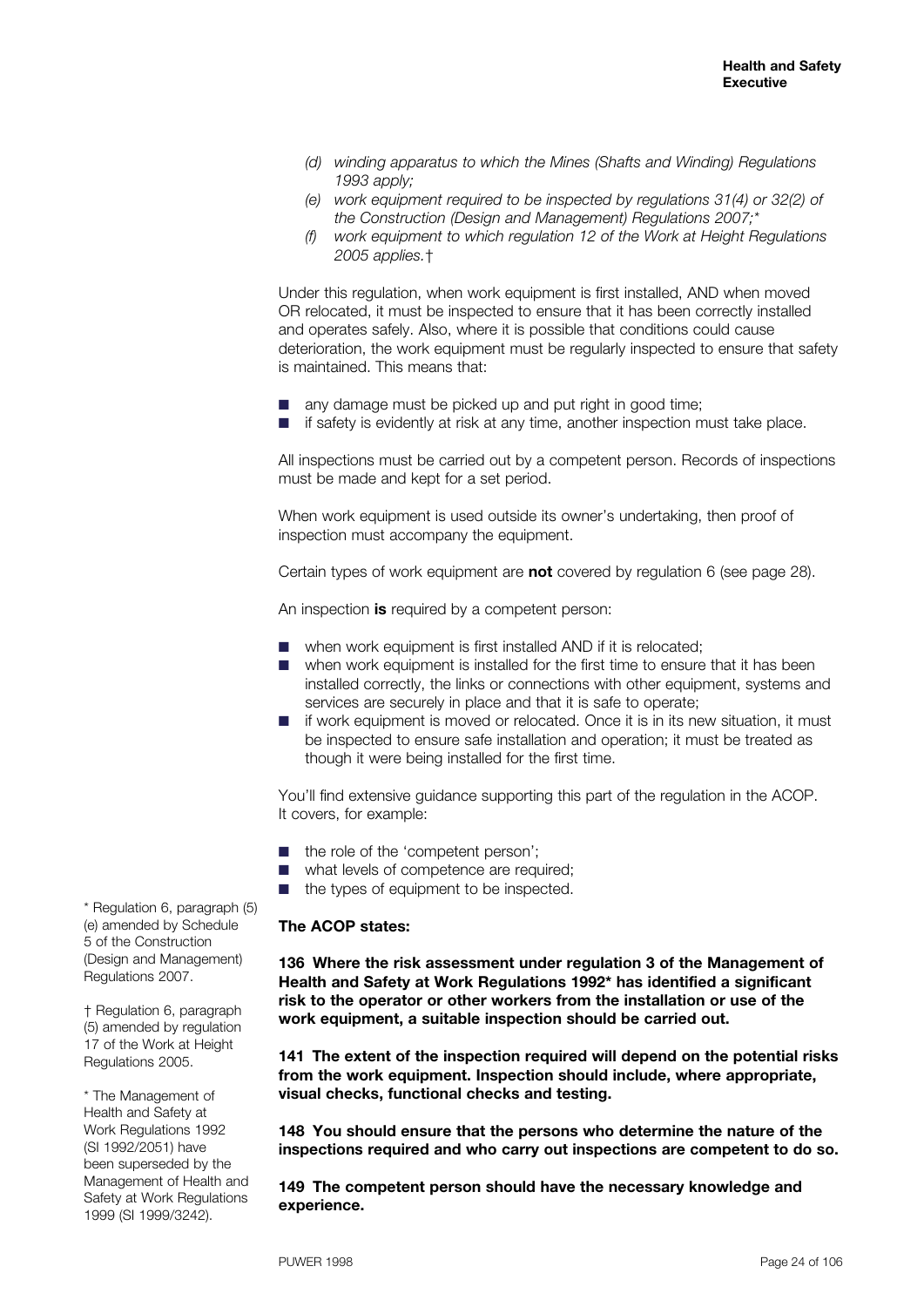### *Case study: Bakery*

A bakery operator was badly scalded when a measuring vessel discharged hot vegetable oil into the wrong mixer equipment. The investigation that followed the accident revealed that uncoordinated testing and inspection meant that a dangerous situation remained unchecked.

The equipment involved in the accident included a new mixing/blending machine which was coupled into an existing, but relocated, measuring vessel. This vessel discharged hot oil to a number of mixing units via a system of automatic valves.

The enquiry into the accident examined the testing and inspection records produced by the contractor responsible for installing the new mixer. It also examined the inspection records of the relocated measuring vessel that was the responsibility of the bakery's maintenance section and inspected by the maintenance supervisor.

The records showed that each piece of equipment had been inspected separately and recorded as being suitable for normal operation. However, the interaction between the existing vessel's automatic discharge valve system and the new mixer had not been tested. It also established that the maintenance supervisor did not have the technical knowledge or training needed to act as a 'competent person' inspector of automated equipment systems.

### **Where conditions can cause deterioration**

Where work equipment is used in conditions that are likely to cause deterioration and affect its safe operation, it must be inspected more regularly. Inspections must be done ahead of safety problems, to prevent them happening. The interval between inspections is vital in ensuring that they achieve what is intended. This means that intervals need to be carefully set according to:

- the severity of the conditions;
- **n** the type of equipment:
- the risks involved.

In exceptional circumstances, on any occasion when it is evident that safety is at risk, inspection must take place. Although it aims primarily to ensure that the equipment is safe to use, the inspection should also provide information on how the dangerous situation has come about and help to prevent it happening again.

The ACOP helps with what 'suitable intervals' means and what 'exceptional circumstances' are. It also gives examples of equipment inspected.

### **The ACOP states:**

**155 Where work equipment is of a type where the safe operation is critically dependent on its conditions in use and deterioration would lead to a significant risk to the operator or other worker, you should arrange for suitable inspection to be carried out.**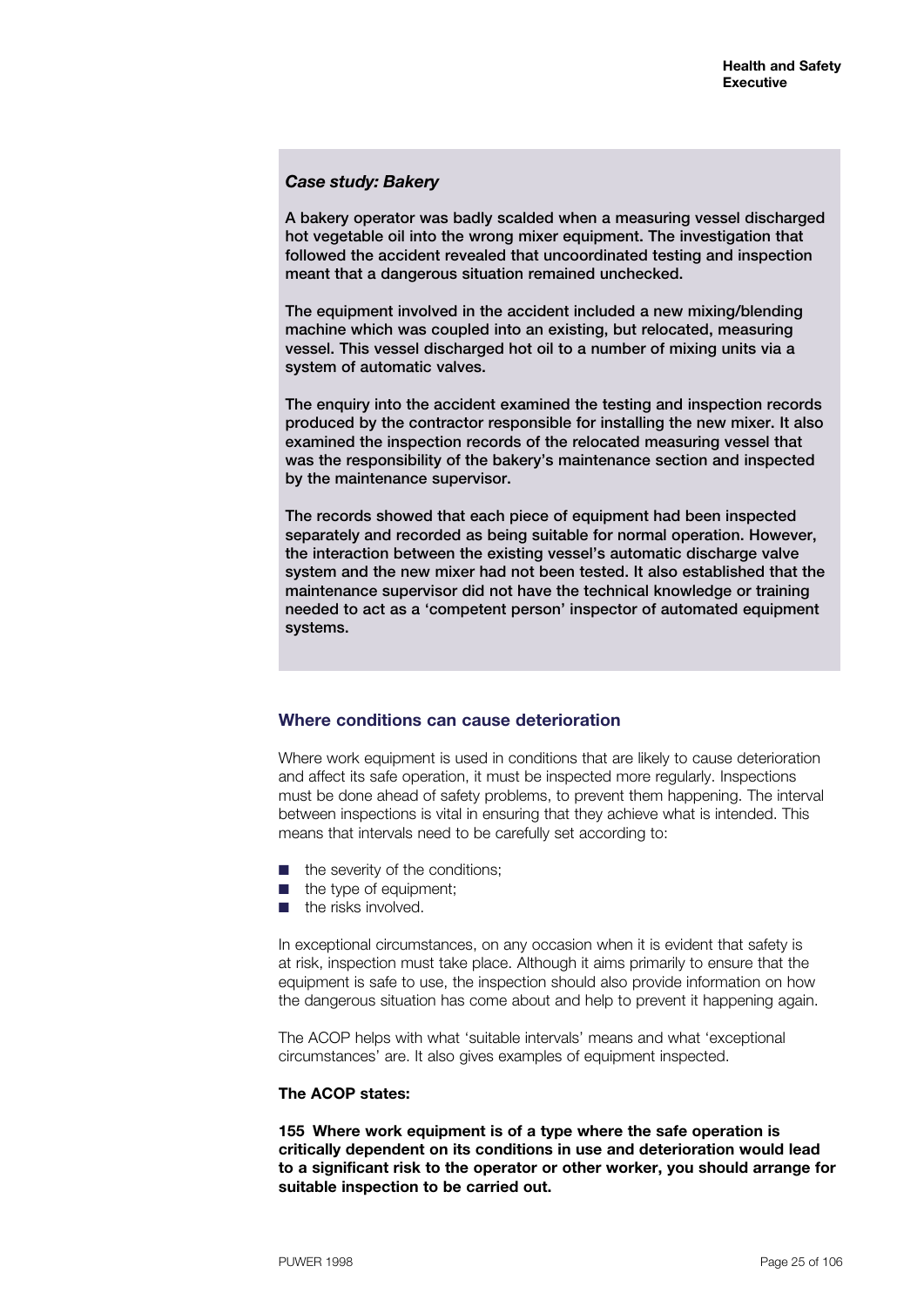**158 The frequency of inspections should be based on how quickly the work equipment or parts of it are likely to deteriorate and therefore give rise to a significant risk. This should take into account the type of equipment, how it is used and the conditions to which it is exposed.**

### *Case study: Fairground*

A potentially dangerous situation was averted when, during its pre-season painting, cracks were found in the steel structure of a seafront fairground's big dipper. The equipment was closed down and an inspection demanded by the local council was carried out on the structure to determine the extent of the cracking. Examination of the fairground's records showed that, although other items of equipment were inspected regularly, the support structure on the big dipper was not. A survey was carried out by specialists to locate and determine the severity of the damage to the structure. The damaged areas identified were replaced. A formal, annual inspection programme was set up for the structure. The inspections would be carried out by a firm of specialist surveyors who would provide a competent person inspection service to the fairground owners.

### **Records of inspection**

Under this regulation, the inspection carried out must be recorded and the records are to be kept until the next inspection under this regulation is recorded. Guidance on recording includes:

- $\blacksquare$  what should be recorded:
- $\blacksquare$  how and where it should be recorded:
- $\blacksquare$  the level of recording necessary.

### **Work equipment used outside the owner's undertaking**

Under this regulation, if work equipment is used outside (ie away from) the employer's business, proof that the equipment has been inspected and is currently safe for use must go with the equipment. The ACOP explains that if the employer's business has a number of sites then the records do not have to go with the equipment to each site. It is sufficient that they are held at one site. For example, this could apply to:

- test equipment used by technicians to carry out surveys of the routes and condition of drains;
- n medical equipment used in health screening programmes;
- $\blacksquare$  chainsaws outside the hiring company.

The ACOP explains what's required to make it clear to users that the equipment has been inspected. It states:

**165 For large items of equipment for which inspection is necessary, the physical evidence can be in the form of a copy of a record of the last inspection carried out. For smaller items of equipment, a tagging, colour coding or labelling system can be used. The purpose of the physical evidence is to enable a user to check if an inspection has been carried out and whether or not it is current, where required, and also to determine the**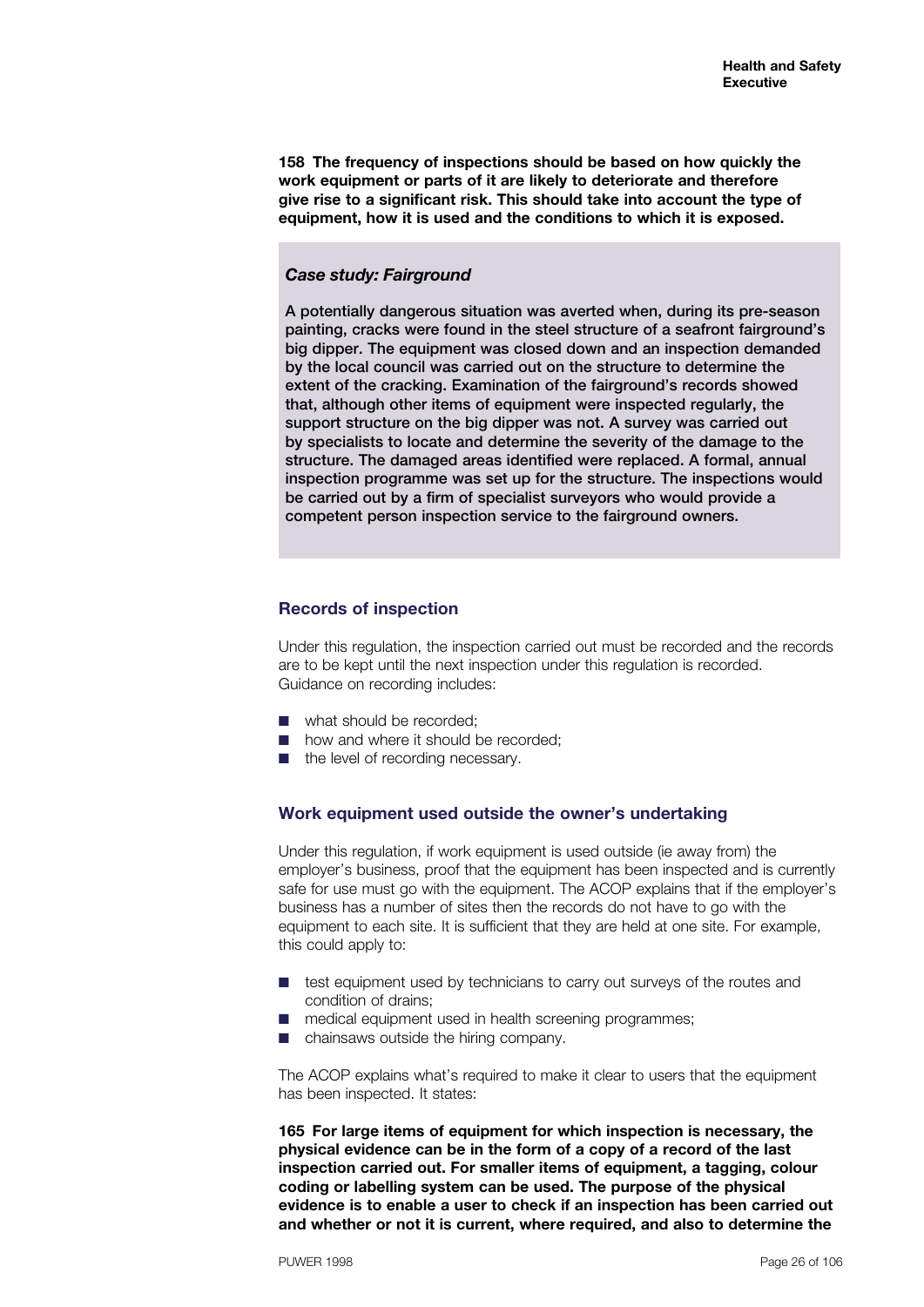**results of that inspection, by being able to link back the physical evidence to the records.**

### **Equipment not covered by regulation 6**

The regulation does not apply to:

- $\blacksquare$  work equipment for lifting loads, including people;
- $\blacksquare$  winding apparatus for mines;
- equipment inspected under regulations 31(4) or 32(2) of the Construction (Design and Management) Regulations 2007.

Equipment in these categories is subject to inspection under more specific regulations.

Power presses and parts of power presses are also excluded. They are dealt with in a separate Approved Code of Practice.<sup>1</sup>

| Key terms                                                                                                                                                  |
|------------------------------------------------------------------------------------------------------------------------------------------------------------|
| Six key terms are used in this regulation:                                                                                                                 |
| competent person:<br>conditions causing deterioration;<br>dangerous situations;<br>suitable intervals;<br>exceptional circumstances;<br>physical evidence. |

The guidance is very specific on their meaning and you will find it useful to look them up.

### **Activity**

The regulation requires you to set an inspection interval for equipment in your organisation. Choose an item of equipment and explain how you will arrive at a suitable interval. You may need to take advice from a competent person.

Feedback on page 93.

### **Self-assessment questions**

- 1 In what four situations does the regulation require inspection to be carried out on work equipment?
- 2 What is the purpose of inspection in each case?
- 3 Who is required to carry out an inspection?
- 4 Following an inspection, how long do inspection records have to be kept?
- 5 What does the regulation say about inspections for equipment used outside its owner's undertaking?

Answers on page 93.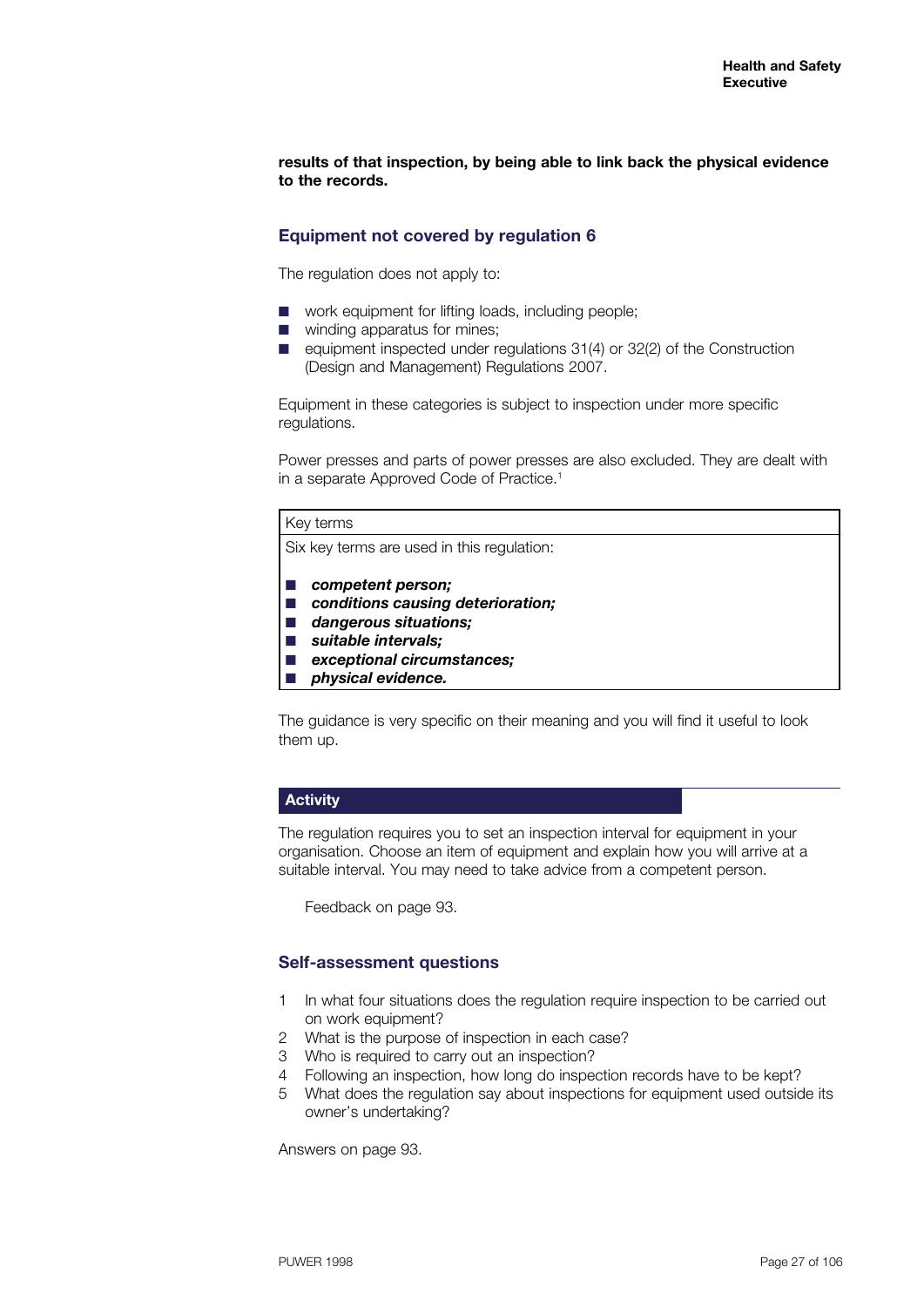## Regulation 7 Specific risks

Where other regulations are about making work equipment safe, regulation 7 deals with restricting the use of equipment to those who are trained in the use of the equipment and in the specific risks involved.

The regulation focuses on:

- restricting the use of equipment to appropriate people;
- designating particular people to use and maintain it;
- $\blacksquare$  training and instructing them in the safe use of the equipment.

### **Regulation 7 states:**

*(1) Where the use of work equipment is likely to involve a specific risk to health or safety, every employer shall ensure that –*

- *(a) the use of that work equipment is restricted to those persons given the task of using it; and*
- *(b) repairs, modifications, maintenance or servicing of that work equipment is restricted to those persons who have been specifically designated to perform operations of that description (whether or not also authorised to perform other operations).*

*(2) The employer shall ensure that the persons designated for the purposes of sub-paragraph (b) of paragraph (1) have received adequate training related to any operations in respect of which they have been so designated.*

Regulation 7 looks at where specific risks are associated with certain kinds of work equipment – in other words, where the usual measures that would be taken to protect people from risk in using equipment are either not sufficient or not appropriate in these circumstances. Employers need to identify which of their equipment falls into this category and take steps to limit its use to a selected group of people.

### **Restricting the use of the equipment to certain people**

Having identified equipment that involves specific risk, the employer must stipulate who is permitted to use and maintain it.

### **Designating the people who can use and maintain it**

This includes people who operate the equipment to carry out their job, and also anyone involved in:

- $\blacksquare$  repairing;
- modifying;
- $\blacksquare$  maintaining; or
- $\blacksquare$  servicing the equipment.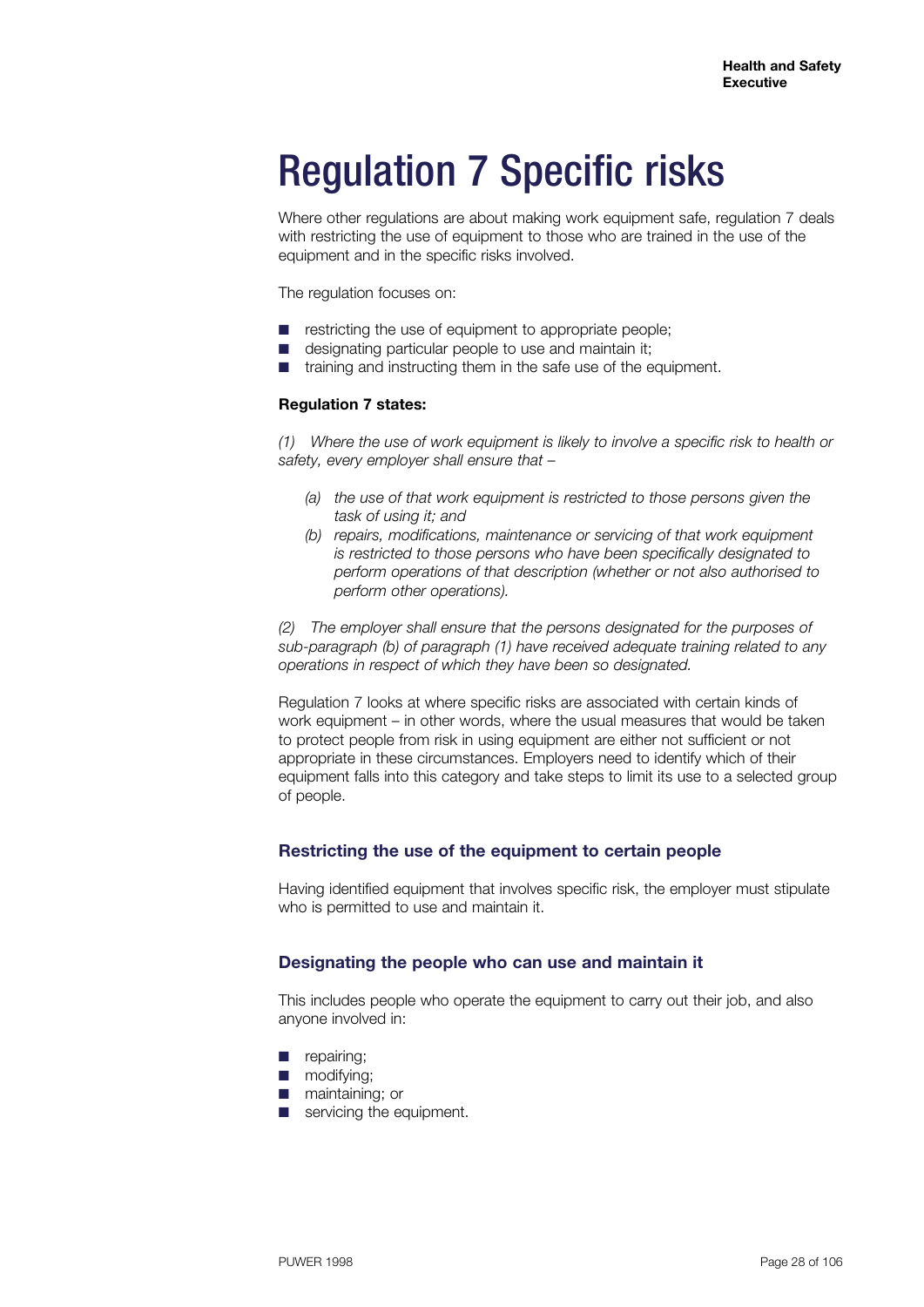### **Providing training to designated people**

Anyone whose job requires them to use the equipment, OR carry out repairs or modifications to equipment, OR to perform maintenance work or servicing operations must be properly trained to do so.

### **The ACOP states:**

**167 You should ensure that, wherever possible, risks are always controlled by (in the order given):**

- **(a) eliminating the risks, or if that is not possible;**
- **(b) taking 'hardware' (physical) measures to control the risks such as the provision of guards; but if the risks cannot be adequately controlled;**
- **(c) taking appropriate 'software' measures to deal with the residual (remaining) risk, such as following safe systems of work and the provision of information, instruction and training.**

### **Normal operation**

**168 Where the risks from the use of work equipment cannot be adequately controlled by hardware measures, such as guards or protection devices, during its normal operation, it is particularly important that only the persons whose task it is should be allowed to use such equipment. They should have received sufficient information, instruction and training to enable them to carry out the work safely.**

### **Repairs, modifications etc**

**169 Where the risk from the use of work equipment cannot be adequately controlled by hardware measures such as guards or protection devices during repair, maintenance, or other similar work, only persons who have received sufficient information, instruction and training to enable them to carry out the work safely should do the work. They shall be the designated person for the purpose of this regulation.**

Guidance supporting the regulation gives examples of situations where a safe system of work may be needed and what that safe system of work, and any related training, should cover.

| Key terms            |                                                                                                                                          |
|----------------------|------------------------------------------------------------------------------------------------------------------------------------------|
| <b>Specific risk</b> | Where a high risk still exists when<br>precautions and normal protective<br>measures have been taken.                                    |
| Safe system of work  | A written procedure which sets down a<br>safe method and plan of working which<br>must be followed in circumstances<br>where it applies. |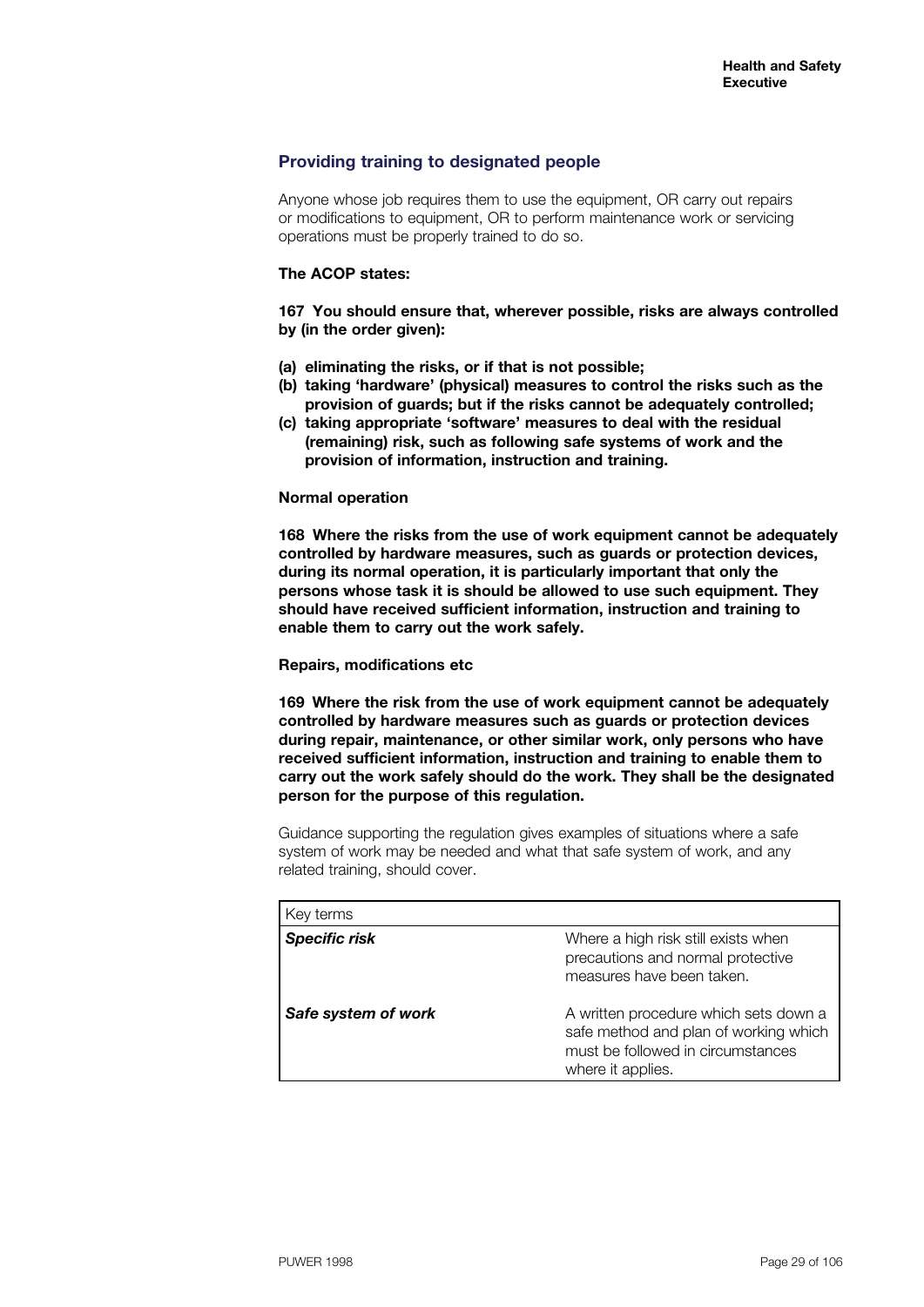### **Activity**

For equipment that carries 'specific risks' in your situation, what would you require user training to cover? List the topics you would include.

Feedback on page 93.

### **Self-assessment questions**

- 1 What does regulation 7 say about restricting the use of work equipment?
- 2 Who should carry out repairs, modifications, maintenance or servicing?
- 3 What is the employer called upon to do before allowing any employee to carry out any of the operations listed in question 2?

Answers on page 93.

## Regulation 8 Information and instructions

### *Key points*

Under the Health and Safety at Work etc Act 1974, employers have a duty to provide their employees with information and instructions to safeguard their health and safety. Regulation 8 builds on this and sets down requirements on the information to be provided and who should receive it.

The regulation focuses on:

- the groups of people who should receive information and instruction:
- the form the information and instructions should take;
- the suitability of the information for the people who are to receive it.

### **Regulation 8 states:**

*(1) Every employer shall ensure that all persons who use work equipment have available to them adequate health and safety information and, where appropriate, written instructions pertaining to the use of the work equipment.* 

*(2) Every employer shall ensure that any of his employees who supervises or manages the use of work equipment has available to him adequate health and safety information and, where appropriate, written instructions pertaining to the use of the work equipment.*

*(3) Without prejudice to the generality of paragraphs (1) or (2), the information and instructions required by either of those paragraphs shall include information and, where appropriate, written instructions on –*

- *(a) the conditions in which and the methods by which the work equipment may be used;*
- *(b) foreseeable abnormal situations and the action to be taken if such a situation were to occur; and*
- *(c) any conclusions to be drawn from experience in using the work equipment.*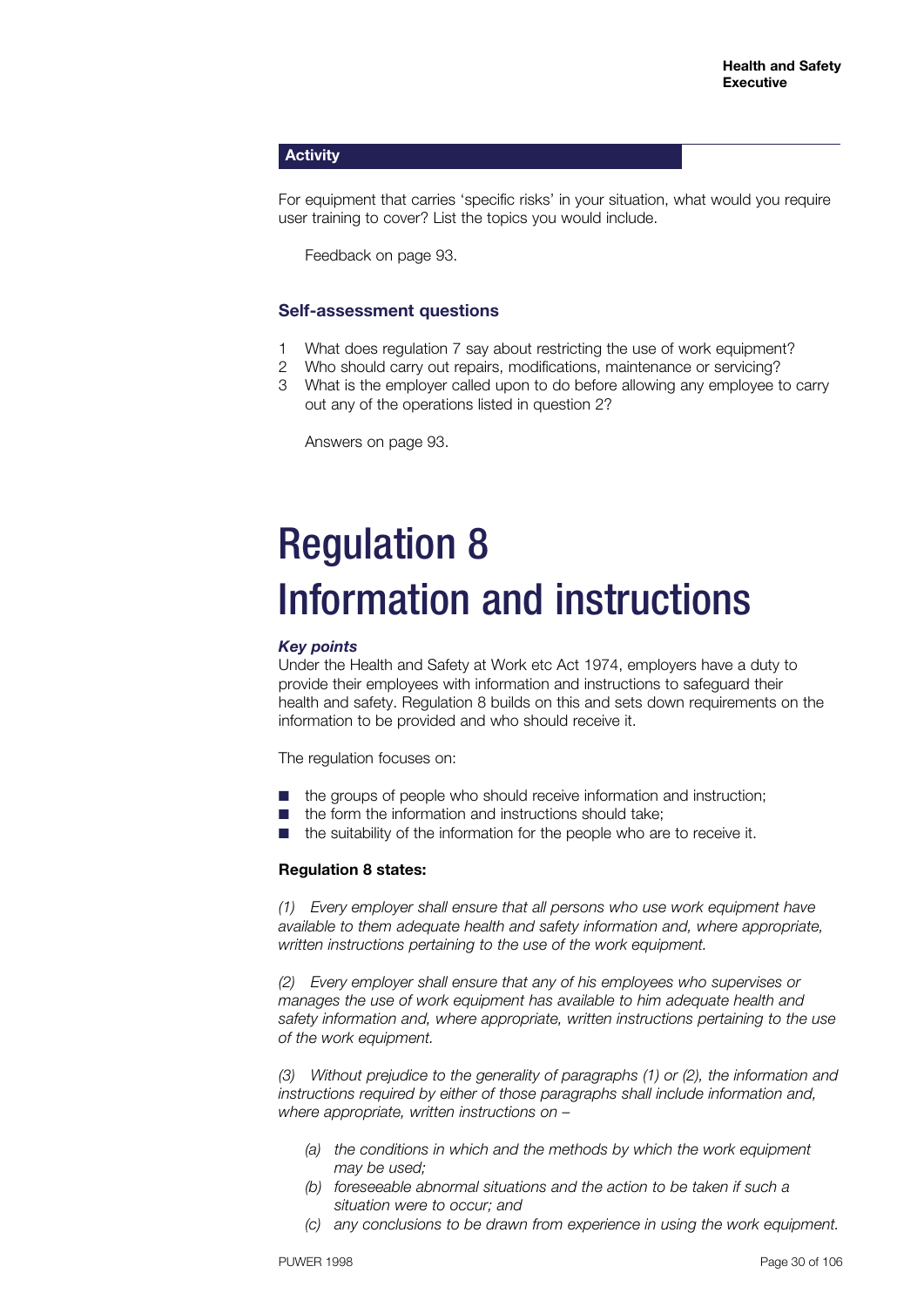*(4) Information and instructions required by this regulation shall be readily comprehensible to those concerned.*

Employers have a duty to ensure that employees have all the information at their disposal to enable them to use work equipment safely. This means that employees must be able to:

- $\blacksquare$  access the information or instructions easily;
- understand it.

### **People for whom the employer must provide health and safety information**

There are two groups:

- $\blacksquare$  those using the work equipment;
- $\blacksquare$  those supervising or managing the work equipment.

The regulation complements the general requirements of the Health and Safety at Work etc Act 1974 and the Management Regulations 1999. Through these, employers must make available to employees all the relevant information relating to their health and safety as well as written instructions on using work equipment. People managing or supervising other employees also need to receive information.

The amount of detail they are given varies depending on the kind of work involved, but employees should know what information is available to them, and where they can find it.

### **Consultation with employees**

The Safety Representatives and Safety Committees Regulations 1977 and the Health and Safety (Consultation with Employees) Regulations 1996 (HSCER), require employers to consult safety representatives of recognised trade unions, or employees themselves if the company is not associated with a trade union, about:

- the information they need concerning other Regulations, including PUWER;
- **n** risks to their health and safety: **and**
- $\blacksquare$  preventive measures, eg use of a competent person to help comply with health and safety, planning health and safety training **and** the health and safety consequences of any new equipment or technology.

Those using work equipment, as well as employees who manage or supervise the use of work equipment, must be provided with information.

Make sure that you are aware of the requirements of HSCER and the Safety Representatives and Safety Committees Regulations 1977, and of the link to regulation 8 of PUWER.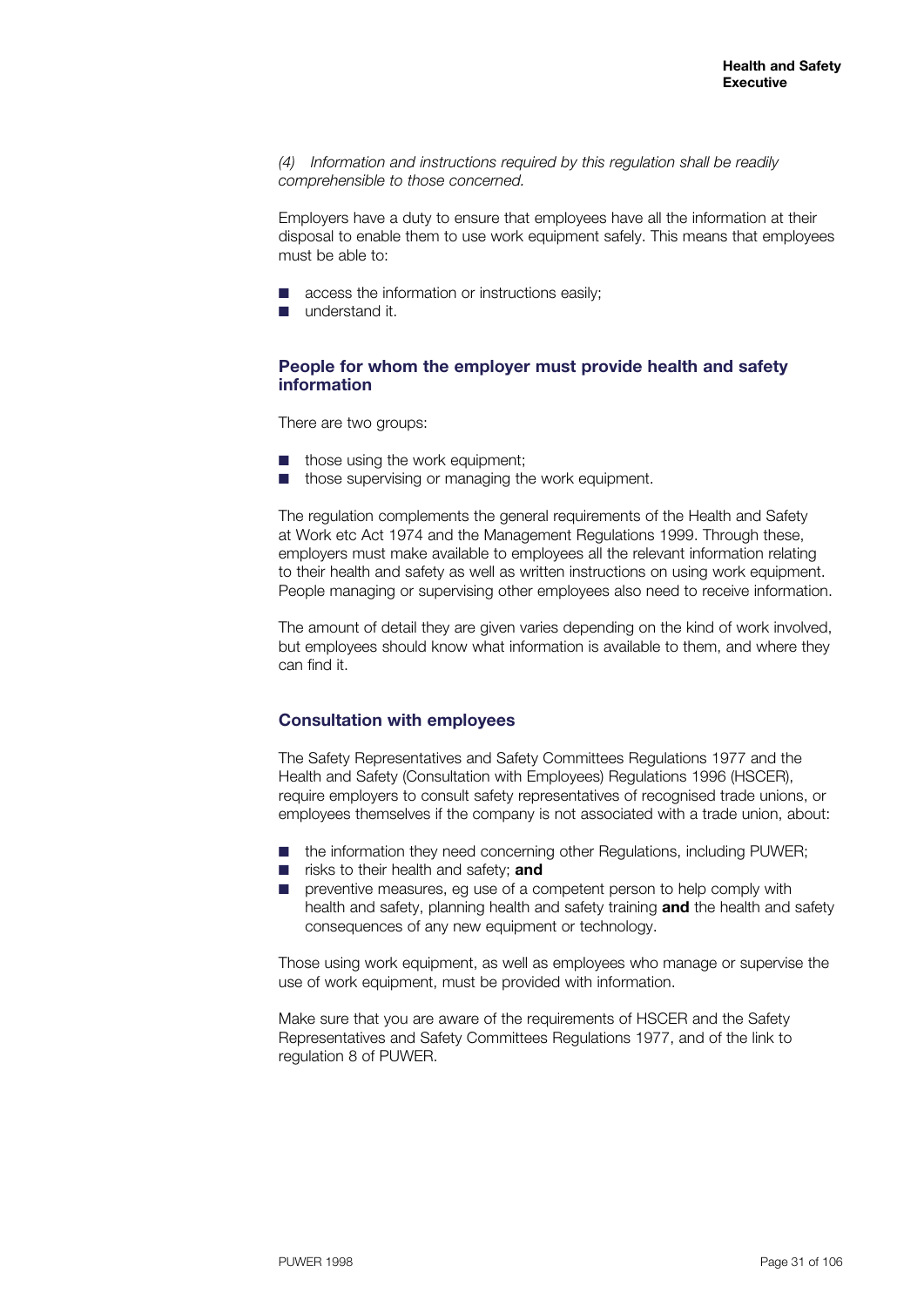### **Providing the information appropriately**

Employers need to decide the best way of communicating the information to their employees; it will depend on the individual situation. Several factors must be considered:

- $\blacksquare$  their employees' levels of skill;
- $\blacksquare$  their training;
- $\blacksquare$  their experience;
- $\blacksquare$  how much supervision they have;
- $\blacksquare$  how long and complicated the job is.

### **Written instructions**

Manufacturers and suppliers have a duty to provide suitable information to accompany their equipment. This may be in the form of:

- $\blacksquare$  instruction sheets or manuals:
- $\blacksquare$  instruction panels on the equipment itself;
- $\blacksquare$  warning notices;
- $\blacksquare$  training manuals.

Employers need to check that the necessary information has been supplied with the equipment and that it finds its way to the people directly using the equipment. It's no good if the instruction manuals are filed away in a safe but inaccessible place. When the instructions deal with maintenance operations, these should be handed over to the maintenance staff.

### **Coverage of written information or instructions**

They need to include when and how the equipment should be used so that people are not put at risk. Employees must be given examples of foreseeable problems and ways of dealing with them. After equipment has been used for a while, information builds up and provides a useful body of knowledge for other employees. This should be recorded and passed on to all appropriate members of the workforce.

### **Language of written information or instructions**

This depends on the employer's individual circumstances and those of the employees. Before producing any information or instruction material, employers should ask themselves a number of questions to take account of the needs of their workforce, for instance:

- Does the language level need to be controlled to make the material accessible to all?
- Would illustrations and standard symbols help people understand the message better?
- Do any employees have special language difficulties or disabilities that make it difficult for them to understand what's written?
- n Do a significant number of the employees have a language other than English as their first language? If so, should the information be produced in both languages?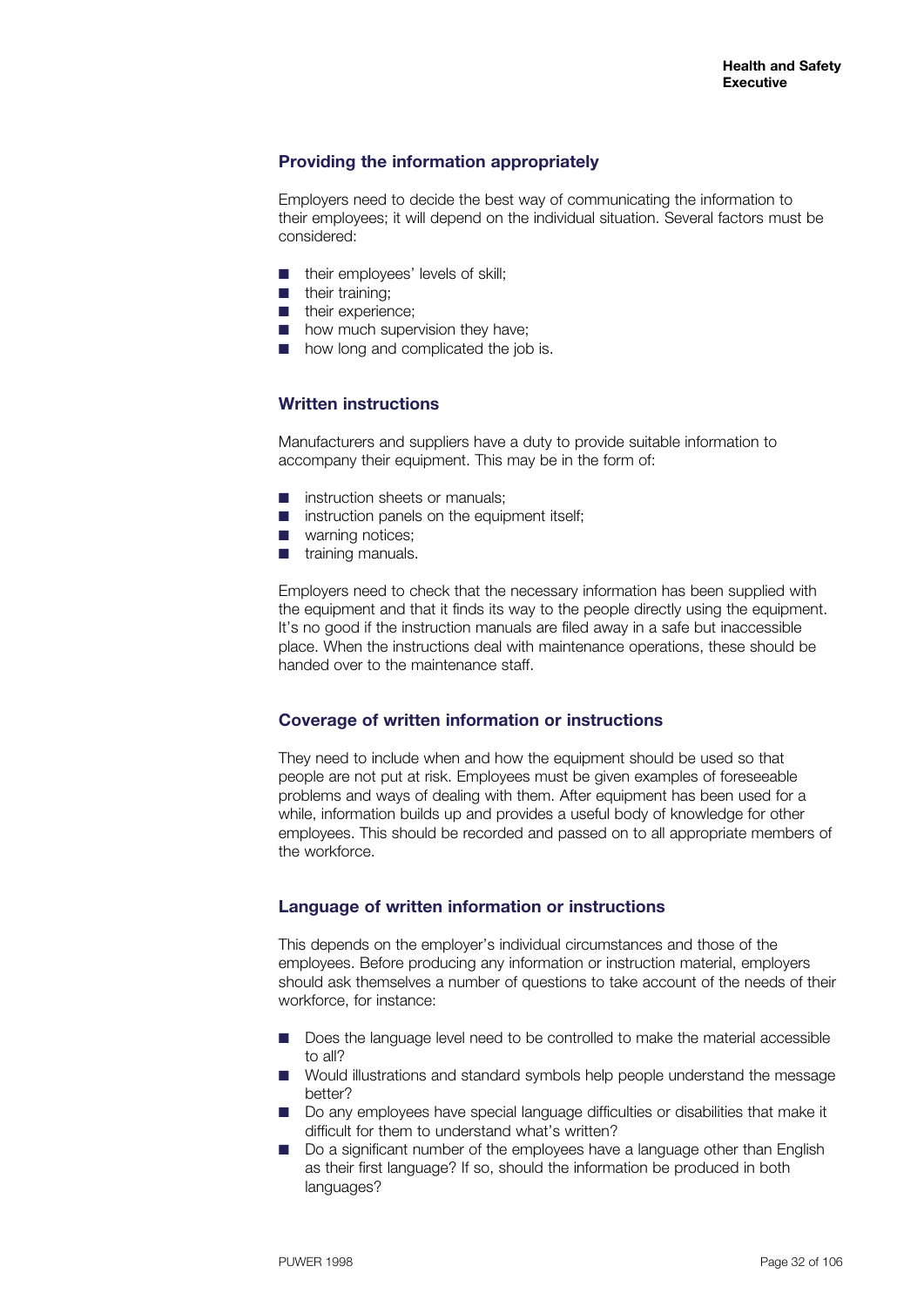### *Case study*

A new bottling plant had just started up after being commissioned by the contractor, and equipment was purchased from another member state in the European Union. An operator, whose training on the equipment consisted of closely observing the commissioning technicians, was trapped when the equipment closed on her arm. The guard should have stayed open until she had the chance to pull her arm free.

Another operator, who was standing next to her, pressed the emergency stop button that should have opened the guard, but in this case, it failed to work. He ran to the supervisor's office where he knew the operating instruction manuals were kept, to discover that the supervisor was away ill that day and his office was locked. The only way to get at the information was to break the door down. Once inside it was found that the relevant instruction manuals were only in a foreign language, and the translations which had been ordered had not yet arrived. Engineers had to immobilise the equipment and dismantle the guard in order to free the operator. She suffered serious arm injuries and shock.

| Key terms                              |                                                                                                                                                   |
|----------------------------------------|---------------------------------------------------------------------------------------------------------------------------------------------------|
| All persons                            | Anyone likely to use equipment,<br>including those who have permission,<br>but not necessarily employees of the<br>organisation (eg contractors). |
| <b>Foreseeable abnormal situations</b> | Examples are: emergency and alarm<br>conditions; interrupted cycle or<br>sequence; breakdown; power failure.                                      |

### **Activity**

Look around your workplace. Describe the location of operating/safety instructions for two or three items of equipment.

Feedback on page 93.

### **Self-assessment questions**

- 1 In what form do information and instructions have to be provided for employees?
- 2 What two groups of people are highlighted for separate treatment under regulation 8?
- 3 What four elements have to be taken into account when providing information or instructions?

Answers on page 94.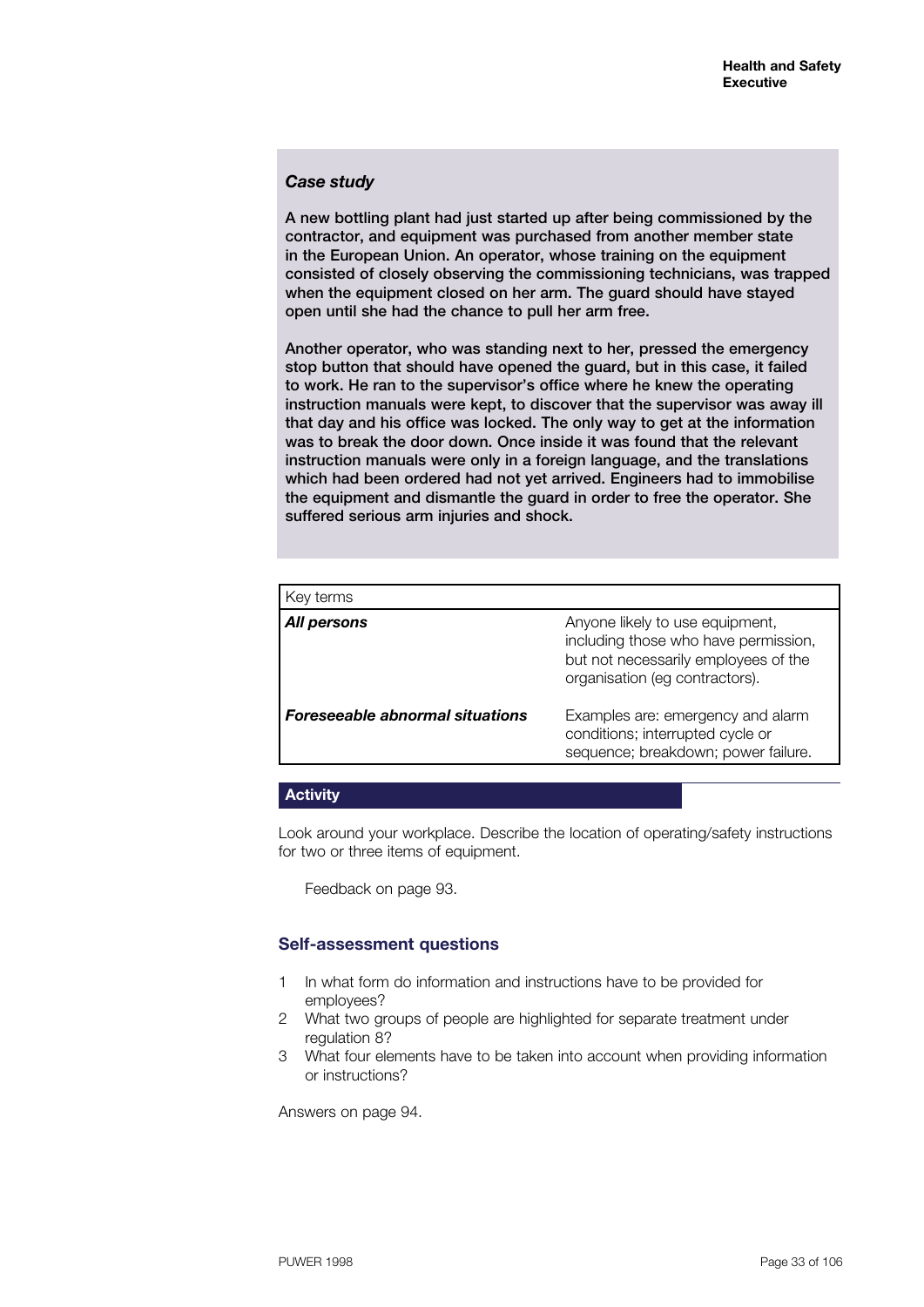## Regulation 9 Training

### *Key points*

Training and instruction are fundamental requirements under the Health and Safety at Work etc Act 1974 and many other specific regulations. Employers have a duty to provide those they are responsible for with general training on health and safety and, where particular requirements make it necessary, more specific training. Regulation 9 sets out the training requirements to ensure the safe use of work equipment.

The regulation focuses on:

- providing training to those who use work equipment;
- providing training to employees who manage or supervise the use of work equipment;
- the need for separate driver training.

### **Regulation 9 states:**

*(1) Every employer shall ensure that all persons who use work equipment have received adequate training for purposes of health and safety, including training in the methods which may be adopted when using the work equipment, any risks which such use may entail and precautions to be taken.*

*(2) Every employer shall ensure that any of his employees who supervises or manages the use of work equipment has received adequate training for purposes of health and safety, including training in the methods which may be adopted when using the work equipment, any risks which such use may entail and precautions to be taken.*

The regulation explains the training provision for two distinct groups:

- $\blacksquare$  anyone using work equipment;
- anyone supervising or managing the use of work equipment.

### **Training for anyone using work equipment**

This does not just mean employees. It also includes people who are on the premises with the employer's permission or by invitation, such as:

- $\blacksquare$  contractors;
- $\blacksquare$  suppliers;
- $\blacksquare$  representatives:
- $\blacksquare$  service engineers:
- $\blacksquare$  technicians.

If they need to use the employer's equipment, the employer must consider their safety and take steps to ensure that they are given appropriate training.

The guidance supporting regulation 9 looks at the different categories of employees and singles out several groups for special attention:

 $\blacksquare$  voung people – because of their relative immaturity and unfamiliarity with the working environment, they are especially vulnerable; they need training and supervision appropriate to their needs; induction training to establish good working habits is highlighted as being especially important;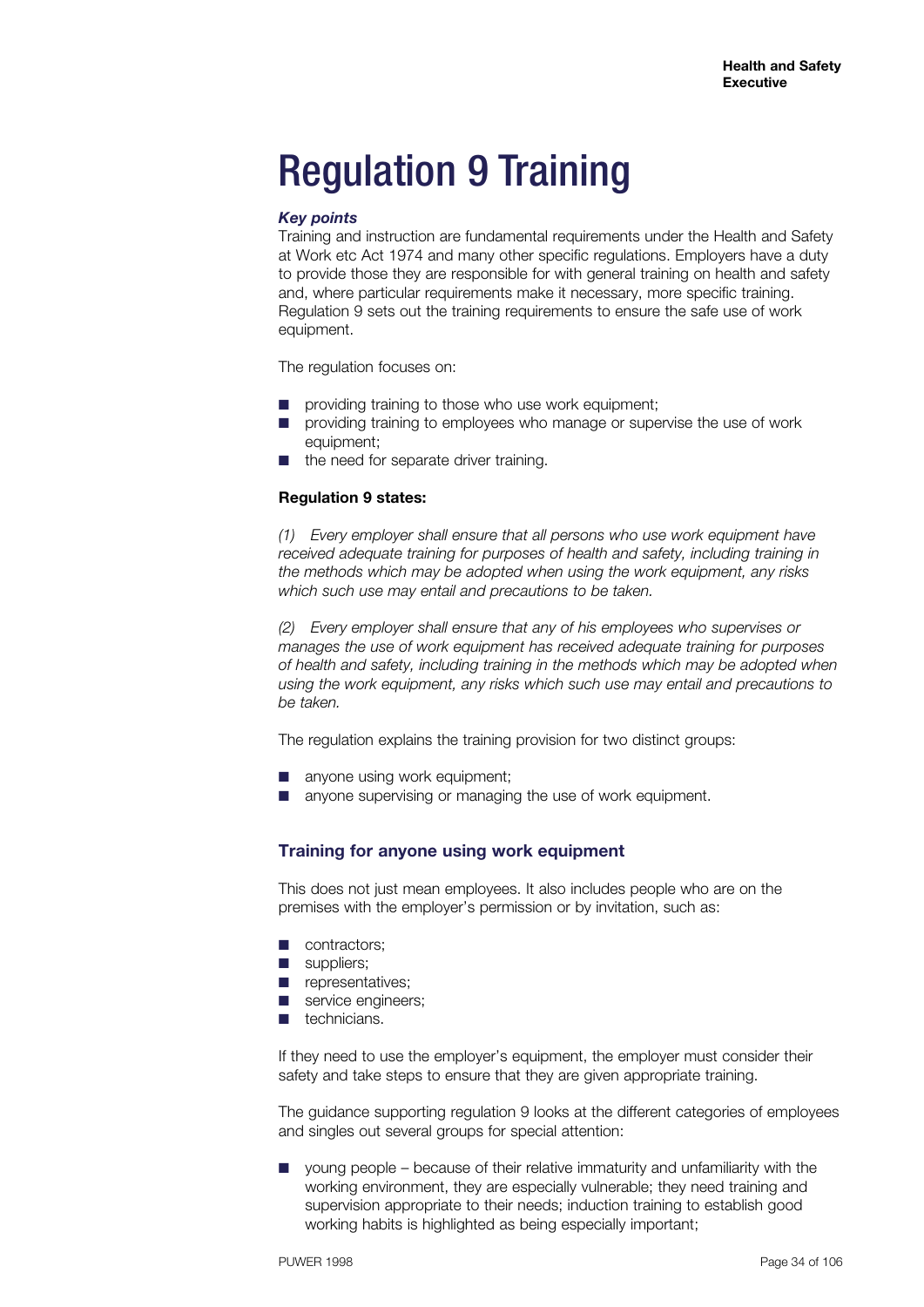$\blacksquare$  new employees.

The regulation does not lay down exactly what 'adequate training' consists of. However, employers must evaluate the training needs necessary to ensure that various levels of competence for safety and statements of competence should be developed. These can help to highlight where training is necessary to achieve competence to the required levels.

### **Training for anyone supervising or managing the use of work equipment**

As with the training outlined earlier, training for those whose job involves managing or supervising the use of work equipment has to be:

- adequate to ensure competence;
- appropriate to the needs of the organisation.

### **Driver training**

This may relate to either part of the regulation, since operators of self-propelled work equipment may not necessarily be employed by the organisation in which they are working.

### **The ACOP states:**

### **194 You should ensure that self-propelled work equipment, including any attachments or towed equipment, is only driven by workers who have received appropriate training in the safe driving of such work equipment.**

Guidance for this regulation also covers:

- $\blacksquare$  previous PV, HGV driving experience and the training available;
- training of, and certification for, chainsaw operators (ie dangers from the chainsaw itself, the risks arising from using it, the precautions to control the dangers and the legal requirements).

### *Case study: Manufacturing in a rubber plant*

To stop the operator of a two-roll mill (used for mixing tacky rubber) from gaining access to the nip between the two rolls, a safety trip bar had been fitted. Unfortunately, the standard of interlocking on the trip bar did not meet the agreed industry standards and an operator managed to override it so he could finish his work more quickly. While he was working on the rubber, his hand became trapped and he was pulled up and over the safety bar which, because he had defeated it, failed to work.

He was about to be pulled into the trapping hazard between the two rolls but managed to call out and attract the attention of a colleague who immediately pressed the emergency stop button.

The inquiry into the accident discovered that the employer had not given the employee adequate training in the safe use of the machine and the purpose of safety interlocks. Nor had any of the supervisors been given adequate training for ensuring the safe use of the machine.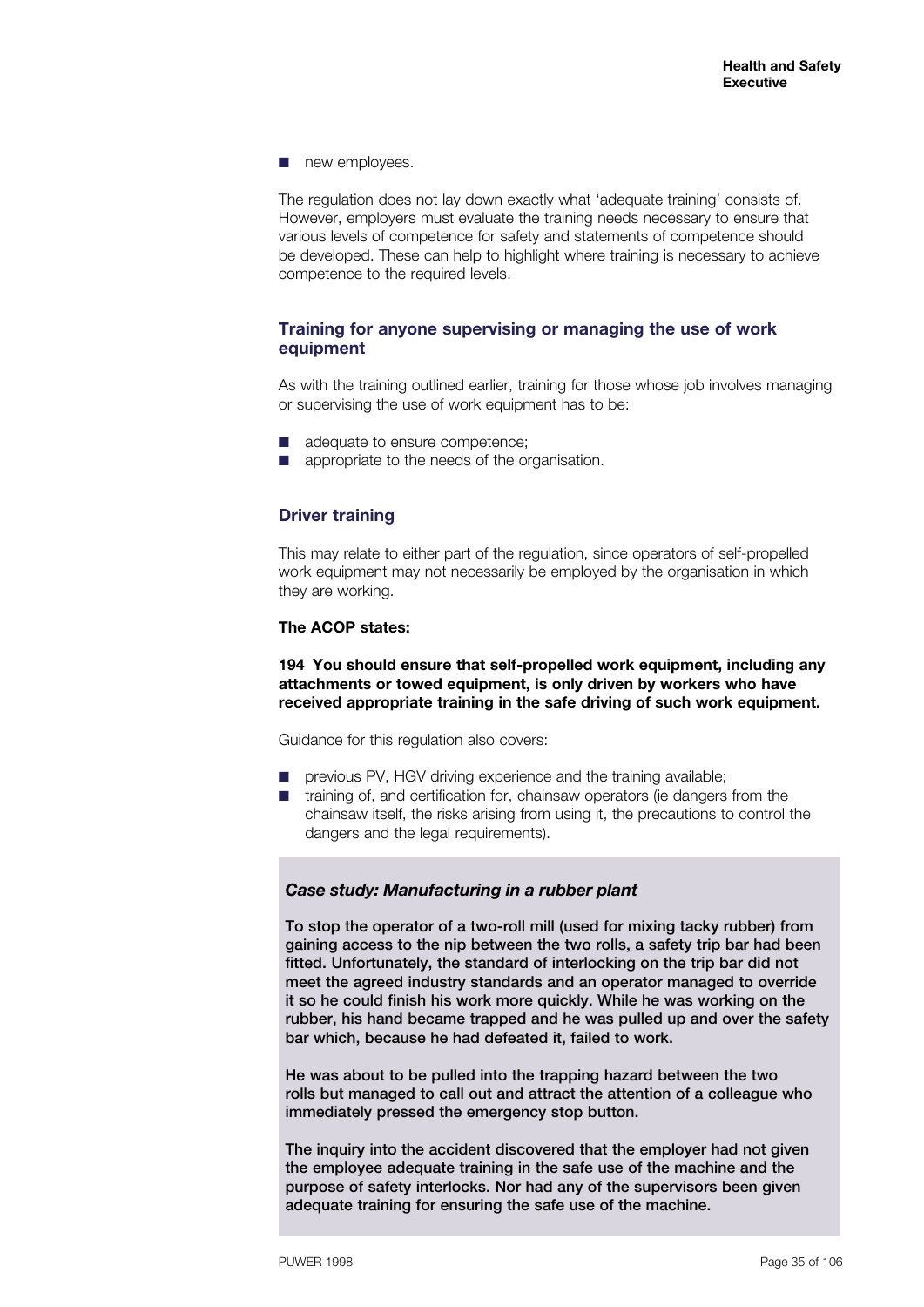| Key terms                      |                                                                                                                                                  |
|--------------------------------|--------------------------------------------------------------------------------------------------------------------------------------------------|
| <b>Adequate training</b>       | Training that is appropriate and<br>sufficient to deliver competence in the<br>safe use of equipment.                                            |
| <b>Statement of competence</b> | A statement based on job requirements<br>giving the capabilities to perform a work<br>role to an acceptable level or standard<br>of performance. |

### **Activity**

Consider your situation and the people you need to protect. List the things you must take into account to make sure that training is adequate.

Feedback on page 94.

### **Self-assessment questions**

- 1 What two groups of people require training?
- 2 What three areas should the training cover?
- 3 What does the regulation say about training people who operate self-propelled work equipment?

Answers on page 94.

### Regulation 10 Conformity with Community requirements **! NEW**

### *Key Points*

Regulation 10 sets down the employer's duties to provide work equipment that meets particular health and safety requirements. It applies to the entire chain of supply for work equipment that is provided for use after 1 January 1993.

The regulation focuses on:

- n the need to comply with European Community Directives made under Article 100A of the Treaty of Rome, which places duties on the manufacturer and supplier of new work equipment;
- $\blacksquare$  the age of work equipment affected.

### **Regulation 10 states:**

*(1) Every employer shall ensure that an item of work equipment conforms at all times with any essential requirements, other than requirements which, at the time of its being first supplied or put into service in any place in which these Regulations*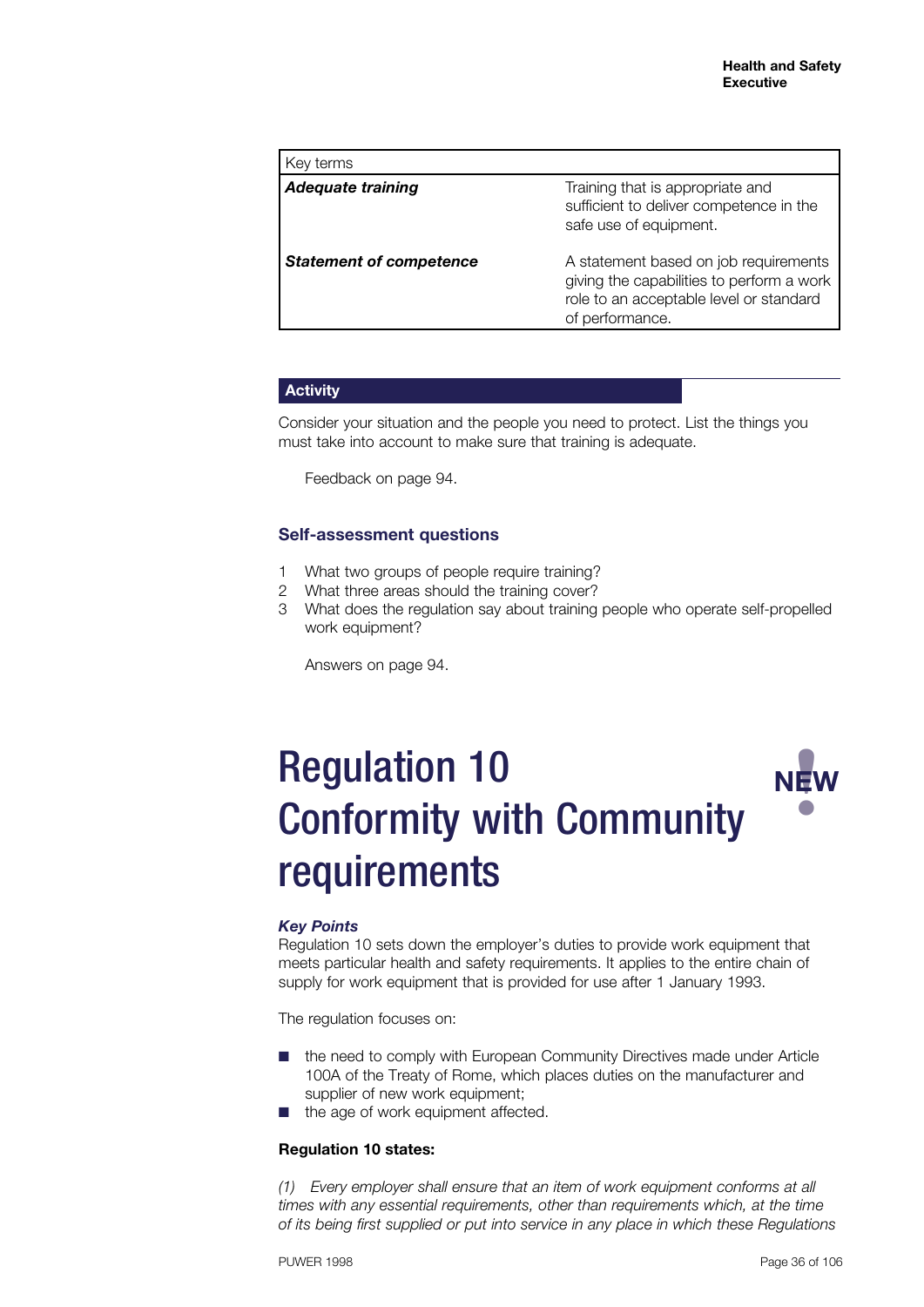*apply, did not apply to work equipment of its type.*

*(2) In this regulation "essential requirements", in relation to an item of work*  equipment, means requirements relating to the design and construction of *work equipment of its type in any of the instruments listed in Schedule 1 (being*  instruments which give effect to Community directives concerning the safety of *products).\**

*(3) This regulation applies to items of work equipment provided for use in the premises or undertaking of the employer for the first time after 3 December 1992.*

Regulation 10 is about conforming to Community rules. The rules are covered by a number of existing regulations and are now being included within PUWER. So regulation 10 is about the rules that make equipment safe as it is designed, manufactured and provided for use. The regulation specifies the need to comply with the existing regulation, and thereby the Community requirements, for equipment of a certain age.

# **Article 100A Directives**

Under Article 100A Directives, national controls and health and safety requirements have been replaced by EC requirements to achieve the free movement of goods in the single market. Examples relating to health and safety include:

- the Machinery Directive;
- $\blacksquare$  the Personal Protective Equipment Directive;
- the Pressure Equipment Directive;
- the Simple Pressure Vessel Directive.

Suppliers have to ensure that their products comply with the legal requirements of the Directives. To signify compliance, many manufacturers attach the 'CE Marking' to their products.

This relates to equipment that was provided for use after 1 January 1993 because PUWER 1998 carries forward the duty that existed in the PUWER 1992 Regulations. However, guidance supporting regulation 10 explains:

- what is required for equipment which was provided before compliance with the product Directives was required;
- what to do to comply with the requirements;
- equipment which is not covered by product safety legislation.

# **Regulation 10**

Employers using work equipment need to make sure that any new equipment has been made to the requirements of the relevant product Directive. You should:

- check that the equipment bears a CE Marking:
- have a copy of the EC Declaration of Conformity.

You may find it useful to read HSE's leaflet *Buying new machinery*. 3

\* Regulation 10, paragraphs (1) and (2) amended by regulation 7 of the Health and Safety (Miscellaneous Amendments) Regulations 2002.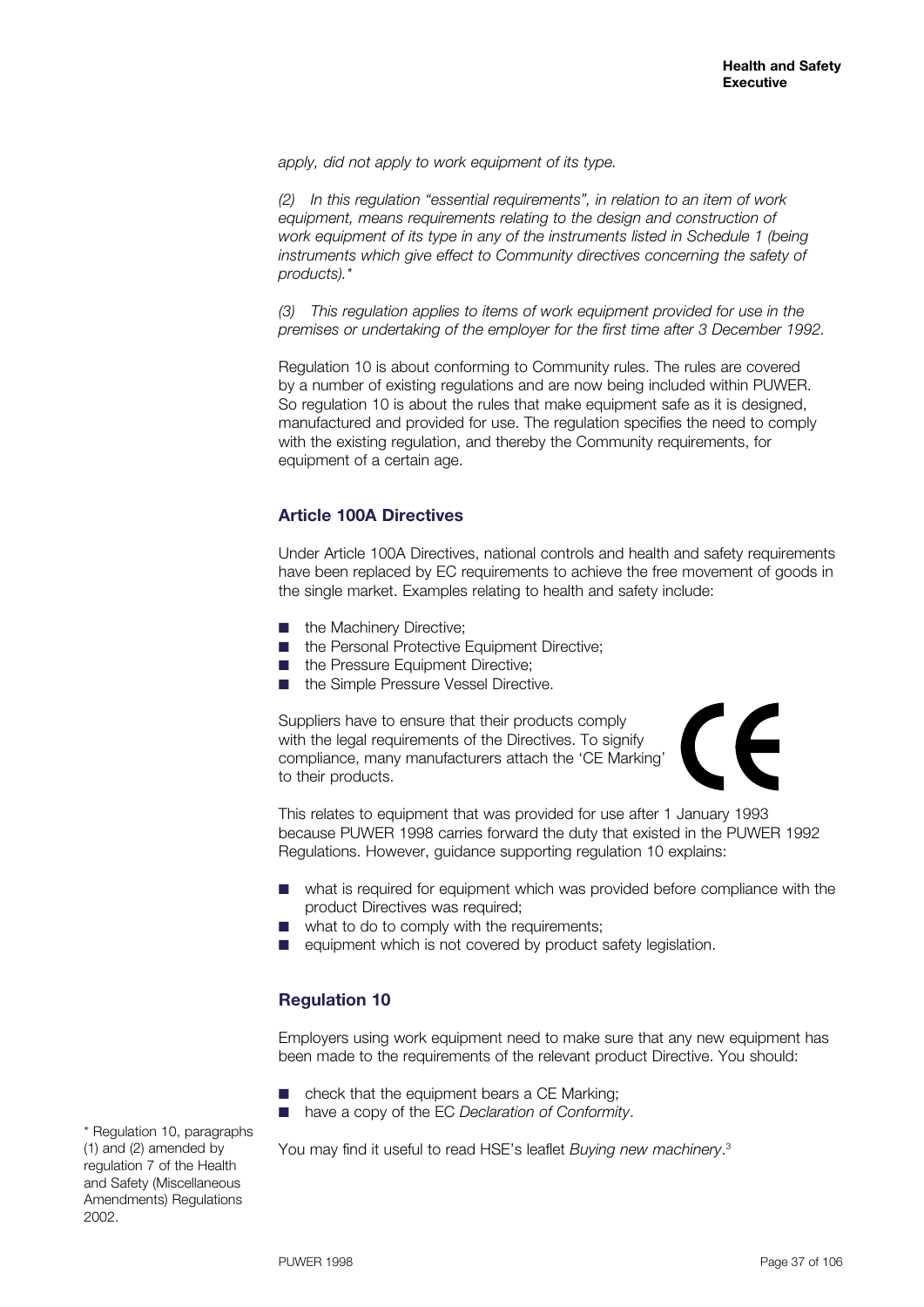#### *Case study: Machine tools*

An engineering group acquired a small specialist component company as part of its plan to diversify its product range. The specialist company had various machines, some of which were quite old. One had caused a severe accident when it failed to stop when its stop control button was pressed. A machine operator suffered a serious hand injury and the union took legal action on his behalf.

The engineering group's management planned to rely on the fact that the equipment at fault had not been properly maintained and checked by the previous owner, whom they deemed responsible in this case. Their legal advisers asked for evidence of the equipment records and evidence of the checks carried out by the group during and after the take-over. Equipment records were not produced and checks had not been carried out on the condition of equipment.

The managers were advised that their defence would be unlikely to succeed since the machine in question was within the age covered by the new Regulations. They could not demonstrate that they had carried out the appropriate work to ensure its safety, nor had they taken steps to establish the condition of the machine when they took possession. So they could not show that they had taken reasonable precautions.

#### **Self-assessment questions**

- 1 What date is given for equipment to conform to Schedule 1 of the Community directive?
- 31 Dec 1990 1 Jan 1993 5 Dec 1998 31 Dec 1992
- 2 What particular aspect of equipment is covered by Schedule 1?

Answers on page 94.

# Regulation 11 Dangerous parts of machinery

# *Key points*

The serious risks associated with dangerous parts of machinery are established in health and safety law. Regulation 11 sets out the measures which employers must take in order to protect employees from the hazards associated with machinery. It explains a hierarchy of measures that applies. The regulation focuses on:

- $\blacksquare$  the measures to be taken:
- $\blacksquare$  the purpose of the measures;
- $\blacksquare$  the range of measures and the sequence in which they apply;
- $\blacksquare$  how guards and protection devices will satisfy the regulation;
- the meaning of 'danger zone' and 'stock-bar'.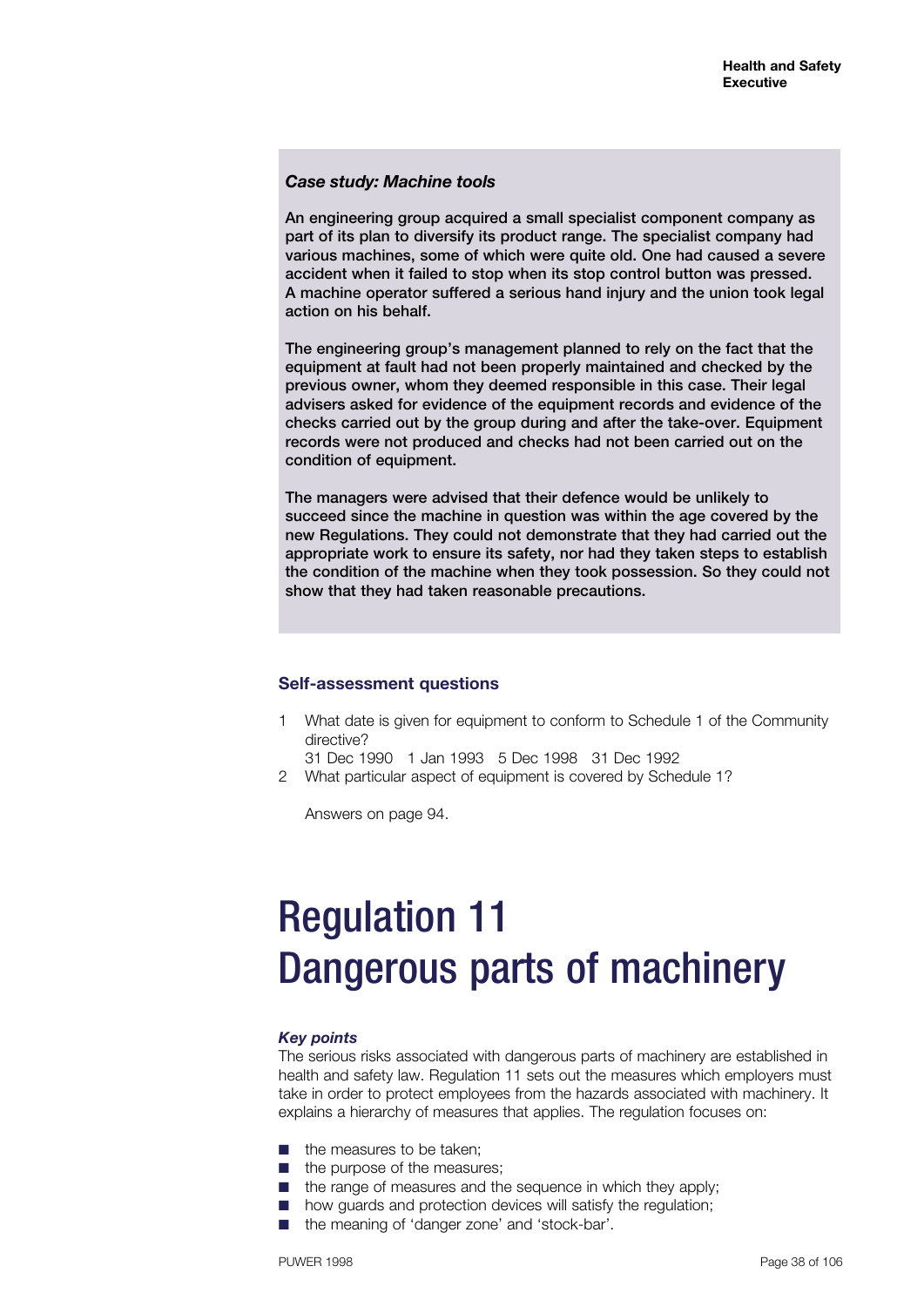#### **Regulation 11 states:**

*(1) Every employer shall ensure that measures are taken in accordance with paragraph (2) which are effective –*

- *(a) to prevent access to any dangerous part of machinery or to any rotating stock-bar; or*
- *(b) to stop the movement of any dangerous part of machinery or rotating stock-bar before any part of a person enters a danger zone.*
- *(2) The measures required by paragraph (1) shall consist of* 
	- *(a) the provision of fixed guards enclosing every dangerous part or rotating stock-bar where and to the extent that it is practicable to do so, but where or to the extent that it is not, then*
	- *(b) the provision of other guards or protection devices where and to the extent that it is practicable to do so, but where or to the extent that it is not, then*
	- *(c) the provision of jigs, holders, push-sticks or similar protection appliances used in conjunction with the machinery where and to the extent that it is practicable to do so,*

*and the provision of such information, instruction, training and supervision as is necessary.\**

*(3) All guards and protection devices provided under sub-paragraphs (a) or (b) of paragraph (2) shall –*

- *(a) be suitable for the purpose for which they are provided;*
- *(b) be of good construction, sound material and adequate strength;*
- *(c) be maintained in an efficient state, in efficient working order and in good repair;*
- *(d) not give rise to any increased risk to health or safety;*
- *(e) not be easily bypassed or disabled;*
- *(f) be situated at sufficient distance from the danger zone;*
- *(g) not unduly restrict the view of the operating cycle of the machinery, where such a view is necessary;*
- *(h) be so constructed or adapted that they allow operations necessary to fit or replace parts and for maintenance work, restricting access so that it is allowed only to the area where the work is to be carried out and, if possible, without having to dismantle the guard or protection device.*

*(4) All protection appliances provided under sub-paragraph (c) of paragraph (2) shall comply with sub-paragraphs (a) to (d) and (g) of paragraph (3).*

*(5) In this regulation –*

*"danger zone" means any zone in or around machinery in which a person is exposed to a risk to health or safety from contact with a dangerous part of machinery or a rotating stock-bar;*

*"stock-bar" means any part of a stock-bar which projects beyond the head-stock of a lathe.*

The measures available to employers for protecting the workforce relate to:

- the nature of the measures (physical and any other);
- the hierarchy of measures:
- features and effectiveness of guards and protection devices;

\* Regulation 11, paragraph (2) amended by regulation 7 of the Health and Safety (Miscellaneous Amendments) Regulations 2002.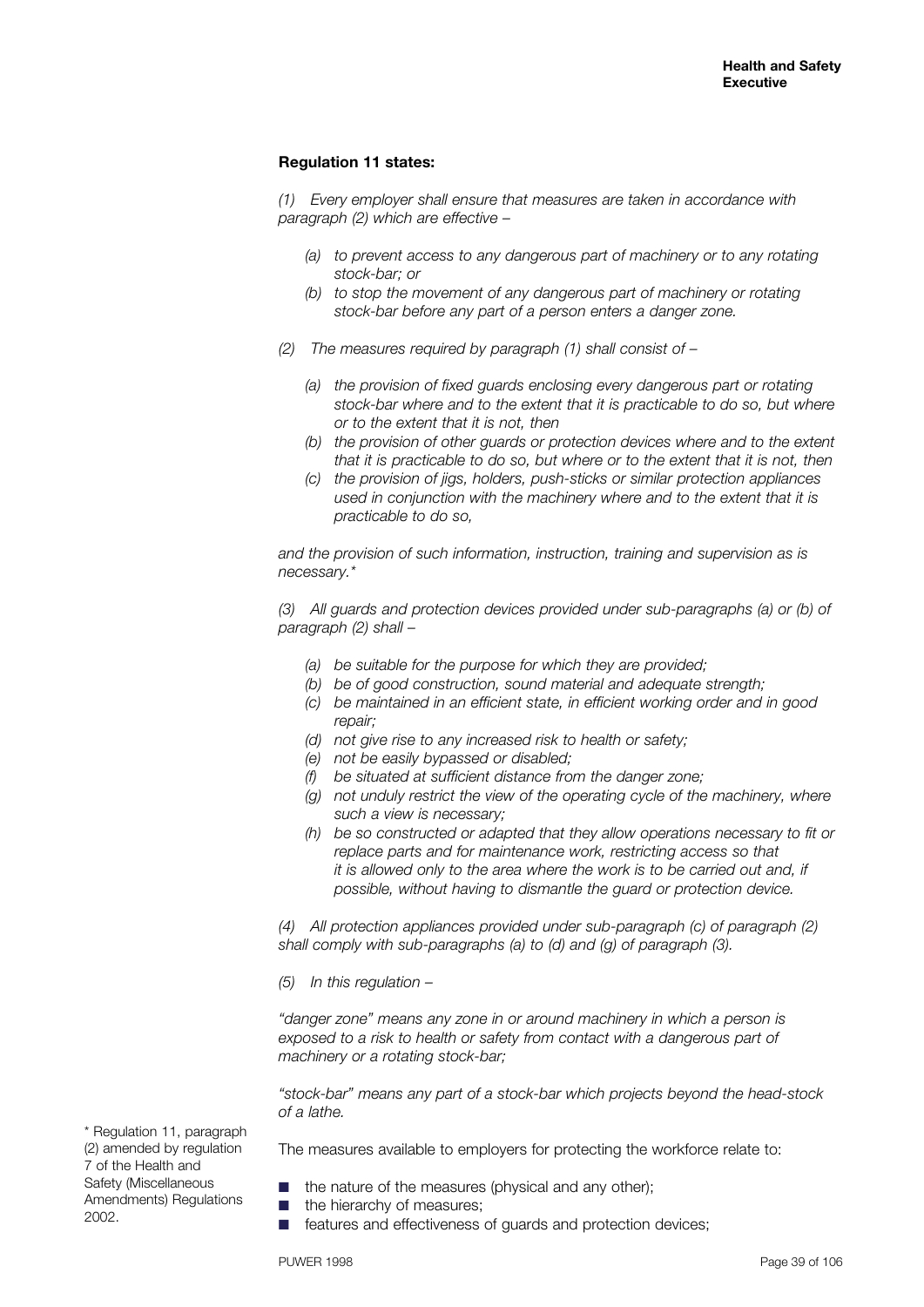definition of the terms.

#### **Nature of the measures to take**

Employers have to ensure that measures are in place to prevent employees from being at risk from dangerous parts of machinery. Two measures are essential for avoiding risk and, depending on the situation, employers must implement at least one. They are:

- $\blacksquare$  prevent access to the dangerous part; OR
- $\blacksquare$  stop the dangerous part from moving before a person can come close to it.

Exactly what constitutes a 'dangerous part' of any machinery can be decided by carrying out a risk assessment. Briefly, if the hazard could present a reasonably foreseeable risk to a person, the part of the machinery generating that hazard is a 'dangerous part'.

The risk usually exists because the part of the machine is moving. The risk to be overcome is contact between part of the body, or clothing, and the dangerous part of the machine.

Regulation 11 does not deal with added hazards associated with machinery, such as heat and ejected particles. Look at regulation 12 (page 32) for information on these.

#### **Hierarchy of measures**

This is about ensuring that risks are assessed methodically. The second part of the regulation (paragraph 2) uses a hierarchy with specific measures arranged in three levels. They must be applied in sequence according to each situation.

They are:

- 1 provide fixed guards;
- 2 provide other guards or protection devices;
- 3 provide protection appliances (jigs, holders, push sticks).

Having identified the hazard, employers have to consider each level of the hierarchy from 1 to 3 in turn. They have to provide measures at that first level if practicable. If not practicable, and **only** then, they can consider measures from the next level, and so on until all practicable measures are taken to reduce risk.

It's likely that a combination of all measures will be needed to overcome the risk and ensure compliance with the regulation.

Deciding which measures will be most effective depends on:

- the type of work being carried out;
- evaluation of the risks:
- the technical features of possible safeguarding.

Many machines present more than one hazard. Employers need to take this into account when assessing the risks.

Employers are also expected to provide any information, instruction, training and supervision as required.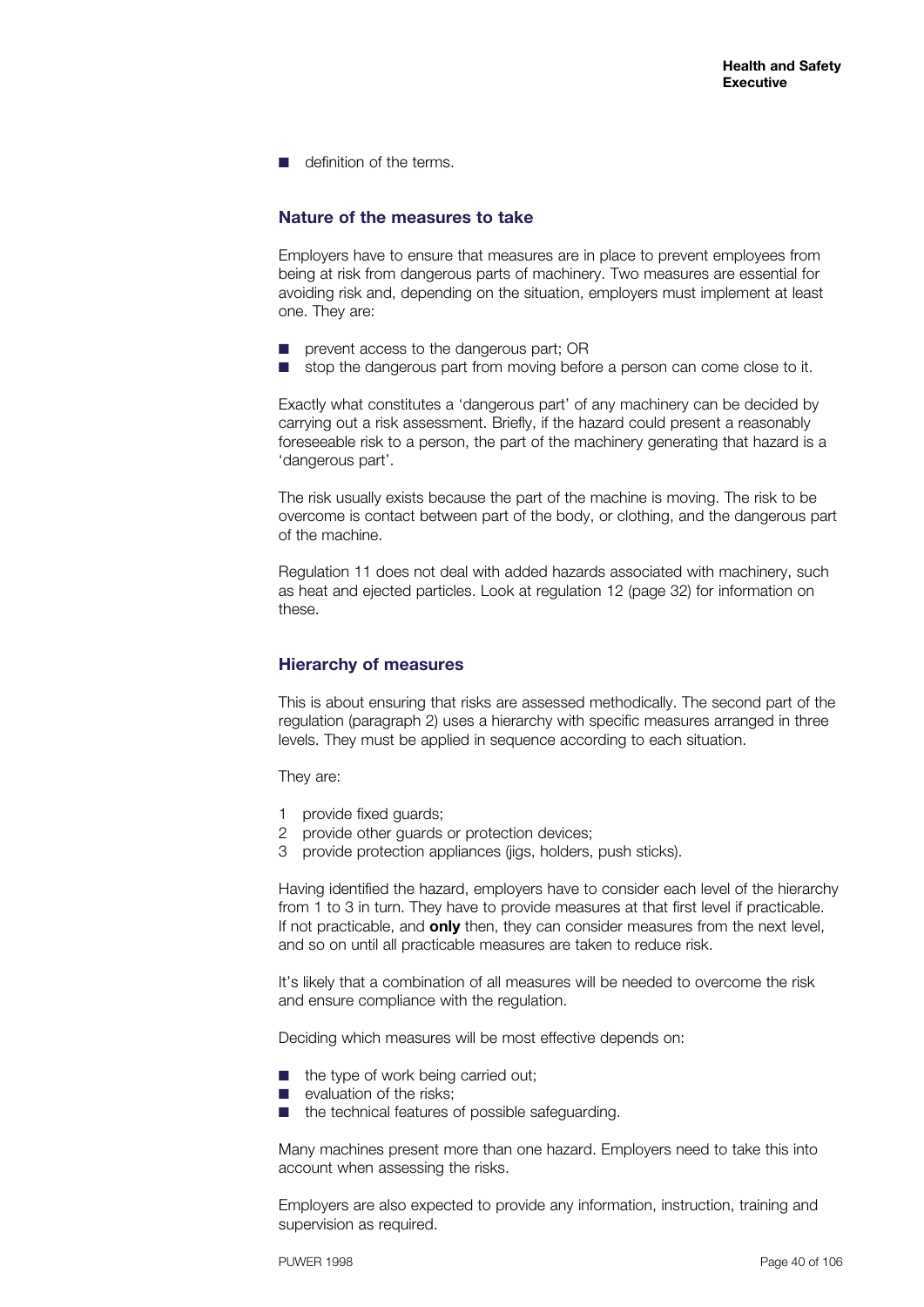# **Effectiveness of guards, protection devices and protection appliances**

#### *Guards and protection devices*

Guards or protection devices should meet a number of standards that are largely common sense and are detailed in relevant national and international standards (look at paragraph 3 of the regulation where the eight separate requirements (a to h) relating to the design and condition of the guards or protection devices are spelled out). They must be:

- **n** well constructed:
- $\blacksquare$  made of sound materials:
- $\blacksquare$  strong enough to do the job they are meant to do.

It is essential they are properly maintained. Accidents continue to happen where employers have neglected to look after guards as vital parts of equipment.

Appliances like jigs, holders or push-sticks also have to be adequate for the job they do. The same factors apply as for guards and protection devices: they should all allow the people using them to do their jobs without getting too close to the danger zone and they must not block the user's view of the machinery.

Guidance supporting the regulation covers risk assessment and how it relates to guarding dangerous machinery.

### **Defining the terms used in the regulation**

The terms 'danger zone' and 'stock-bar' are defined in each case which applies. See Key terms below.

#### *Case study: Textiles mill*

As part of his job, a dyestuffs mill operator had to clean down the machinery between colour changes. The process involved reducing the filter cake product to a fine powder via nibbling and milling machinery. Between the nibbler and the mill was a rotary valve and a hopper on which there was an access hatch secured by two over-centre catches, but the hopper itself was not interlocked. While the operator was feeling down inside the hopper for any possible contaminating material, his hand came into contact with the vanes of the rotary valve. He lost all his fingers.

It was later discovered that the employer had been aware that there was no interlock and had ordered the necessary part. Unfortunately it had been out of stock at the manufacturers and although the employer assumed he had solved the problem, nothing had actually been done. The cleaning operation between products had not been analysed for risk and an effective and safe method or appliance for cleaning residual material from the rotary valve had not been considered.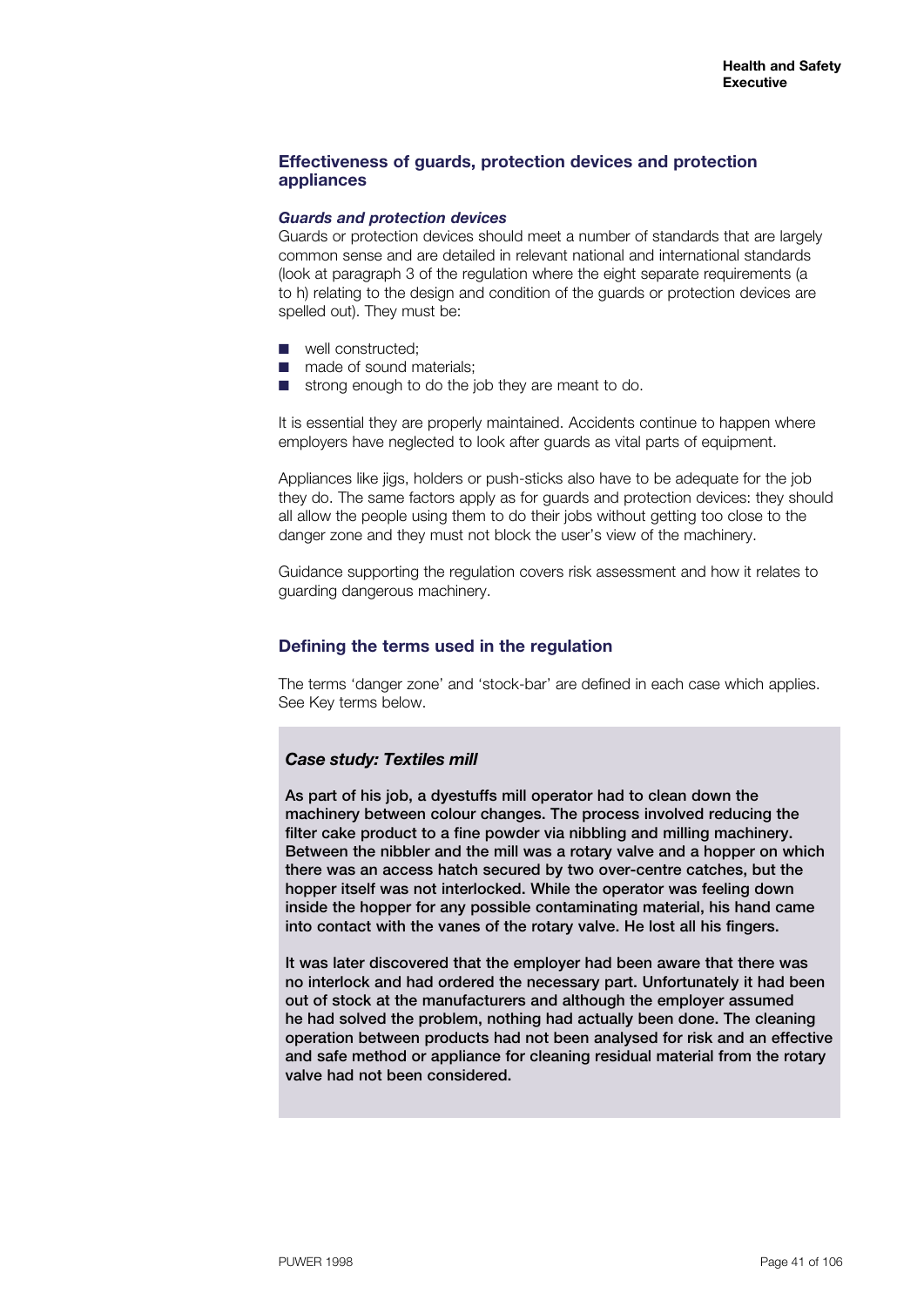

# **Appliances for protecting users of machinery**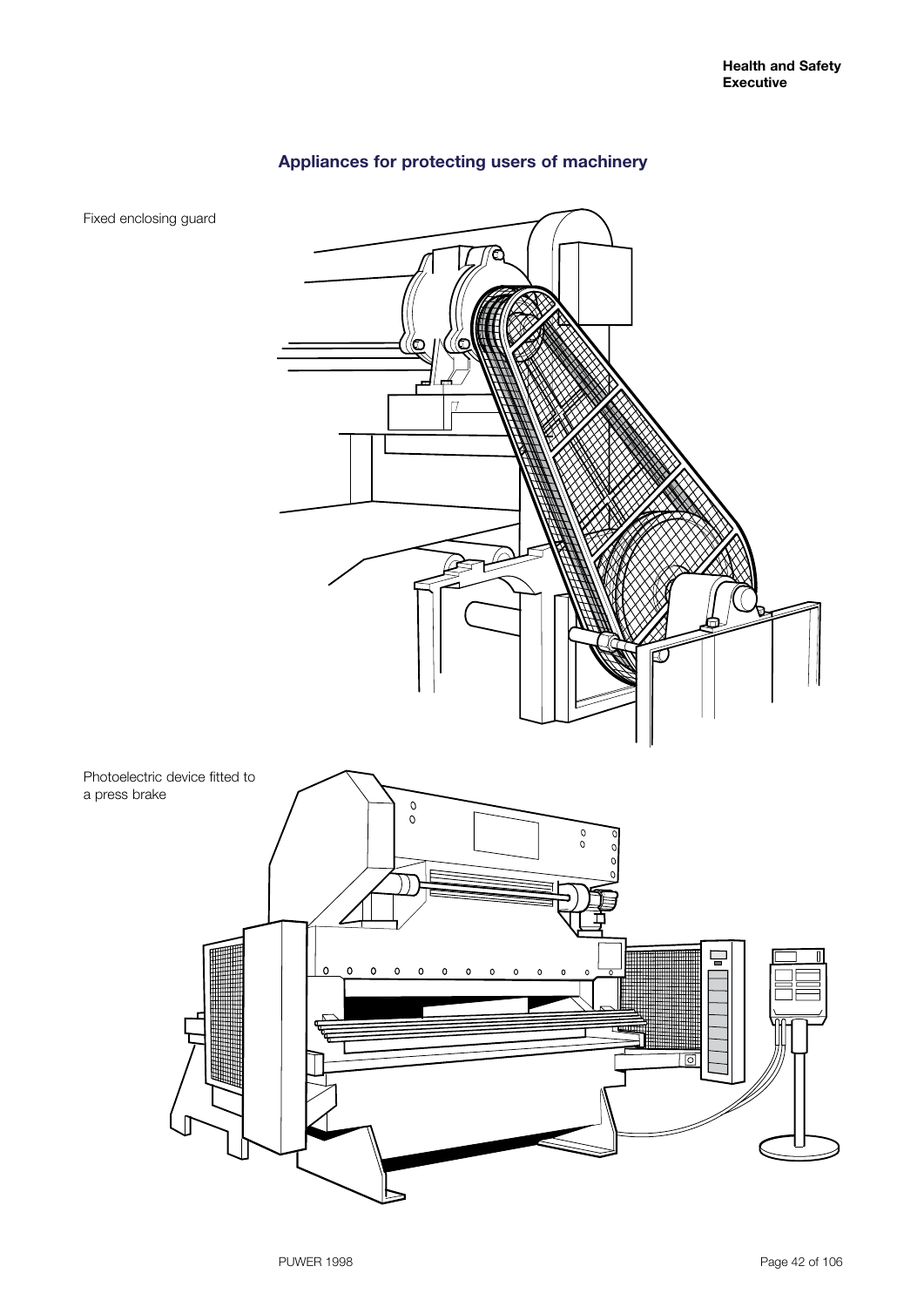Perimeter fence guard with fixed panels and interlocking access door



A push stick in use at a woodworking machine

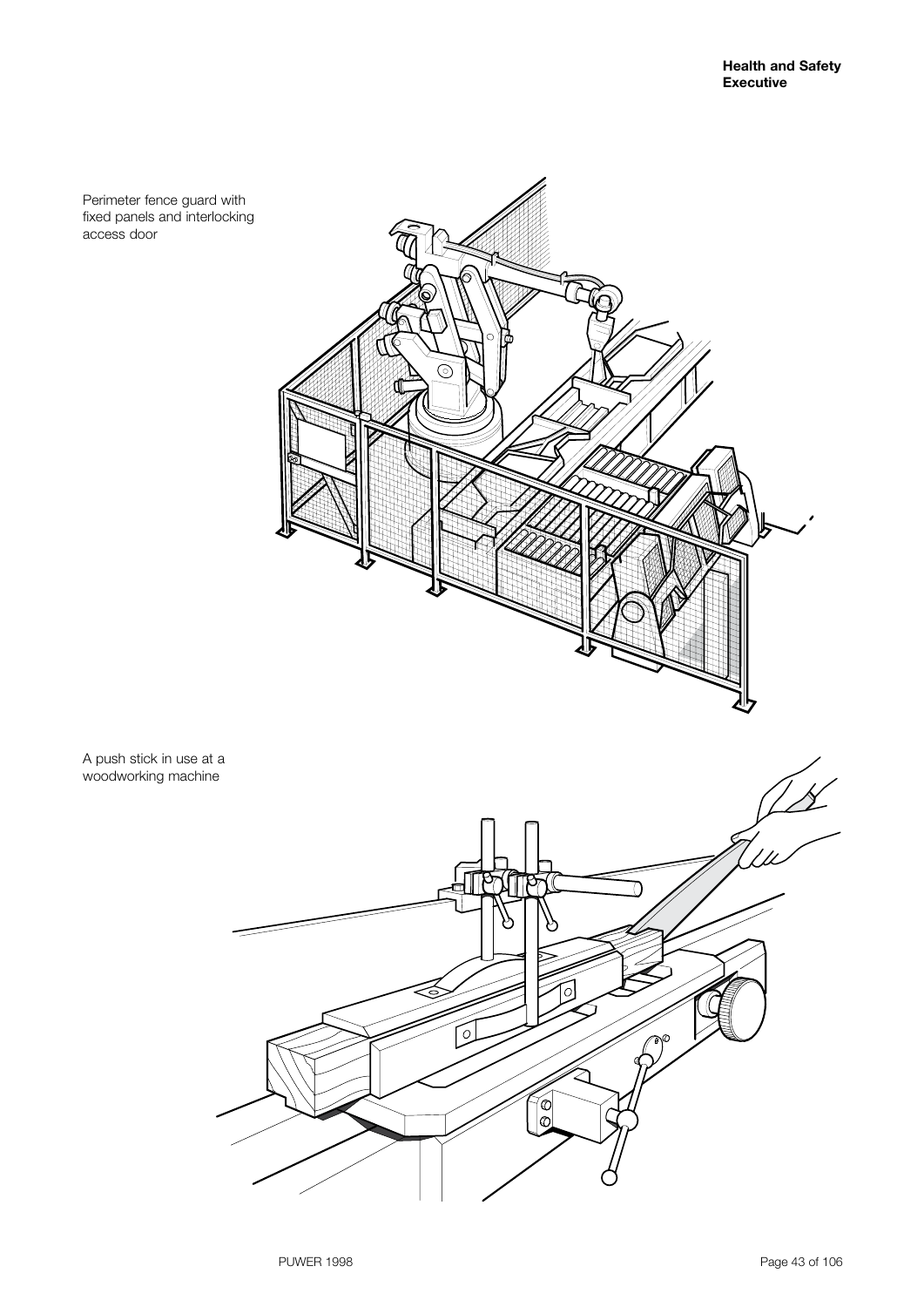| Key terms                   |                                                                                                                                                                                |
|-----------------------------|--------------------------------------------------------------------------------------------------------------------------------------------------------------------------------|
| Guard                       | Physical barrier preventing people<br>gaining access to a danger zone.                                                                                                         |
| <b>Protection device</b>    | Stops the movement of the dangerous<br>part before contact is made.                                                                                                            |
| <b>Protection appliance</b> | Used to hold or manipulate work<br>material enabling operators to use<br>machinery while staying clear of the<br>danger zone.                                                  |
| Danger zone                 | Any zone in or around machinery in<br>which a person is exposed to a risk<br>to health or safety from contact with<br>dangerous parts of machinery or a<br>rotating stock-bar. |
| <b>Stock-bar</b>            | Any part of a stock-bar which projects<br>beyond the head-stock of a lathe.                                                                                                    |

# **Activity**

For all machinery that comes under this regulation in your organisation, use the regulation as a checklist. State whether or not you satisfy its requirements and, where not, explain what needs to be done.

Feedback on page 95.

# **Self-assessment questions**

- 1 What physical measures are employers required to take to protect employees from the risks posed by dangerous parts of machinery?
- 2 List the hierarchy of measures that applies to reduce the risk posed by dangerous parts of machinery.
- 3 What is meant by a 'danger zone' in the regulation?
- 4 In the properties that guards and protective devices must have to be effective, two apply to maintenance. Which are they?

Answers on page 95.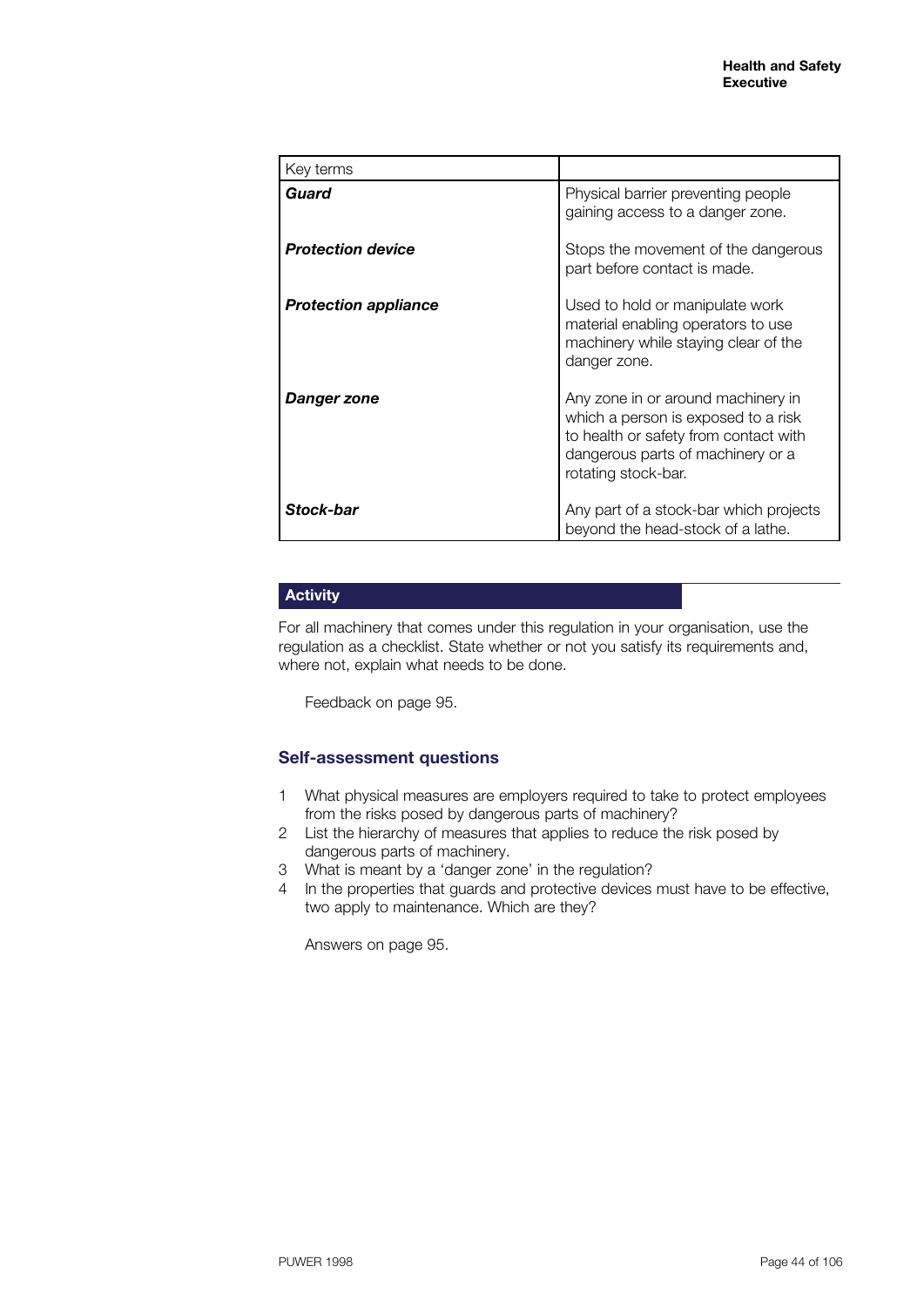# Regulation 12 Protection against specified hazards

# *Key points*

Regulation 12 covers measures which employers are required to take in order to prevent, control or minimise the effects of specified hazards. The type and nature of the measures taken must be based on the assessed risks in each case. The regulation focuses on:

- explaining that employers must either prevent or control the risk from the specified hazards;
- outlining what the specified hazards are;
- defining the meaning of 'adequate' in terms of the degree of control of the risks involved;
- $\blacksquare$  explaining where there are exceptions to the regulation because even more specific regulations take priority.

#### **Regulation 12 states:**

*(1) Every employer shall take measures to ensure that the exposure of a person using work equipment to any risk to his health or safety from any hazard specified in paragraph (3) is either prevented, or, where that is not reasonably practicable, adequately controlled.*

- *(2) The measures required by paragraph (1) shall –*
	- *(a) be measures other than the provision of personal protective equipment or of information, instruction, training and supervision, so far as is reasonably practicable; and*
	- *(b) include, where appropriate, measures to minimise the effects of the hazard as well as to reduce the likelihood of the hazard occurring.*
- *(3) The hazards referred to in paragraph (1) are –*
	- *(a) any article or substance falling or being ejected from work equipment;*
	- *(b) rupture or disintegration of parts of work equipment;*
	- *(c) work equipment catching fire or overheating;*
	- *(d) the unintended or premature discharge of any article or of any gas, dust,*  liquid, vapour or other substance which, in each case, is produced, used  *or stored in the work equipment;*
	- *(e) the unintended or premature explosion of the work equipment or any article or substance produced, used or stored in it.*

*(4) For the purposes of this regulation "adequately" means adequately having*  regard only to the nature of the hazard and the nature and degree of exposure to *the risk.*

*(5) This regulation shall not apply where any of the following Regulations apply in respect of any risk to a person's health or safety for which such Regulations require measures to be taken to prevent or control such risk, namely –*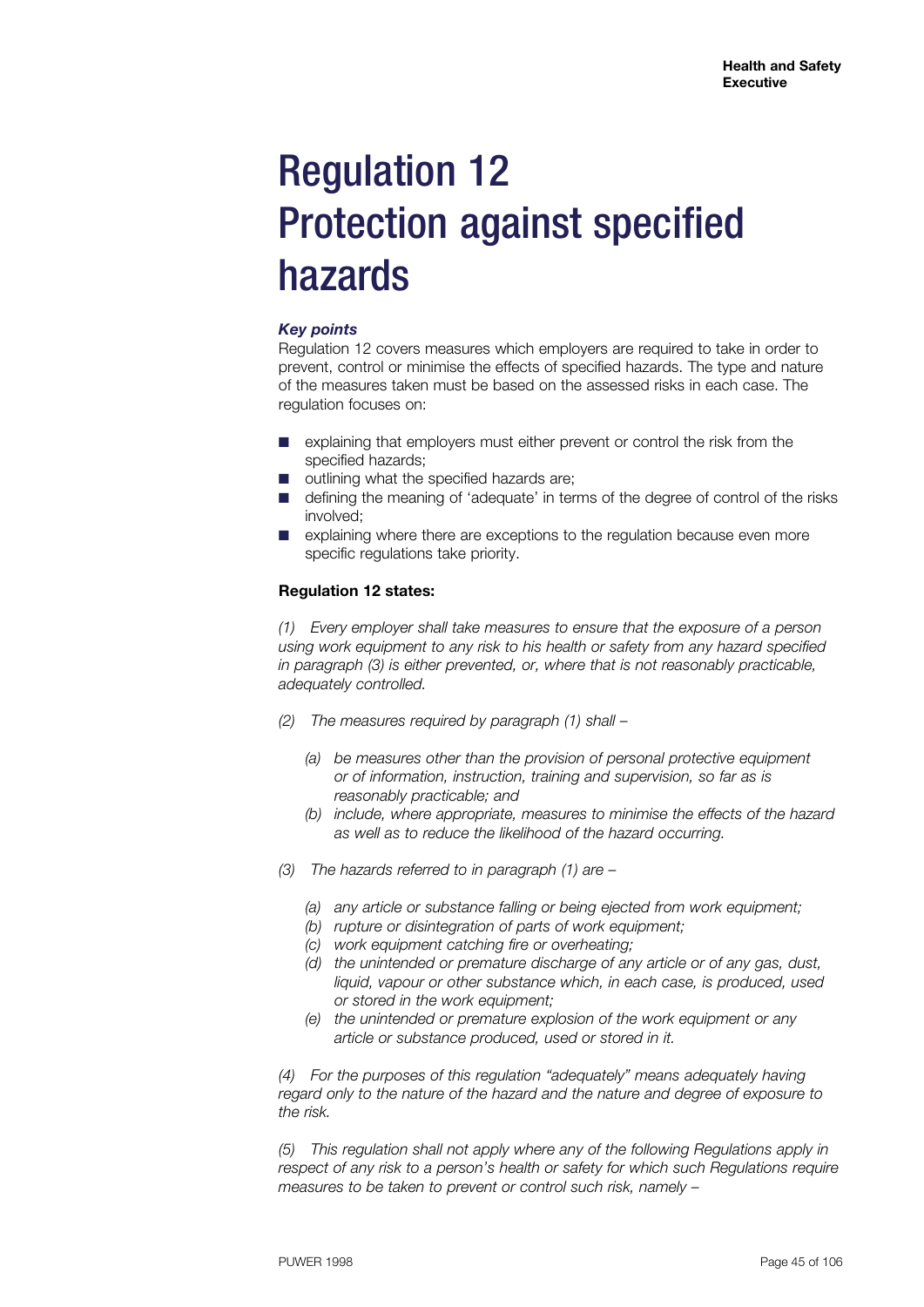- *(a) the Ionising Radiations Regulations 1985;*\*
- *(b) the Control of Asbestos Regulations 2006;*†
- *(c) the Control of Substances Hazardous to Health Regulations 1994;*\*
- *(d) the Control of Noise at Work Regulations 2005;*\*\*
- *(e) the Construction (Head Protection) Regulations 1989;*
- *(f) the Control of Lead at Work Regulations 1998.*\*
- *(g) the Control of Vibration at Work Regulations 2005.*††

Other regulations deal in general with preventing or controlling risk of injury from using equipment by means of protective clothing, information, training and supervision. Regulation 12 is concerned with specific hazards and measures which are over and above the general measures mentioned in other regulations.

# **The employer's responsibility**

Ideally, preventive measures should be considered at the outset and built into the design of the equipment. But manufacturers can't control either how and where equipment is used, or what materials may be used by the equipment. It's up to employers to ensure that the equipment is suitable for use with the range and type of material which the equipment is likely to encounter.

#### **Deciding on the measures to take**

The precise measures which employers must take are not laid out in the regulation. That's left up to the employer and individual circumstances, although the measures must be 'adequate' according to the meaning of the term. Employers need to assess the risks in each case and consider:

- the likelihood of such hazards occurring:
- the consequent danger if they do occur.

They must then decide on the measures to take.

#### **Measures to control the risk**

There will always be circumstances where it is not possible to prevent risk. Where this is the case, employers must look to controlling or reducing the risk, for example by:

- monitoring solvent concentrations at evaporating ovens to detect the build-up of explosive atmospheres;
- using inert gas systems to control and suppress dust explosions.

But employers must also consider measures to lessen the effects if a dangerous incident should occur, for example fitting pressure relief panels and appropriate containment measures.

#### **Hazards specified in the regulation**

#### *Any article or substance falling or being ejected from work equipment* Examples could be:

- a loose board falling from scaffolding;
- $\blacksquare$  molten metal spilling from a ladle.

Ionising Radiations Regulations 1999, the Control of Substances Hazardous to Health Regulations 2002 (as amended) and the Control of Lead at Work Regulations 2002 respectively.

\* These regulations have been replaced by the

† Paragraph (5)(b) substituted by SI 2006/2739, regulation 36(2), Schedule 5.

\*\* Paragraph (5)(d) substituted by SI 2005/ 1643, regulation 15.

†† Paragraph (5)(g) inserted by SI 2005/1093, regulation 13.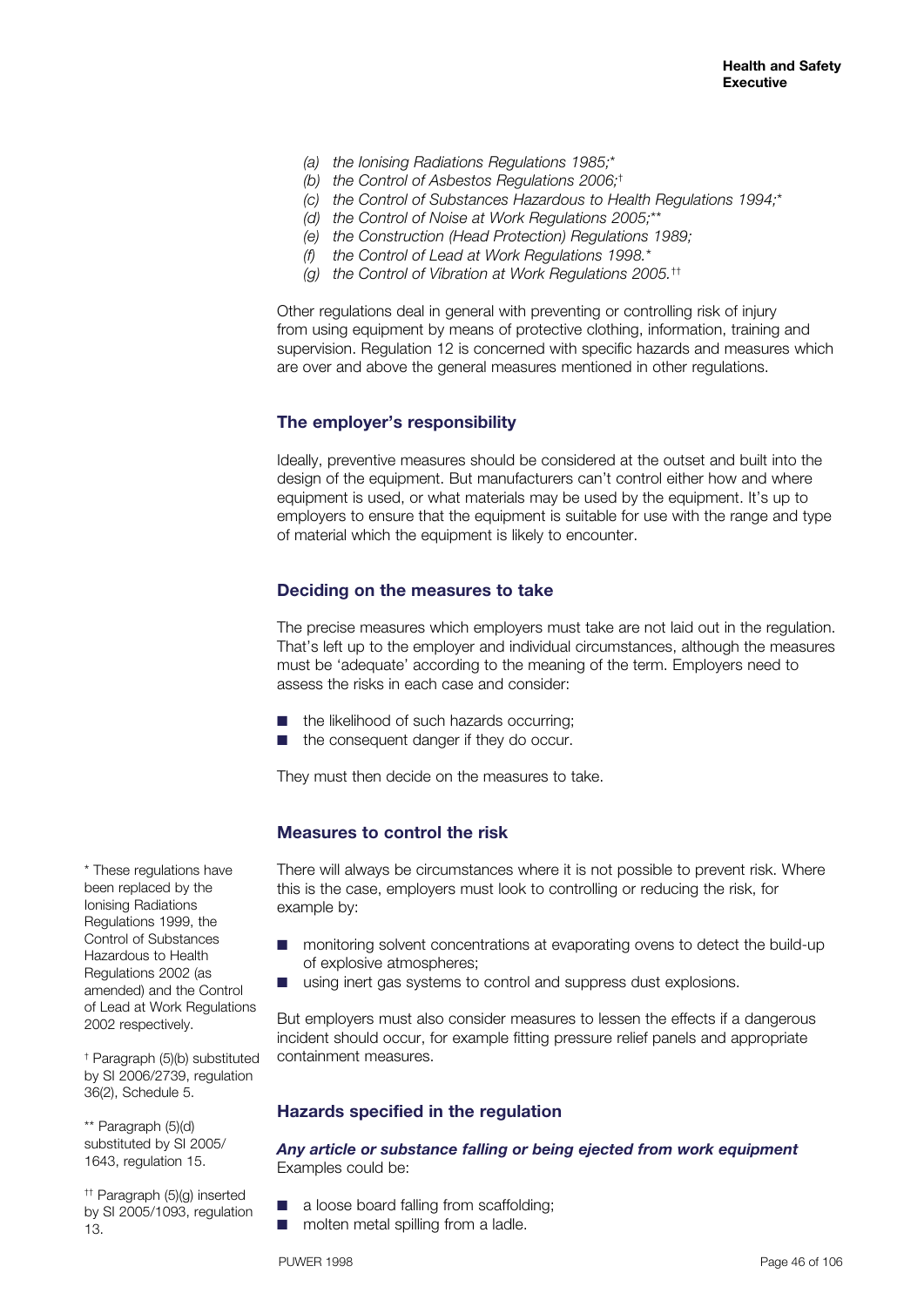#### *Rupture or disintegration of parts of work equipment*

Material in the equipment could be thrown out unexpectedly:

- $\blacksquare$  swarf ejected from a machine tool:
- $\Box$  parts of the equipment could break off and be thrown out;
- part of the equipment could come apart, for example the collapse of scaffolding.

#### *Work equipment catching fire or overheating*

This could be the result of:

- friction:
- $\blacksquare$  an electric motor burning out;
- ignition by welding torch;
- $\blacksquare$  a thermostat failing:
- $\blacksquare$  a cooling system failure.

#### *Unintended or premature discharge of an article or gas, dust, liquid, vapour or other substance*

This may relate to a substance produced, used or stored in the work equipment and could include:

- $\blacksquare$  fuel or oil leakage;
- $\blacksquare$  the escape of steam.

# *Unintended or premature explosion of the work equipment or an article or substance produced, used or stored in it*

For example:

- $\blacksquare$  the failure of a pressure-relief device:
- $\blacksquare$  an unexpected blockage or sealing off of pipework;
- an unplanned ignition of a flammable gas.

You need to be aware of the guidance supporting the regulation. As well as providing many useful examples of specified hazards, it highlights the special case of abrasive wheels and explains the relationship between regulation 12 and other legislation, for example the Control of Substances Hazardous to Health Regulations 2002 (COSHH).

Finally, you need to be aware of the Regulations listed in paragraph 5. These Regulations specify requirements to deal with the operation of the machinery and the control of the risks which the Regulations are designed to reduce, eg the emission of asbestos fibres.

#### *Case study: Agriculture*

Two employees in a poultry farm were seriously hurt by roof fragments that fell when a dust explosion shattered the roof of a farm building.

The explosion occurred in a storage hopper for poultry feed. The hopper had been designed with relief panels in its roof which were found, on investigation, to be incorrectly sized to provide safe relief. The original plan had been to site the hopper in the open, next to some poultry sheds, but there had been local environmental objections to the plan. It was amended to enclose the hopper in a light-clad building structure.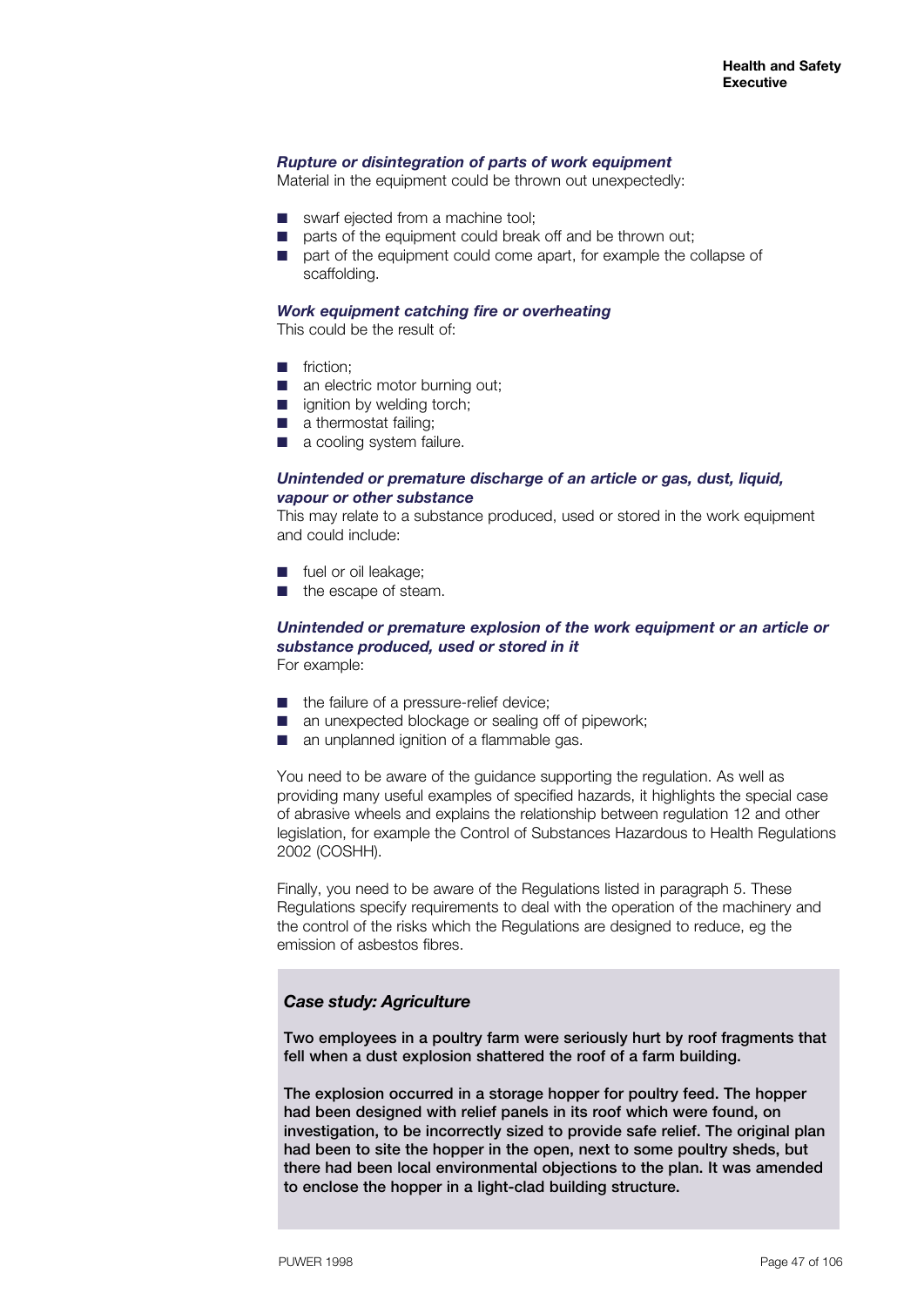At the time of the explosion, a scaffold had been erected by an electrical contractor to repair and replace the lighting inside the hopper enclosure. The scaffold platform had been positioned over the hopper roof, leaving a gap of only a few inches between it and the relief panels. The explosion raised the scaffold platform boards through the roof of the enclosure, scattering large fragments of cladding over a wide area of the farm.

The accident investigation concluded that the scheme in which the original hopper was enclosed inside the building structure was potentially unsafe and breached safety regulations. It recommended that the hopper design should be revised and changed to position relief panels on the hopper sides and that ducts should be provided to contain and direct explosive materials safely outside the building.

| Key terms               |                                                                                                                   |
|-------------------------|-------------------------------------------------------------------------------------------------------------------|
| <b>Specified hazard</b> | One of the six hazards outlined in<br>regulation 12(3).                                                           |
| Adequate control        | Control that has regard only to the<br>nature of the hazard and the nature and<br>degree of exposure to the risk. |

# **Activity**

Regulation 12 does **not** apply where other, more specific Regulations (eg Control of Asbestos Regulations 2006) take priority. In your situation, are you affected by any of these Regulations? Identify three items of work equipment that are subject to regulation 12.

Feedback on page 95.

#### **Self-assessment questions**

- 1 Under regulation 12, what must the measures achieve that employers are called on to take?
- 2 What does 'adequately control' mean in terms of the risks that are the subject of this regulation?
- 3 What are the specified hazards that have to be prevented or controlled?

Answers on page 95.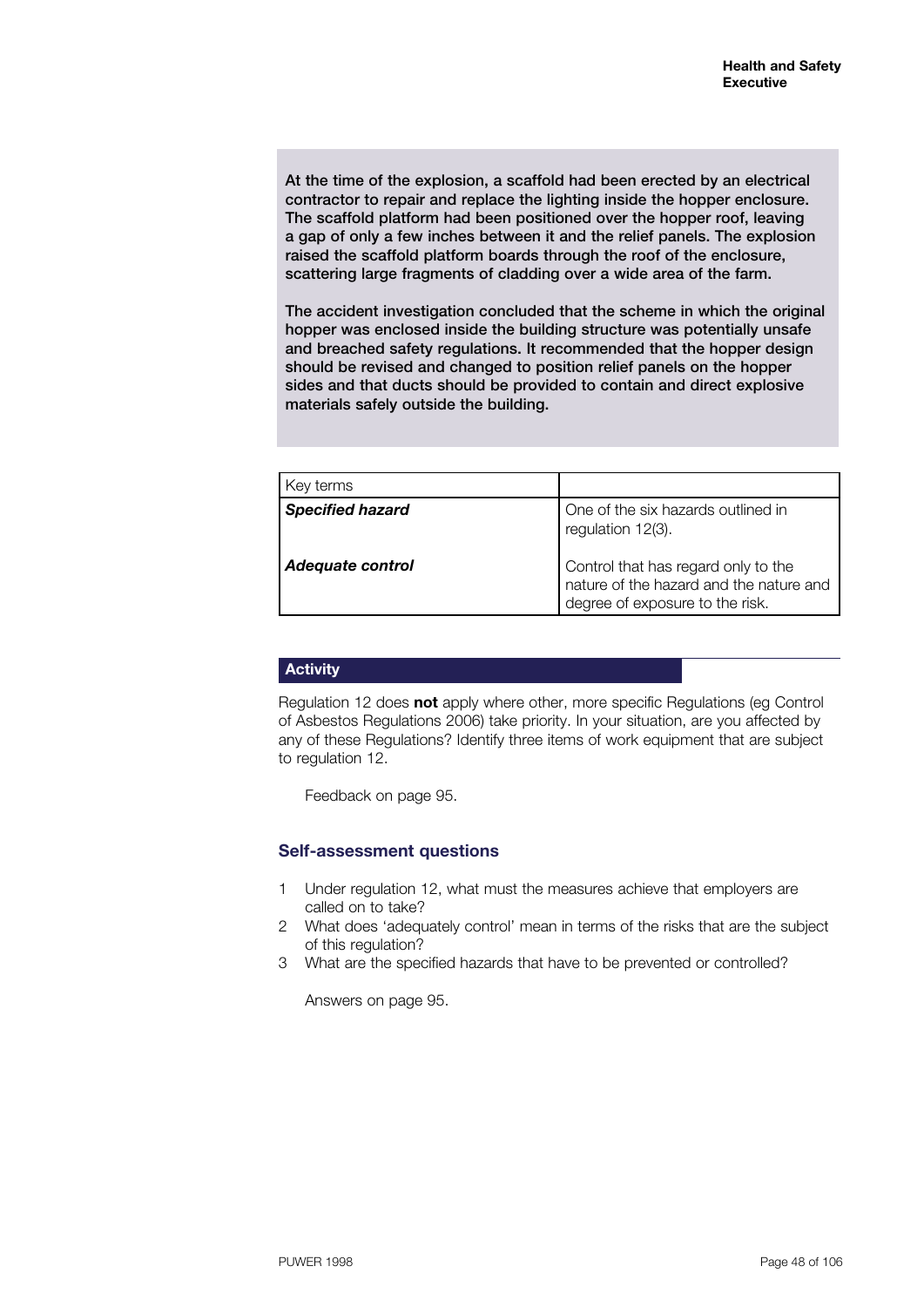# Regulation 13 High or very low temperatures

#### *Key points*

Many items of equipment have exposed surfaces, or contain or use hot or very cold substances. Regulation 13 deals with the risks from these and requires measures to be taken to ensure that people using work equipment are not burned, scalded or seared.

The regulation does not cover related risk such as radiant heat or glare. The regulation focuses on:

- using engineering measures for protection in equipment;
- using other measures for protection.

#### **Regulation 13 states:**

*Every employer shall ensure that work equipment, parts of work equipment and any article or substance produced, used or stored in work equipment which, in each case, is at a high or very low temperature shall have protection where appropriate so as to prevent injury to any person by burn, scald or sear.*

Accessible surfaces of work equipment represent a risk of:

- burn when very hot  $-$  a gas cooker, for example;
- other injury such as frostbite when handling equipment in a cold store.

Some equipment is hot because of the process being carried out. People may have to work close to the equipment to do their job. Hot or very cold surfaces may be touched intentionally, for example when using a handle, or unintentionally when someone brushes against the equipment.

As with many of the other regulations, the measures taken depend on the circumstances in each case. It is up to employers to decide what is appropriate in their situation.

# **Reducing risk by engineering methods**

#### *From contact with hot surfaces*

There are several different measures:

- $\blacksquare$  reducing surface temperature:
- $\blacksquare$  insulation:
- shielding;
- $\blacksquare$  barricading;
- guarding.

#### *From contact with hot process materials*

The risks include splashing, spilling and direct contact. The measures to take include:

- limiting the maximum temperature;
- providing doors, lids or covers and deflection systems for hot liquids.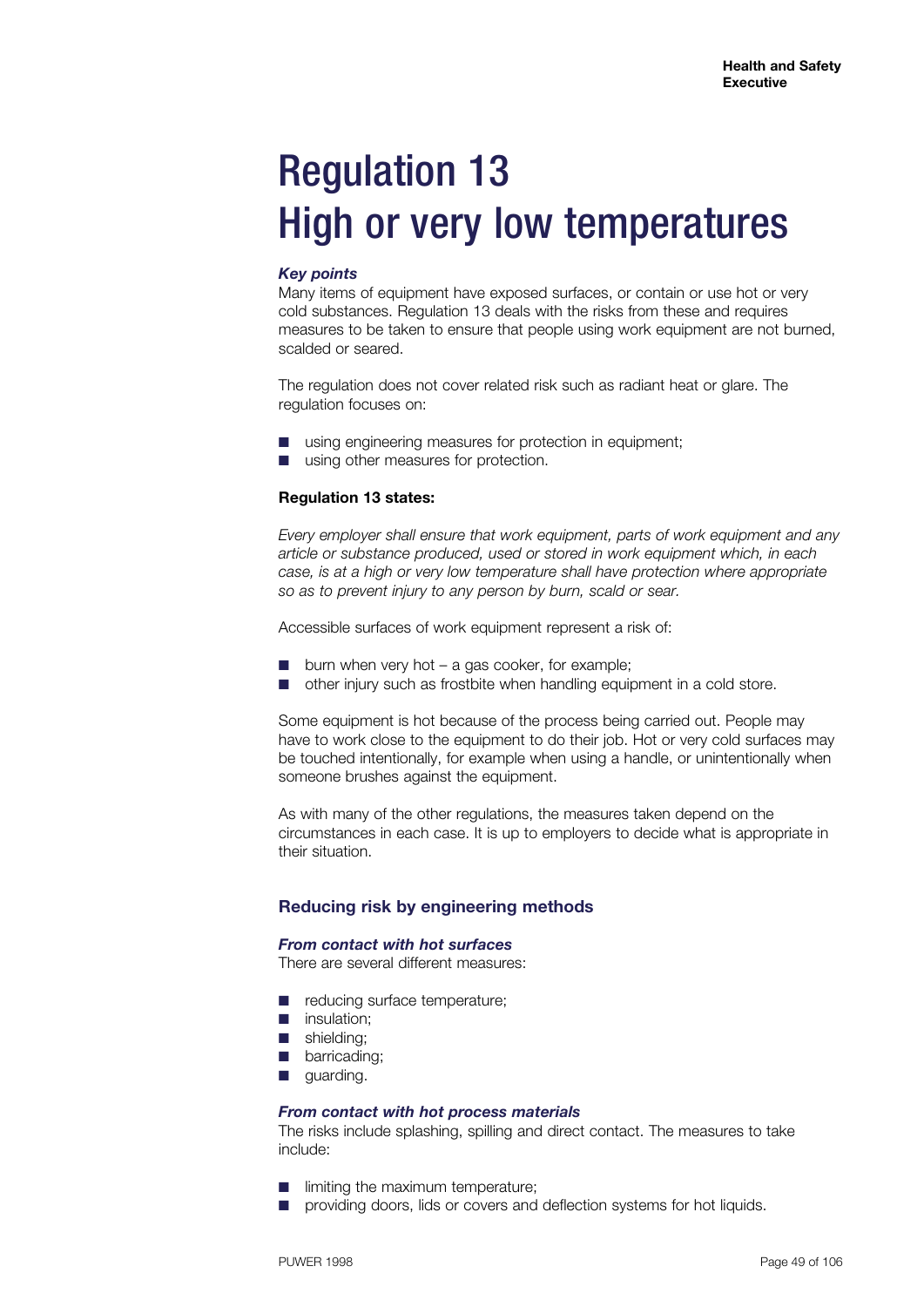# **Reducing risk by other methods**

While the regulation says that engineering protective measures should be taken in preference to others, it recognises that this is not always possible. Some equipment or devices, such as cooker hot plates, have to be hot and accessible. In these cases, alternative measures include providing:

- $\blacksquare$  personal protective equipment;
- uning;
- $\blacksquare$  warning signs and signals;
- supervision;
- $\blacksquare$  operating instructions;
- $\blacksquare$  instructions for use.

### *Case study: Hospital catering*

A sudden and significant rise in the number of reported incidents of hand and arm burns in the kitchens of a local hospital prompted council inspectors to check for the cause. The burns were reported by employees of the catering contractor appointed by the hospital. They were happening as employees loaded and unloaded two bread ovens.

The ovens had recently been adapted as part of a rationalisation of the kitchen equipment to increase their capacity. Additional shelving had been fitted and as a result the space between the shelves for loading and emptying the ovens had been reduced. Protective gloves were available for loading and emptying the ovens but employees found them awkward and bulky to wear, and the contractor did not enforce the wearing of them.

As the catering company could not return the ovens to their original state, the bread was subcontracted to a local bakery.

# **Activity**

Look at your organisation's safety records for the number of accidents involving burns. Check the number of cases in which the cause could be removed by engineering measures.

Feedback on page 96.

# **Self-assessment questions**

- 1 What kind of preferred preventive measures should be taken to prevent injury from hot or very cold work equipment?
- 2 List the measures that can be used to reduce the risk from contact with hot surfaces.
- 3 What else can employers do to protect people from risk if engineering protective measures are not possible?

Answers on page 96.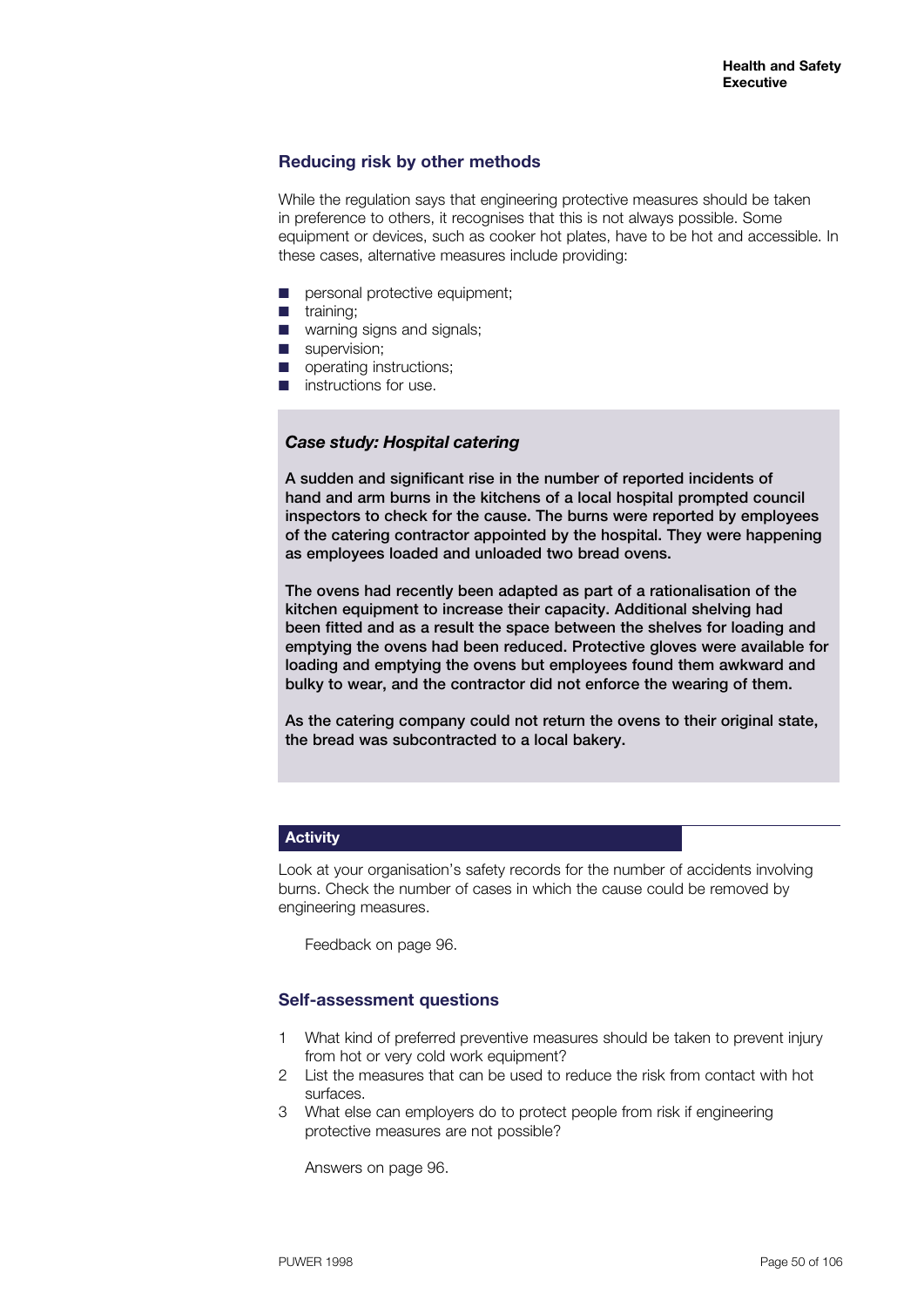# Regulation 14 Controls for starting or making a significant change in operating conditions

#### *Key points*

This regulation addresses the risks to health and safety created by the starting or uncontrolled operation of work equipment.

There must be one or more controls for starting work equipment. Equipment should never start or change its operating conditions unintentionally, apart from automatic equipment. Changes in operating conditions must occur deliberately by the action of specific controls. The regulation focuses on:

- $\Box$  controlling starting and re-starting;
- $\Box$  controlling the change of operating conditions;
- ensuring that operating conditions cannot change accidentally.

Re-starting or changing operating conditions as a result of the normal operating cycle of an automatic device is not covered by this regulation.

#### **Regulation 14 states:**

*(1) Every employer shall ensure that, where appropriate, work equipment is provided with one or more controls for the purposes of –*

- *(a) starting the work equipment (including re-starting after a stoppage for any reason); or*
- *(b) controlling any change in the speed, pressure or other operating conditions of the work equipment where such conditions after the change result in risk to health and safety which is greater than or of a different nature from such risks before the change.*

*(2) Subject to paragraph (3), every employer shall ensure that, where a control is required by paragraph (1), it shall not be possible to perform any operation mentioned in sub-paragraph (a) or (b) of that paragraph except by a deliberate action on such control.*

*(3) Paragraph (1) shall not apply to re-starting or changing operating conditions as a result of the normal operating cycle of an automatic device.*

The purpose of this regulation is to ensure that no-one is caught unaware by any changes in the operating conditions or modes of the equipment in use. The regulation highlights the importance of controls to start or make a significant change in the operating conditions of work equipment in cases where the change is likely to create a risk to health and safety.

# **Starting and restarting work equipment**

It should never be possible for equipment to be started accidentally, so one or more controls must be provided. The equipment doesn't necessarily have to start up the moment the control is operated – certain conditions may have to be met before this happens. Re-starting equipment is considered in just the same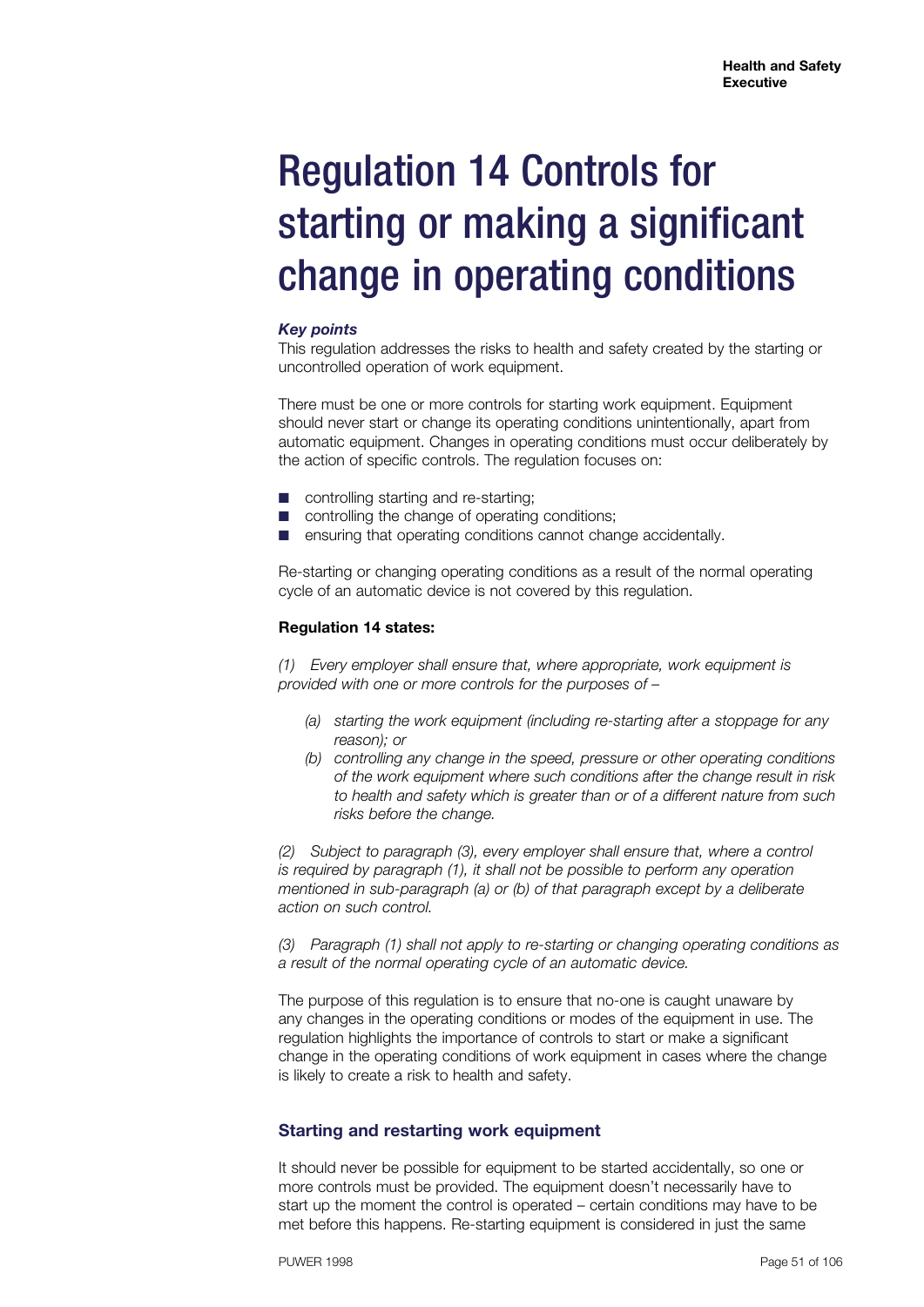way, whether the stop happened deliberately or because a protection device was activated.

Equipment must never be able to start up again simply because, for instance:

- $\blacksquare$  a protection device such as an interlock has been reset; or
- a person has moved out of range of a sensing device.

The start control must be activated first.

# **Changing the operating conditions of the equipment in use**

Operating conditions include:

- speed;
- $\blacksquare$  pressure;
- temperature;
- $\Box$  power.

The regulation says that it should only be possible to change any of these by means of a control, unless the change does not increase the risk to health and safety. In the case of multifunctional equipment or machinery, it is vital that:

- $\blacksquare$  a function is changed only by the conscious and positive action of the operator;
- $\blacksquare$  other functions cannot start up unintentionally.

# **Design and positioning of controls**

Any controls provided should be designed and positioned so that, as far as possible, they cannot be operated accidentally. The guidance supporting regulation 14 gives details on specific controls.

# **The exception of automatic machinery**

The final part of the regulation covers automatic or programmed machinery, where it is recognised that it is not appropriate to require separate controls for changing operating conditions when these changes are part of the normal operating cycle. There is extensive guidance on this part of the regulation.

# *Case study: Forestry*

An employee of a national conservation organisation suffered serious injury when she was crushed by a dumper truck which went out of control after instantaneously re-starting. The truck had been left in gear by the driver on a steeply inclined forest road. The truck driver had just dismounted from the vehicle and had not removed the ignition key.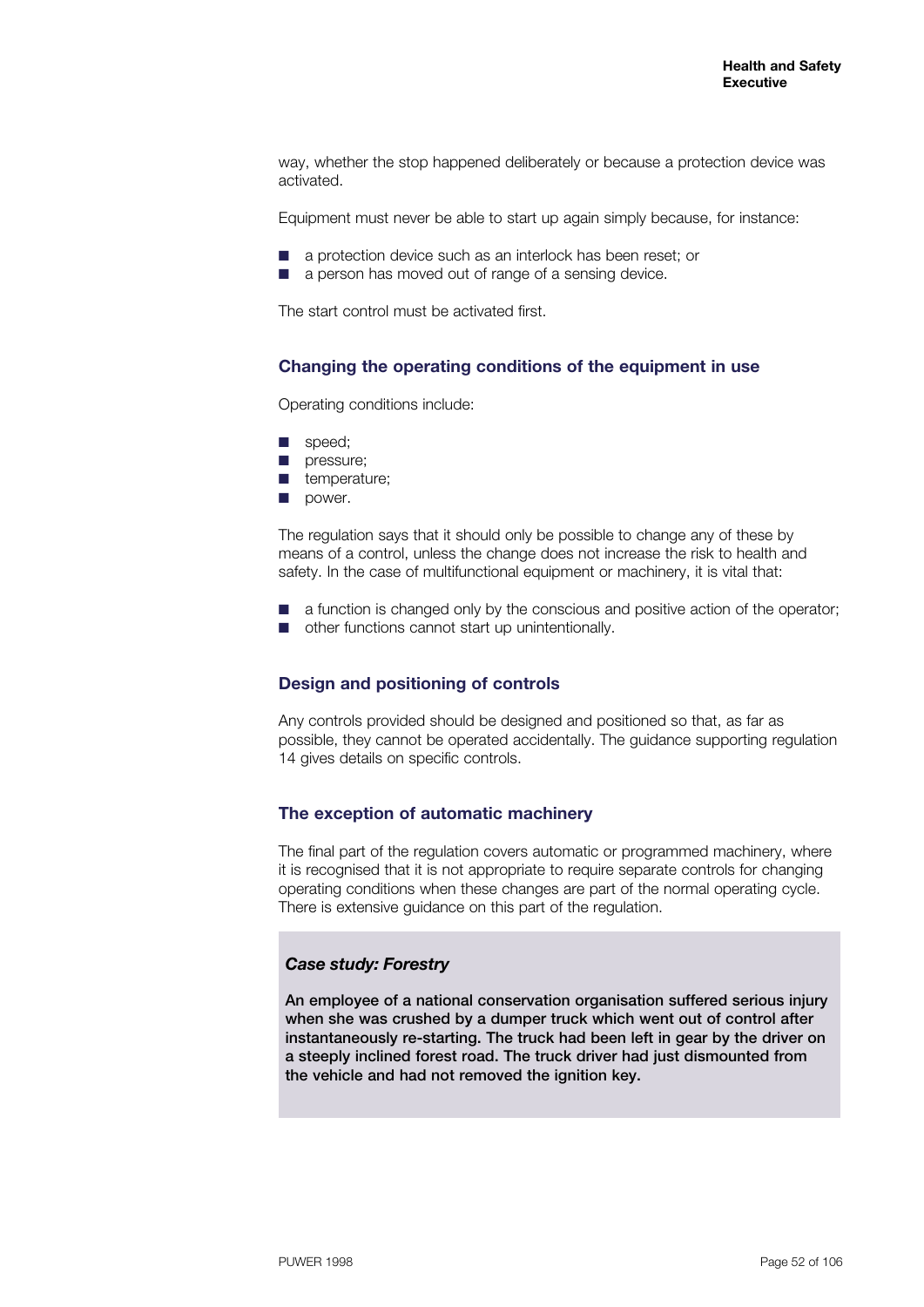An investigation by inspectors into the accident revealed that excessive vibration of the ignition switch had caused the truck to re-start by itself while the key was in place. The excessive vibration that carried on after the engine had been switched off had been noticed by the driver on many previous occasions, but he had never reported it. The vehicle had not been serviced in the previous 12 months and nobody had dealt with the defective ignition switch contact.

| Key terms                   |                                                                                                           |
|-----------------------------|-----------------------------------------------------------------------------------------------------------|
| <b>Starting</b>             | Beginning operation of the equipment.                                                                     |
| <b>Re-starting</b>          | Starting the equipment again after a<br>deliberate or unintentional stoppage.                             |
| Significant change          | Change sufficient to increase the risk to<br>health and safety.                                           |
| <b>Operating conditions</b> | Aspects of the state or mode of<br>operation of equipment.                                                |
| <b>Deliberate action</b>    | Consciously and intentionally taking<br>action to change the operating state or<br>function of equipment. |

# **Activity**

Check your records for occasions in your organisation when equipment selfstarted or changed its operating state on its own. If no such occasions have been reported, list the equipment or machinery to which this could apply on your site.

Feedback on page 96.

# **Self-assessment questions**

- 1 What are the three main requirements in regulation 14 for which one or more controls have to be provided?
- 2 What is significant about the changes in operating conditions?
- 3 What is the purpose of the controls under regulation 14 and what must be avoided?
- 4 What is the exception to the regulation?

Answers on page 96.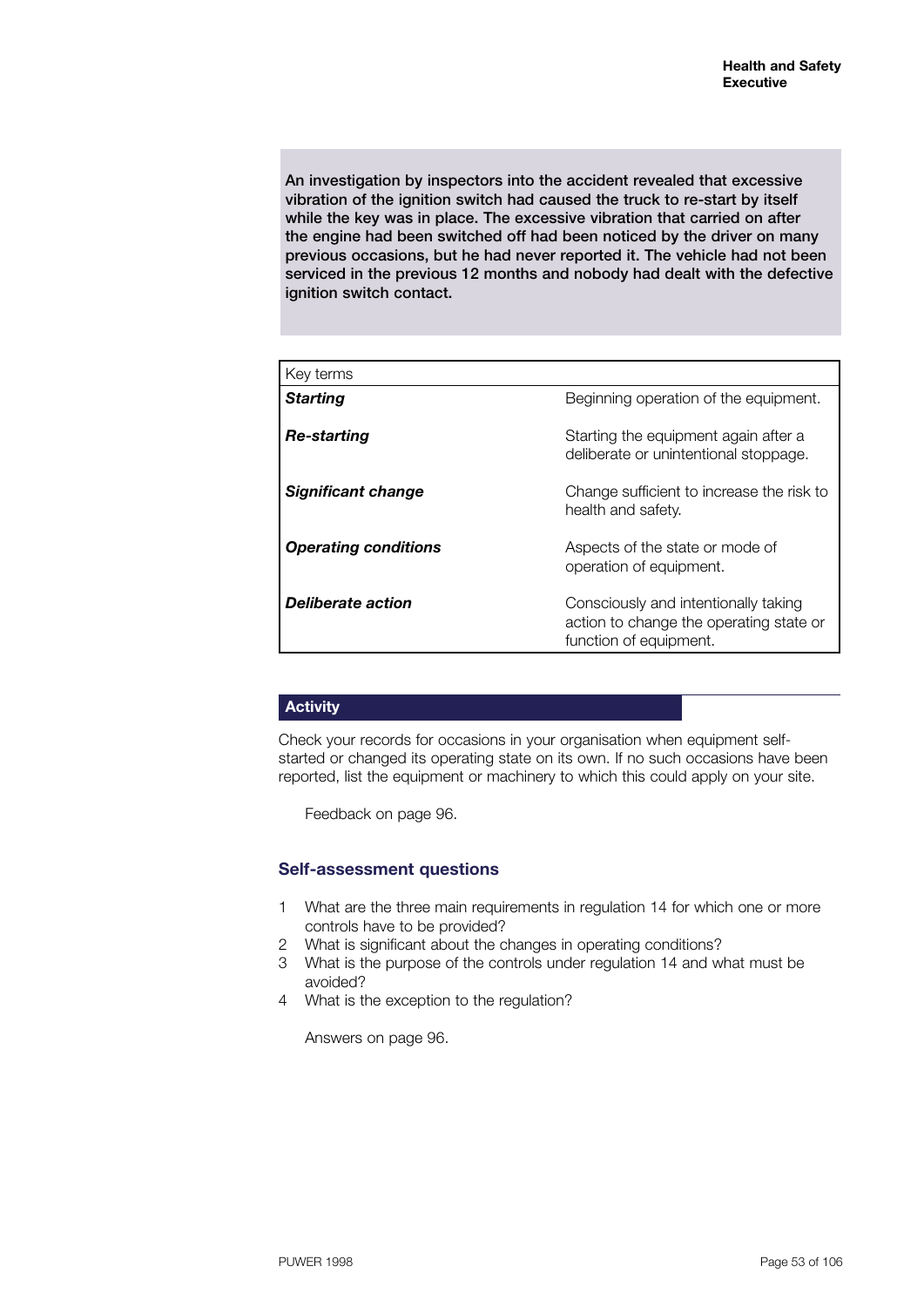# Regulation 15 Stop controls

#### *Key points*

This regulation deals with controls for ensuring that work equipment in operation under normal conditions can be stopped without risk to health and safety. It acknowledges that stopping work equipment may involve a number of co-ordinated operations that must be brought under control to avoid risk to health and safety. The regulation focuses on ensuring that:

- stop controls are provided and are accessible;
- $\blacksquare$  a proper stopping sequence is followed;
- sources of energy can be switched off once the equipment has stopped.

#### **Regulation 15 states:**

*(1) Every employer shall ensure that, where appropriate, work equipment is provided with one or more readily accessible controls the operation of which will bring the work equipment to a safe condition in a safe manner.*

*(2) Any control required by paragraph (1) shall bring the work equipment to a complete stop where necessary for reasons of health and safety.*

*(3) Any control required by paragraph (1) shall, if necessary for reasons of health and safety, switch off all sources of energy after stopping the functioning of the work equipment.*

*(4) Any control required by paragraph (1) shall operate in priority to any control which starts or changes the operating conditions of the work equipment.*

The first requirement of the regulation is that, where appropriate, work equipment shall have one or more accessible controls to stop it safely. The controls must bring work equipment to a complete stop and then switch off all sources of energy. They must operate in a sequence that gives priority to the stopping process over starting or changing the equipment's operating conditions.

You need to be aware of the guidance to regulation 15. It emphasises the range of stopping operations that have to be controlled. Topics include:

- $\blacksquare$  the purpose of emergency stops:
- $\blacksquare$  examples of risk reduction measures in different circumstances;
- where emergency stop controls should be provided (based on the risk assessment);
- $\blacksquare$  types of emergency stop controls.

#### *Case study: Building cleaning and maintenance*

An operative of a high-pressure water jetting company suffered serious leg laceration when a water jetting lance he was using failed to shut off safely. The man was engaged in jet cleaning a building.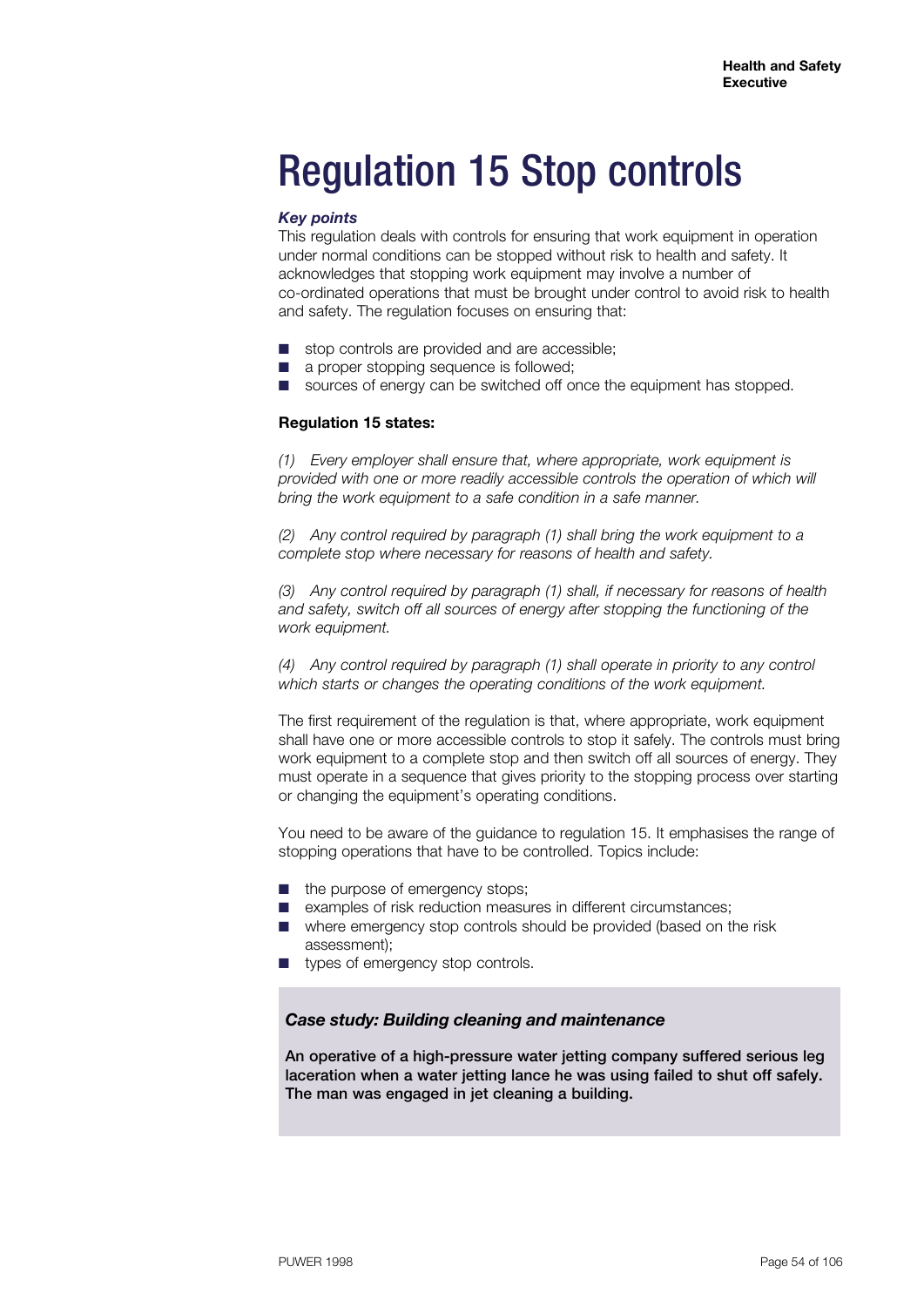At the end of a period of jetting, he released the jetting lance's trigger, which should have tripped the pump supplying jetting water at very high pressure. The pump trip in turn should have opened a dump valve that relieved the pressure of the water in the hose connecting the pump to the lance. On this occasion the valve, activated electrically by the motor trip, failed to open. The lance discharged a jet of residual high-pressure water on to the operator's legs when he accidentally touched the lance trigger as he lowered it to the ground.

The company that supplied the jetting system was fined. The jetting system controls were subsequently modified to incorporate a safe shutdown control sequence. This prevented water at a high pressure being trapped in the jetting hose between the stopped pump and lance.

| Key terms               |                                                                                                                                          |
|-------------------------|------------------------------------------------------------------------------------------------------------------------------------------|
| Stop control            | Control that brings work equipment<br>to a safe condition in a safe manner;<br>control that brings work equipment to a<br>complete stop. |
| <b>Source of energy</b> | The means by which equipment gets<br>motive power or heat (or cold).                                                                     |
| Operate in priority     | The stop control should take priority<br>over any operating or start control.                                                            |

# **Activity**

Check the results of inspections or tests in your organisation that prove the efficient working of stop controls where there is a risk to health and safety. Note down any areas where action is required, and list the action points.

Feedback on page 97.

# **Self-assessment questions**

- 1 What is the purpose of the controls required under regulation 15?
- 2 What are the three functions of these controls?
- 3 What are the qualifications expressed in regulation 15 in relation to its application?

Answers on page 97.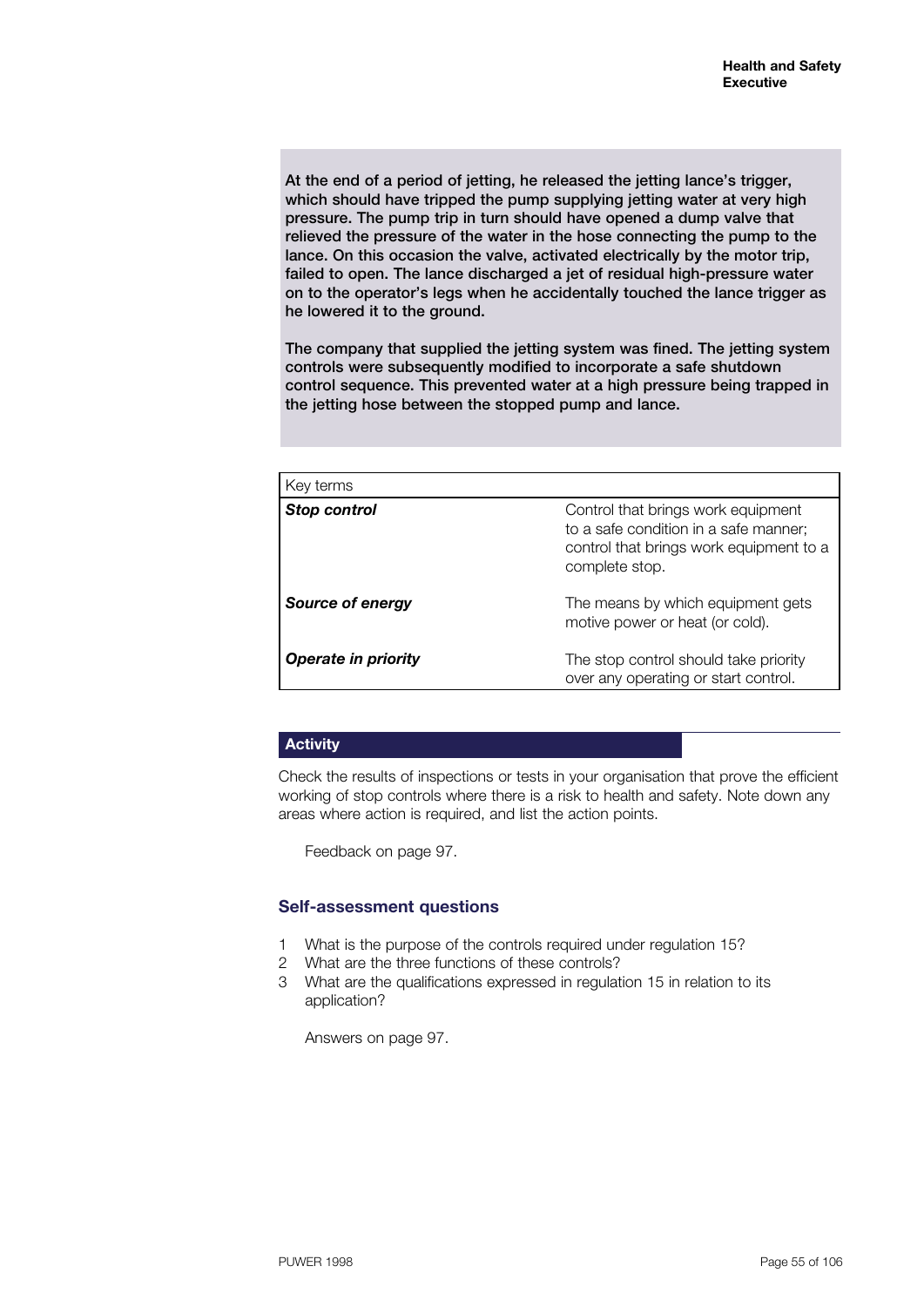# Regulation 16 Emergency stop controls

#### *Key points*

This regulation applies where appropriate after the particular circumstances of the equipment have been considered. You may be called on to show that your assessment of risk to health and safety makes it clear that emergency stop controls are necessary. The regulation focuses on:

- $\blacksquare$  the number of emergency stop controls;
- $\blacksquare$  the accessibility of these controls;
- $\blacksquare$  interaction with other controls in other regulations;
- $\blacksquare$  circumstances where emergency stop controls are not necessary;
- $\blacksquare$  the priority given to emergency stop controls.

#### **Regulation 16 states:**

*(1) Every employer shall ensure that, where appropriate, work equipment is provided with one or more readily accessible emergency stop controls unless it is not necessary by reason of the nature of the hazards and the time taken for the work equipment to come to a complete stop as a result of the action of any control provided by virtue of regulation 15(1).*

*(2)* Any control required by paragraph (1) shall operate in priority to any control *required by regulation 15(1).*

Sufficient, readily accessible emergency stop controls must be provided if necessary for safety, bearing in mind:

- the hazards of the equipment in use:
- the action of other controls.

Where emergency stop controls are provided they must operate in priority of, or they must over-ride, any other stop control.

You need to be aware of the guidance for regulation 16. It explains several key considerations which apply to emergency stop controls, including:

- where emergency stop controls must be provided in addition to, and not be used as substitutes for, other controls or safeguards;
- $\blacksquare$  locating emergency stop controls in and around equipment:
- $\blacksquare$  the single purpose of these controls;
- $\blacksquare$  the need to avoid hazards caused by the operation of emergency stop controls;
- common types of emergency stop controls.

If you want further information, the features of emergency stops are identified in European, international and national standards.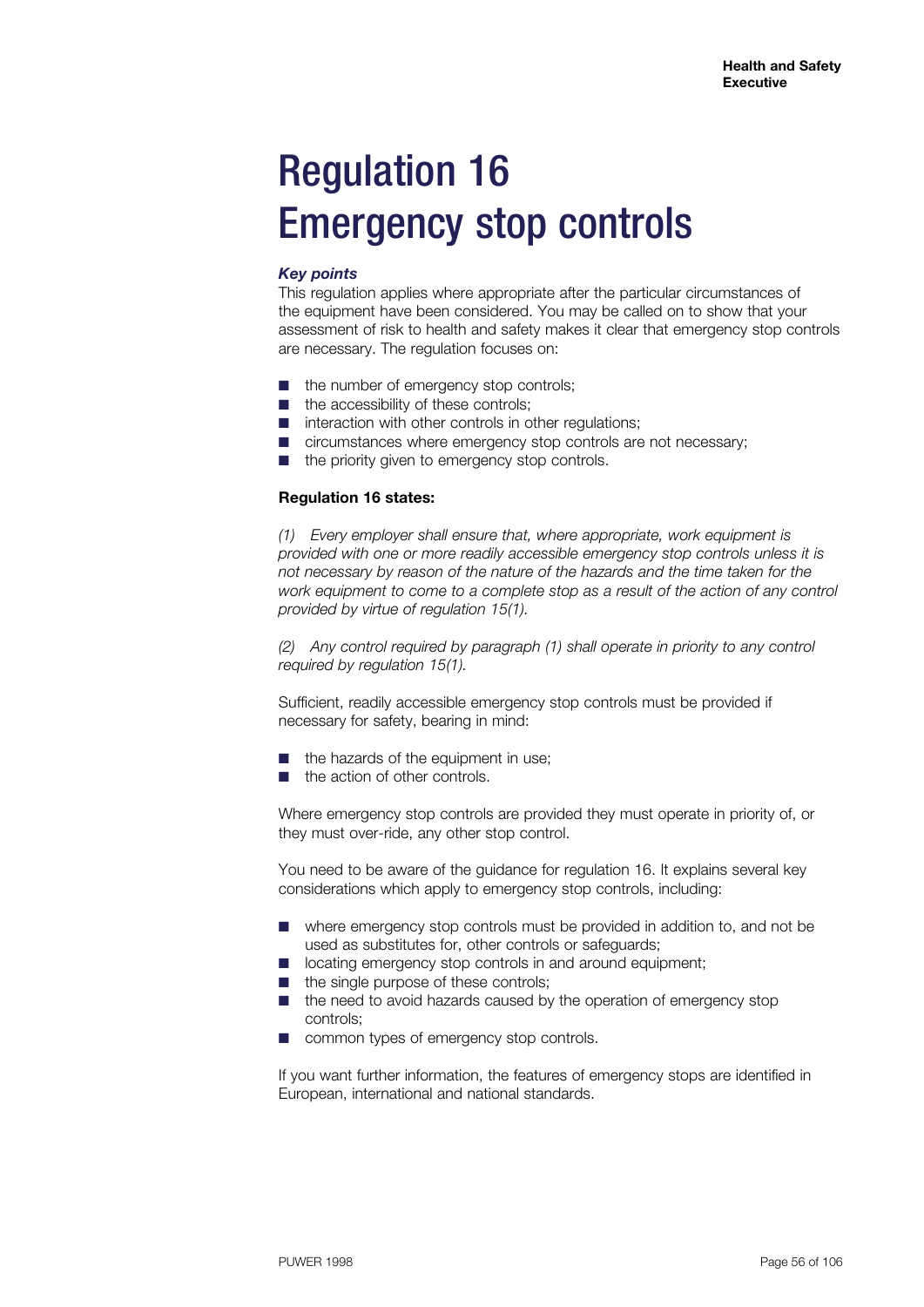# *Case study: Chemical industry*

A small chemical business situated close to a major road was responsible for a multiple car pile-up when heating oil gushed from their factory and covered the road.

Investigation into the cause found that the emergency stop control in the heating system's boiler was to blame. The system had recently been commissioned and the operating staff were still under training. On the shift in question the system's main circulating pump tripped and the stand-by pump could not be started. Correctly, in these circumstances, the emergency stop control was activated to close the boiler down. This involved the automatic closing of several isolation valves. The rapid closing of these valves created a pressure surge in the system which lifted the main relief valve, sending hot vaporising heating oil into the atmosphere.

The findings of the investigation included modification to the valves to reduce their closing speed in an emergency, and the addition of a large dump vessel to contain the contents of the heating system in the event of the system's relief valves lifting. The emergency stop control system was not changed.

| Key terms                       |                                                                                                    |
|---------------------------------|----------------------------------------------------------------------------------------------------|
| <b>Emergency stop</b>           | Rapid response to dangerous,<br>unforeseen event to close down the<br>operation of equipment.      |
| Time to come to a complete stop | Applies to the action of other controls<br>and the time they take to affect and<br>stop equipment. |

# **Activity**

You need to be able to assess whether emergency stop controls are necessary for equipment in your workplace. Check your records to see whether they provide information about events calling for emergency stop controls. Note down your views about whether a further risk assessment is required to determine the need for such controls and, if necessary, take action.

Feedback on page 97.

#### **Self-assessment questions**

- 1 Name the specific type of control covered by regulation 16. What is the key requirement?
- 2 What are the only reasons for not providing this type of control for work equipment?
- 3 What does regulation 16 say about the operation of this control?

Answers on page 97.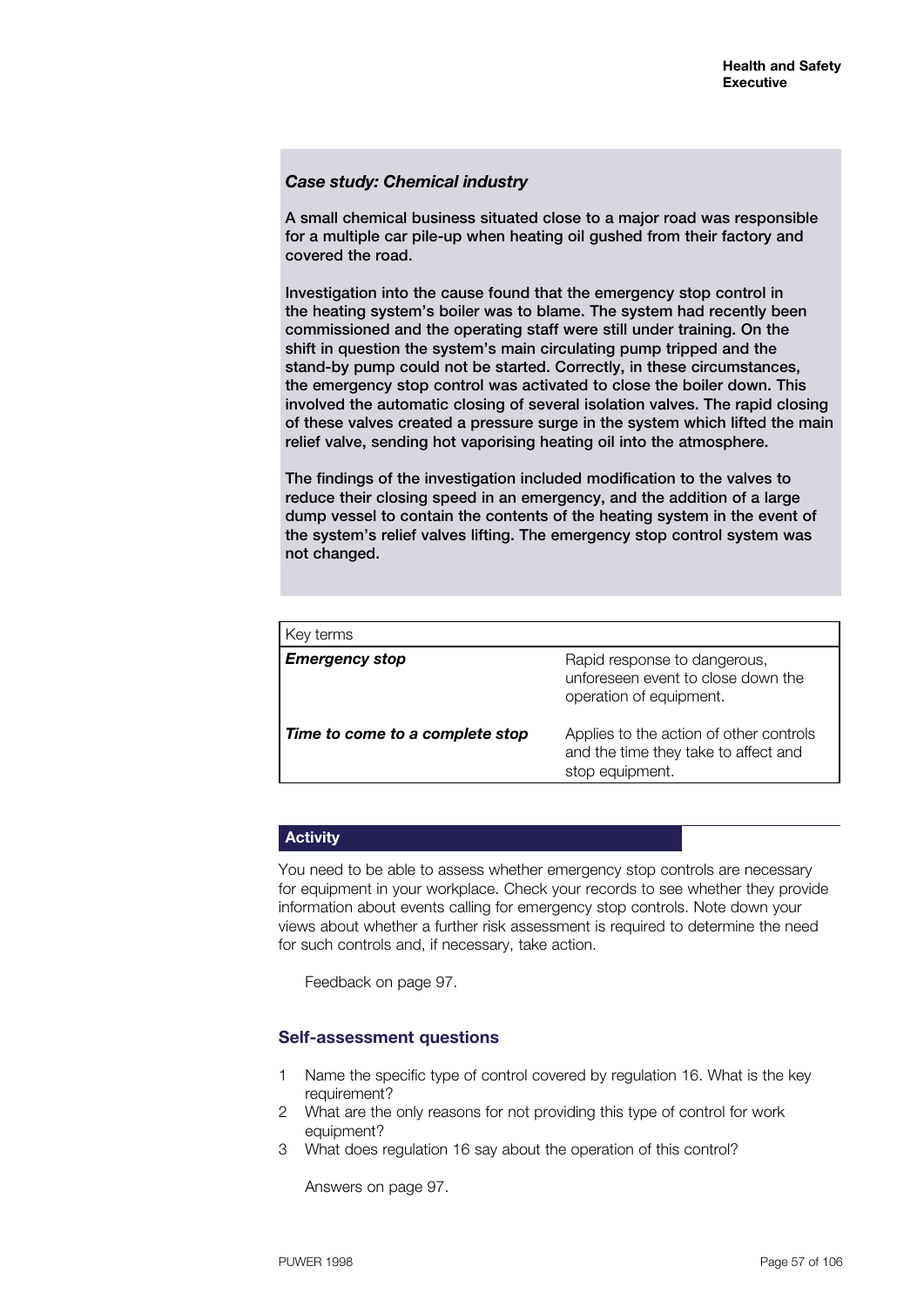# Regulation 17 Controls

#### *Key points*

Note the terms 'where necessary', 'where appropriate' and 'reasonably practicable', which are used throughout this regulation. This indicates that employers have the discretion to decide the measures they need to take to comply with the regulation, based on an assessment of risk. The regulation focuses on:

- ensuring that controls are clearly identifiable;
- locating controls so that neither the control operator nor any other people near the equipment are at risk;
- the use, in particular circumstances, of warnings to signal the use of equipment controls, as required by regulation 24 (see page 56);
- qiving advance warning to people exposed to risk;
- giving people exposed to risk the means of avoiding it.

# **Regulation 17 states:**

*(1) Every employer shall ensure that all controls for work equipment are clearly visible and identifiable, including by appropriate marking where necessary.*

*(2) Except where necessary, the employer shall ensure that no control for work equipment is in a position where any person operating the control is exposed to a risk to his health or safety.*

- *(3) Every employer shall ensure where appropriate –*
	- *(a) that, so far as is reasonably practicable, the operator of any control is able to ensure from the position of that control that no person is in a place where he would be exposed to any risk to his health or safety as a result of the operation of that control, but where or to the extent that it is not reasonably practicable;*
	- *(b) that, so far as is reasonably practicable, systems of work are effective to ensure that, when work equipment is about to start, no person is in a place where he would be exposed to a risk to his health or safety as a result of the work equipment starting, but where neither of these is reasonably practicable;*
	- *(c) that an audible, visible or other suitable warning is given by virtue of regulation 24 whenever work equipment is about to start.*

*(4) Every employer shall take appropriate measures to ensure that any person who is in a place where he would be exposed to a risk to his health or safety as a result of the starting or stopping of work equipment has sufficient time and suitable means to avoid that risk.*

All controls have to be visible, and clearly and easily identifiable. This includes any marking needed to show:

- where the control is:
- what it does.

The control must be positioned so that it does not put its operator, or anyone who may be nearby, at risk from the action of the equipment starting or in operation. Safe systems of work should be implemented where this cannot be guaranteed. People could be at risk from equipment starting up. The safe system should indicate the places in relation to the equipment which must be cleared of people.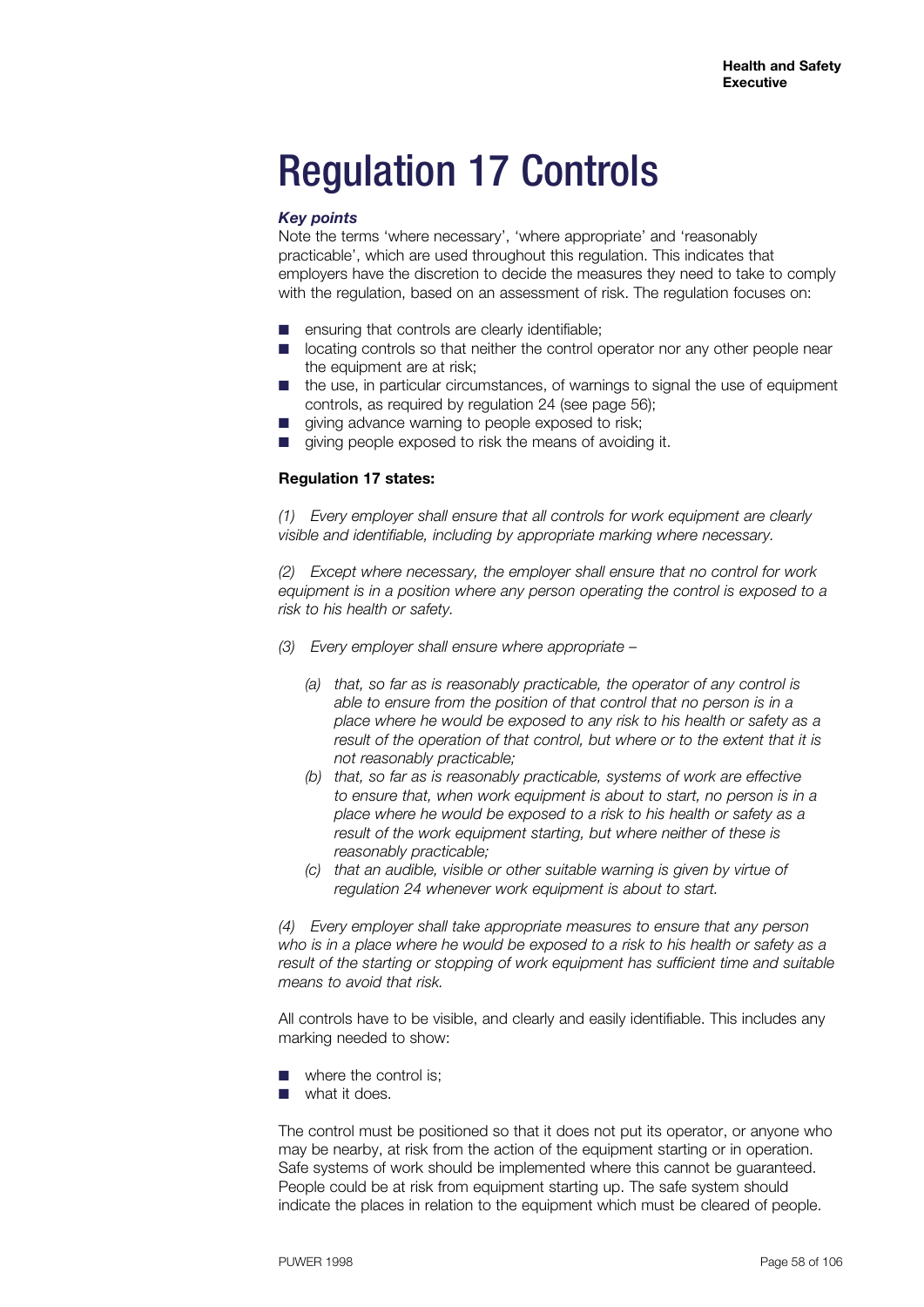Finally, warnings and warning devices must be used if other measures are insufficient or inappropriate.

# **Clear identification of controls**

It must be possible to identify what each control does and which equipment it operates. There are several well-established ways of doing this:

- $\blacksquare$  by the design and shape of the control;
- $\blacksquare$  by labelling or marking;
- $\Box$  by the layout of controls on a panel or console (grouping controls according to their function).

It is unlikely that any control will be adequately identifiable without some sort of marking.

# **The safe location of controls**

Controls should not be placed where anyone operating them might be at risk from the action of the equipment being controlled. In some circumstances special temporary controls are used, close to the equipment where access is potentially dangerous, for example during maintenance or the functional testing of equipment. In these special circumstances, the method of working needs a system of work.

From the place where the controls are situated, the operator should be able to see whether anyone could be at risk from the equipment in operation.

# **Using warnings**

Warnings are at the next level of precautionary measures. According to regulation 24 (see page 56), warnings used in appropriate circumstances will:

- $\blacksquare$  serve to alert anyone who could be at risk from the operation of controls;
- $\blacksquare$  serve to start or change the operation of equipment;
- $\blacksquare$  explain the precautions to take.

#### **Warning in advance and the means to avoid risk**

The final safeguards deal with measures to allow people who may be at some distance from the controls time to get clear of any danger and the means to do this. They include notices and directions to safe areas.

You need to be aware of the guidance supporting regulation 17. It is specific and is given on each part of the regulation, including:

- $\blacksquare$  where controls should be placed;
- $\blacksquare$  ways of identifying controls:
- $\blacksquare$  relevant national and international standards;
- $\blacksquare$  special measures where exposure to risk is unavoidable;
- $\blacksquare$  the special requirements for some maintenance operations;
- $\blacksquare$  dealing with people remote from the point of control:
- $\blacksquare$  the use of 'permissive controls' and combinations of warnings;
- $\Box$  giving advance warning and time to get clear.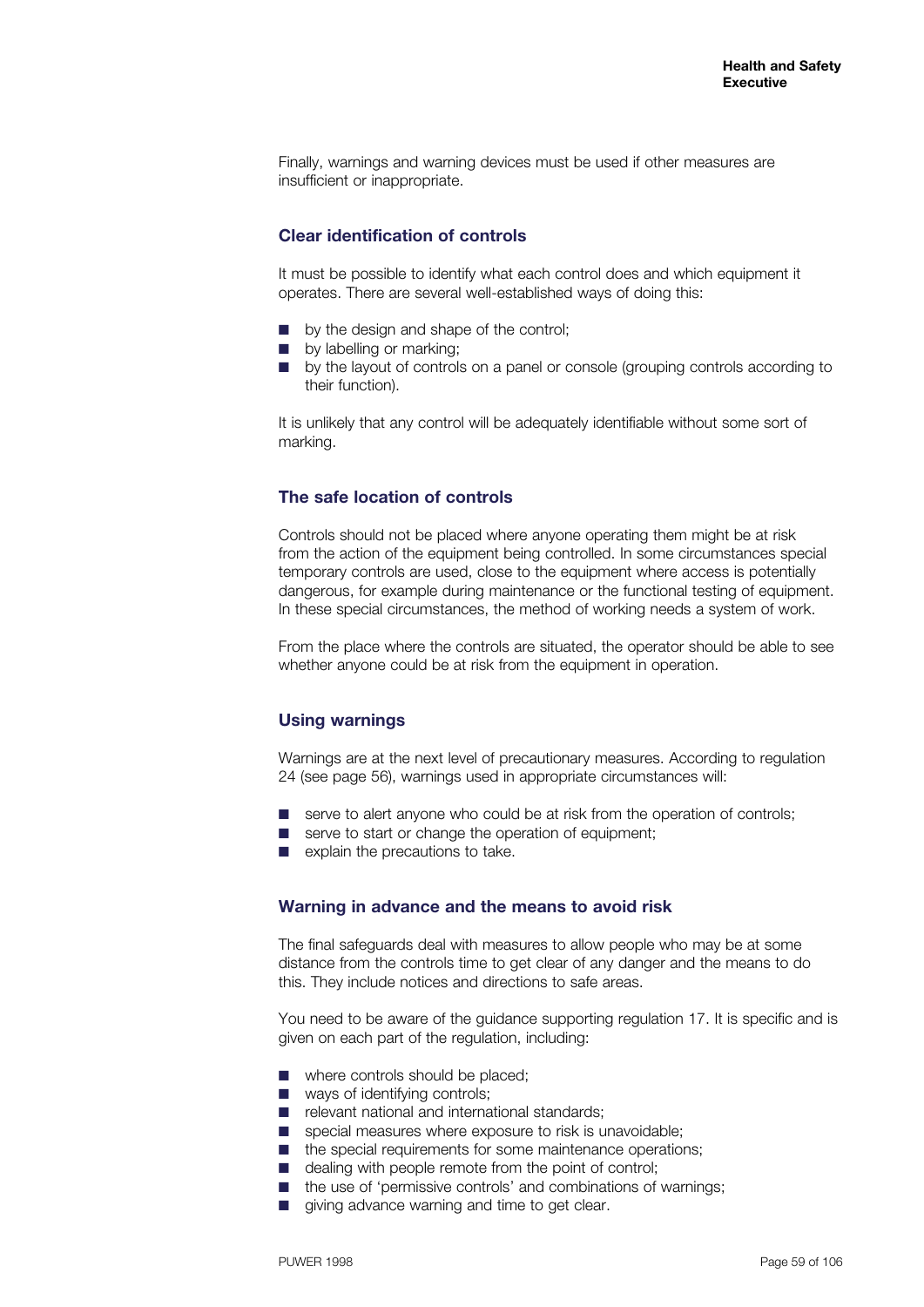# *Case study: Petrochemical industry*

A maintenance fitter on a North Sea oil rig was injured when a pump he was working on started unexpectedly. The pump was one of a pair on the same pumping duty, and they were given the designations Water Injection Pumps A and B. A safe system of work – a permit to work system – was in operation to control the safe hand-over of equipment for maintenance.

The controls for the water injection unit were operated from a central control room on the rig, located some distance from the pump. At the time of the accident, the control room had recently been extended and existing control panels modified to make room for more control instruments. The controls for injection pumps A and B had been relocated as part of this work and new identity labels were on order but had not yet been fitted to the control panels. As a temporary measure, the pump control position had been marked A and B by hand in black marker pen. The permit to work had been correctly completed and the corresponding pump power supply isolated and locked-off.

During the investigation, it was discovered that the control markings on the panel had been reversed. Starting pump A, according to the control panel identity, in fact started pump B.

The accident prompted a review and reallocation of responsibility for control identification within the engineering function of the company.

| Key terms                          |                                                                                    |
|------------------------------------|------------------------------------------------------------------------------------|
| <b>Controls for work equipment</b> | Devices which initiate or change<br>the operation and action of work<br>equipment. |
| <b>Systems of work</b>             | Written procedures setting down safe<br>methods of working.                        |

#### **Activity**

Pick three items of work equipment in your site. In each case, check and record whether its controls satisfy the requirements of requiation 17.

Feedback on page 97.

#### **Self-assessment questions**

- 1 What are the key features of control devices for work equipment required by regulation 17?
- 2 In relation to the position of controls, what is the vital consideration for those who operate them?
- 3 From the position of the control, what must its operator be capable of ensuring?
- 4 What measures must be taken to protect those exposed to risk from the starting or stopping of work equipment?

Answers on page 97.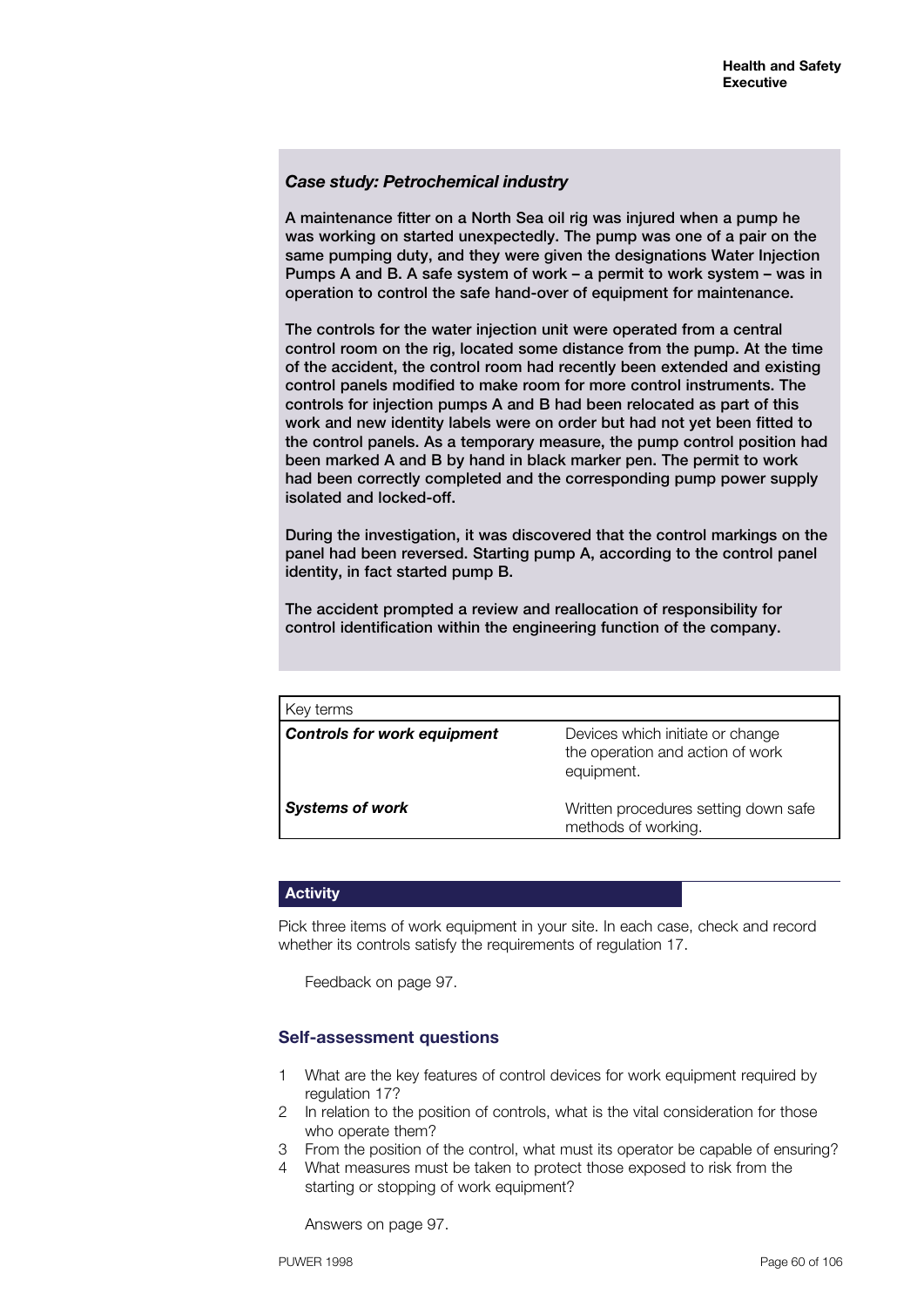# Regulation 18 Control systems

#### *Key points*

The phrase 'shall not be safe unless' is used in paragraph 2 of regulation 18. It indicates that, in all circumstances, a control system will be considered safe ONLY if it satisfies the requirements stated. Employers need to be sure that it does. The regulation focuses on:

- taking realistic and practical allowances into account when choosing or specifying control systems;
- not increasing risk when the control system is operating, either directly or indirectly, by impeding the operation of other safety measures;
- not increasing risk if a control system fails or loses its power supply.

#### **Regulation 18 states:**

*(1) Every employer shall ensure, so far as is reasonably practicable, that all control systems of work equipment –*

- *(a) are safe; and*
- *(b) are chosen making due allowance for the failures, faults and constraints to be expected in the planned circumstances of use.\**

*(2) Without prejudice to the generality of paragraph (1), a control system shall not be safe unless –*

- *(a) its operation does not create any increased risk to health or safety;*
- *(b) it ensures, so far as is reasonably practicable, that any fault in or damage to any part of the control system or the loss of supply of any source of energy used by the work equipment cannot result in additional or increased risk to health or safety;*
- *(c) it does not impede the operation of any control required by regulation 15 or 16.*

When choosing and specifying control systems, employers have to take into account what is likely to happen in their situation. This includes faults, failures and practical difficulties. To be safe, control systems must NOT:

- create any increased risk when operating normally;
- $\blacksquare$  create additional risk when a part or a component fails;
- give rise to additional risk if the power supply is lost;
- impede operation of other stop or emergency stop controls.

# **Practical and realistic allowances**

At the earliest opportunity, employers must take into account as many of the likely (or even unlikely) considerations that could apply when specifying and selecting control systems for work equipment.

The regulation refers to the 'planned circumstances of use'. This means that the conditions and the demands which the equipment's control system is expected to deal with, must be planned for and worked out so that they can be used as the basis of choosing a control system.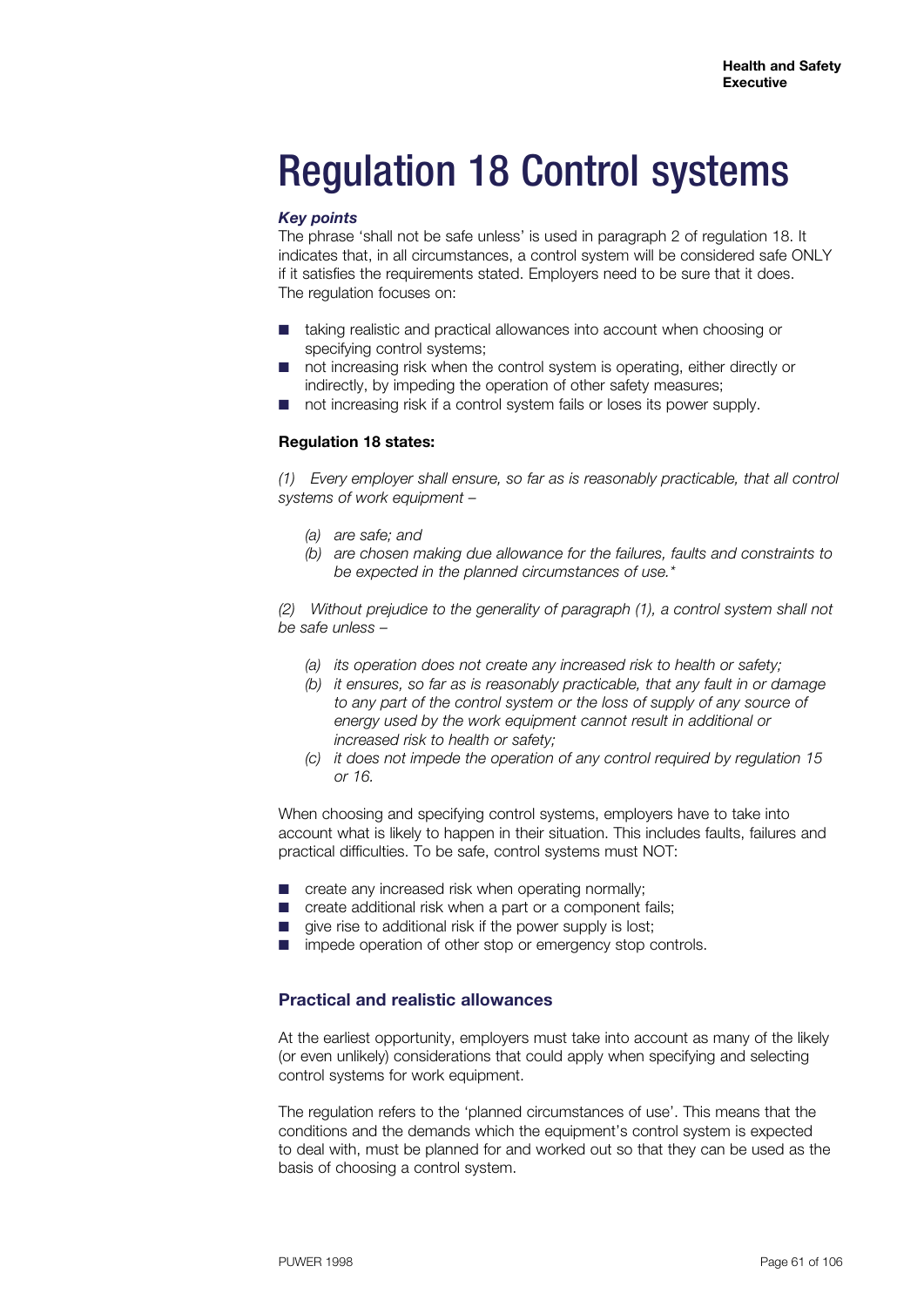# **Not introducing additional or increased risk**

Additional risk could apply when the control system introduces new dangers because of its nature or operation, for example where sensing instruments within the control system use radioactive materials or where lasers are used.

When the components of a control system fail, a fail-safe condition should apply. This must be proven effective by testing before the equipment is put into operation. This regime should also apply to failure of the equipment's source of energy.

### **Other stop controls**

Control systems must not operate in conflict with other stop controls. That is, the stop controls of regulation 15 and the emergency stop controls of regulation 16 must operate separately from, and not be impeded by, the controls which are the subject of this regulation.

Guidance supporting the regulation:

- $\blacksquare$  defines a control system (a system or device which responds to input signals and generates an output signal which causes the equipment to operate in a particular manner);
- $\blacksquare$  explains what is meant by 'input signals' and gives examples of different types;
- $\blacksquare$  describes what a 'fail-safe' condition is;
- $\Box$  advises that the greater the risk, the more the control system must resist the effects of failure;
- refers to the relevant European, international and national standards.

#### *Case study: Leisure centre*

A sudden and alarming increase at the local hospital in the number of cases of eye and throat irritation, mainly in children, raised staff suspicion that the local swimming pool's level of chlorine was dangerously high. Local authority inspectors closed the pool while they carried out their investigation to find the cause and resolve the problem.

The chlorine level in the pool was controlled by equipment that automatically sampled the water and carried out a chemical analysis. It then added chlorine according to permitted levels that were set into the equipment. It was found that the device which carried out the chemical analysis – a probe which was in constant contact with the pool's water – was coated in residues from the pool.

This meant that the system was not able to add the correct level of chlorine. In fact, uncontrolled amounts of chlorine were being pumped into the pool.

The pool was kept closed until new equipment with up-to-date analytical instruments and an automatic 'management system' was installed, to ensure minimal failure to danger.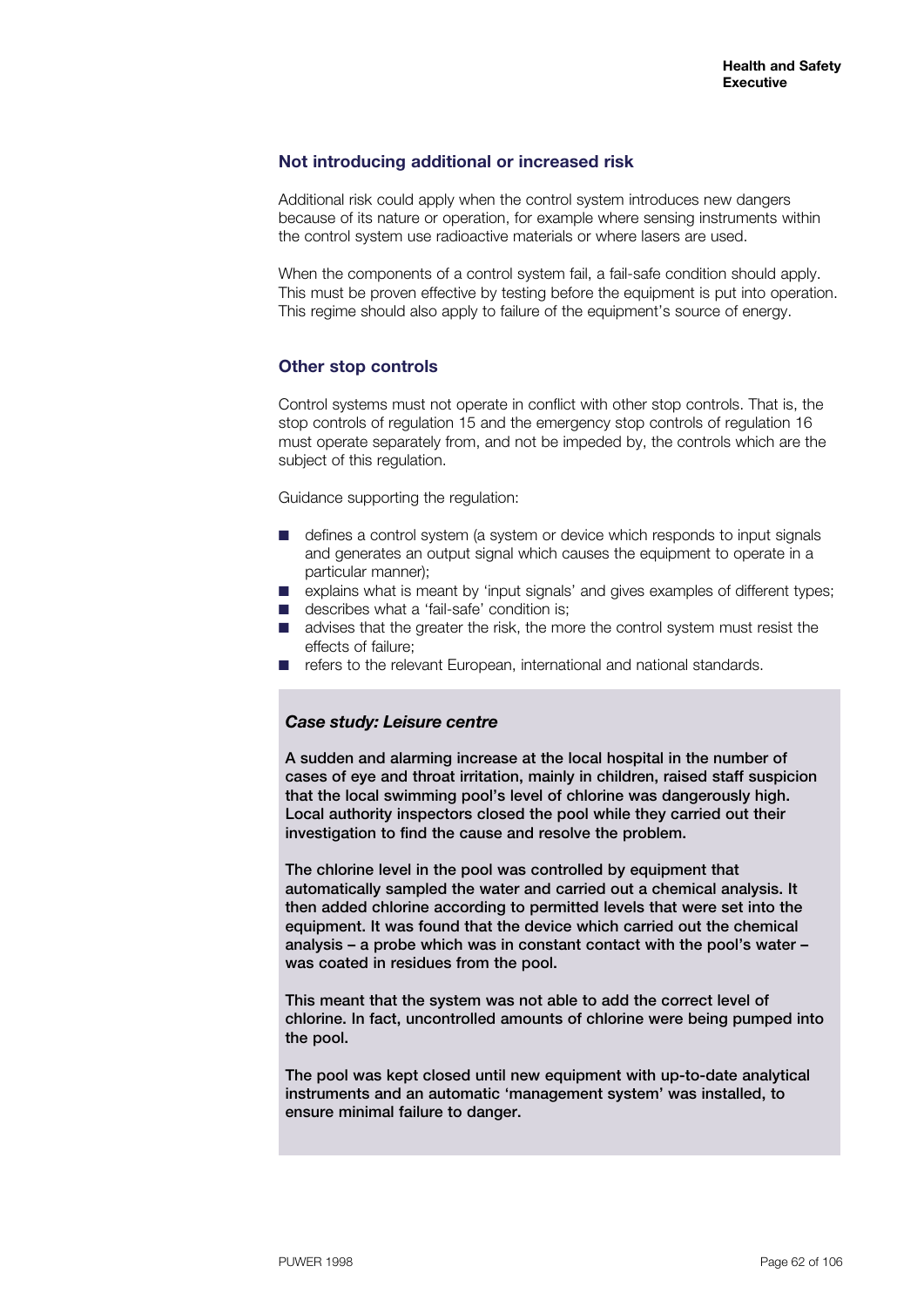| Key terms                    |                                                                                                                                    |
|------------------------------|------------------------------------------------------------------------------------------------------------------------------------|
| <b>Control system</b>        | A combination of instruments and<br>devices designed to change the<br>operating state of equipment within<br>predetermined limits. |
| <b>Planned circumstances</b> | The intended operating environment.                                                                                                |
| Additional/increased risk    | A situation more dangerous than before<br>the event in question.                                                                   |

# **Activity**

Have you heard people in your organisation say - or do you suspect they may think – things like these?

- 'It's not the machine, it's the control system that's the problem.'
- 'I don't know what that control's for. We never need to use it.'
- 'We couldn't get the equipment to work with this control system so we had it switched off.'
- 'It's just a "black box" as far as I'm concerned.'
- (a) When should control systems be attended to?
- (b) What steps could be taken to improve employees' attitudes, skills and knowledge of control systems?

Feedback on page 98.

# **Self-assessment questions**

- 1 Regulation 18 requires that all work equipment control systems are safe. What needs to be taken into account when they are being chosen?
- 2 What are the four criteria that will be applied under this regulation to decide if a control system is safe?
- 3 What other PUWER regulations have an impact on regulation 18?

Answers on page 98.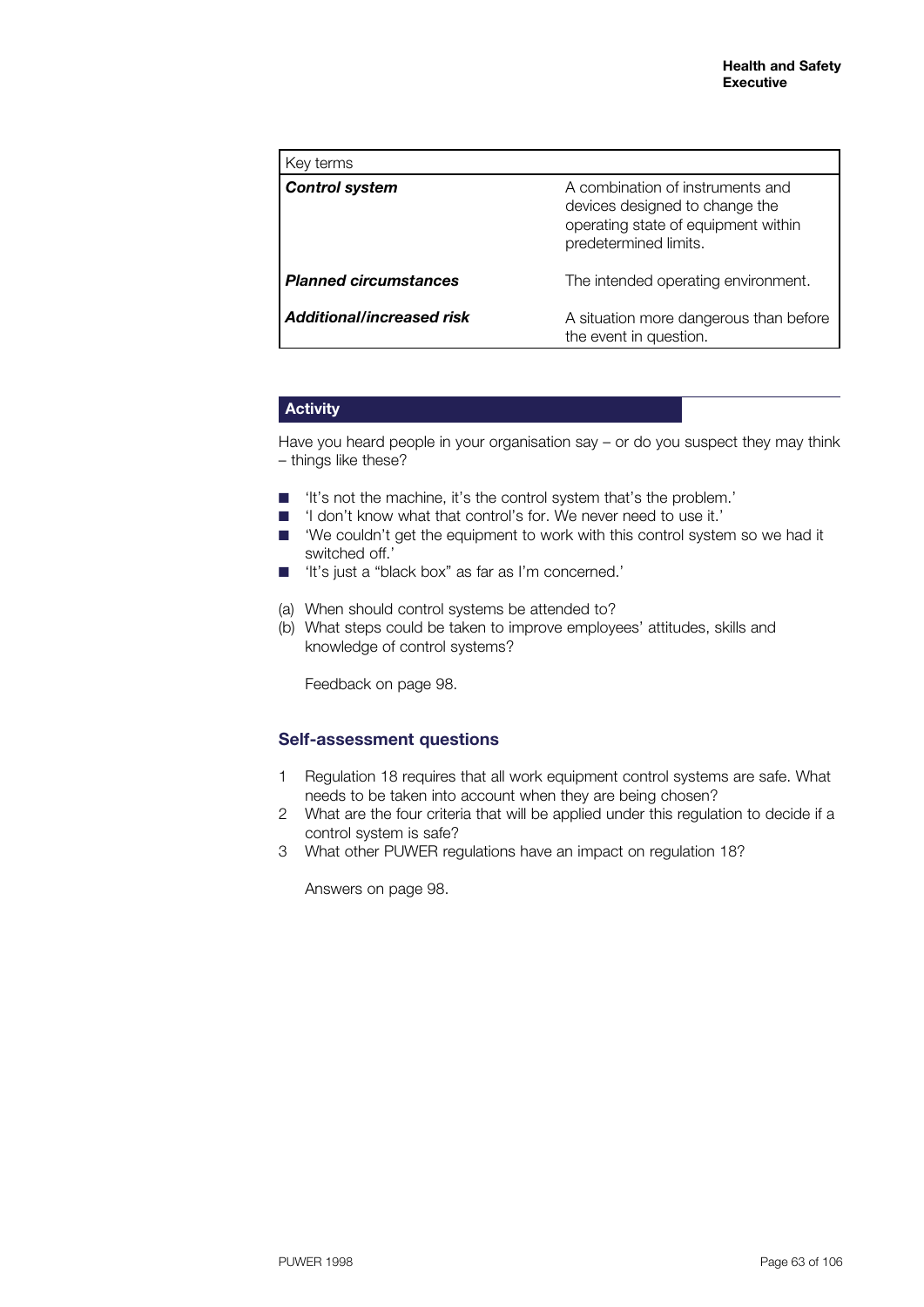# Regulation 19 Isolation from sources of energy

#### *Key points*

Regulation 19 requires that equipment must be capable of being isolated from 'all its sources of energy'. The most common are power, heat and pressure but there are others – it depends on the particular equipment. Make sure that your risk assessment covers them all. The regulation focuses on:

- $\blacksquare$  suitable means of isolation;
- their identification and accessibility;
- measures to ensure safe reconnection.

#### **Regulation 19 states:**

*(1) Every employer shall ensure that where appropriate work equipment is provided with suitable means to isolate it from all its sources of energy.*

*(2) Without prejudice to the generality of paragraph (1), the means mentioned in that paragraph shall not be suitable unless they are clearly identifiable and readily accessible.*

*(3) Every employer shall take appropriate measures to ensure that re-connection of any energy source to work equipment does not expose any person using the work equipment to any risk to his health or safety.*

Where appropriate, work equipment must be provided with suitable means of isolating it from its sources of energy. This is needed to make equipment safe for maintenance and other circumstances. To be appropriate, the means provided must be easily identified and readily accessible.

To ensure the safe return of equipment to its normal operating state, the re-connection of its energy sources must not introduce any risk to those who use it.

# **Suitable means of isolation**

The means of isolating the equipment must be appropriate to the nature of the work equipment and the technology used in supplying its energy. Other considerations include ensuring that:

- the means of isolation are constructed to recognised standards where possible;
- they are sufficiently robust and capable of withstanding the same operating conditions as the equipment, for example blanking plates or flanges to isolate steam.

# **Clearly identifiable and readily accessible methods**

Methods that conform to recognised standards must be used. They include identification tabs and labels.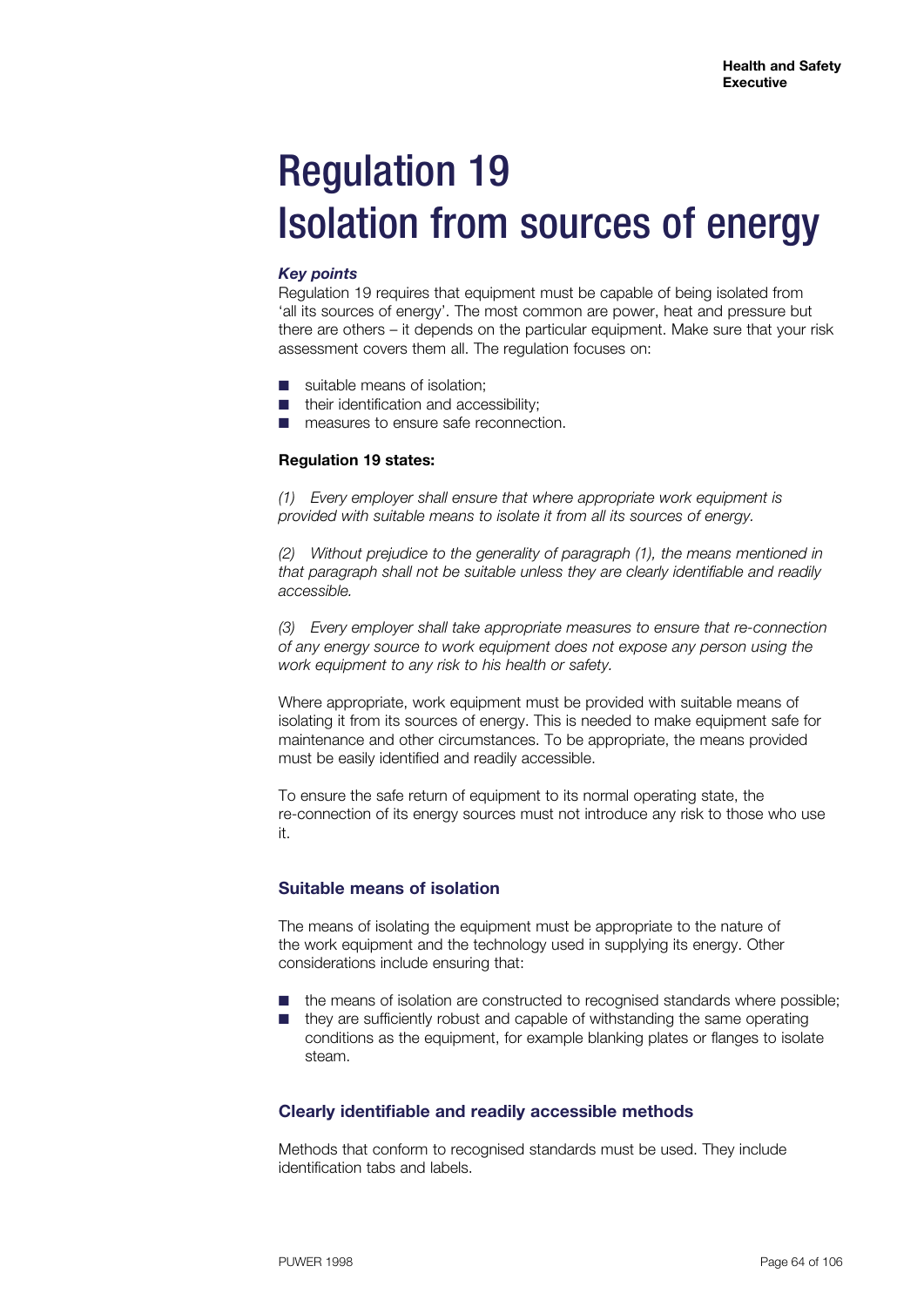### **Ensuring that equipment can be reconnected safely**

The risk caused by inadvertent operation is the key consideration. Risk assessment needs to take into account all normal and foreseeable circumstances. Employers must ensure that people are not put at risk when the energy source is reconnected from unexpected movement or other hazards. Guards and other protection devices must function properly before operation begins.

Guidance for regulation 19 includes explanations of:

- the meaning of 'isolation';
- $\blacksquare$  when it is appropriate to provide means of isolation;
- $\blacksquare$  the different forms of energy source used in work equipment;
- precautions needed to ensure that no-one is put at risk.

#### *Case study: Injection moulding*

A technician employed by an injection moulding company had her hand crushed during maintenance work on a moulding machine.

The maintenance work was in response to a breakdown and so was unplanned. Several components had to be replaced. The machine had been fully prepared for the work involved and had been isolated from its energy sources for electrical power, compressed air and electrical heating. The last maintenance operation involved checking the rotating alignment of the machine's die plate which needed the electrical power to a main drive to be reconnected temporarily while the machine was open and its guards withdrawn. The main drive circuit was identified, locks removed and its power supply reconnected. At this point, a guard became energised and closed on to the technician's hand.

An investigation into the accident established that the guard was interlocked with the main drive and so operated accordingly, to close when power was re-established. Although a safe system of work was in operation it had not taken into account the unusual circumstances of the breakdown and the one-off repairs which were necessary. The system was revised.

| Key terms             |                                                      |
|-----------------------|------------------------------------------------------|
| <i><b>Isolate</b></i> | To separate by physical means.                       |
| <b>Reconnection</b>   | Reinstating the normal means of<br>providing energy. |

### **Activity**

List the measures you use in your organisation to isolate equipment.

Feedback on page 98.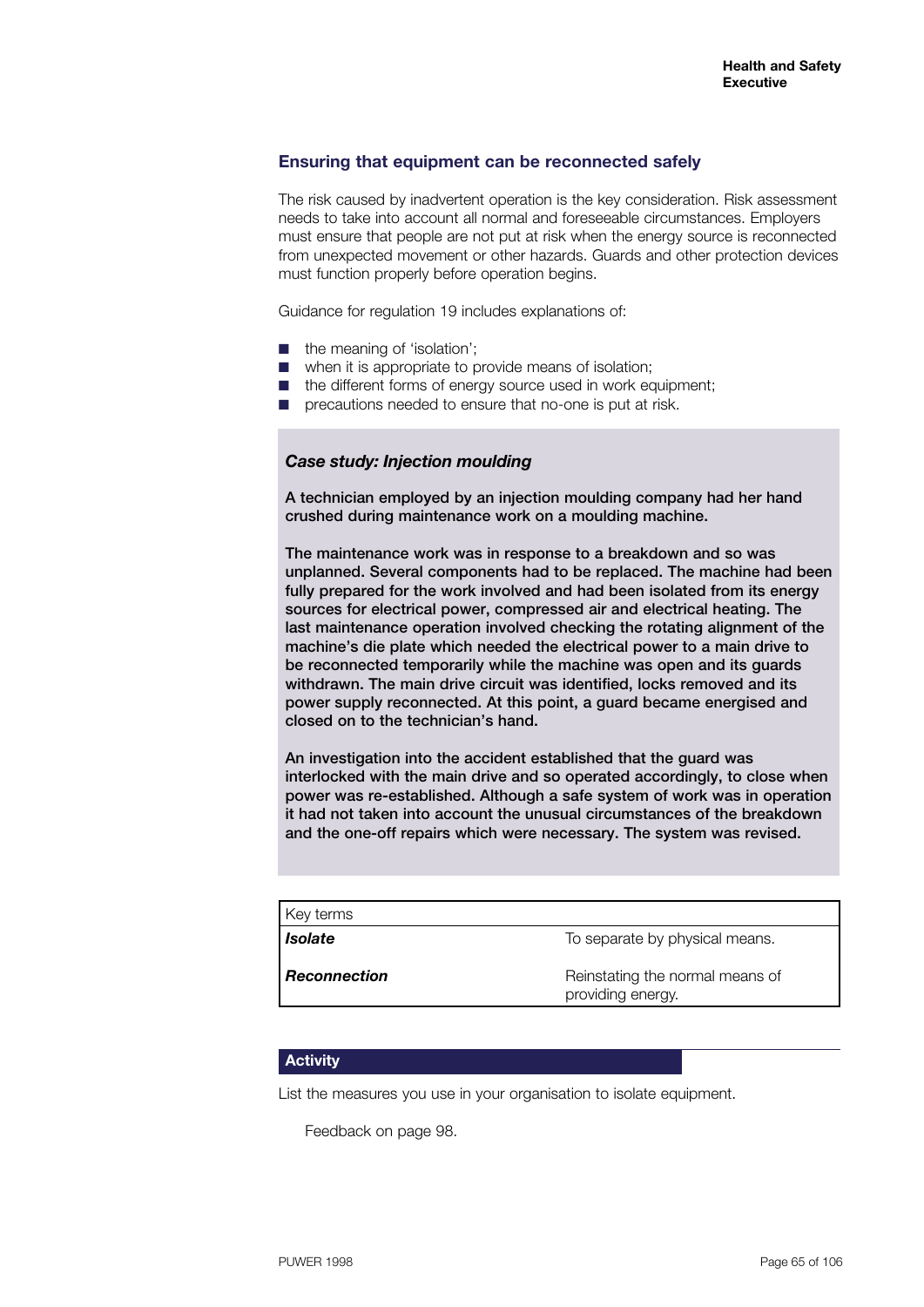Multi-padlockable hasp for locking off isolating valve



# **Self-assessment questions**

- 1 What is the main requirement of regulation 19?
- 2 What two attributes are required by the regulation in paragraph (1) for something to be 'suitable'?
- 3 The regulation refers to a particular operation as having risk associated with it. What is it?

Answers on page 98.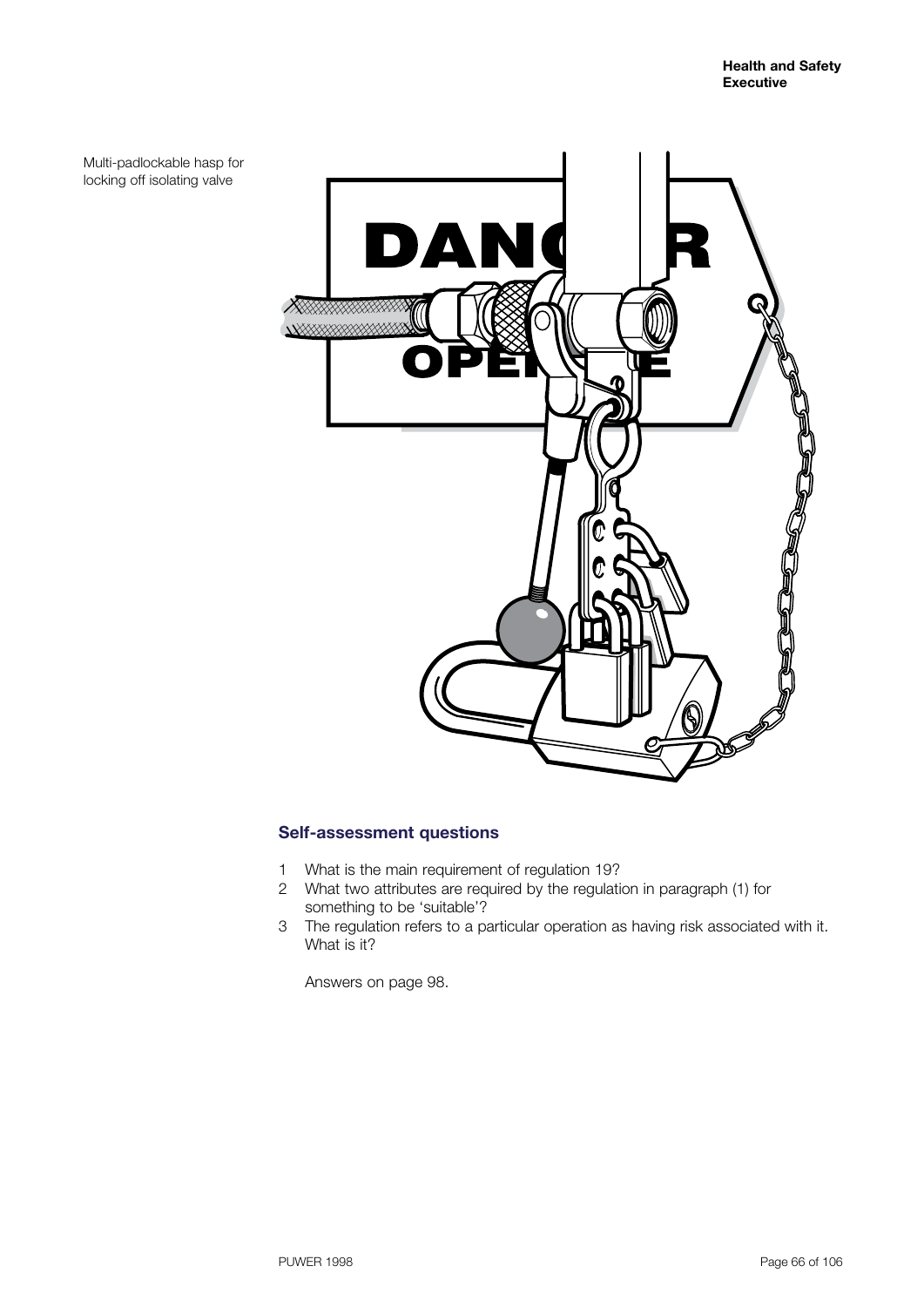# Regulation 20 Stability

#### *Key points*

Many kinds of equipment could topple over, overturn or collapse unless they are securely fixed. Regulation 20 explains how equipment must be stabilised, clamped, tied or fastened to make it safe. The regulation focuses on:

- stabilising fixed work equipment; and
- $\blacksquare$  mobile work equipment.

#### **Regulation 20 states:**

*Every employer shall ensure that work equipment or any part of work equipment is stabilised by clamping or otherwise where necessary for purposes of health or safety.*

Whatever work equipment, or part of equipment, is moving, the forces that the movement sets up need to be kept in check. This applies to equipment whether it goes round (eg a concrete mixer, laboratory centrifuge or a circular saw), up and down, or side to side (eg a sewing machine or knitting machine). The device must be prevented from changing its position or becoming unstable, which would mean that it was out of control and a risk to people's health and safety.

#### **Fixed work equipment**

Bolting or fastening equipment down is usually the best way of guaranteeing that it does not move or rock when it is being used. Some equipment, such as woodworking machines, should be bolted to the floor. Other equipment can be tied to supporting structures or platforms. If the item of equipment is inherently unstable, such as scaffolding for example, additional measures are needed to make it stable. In this case, the added possibility of adverse weather conditions having an effect on the scaffolding should be considered, and ties and sheeting used. Ladders must be placed at the right angle and either secured or footed.

#### **Mobile work equipment**

Mobile work equipment is a special category and is dealt with in detail in regulations 25 to 30 (pages 58–67). Briefly, guidance for regulation 20 points to work equipment, such as tractors, that may require counterbalance weights to balance loads at either the front or the rear. Mobile cranes are also fitted with devices to increase their stability. Particular circumstances will dictate the extra measures to be taken, for example choosing the right kind of lift truck for the ground condition it will be travelling over. Finally, equipment such as mobile cranes or access platforms can be made more stable when they are moving by fitting outriggers or similar devices.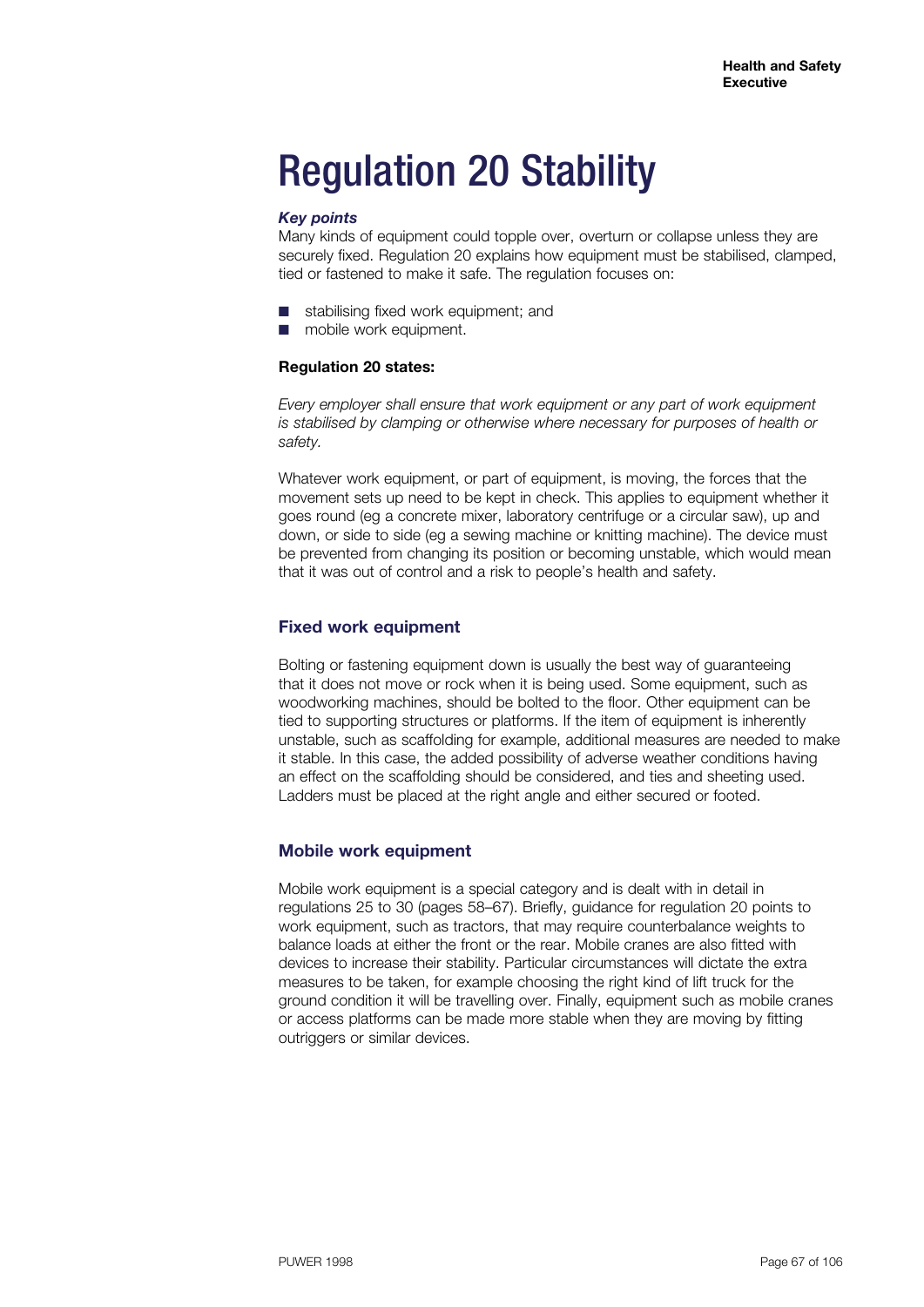#### *Case study: Launderette*

A toddler was badly scalded when pipes behind a washing machine in a launderette burst and hot water sprayed across the premises. The machine that the child had been playing next to was the last in a row of five, and for several days before the accident, the machine had been vibrating more than usual and making additional noise. On this occasion, at the start of the spinning cycle, the machine pulled away from the wall, cracking the hot water supply piping and causing the accident.

Local authority inspectors discovered that leaking water and spilled detergent had caused the floor under the machines to break up, which meant that some, including the machine in question, were no longer level and were consequently unstable. None of the machines had been serviced within the last 12 months. All appeared to have damaged pipework and faulty pipework connections that would need to be replaced immediately to avoid further risk to health and safety.

# Key terms **Stable Stable Fixed and steady in use.**

### **Activity**

It is also important to consider the stability of 'temporary' equipment. Describe the provisions made for it in your organisation.

Feedback on page 99.

# **Self-assessment questions**

- 1 Why is it important for fixed work equipment to be clamped?
- 2 What methods can be used for stabilising fixed work equipment?

Answers on page 99.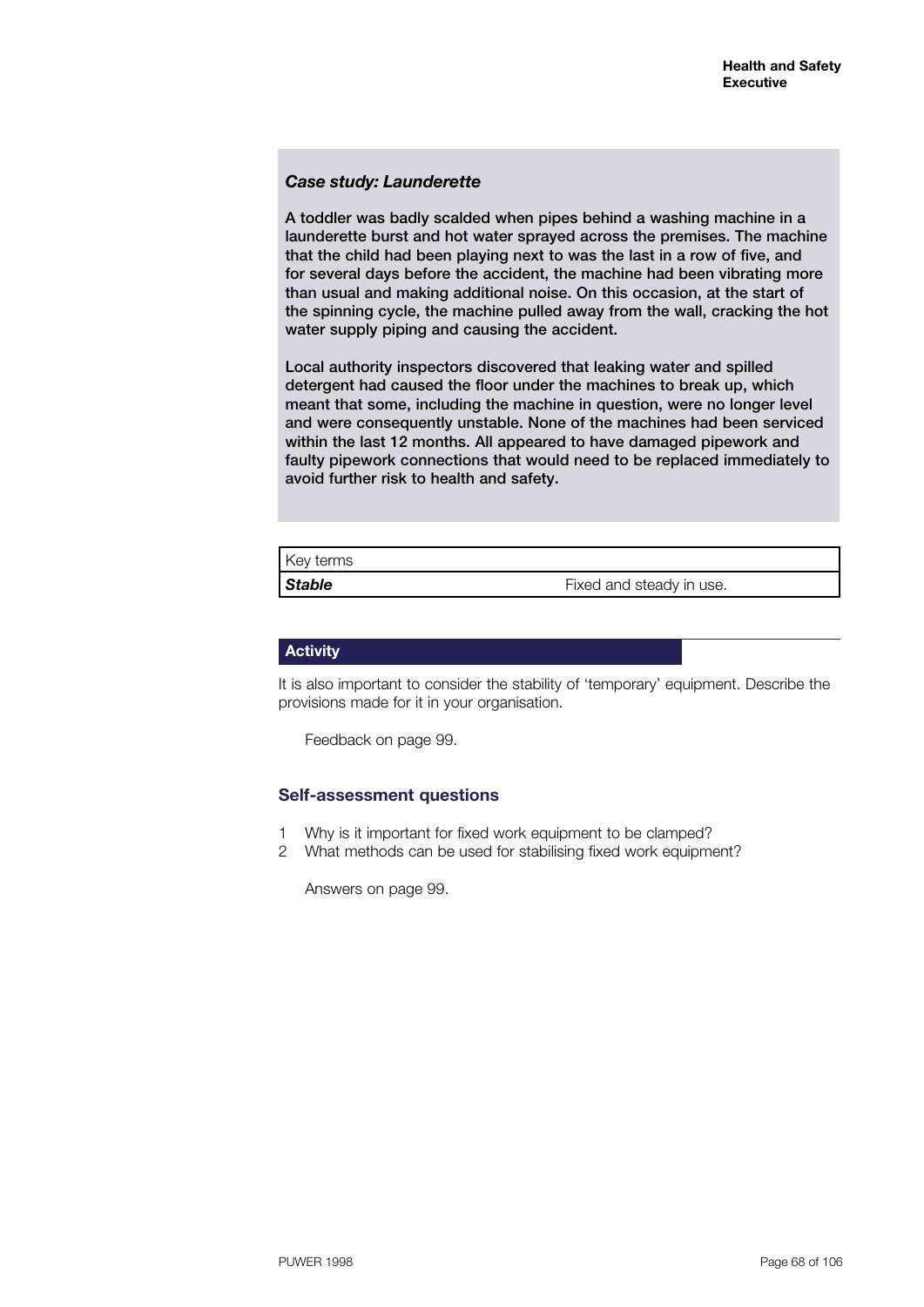# Regulation 21 Lighting

#### *Key points*

Regulation 21 sets out what employers must do to ensure that any place where people use work equipment is suitably and sufficiently lit. The regulation focuses on:

- $\blacksquare$  where and when local lighting should be provided; and
- when additional lighting may be required.

### **Regulation 21 states:**

*Every employer shall ensure that suitable and sufficient lighting, which takes account of the operations to be carried out, is provided at any place where a person uses work equipment.*

Regulation 21 says that lighting must be suitable AND sufficient. You must take both these requirements on board. Wherever work equipment is used, the type and level of lighting must ensure that people are not at risk.

Local lighting could be necessary to ensure safety where a dangerous process is carried out, for example on wood- or metal-cutting equipment. It may also be necessary for ensuring that measurements are carried out precisely, for example in laboratories.

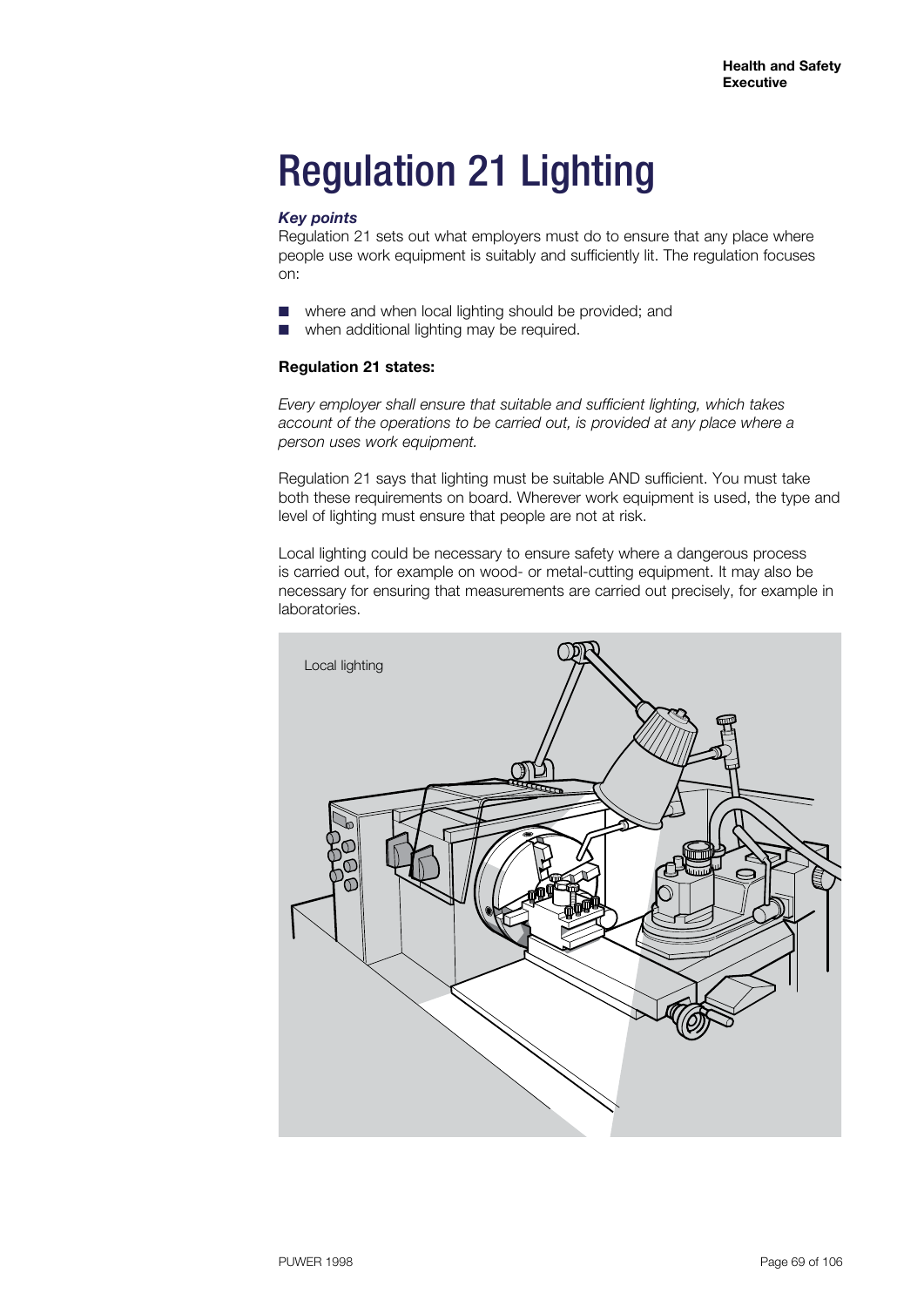#### *Case study: Mail order clothing warehouse*

A mail order clothing company operating in new, custom-built premises, found that staff absence due to sickness was affecting their order response times. Staff in the order preparation and despatch areas had frequently complained of headaches and other problems caused by the poor general lighting in their area of the factory. This was refuted by the employer who claimed that all lighting levels had been tested when the new factory was handed over and were found to be suitable in all areas.

Inspectors recommended that another assessment of lighting should be done. Two of its findings resulted in changes to the type and level of lighting provided. First, since the factory opened, a new system of package labelling had been introduced which needed local lighting to check labels accurately before parcels were despatched. General lighting alone was not adequate. Second, the level of general lighting had been set following a survey carried out in daylight in the middle of the year. It had not made allowance for seasonal differences in daylight levels or in differences in daylight levels at various times of the day.

Following the report, general lighting levels were increased and local lighting was put in where necessary.

Key terms

**Suitable/sufficient lighting** Lighting which is appropriate to the task being carried out and of such a kind that people's health and safety is considered and ensured.

#### **Activity**

Examine the lighting in your organisation. Find out how the lighting levels were arrived at. Do they still suit the type of work and the way employees are working? Have there been changes in the workplace since the lighting system was installed? Note your conclusions about whether the lighting is suitable and sufficient.

Feedback on page 99.

#### **Self-assessment questions**

- What are the two requirements of requiation 21?
- 2 What does guidance on the regulation cover?

Answers on page 99.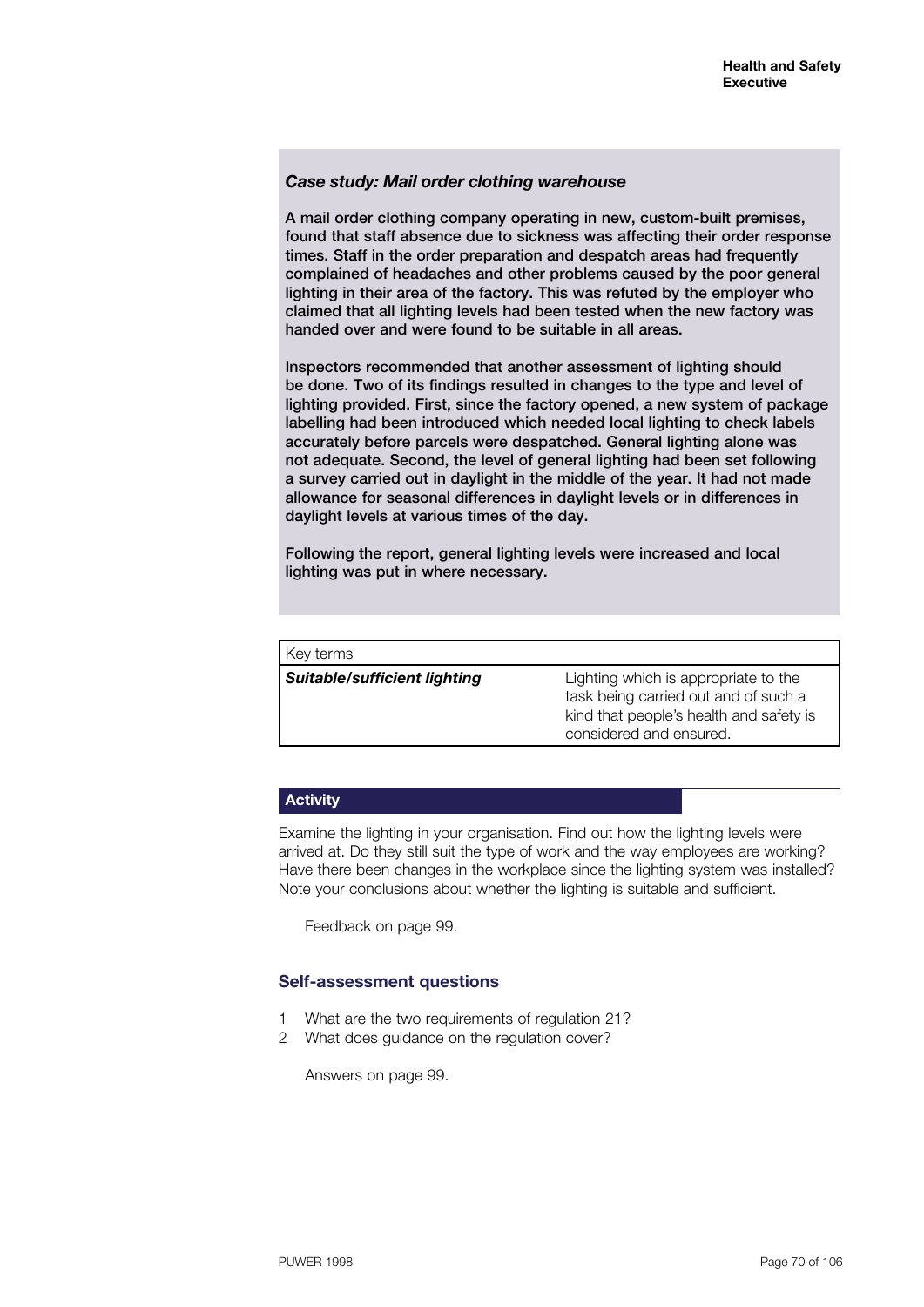# Regulation 22 Maintenance operations

#### *Key points*

Regulation 5 (page 14) deals with general requirements for maintaining equipment in a suitable condition. Regulation 22 considers what must be done to ensure that maintenance is carried out safely. Many accidents happen during maintenance work, often because basic precautions to reduce the risks have not been taken.

The regulation focuses on minimising the risk to employees' health and safety while they are carrying out maintenance operations.

#### **Regulation 22 states:**

*Every employer shall take appropriate measures to ensure that work equipment is so constructed or adapted that, so far as is reasonably practicable, maintenance operations which involve a risk to health or safety can be carried out while the work equipment is shut down, or in other cases –*

- *(a) maintenance operations can be carried out without exposing the person carrying them out to a risk to his health or safety; or*
- *(b) appropriate measures can be taken for the protection of any person carrying out maintenance operations which involve a risk to his health or safety.*

The regulation examines the need for equipment to be constructed or adapted in a way that takes account of the risks associated with maintenance work, including those during routine and planned preventive maintenance. In complying with the regulation, employers help to ensure that when they do carry out maintenance work, it is done safely and without risk to health.

There are three parts to this regulation; according to your situation, you need to comply with at least one. They are:

- $\blacksquare$  maintenance operations while the equipment is shut down;
- $\blacksquare$  measures to ensure safe maintenance while equipment is capable of moving;
- protecting employees who carry out maintenance operations.

# **Maintenance operations while the equipment is shut down**

If the maintenance work involves a risk to employees' health or safety, the best solution is to have the equipment designed, built or adapted so that it can be shut down or made inactive before the work is done. But in some instances, for example where equipment is part of a larger system like a production line, this may not be possible.

Look at regulation 19 (page 47) which covers the safe isolation of sources of energy.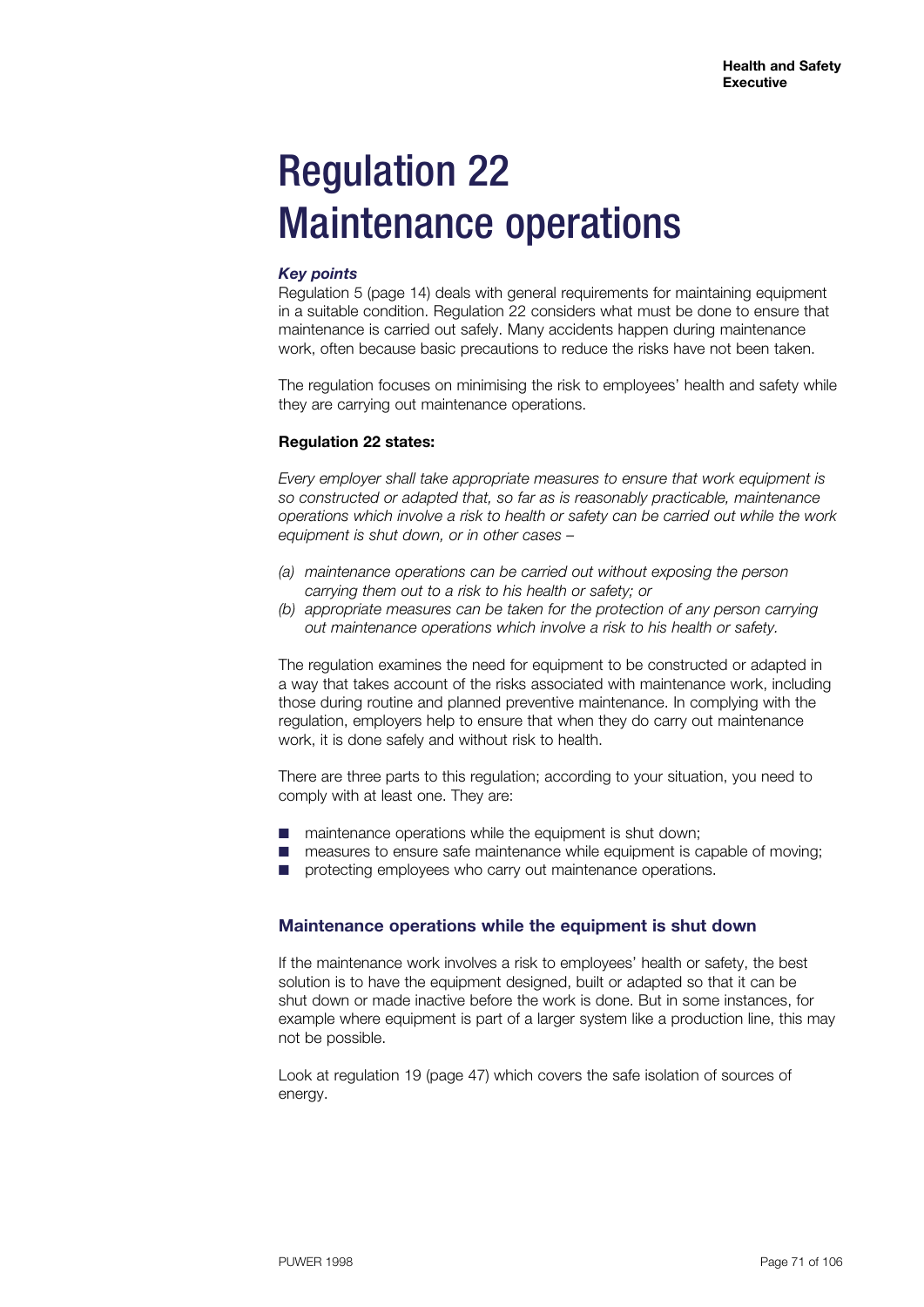# **Measures to ensure safe maintenance while equipment is capable of moving**

Measures could include:

- $\blacksquare$  temporary guards and barriers;
- $\Box$  controls that limit or slow down movement;
- $\blacksquare$  remote measurement or alignment instruments.

The guidance advises when to consider adding extra features to protect employees so that maintenance can take place safely. These include adjustment points that can be reached without opening guards, and lubrication points that can be accessed safely even when the equipment is moving.

# **Protecting employees who carry out maintenance operations**

This arises when it is not possible either to shut down the equipment or to provide other measures to eliminate risk. Protection of employees can be achieved by providing:

- $\blacksquare$  barriers:
- safe means of access;
- protective clothing and equipment, for example, goggles.

#### *Case study: Manufacturing*

As part of a product change routine, a fitter at a newly commissioned plant that made paving slabs was adjusting a conveyor belt at a position which was under a grab. The grab operator could not see the fitter or the conveyor when he operated the controls that made the grab descend. No safe system of work for routine belt adjustment had been set up and the fitter was fatally injured when his head was trapped by the grab.

Following the accident, fixed guarding around the plant was completed and photoelectric safety devices were installed. Legal proceedings were taken and the company was fined.

| Key terms                     |                                                                                                                                                                                 |
|-------------------------------|---------------------------------------------------------------------------------------------------------------------------------------------------------------------------------|
| <b>Maintenance operations</b> | All activities concerned with<br>maintenance of equipment including<br>examination, inspection, testing,<br>adjustments, repairs, replacement,<br>lubrication and modification. |
| <b>Shut down</b>              | Equipment stopped and isolated from<br>all its sources of energy.                                                                                                               |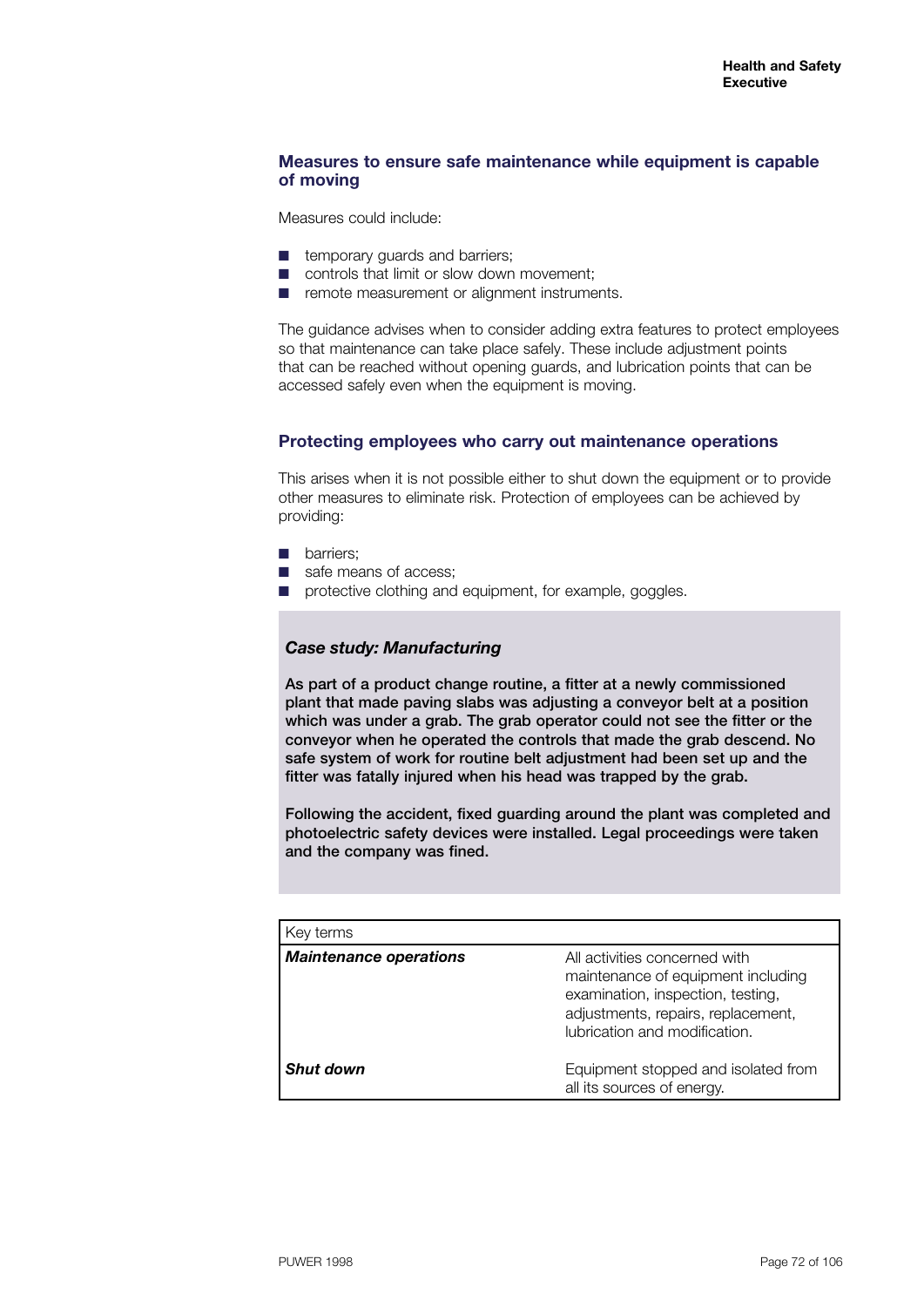#### **Activity**

Review the safety records kept by your organisation. How many incidents have occurred during maintenance operations? Describe how one or two might have been avoided.

Feedback on page 99.

#### **Self-assessment questions**

- 1 What requirements under regulation 22 should be considered to make maintenance operations safe?
- 2 What condition should equipment be in before maintenance operations are carried out?
- 3 Give five examples of measures that could be taken to minimise the risk of injury during maintenance operations.

Answers on page 100.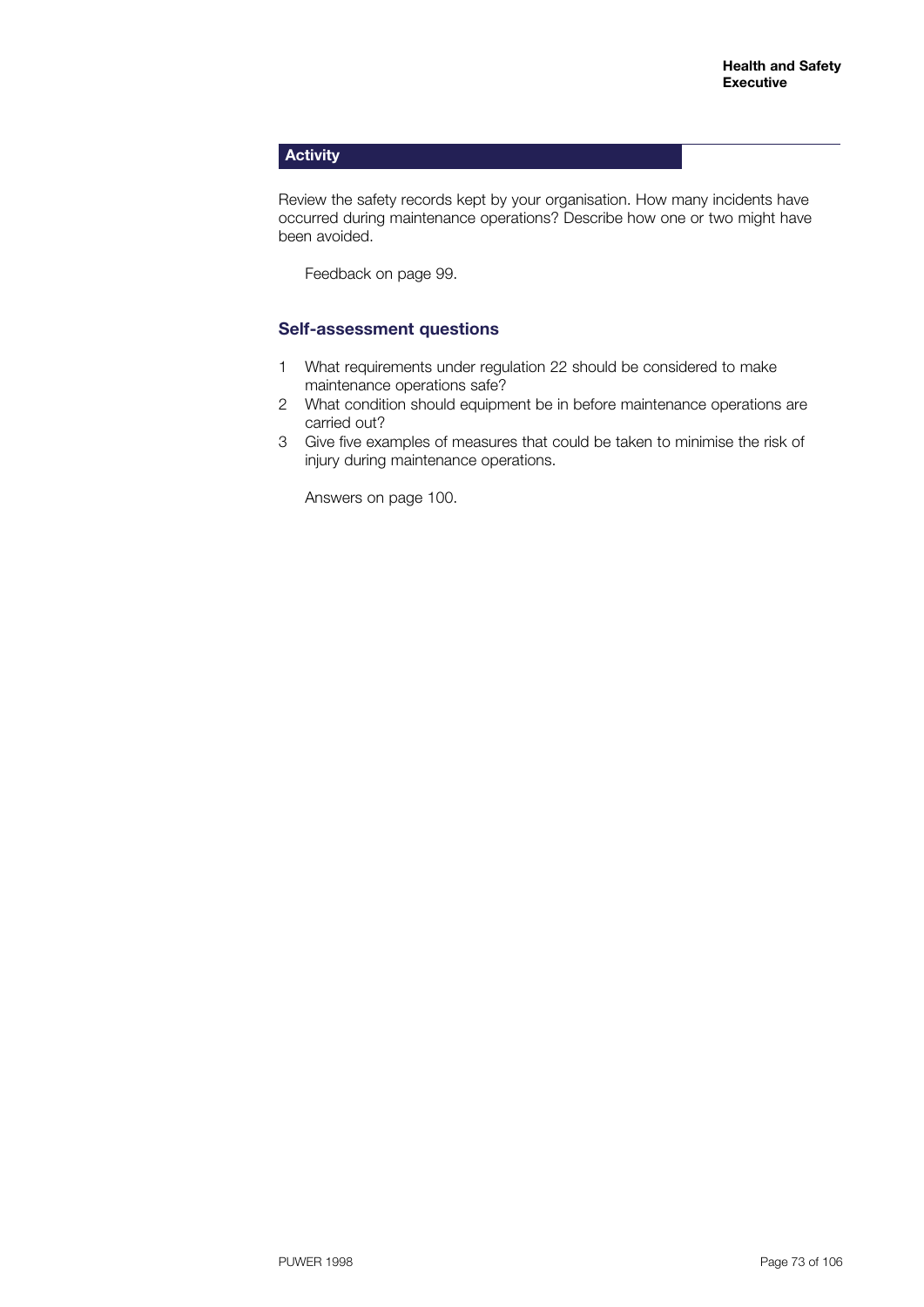# Regulation 23 Markings

#### *Key points*

If equipment is dangerous or has dangerous parts that project, it should be marked so that employees are not put at risk.

#### **Regulation 23 states:**

*Every employer shall ensure that work equipment is marked in a clearly visible manner with any marking appropriate for reasons of health and safety.*

Equipment must be clearly marked to show where there is a risk to health and safety. Markings in some situations must be specific and these are covered by other Regulations. In other situations, they are more general, for example, 'Mind your head'.

Marking can be done in several ways:

using words, letters, numbers, colours, shapes and symbols to draw attention to the risk;



- painting parts of equipment that protrude into a working space in such a way that they are easily seen;
- using a combination of high-visibility paint, and signs and symbols. Note that any signs used have to comply with the Health and Safety (Safety Signs and Signals) Regulations 1996.

#### *Case study: Ceramics pottery*

The owner of a small pottery business, which she ran with one assistant, installed a larger kiln to keep pace with an increase in orders. It was not new, but a very good model, manufactured in Norway. Inside the kiln, rows of shelves had to be stacked by hand with pots for firing. The potter was in the kiln changing a batch of pots at the end of the day's work, for overnight firing. She had almost finished when the door closed behind her, trapping her inside. The door's locking mechanism was designed so that during changing or emptying, when someone was inside the kiln, the door catch was held open by pressing a button on the lock. The safety instructions for this were given on a panel on the kiln door. The correct sequence for opening – holding the lock open, closing and locking – was clearly laid out, but in Norwegian.

The kiln had a safety feature which meant that anyone trapped inside could raise the alarm signal – a red light on the kiln's operating console. The potter raised the alarm. However, other controls in the console had red indicator lights showing that the kiln was in operation.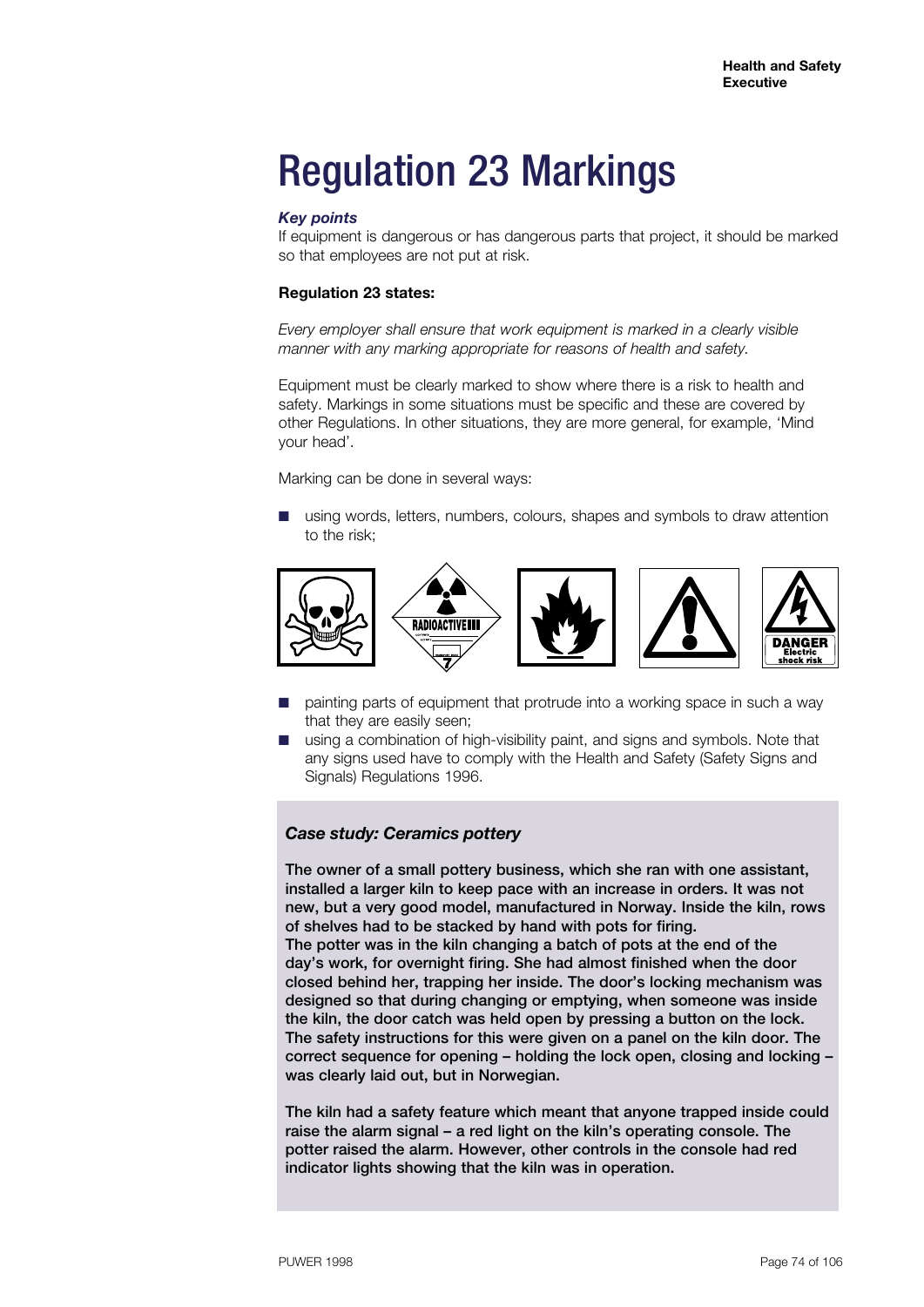As he was leaving for the day, the assistant noticed that the red light on the console was on, and assumed the kiln was firing. He thought his employer must have finished and left before him but as soon as he got outside and saw that her car was still there, he realised something was wrong. He went back inside and on checking the kiln discovered the potter and released her.

A new instruction panel, in English, was produced straight away and put on the kiln door. A klaxon was fitted above the kiln door to replace the red alarm light.

This incident shows how markings and warnings often go together and highlights what can happen when they are inadequate to deal with the particular situation.

Key terms

**Marking Marking Marking Marking Marking Marking Marking Marking Marking Marking Marking Marking Marking Marking Marking Marking Marking Marking Marking Marking Marking Marking M** potential danger, by means of paint or signs.

#### **Activity**



Name and explain each sign. If relevant, describe how they are used in your organisation.

Feedback on page 100.

#### **Self-assessment questions**

- 1 What is the particular safety issue addressed by regulation 23?
- 2 What does regulation 23 require in these safety measures?

Answers on page 100.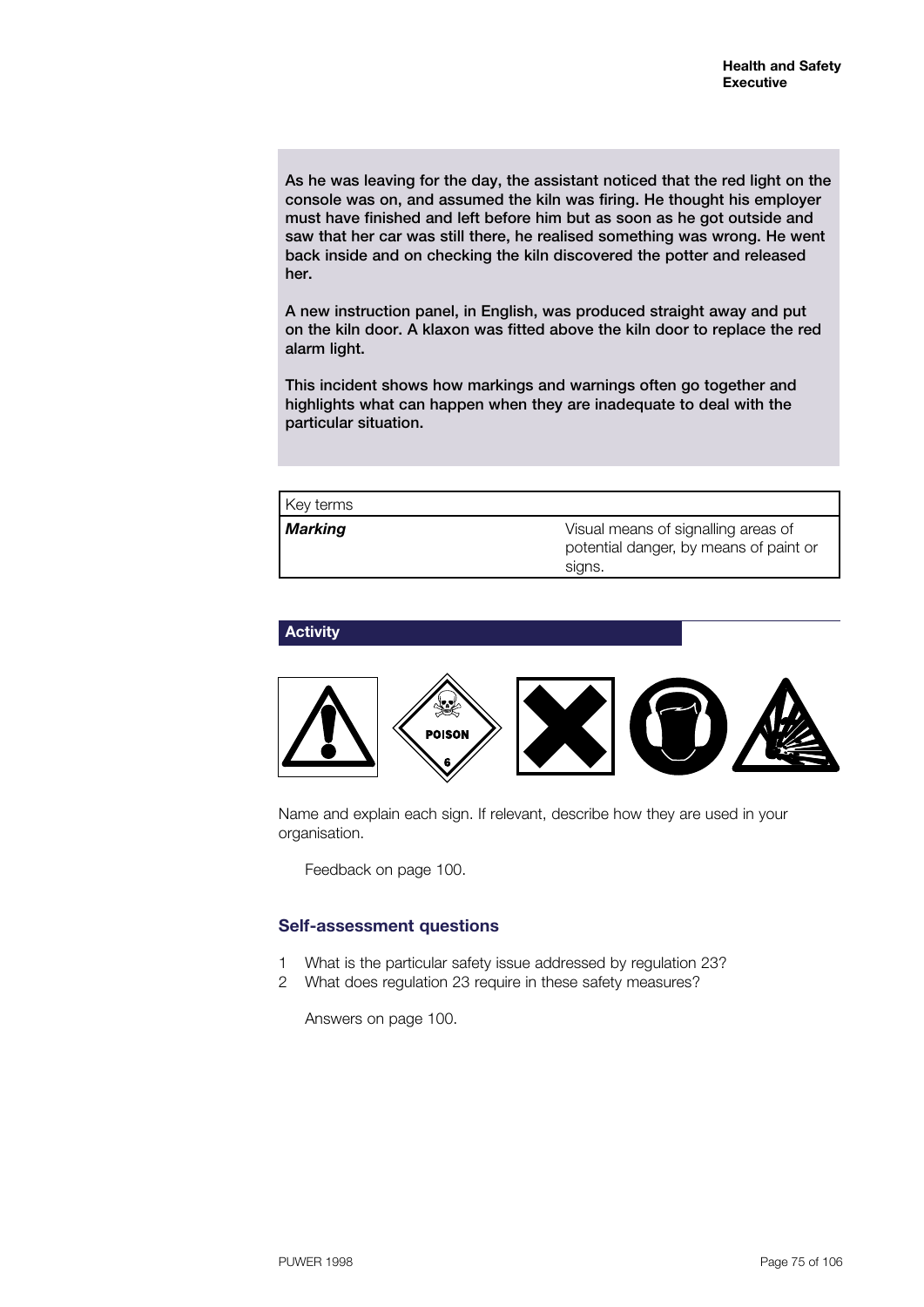# Regulation 24 Warnings

#### *Key points*

Regulation 24 states that warnings are not appropriate unless they are unmistakable in signalling danger.

The regulation focuses on ensuring that warnings are:

- laclear;
- easy to understand;
- unmistakable.

#### **Regulation 24 states:**

*(1) Every employer shall ensure that work equipment incorporates any warnings or warning devices which are appropriate for reasons of health and safety.*

*(2) Without prejudice to the generality of paragraph (1), warnings given by warning devices on work equipment shall not be appropriate unless they are unambiguous, easily perceived and easily understood.*

It is often necessary to use warnings and warning devices after other hardware measures have been taken, and where a risk to health and safety still exists. If you've already worked through regulation 23 (page 54) you will know that some markings may also serve as warnings.

#### **Appropriate warning signs or instructions**



#### **Warning devices**

These may be visible or audible, for example:

- flashing lights on equipment in prominent places;
- lights on control panels which can signal that something has broken down, developed a fault, or continues to be a hazard (eg a hot-plate);
- reversing alarms on construction or refuse vehicles which warn of movement.

Visual warnings have limitations: they are only effective if people are regularly looking in a particular direction. Flashing or coloured lights may be noticed more readily.

Audible warnings may not be suitable if the working environment is noisy or if any employees are wearing ear protection, or have a hearing impairment. It must be possible for employees to distinguish at once between:

- different audible warnings:
- warnings and any other unrelated signals operating at the same time.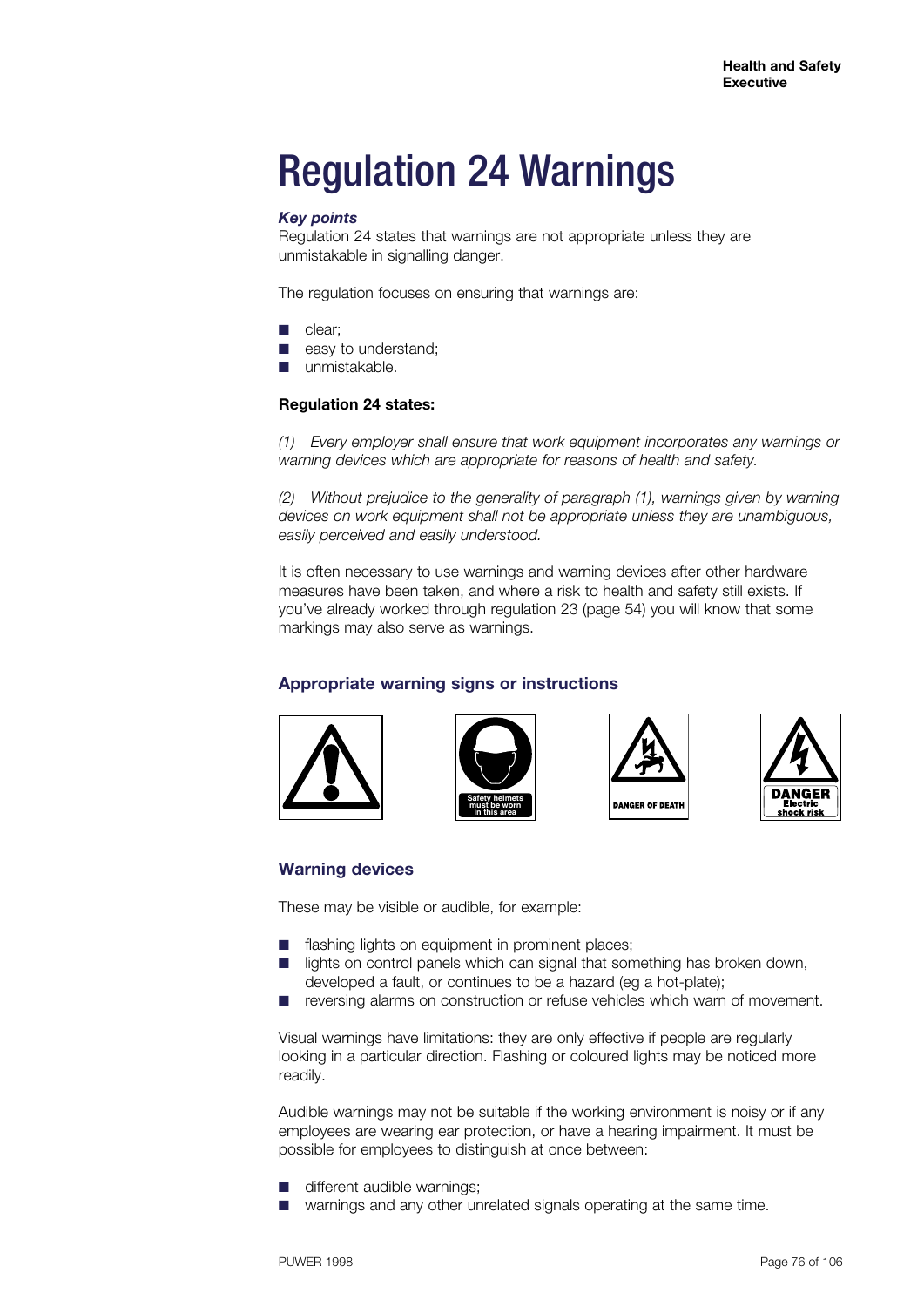Guidance for regulation 24 gives examples of markings, the kind of warnings required and information on when their use is appropriate.

#### *Case study: Cement factory*

A conveyor belt under some stone hoppers in a factory was being adjusted by an experienced fitter. All fitters in the company had been issued with ear protectors to combat noise levels in the factory of 96 dB.

The driver of a dumptruck, which was equipped with an audible reverse warning light, walked past the conveyor belt on his way to his vehicle. He did not see the fitter who was crouched under the conveyor belt at the time. He climbed into the cab, checked that there was no one behind the vehicle and reversed. At that moment, the fitter stepped out from under the hoppers with his back to the dumptruck to watch the tracking of the conveyor belt. He was knocked to the ground, sustaining serious injuries to his head and back. He had not heard the dumptruck's reversing device because of his ear protectors and the driver had not seen him in the normal reversing mirrors.

```
Key terms
Warning device Device attached to work equipment;
                                  can be visual (lights) or audible (horn).
Activity
```
Name and explain each sign. If relevant, describe how they are used in your organisation.

Feedback on page 100.

#### **Self-assessment questions**

- 1 What is the employer's duty under regulation 24?
- 2 What is meant by the term 'appropriate' in relation to warnings?
- 3 What are the two main characteristics of warnings?

Answers on page 100.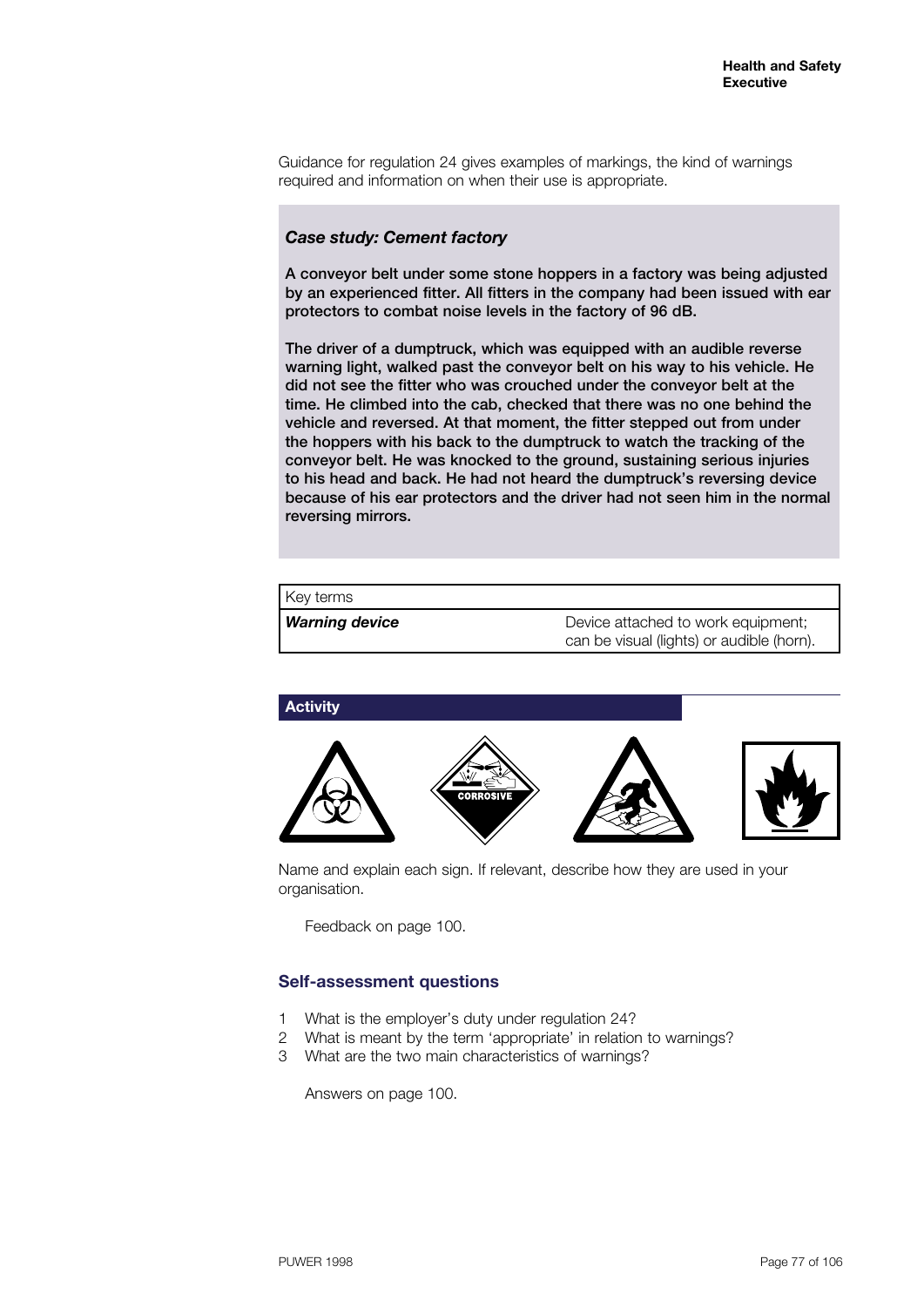## Regulation 25 Employees carried on mobile work equipment **! NEW**

#### *Key points*

This regulation is about ensuring the safety of people carried by mobile equipment.

#### **Regulation 25 states:**

*Every employer shall ensure that no employee is carried on mobile work equipment unless –*

- *(a) it is suitable for carrying persons; and*
- *(b) it incorporates features for reducing to as low as is reasonably practicable risks to their safety, including risks from wheels or tracks.*

The regulation focuses on the employer's duty to make mobile equipment safe for everyone being carried by it – both drivers AND other workers, including passengers. In particular, it deals with safety provisions in the equipment.

#### **Making mobile equipment safe**

This usually involves providing additional equipment or adapting it in some way, for example by:

- **n** fitting locks to doors:
- providing extra safety belts or extra guarding:
- providing safety warning notices.

#### **The ACOP states:**

**324 You should ensure that risks to the operator and other workers due to the mobile work equipment travelling are controlled. Workers should be protected against falling out of the equipment and from unexpected movement.**

#### **Speed adjustment**

**333 If work needs to be carried out during the journey, speeds should be adjusted where necessary.**

#### **Guards and barriers**

**335 You should ensure that guards and/or barriers fitted to mobile work equipment, which are designed to prevent contact with wheels and tracks, are suitable and effective.**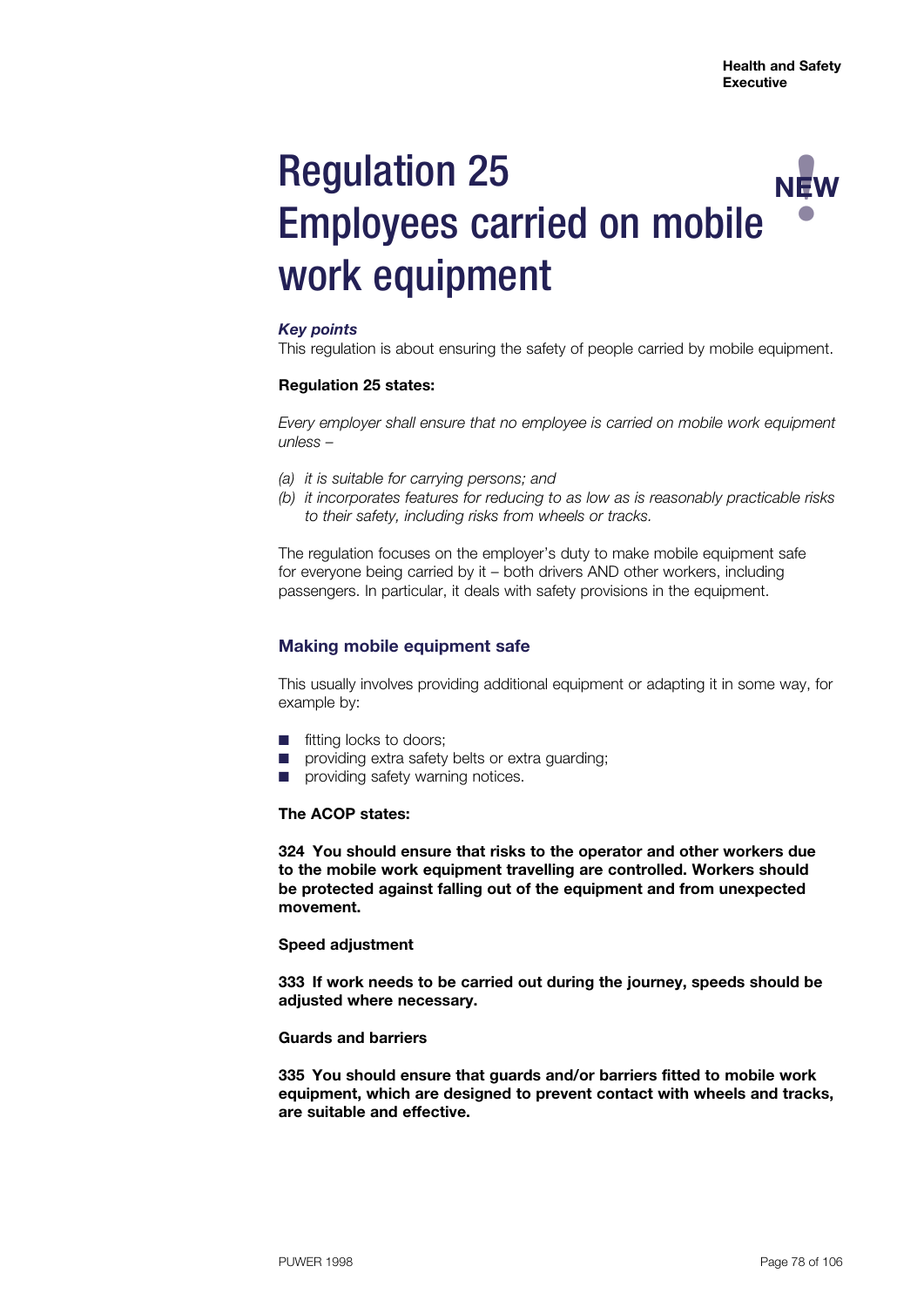Supporting guidance explains:

- $\blacksquare$  what kinds of vehicle are involved;
- $\blacksquare$  the risks which employers need to make provision for;
- now when passengers should and should not be carried; work equipment that is not specifically designed for carrying people may, under exceptional circumstances, be used for this purpose.

Make sure that you know:

- $\blacksquare$  how to ensure that mobile equipment is made suitable for carrying people;
- $\blacksquare$  the requirements for seating;
- $\blacksquare$  when cabs, operators' stations and work platforms should be used, and how they should be designed and constructed;
- whether it is necessary to provide falling object protective structures (FOPS) or restraining systems (eg full-body seat belts, lap belts or purpose-designed systems).

#### *Case study: Agriculture*

An eight-year-old boy, one of three children being carried in a tractor cab, fell out of the open back window. He was fatally crushed.

The accident happened because the tractor was not designed to carry passengers. The passenger was not seated securely and he fell out of the back window. The driver was unable to stop the tractor in time and the child was crushed under the roller.

Passengers should never be carried in tractor cabs unless the cabs are specifically designed for this and appropriate and secure seating is provided.

#### **Activity**

Survey all mobile work equipment in your workplace to assess whether it is 'fitted' for safety. If not, describe the steps needed to ensure that it is. Then take action!

Feedback on page 100.

#### **Self-assessment questions**

- 1 What type of equipment does regulation 25 apply to?
- 2 As well as risks in general, what particular risks are identified in the regulation?
- 3 What are employers expected to do to comply with regulation 25?

Answers on page 101.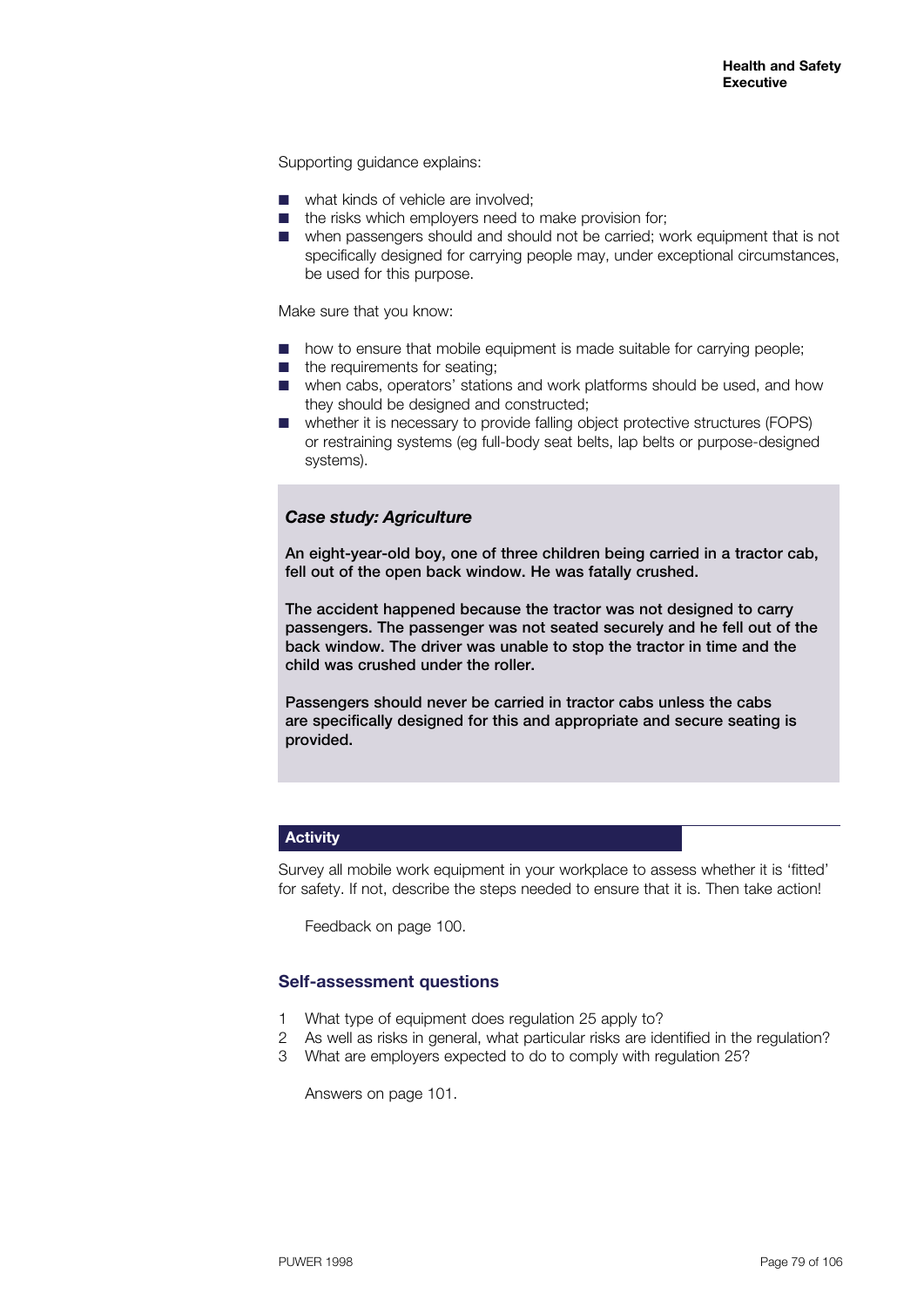## Regulation 26 Rolling over of mobile work equipment **! NEW**

#### *Key points*

This regulation applies to employers who use mobile equipment where the risk of roll-over exists. Employers should be aware of the risks involved in using their equipment and make provision to minimise the risk of mobile equipment rolling over. They need to ensure that riders are protected if it does occur. The regulation focuses on:

- $\blacksquare$  devices which should be provided to reduce the risk of equipment rolling over;
- how to protect those being carried, if rolling over does occur;
- where the regulation does not apply.

#### **Regulation 26 states:**

*(1) Every employer shall ensure that where there is a risk to an employee riding on mobile work equipment from its rolling over, it is minimised by –*

- *(a) stabilising the equipment;*
- *(b) a structure which ensures that the work equipment does no more than fall on its side;*
- *(c) a structure giving sufficient clearance to anyone being carried if it overturns further than that; or*
- *(d) a device giving comparable protection.*

*(2) Where there is a risk of anyone being carried by mobile work equipment being crushed by its rolling over, the employer shall ensure that it has a suitable restraining system for him.*

*(3) This regulation shall not apply to a fork-lift truck having a structure described in sub-paragraph (b) or (c) of paragraph (1).*

- *(4) Compliance with this regulation is not required where –*
	- *(a) it would increase the overall risk to safety;*
	- *(b) it would not be reasonably practicable to operate the mobile work equipment in consequence; or*
	- *(c) in relation to an item of work equipment provided for use in the undertaking or establishment before 5 December 1998 it would not be reasonably practicable.*

To make mobile equipment safe from rolling over and to protect people being carried by it if it does roll over, the regulation sets two requirements:

- to include features in the equipment's design to make it structurally safe, for example its shape and rigidity:
- for the equipment to have other measures that will hold those being carried securely.

Note: the regulation does not apply to fork-lift trucks with a structure described in 26(1)(b) or (c).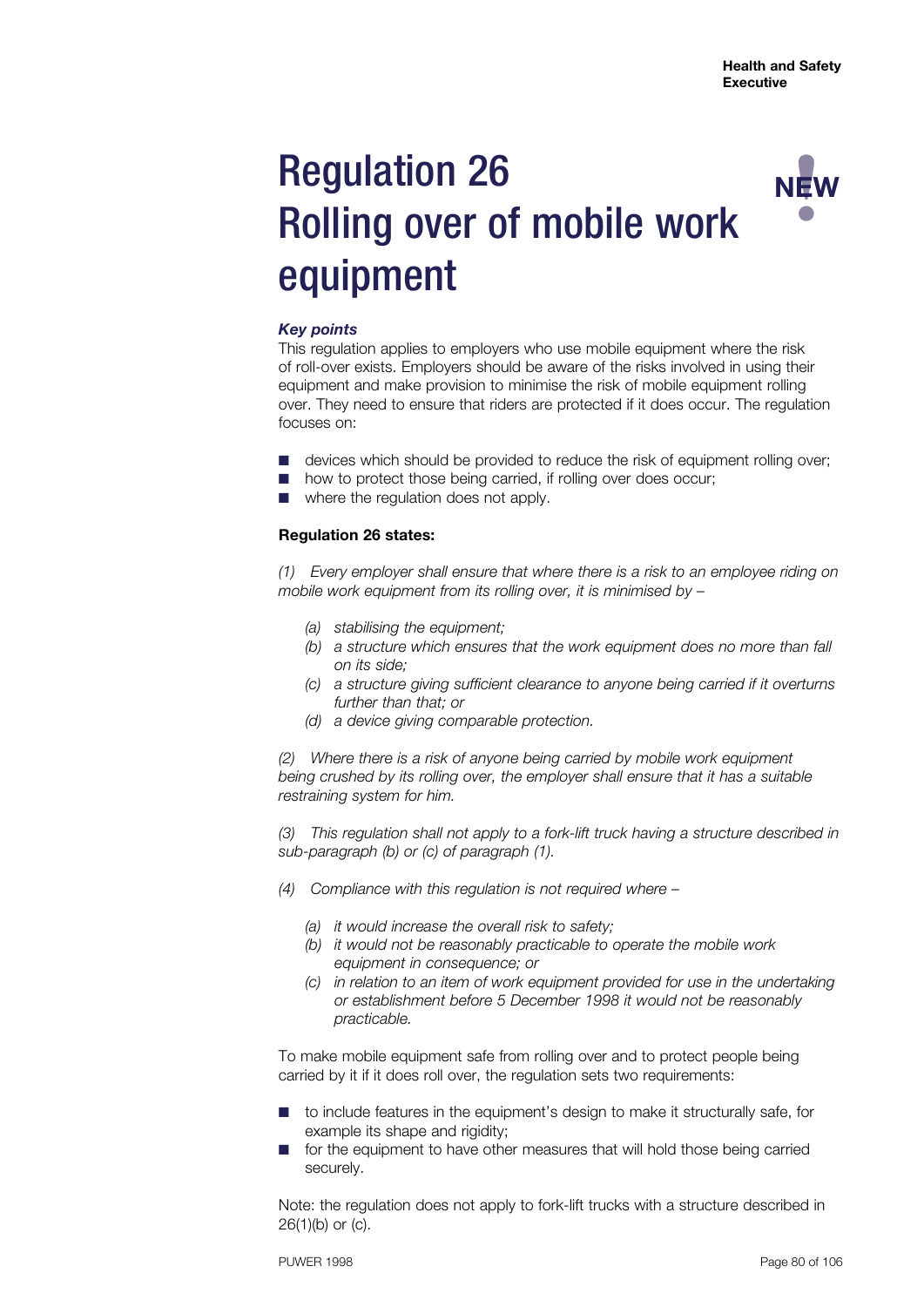#### **The ACOP states:**

**Roll-over protective structures (ROPS)**

**347 You should fit suitable roll-over protective structures to mobile work equipment where necessary to minimise the risks to workers carried, should roll-over occur.**

#### **Restraining systems**

**352 You should provide restraining systems on mobile work equipment, where appropriate, if they can be fitted to the equipment, to prevent workers being carried from being crushed between any part of the work equipment and the ground, should roll-over occur.**

#### **Tractors**

**356 If a tractor is fitted with a ROP rather than a cab, a restraining system will be needed.**

#### **Making the equipment safe against rolling over**

A range of measures are required, each designed to prevent equipment from becoming completely overturned – that is, 180° or more from normal. All measures should be present where the risk of rolling over exists. They need to ensure that:

- $\blacksquare$  the equipment is inherently stable;
- $\blacksquare$  it is designed so that it would, in the event, fall on its side;
- $\blacksquare$  if for any reason it overturns more than this, it is capable of safely enclosing those being carried.

#### **Protecting people being carried if rolling over occurs**

During the rolling over and in the rolled-over position, protection for those being carried must restrain them AND hold them secure.

The risk being addressed here is the likelihood of being thrown out of the equipment and crushed by it as it overturns.

You need to be aware of the guidance supporting the regulation, which includes:

- $\blacksquare$  the type of equipment the requiation applies to:
- $\blacksquare$  what kind of roll-over protection should be provided, and when:
- $\blacksquare$  when adaptation is required;
- $\blacksquare$  where adaptation may not be necessary.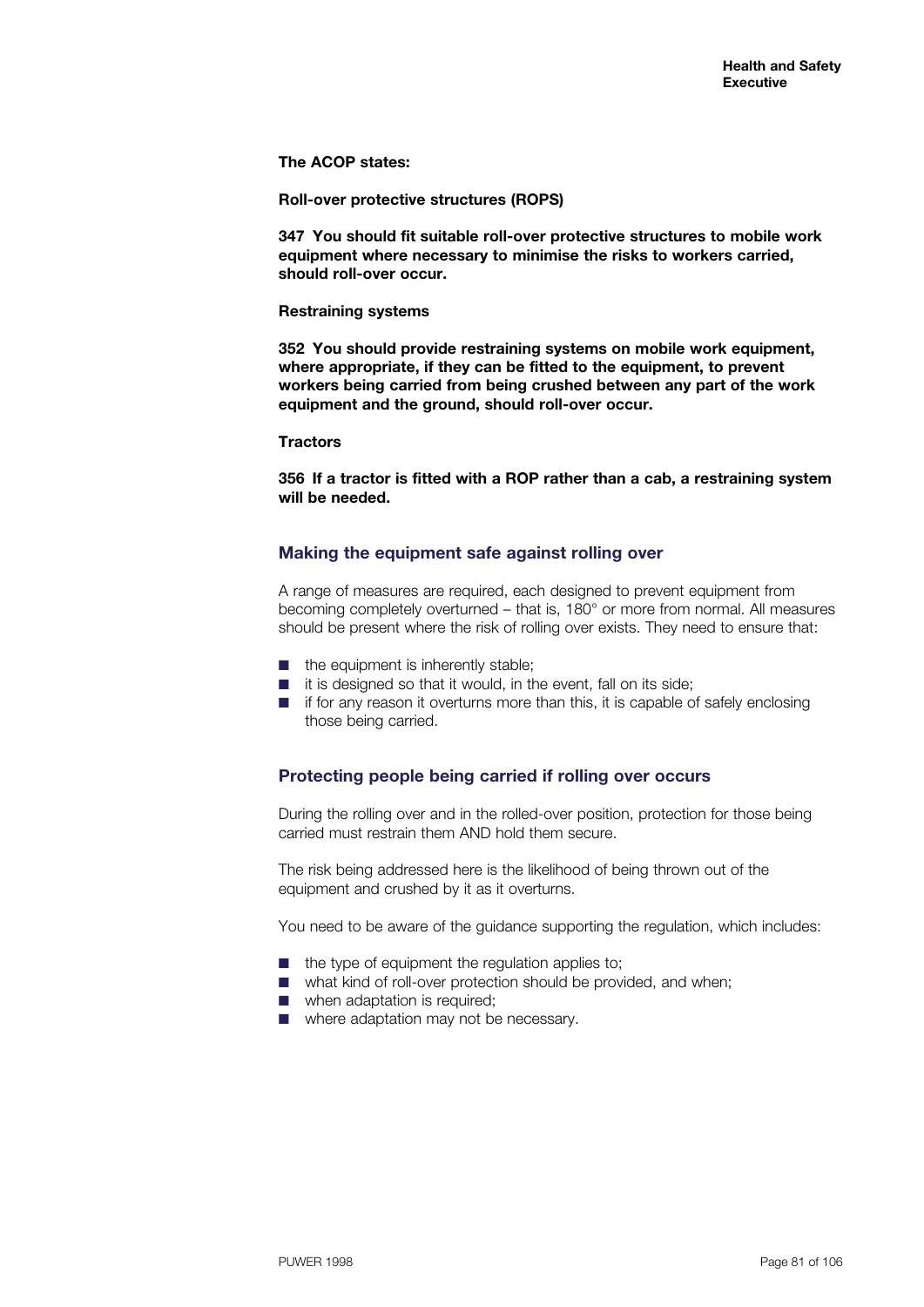| Key terms                 |                                                                                                                            |
|---------------------------|----------------------------------------------------------------------------------------------------------------------------|
| <b>Rolling over</b>       | Overturning to the extent of 90° or more<br>from the normal position.                                                      |
| <b>Structure</b>          | Part of the equipment's fabrication<br>which, by its design, is intended to stop<br>rolling over or enclose those carried. |
| <b>Restraining system</b> | For example, seat belts to prevent<br>those carried being thrown from<br>equipment.                                        |

#### **Activity**

Page 62 includes an activity that covers both regulations 26 and 27.

#### **Self-assessment questions**

- 1 How should employers ensure that when employees are using mobile equipment the risk to them from the equipment rolling over has been minimised?
- 2 What danger are people in when mobile equipment rolls over? What are the corresponding protective measures?
- 3 What does ROPS mean?
- 4 What equipment is excluded from regulation 26?

Answers on page 101.

### Regulation 27 Overturning of fork-lift trucks **! NEW**

#### *Key points*

This regulation deals with the fork-lift trucks referred to in regulation 26 and with minimising the risk of them overturning.

#### **Regulation 27 states:**

*Every employer shall ensure that a fork-lift truck to which regulation 26(3) refers*  and which carries an employee is adapted or equipped to reduce to as low as is *reasonably practicable the risk to safety from its overturning.*

The regulation focuses on measures that are taken for the safety of its riders in the event of the fork-lift truck overturning.

#### **The ACOP states:**

**360 For fork-lift trucks fitted with either a mast or a roll-over protective structure, you should provide restraining systems where appropriate, if such systems can be fitted to the equipment, to prevent workers being**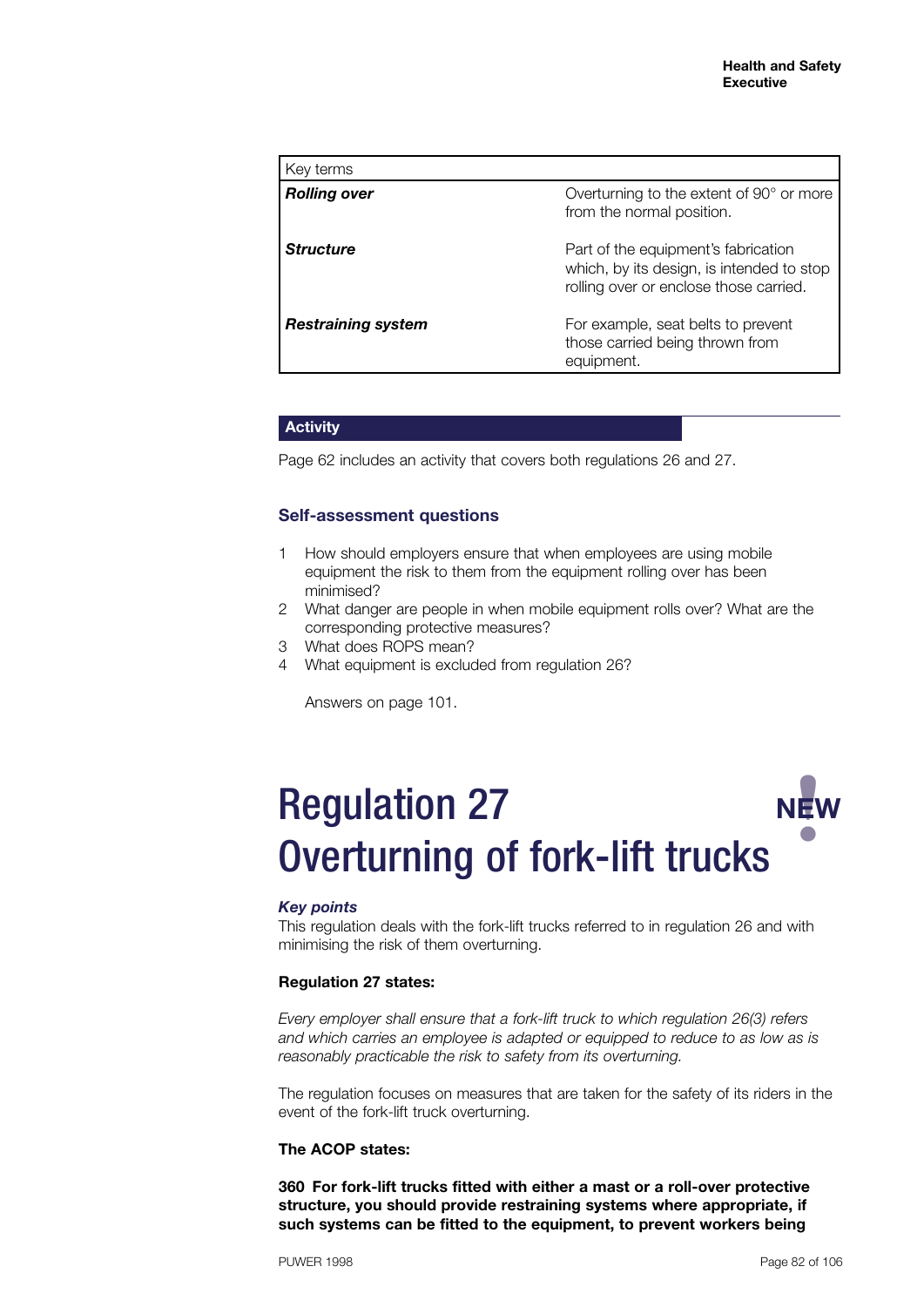#### **carried from being crushed between any part of the truck and the ground, should it overturn.**

The guidance on regulation 27 includes:

- $\blacksquare$  the need to minimise the risk of overturning where possible;
- $\blacksquare$  types of fork-lift truck requiring measures to reduce risks from overturning, eg counterbalanced, centre control and high-lift trucks that have a sit-down, nonelevating operator position;
- $\blacksquare$  when seat belts should be worn;
- $\blacksquare$  the types of accident which this regulation will help prevent;
- $\blacksquare$  when modifications are not necessary.

#### *Case study: Overturning*

A fork-lift truck was being driven at speed with the load in a raised position when the driver steered the truck around a tight corner. The truck overturned, threw the driver out of his seat and trapped him between the structure and the ground. The driver later died of his injuries.

Drivers need to be contained within the roll-over protective structure by using the seat restraining system provided. If they come out of the seat or are thrown out of the cab they risk being crushed by the vehicle as it rolls over.

| Key terms                  |                                                                                                |
|----------------------------|------------------------------------------------------------------------------------------------|
| Overturning                | When the overturn is $180^\circ$ or more.                                                      |
| <b>Adapted or equipped</b> | When engineering modifications are<br>made or additional provisions are fixed<br>to the truck. |
|                            |                                                                                                |

#### **Activity**

If you use mobile equipment in your workplace, make sure that you know the risk of it overturning or rolling over. Make a note of the last time a risk assessment was carried out, state your views on whether a further risk assessment is required to comply with regulation 27, and briefly justify your views.

Feedback on page 101.

#### **Self-assessment questions**

- 1 Which mobile equipment does regulation 27 cover?
- 2 What is the condition giving rise to the safety risk being regulated here?
- 3 How is the risk to be minimised?

Answers on page 101.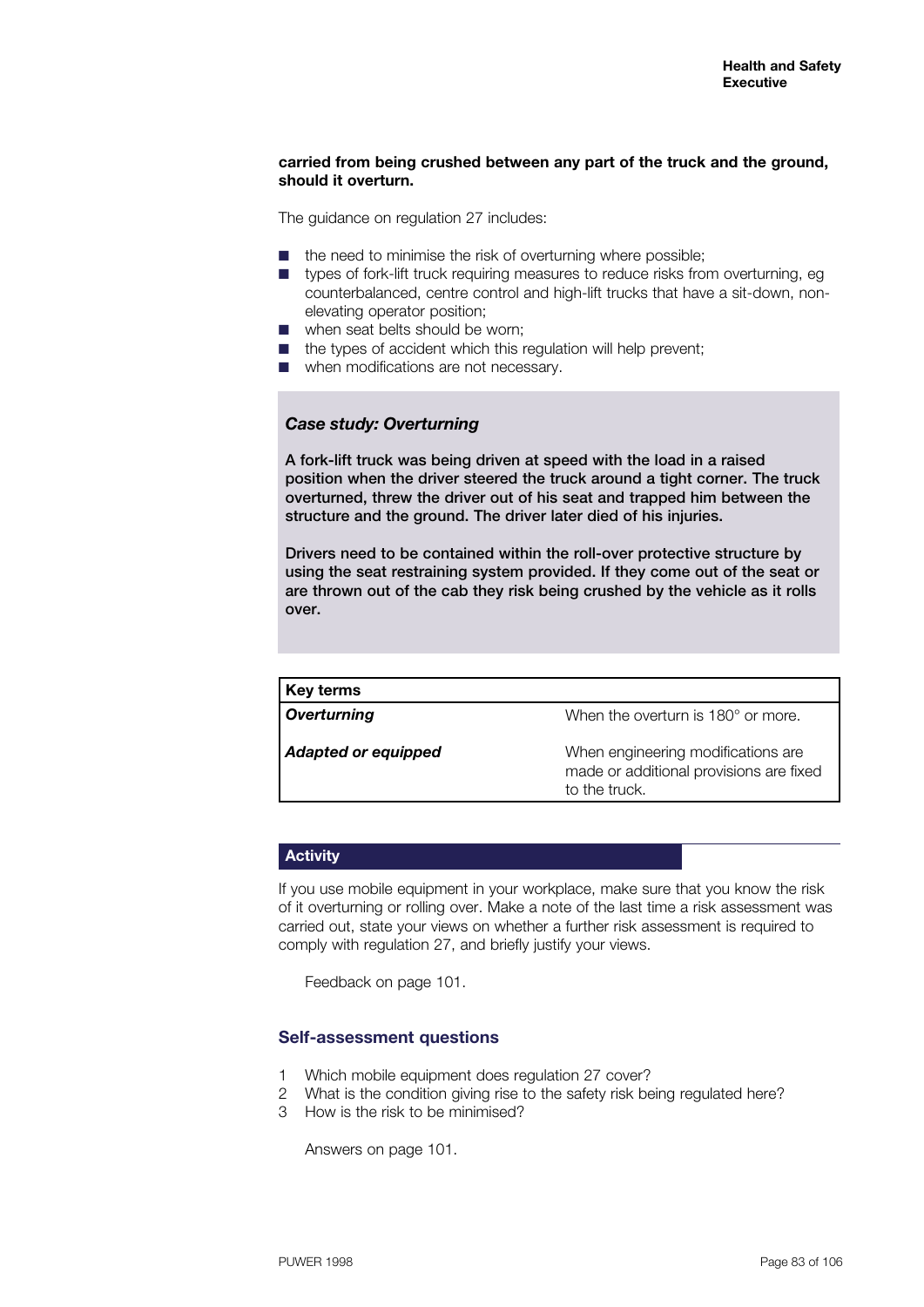## **! NEW**

# Regulation 28 Self-propelled work equipment

#### *Key points*

Regulation 28 identifies seven specific areas of risk in self-propelled work equipment of which you need to be aware. Generally, the issues arise because the equipment is moving and being operated by a driver. The regulation is mainly about 'hardware' features that need to be part of, or fitted to, self-propelled work equipment to be safe under PUWER.

The regulation considers a number of known safety issues and the need to minimise the risk of injury.

#### **Regulation 28 states:**

*Every employer shall ensure that, where self-propelled work equipment may, while in motion, involve risk to the safety of persons –*

- *(a) it has facilities for preventing its being started by an unauthorised person;*
- *(b) it has appropriate facilities for minimising the consequences of a collision where there is more than one item of rail-mounted work equipment in motion at the same time;*
- *(c) it has a device for braking and stopping;*
- *(d) where safety constraints so require, emergency facilities operated by readily*

 *accessible controls or automatic systems are available for braking and stopping the work equipment in the event of failure of the main facility;*

- *(e) where the driver's direct field of vision is inadequate to ensure safety, there are adequate devices for improving his vision so far as is reasonably practicable;*
- *(f) if provided for use at night or in dark places–*
	- *(i) it is equipped with lighting appropriate to the work to be carried out; and*
	- *(ii) is otherwise sufficiently safe for such use;*
- *(g) if it, or anything carried or towed by it, constitutes a fire hazard and is liable to endanger employees, it carries appropriate fire-fighting equipment, unless such equipment is kept sufficiently close to it.*

The seven areas of risk of self-propelled work equipment can be grouped into three categories:

- $\Box$  operating the equipment safely;
- $\blacksquare$  improving visibility;
- preventing fire.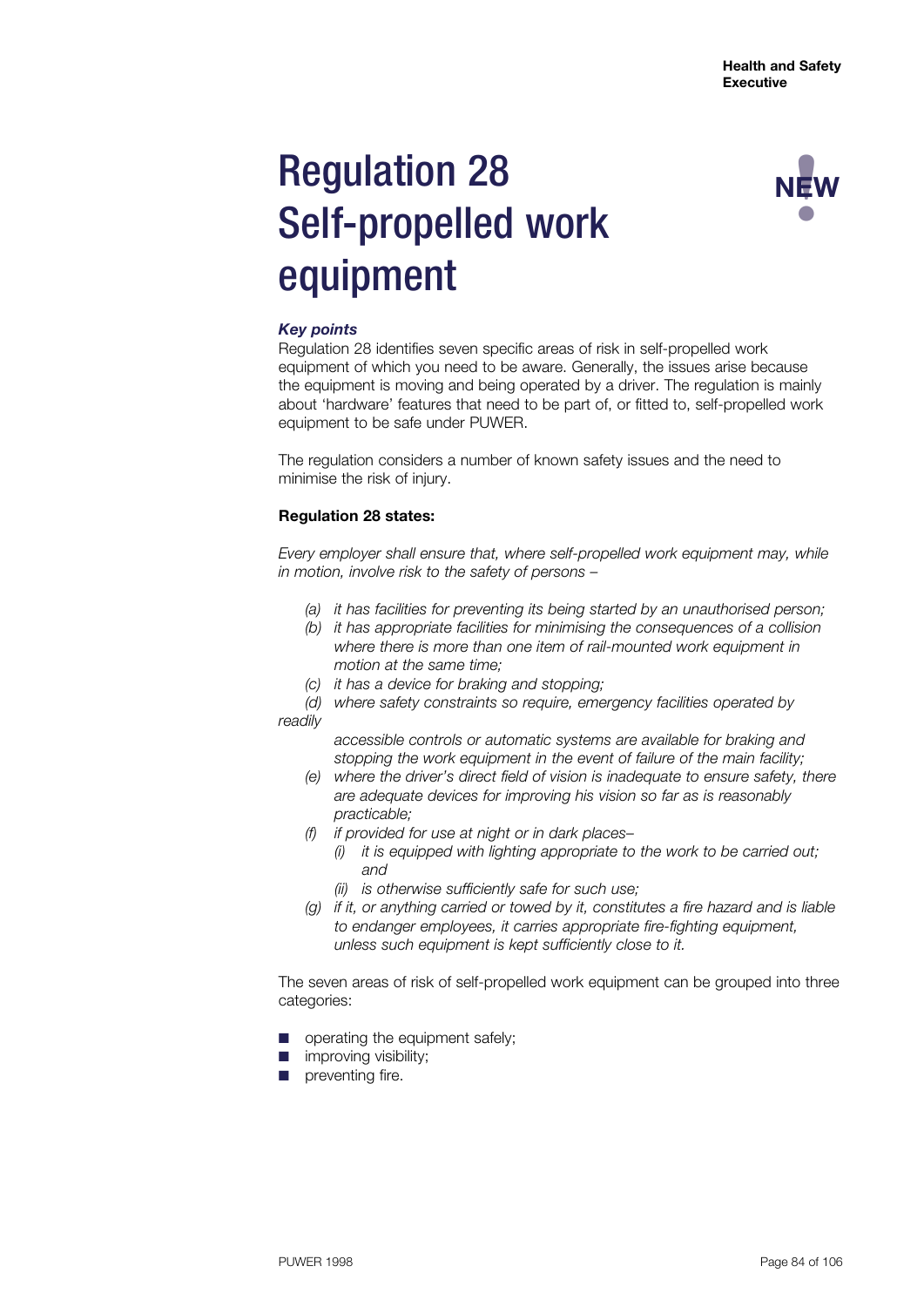#### **Operating the equipment safely**

#### *Authorised and competent*

Anyone who is not authorised, and not competent, to operate or drive the equipment must be prevented from starting it up.

This means, for example, having:

- $\blacksquare$  key switches; or
- **n** immobilisers; and
- $\blacksquare$  a system for authorising drivers.

Remember, 'authorised' doesn't just mean being familiar with the equipment or what it does. It means being formally approved to drive it. It's a bit like having a driving licence and usually involves training and preparation – and a test!

#### *Minimising the effects of a collision between equipment which operates on and shares a common rail system or network* This could include:

- $\blacksquare$  fitting buffers;
- $\blacksquare$  fitting bumper bars;
- $\blacksquare$  ensuring that equipment is capable of being seen and heard clearly by other users of the track or rail.

Lights and horns may need to be considered to avoid collision in some situations.

#### *Ensuring that the equipment can brake and stop*

This might seem obvious, but it needs to be checked. It is not enough to have brakes – they need to be checked regularly and must work efficiently.

#### *Ensuring, where needed, that there are back-up braking and stopping devices*

The main point to note is that back-up devices must be completely independent of the main braking system.

#### *Case study: Building site*

During the construction of a supermarket extension, one of the construction workers was driving a dumper truck to the construction site. He noticed that there was a problem with the truck's brakes, which were stiff to operate and hardly responded when he pressed the brake pedal. He managed to stop the truck and set off to find his supervisor to report the problem, without realising that he had actually pulled up just outside the supermarket's maintenance area.

The driver of an electrical parts delivery van, on his daily delivery to the store, saw that his route to the maintenance area was blocked by the dumper truck. He noticed that the keys had been left in the truck's ignition and, as he was in a hurry, decided to move the truck himself. He started the truck and by mistake put it into reverse. Unable to stop, the truck careered out of control and crashed into the wall of the building. The van driver received a serious back injury. Luckily, in this case, the truck and wall were the only other things to be damaged.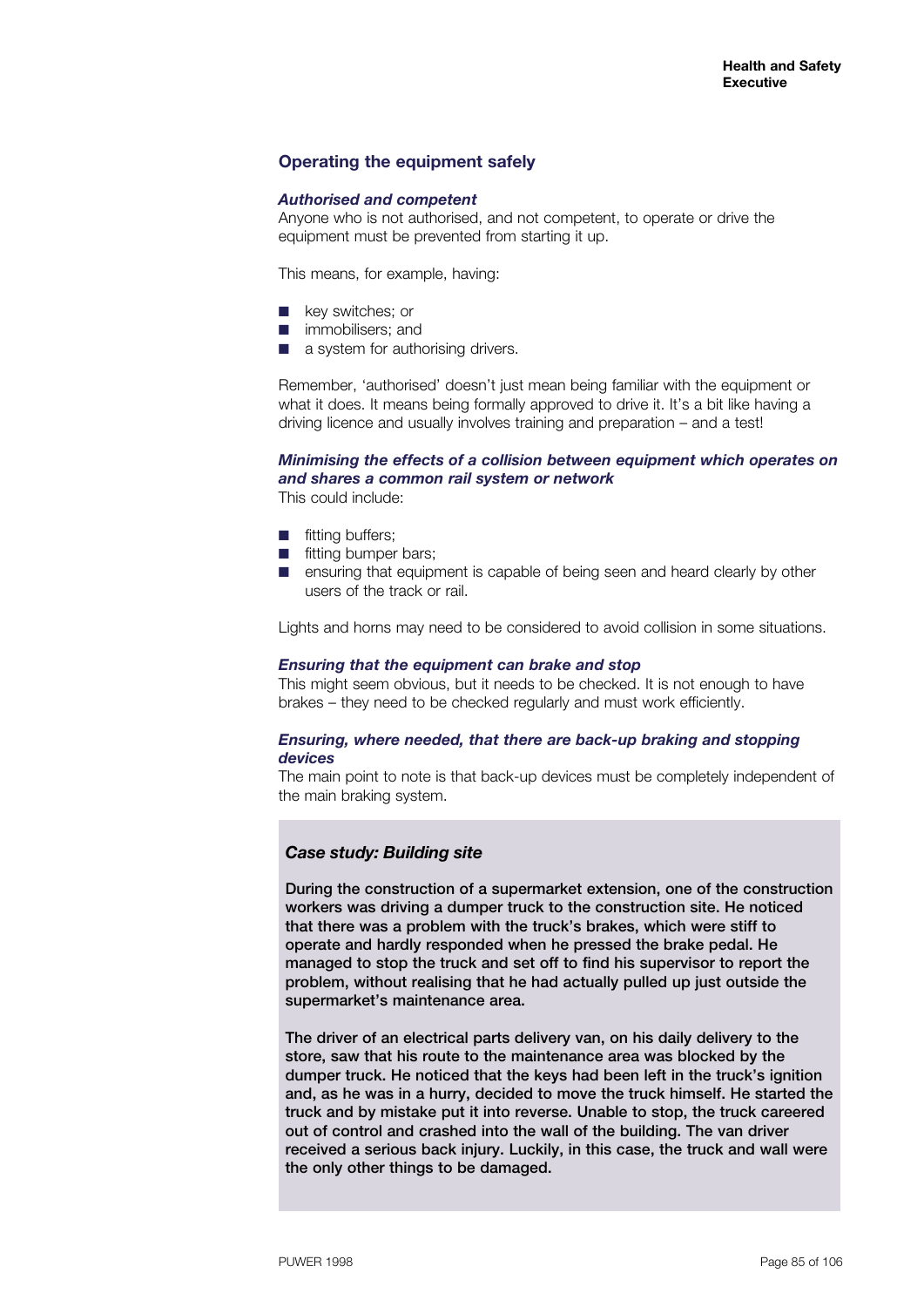#### **Improving visibility**

#### *Ensuring that the driver's field of vision is enhanced*

For each work situation, check that drivers can see in front of them and behind when their equipment is loaded normally. If there are blind spots, eliminate them by positioning mirrors at appropriate points on the equipment.

Other steps may be needed to maximise visibility. For example, where drivers have to negotiate blind bends between racks in a warehouse, mirrors may have to be fitted to facing walls.

#### *Ensuring that equipment can be used safely in dark and poorly lit situations*

Because the equipment is mobile, there are times when it could be operated in poorly lit areas of the workplace. Lights may not be needed if the equipment is operating in the main location (eg the production area), but are essential in the storage compound.

#### *Case study: Food processing*

A new food processing plant needed to discharge its liquid and slurry waste into tankers for disposal. Its method was to pump the waste material to discharge points on an overhead gantry. This meant that tanker drivers had to reverse their vehicles accurately below the discharge points in the tanker bay. For the safety of their own operators, who were responsible for filling the tankers, and for the benefit of the tanker drivers, the plant owners stipulated that tankers used for this job must have enlarged rear-view cabin windows. This will give the driver a clear rear view of the gantry points.

#### **Preventing fire**

Employers must ensure that fire extinguishers are readily available in case of fire in the equipment or in material carried by it.

#### **The ACOP states:**

**The carriage of appropriate fire-fighting equipment**

**374 Where escape from self-propelled work equipment in the event of a fire could not be achieved easily, you should ensure that fire-fighting appliances are carried on that equipment.**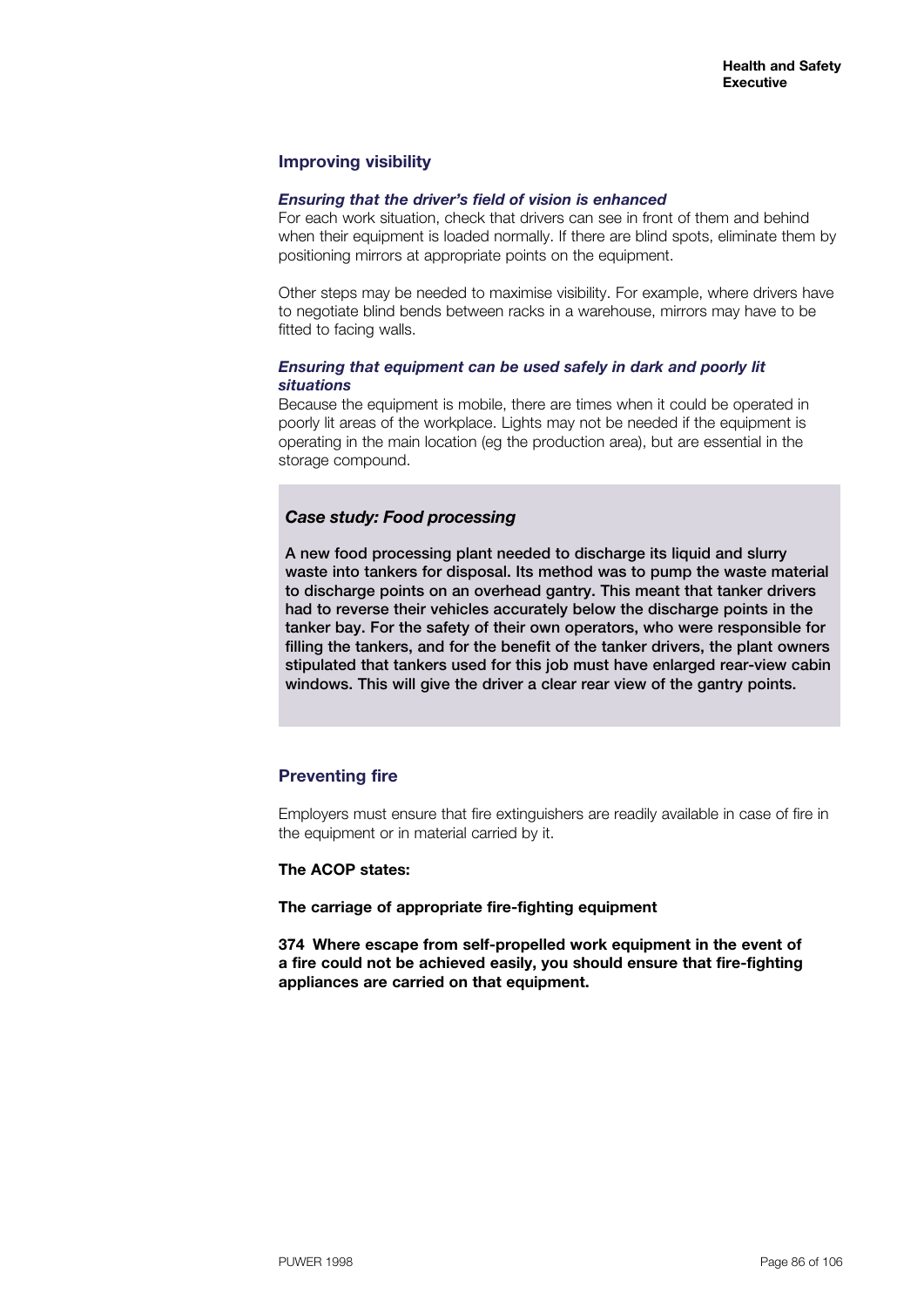| Key terms                                         |                                                                                                                                                                                                          |
|---------------------------------------------------|----------------------------------------------------------------------------------------------------------------------------------------------------------------------------------------------------------|
| Self-propelled work equipment                     | Work equipment propelled by its<br>own motor or mechanism, powered<br>by energy either generated on the<br>equipment itself, or from a remote<br>source.                                                 |
| <b>Unauthorised person</b>                        | A person not formally permitted by the<br>employer to operate the equipment.                                                                                                                             |
| <b>Braking and stopping device</b>                | Mechanisms within the equipment that<br>ensure that it can be brought safely to,<br>and remain securely at, rest.                                                                                        |
| <b>Automatic (braking and stopping)</b><br>system | A system within the equipment<br>which operates automatically and<br>independently, in the event of failure<br>of the brake and stopping device, to<br>perform the functions of braking and<br>stopping. |
| <b>Direct field of vision</b>                     | The areas in front, behind and around,<br>which must be clearly visible to the<br>driver in all circumstances to ensure<br>safe manoeuvring.                                                             |
| <b>Dark</b>                                       | A level of ambient illumination which<br>is not sufficient for safe operation of<br>equipment.                                                                                                           |
| <b>Fire-fighting appliance</b>                    | A portable pressurised spray device<br>containing a fire-extinguishing fluid or<br>powder.                                                                                                               |

#### **Activity**

List the types of equipment in your organisation which you think come under regulation 28. Make a note of any changes needed to ensure that the equipment complies.

Feedback on page 102.

#### **Self-assessment questions**

- 1 What are the key characteristics of the equipment covered by the regulation?
- 2 List the seven specific areas of risk.
- 3 What are the main kinds of changes that are called for in this regulation?

Answers on page 102.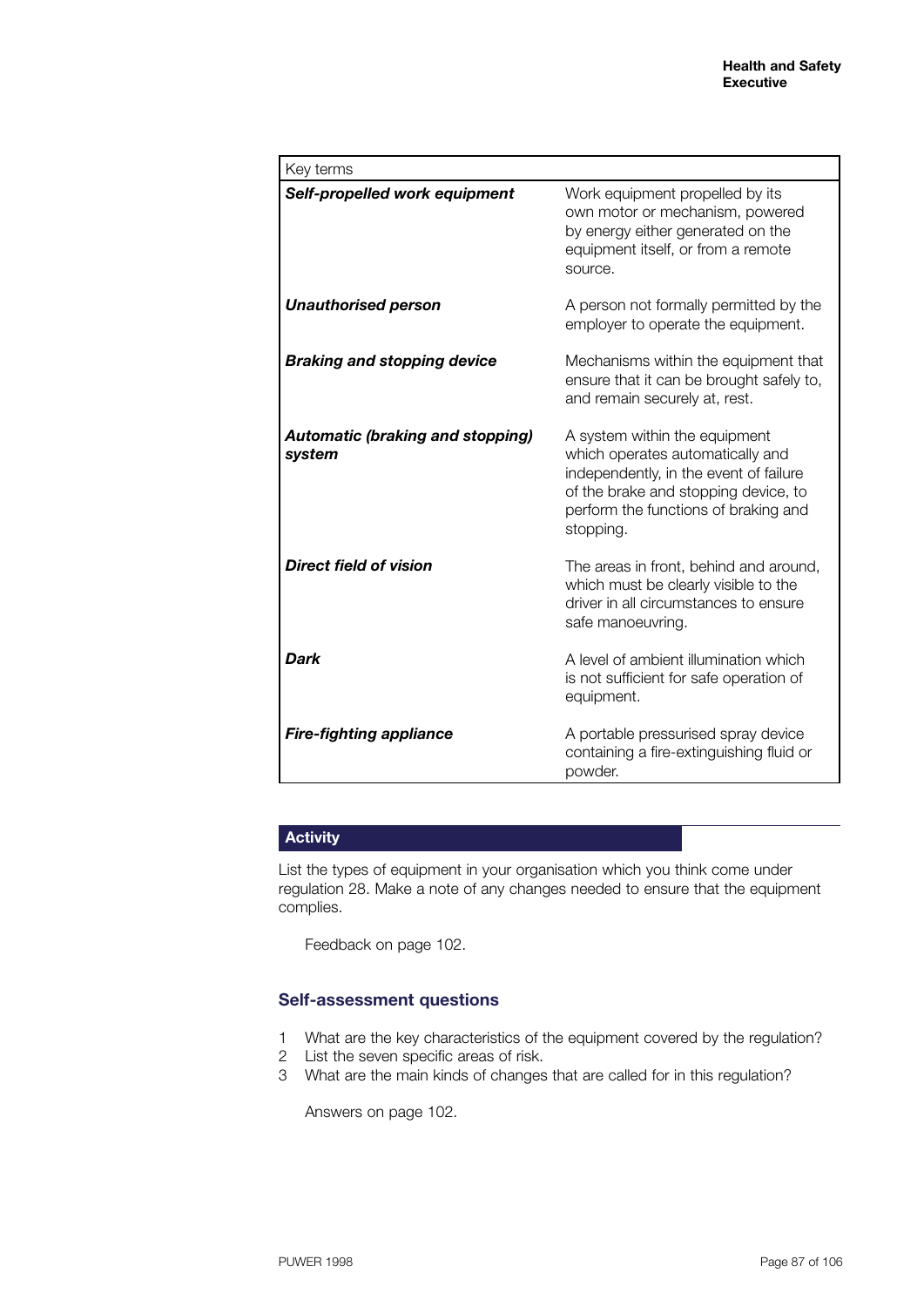## Regulation 29 Remote-controlled self-propelled work equipment **! NEW**

#### *Key points*

This regulation deals with a special and relatively recent type of self-propelled equipment that is driverless and relies on external signals transmitted electronically for its guidance and control.

#### **Regulation 29 states:**

*Every employer shall ensure that where remote-controlled self-propelled work equipment involves risk to safety while in motion –*

- *(a) it stops automatically once it leaves its control range; and*
- *(b) where the risk is of crushing or impact it incorporates features to guard against such risk unless other appropriate devices are able to do so.*

The regulation focuses on minimising the risk to people who could be present within, or close to, the operating range of this equipment by:

- ensuring that it is controlled to stop automatically if it goes beyond its operating range;
- introducing measures to reduce the risk of contact and crushing.

#### **The guidance in the ACOP states:**

**378 As part of your risk assessment you need to consider risks, due to the movement of the equipment, to the person controlling it and also to anyone else who may be in the vicinity. You may need to consider alarms or flashing lights so that other people in the area are aware of its movement, or presence, sensing or contact devices which will protect people from the risks associated with the equipment, ie if people may come close to or contact it.**

The guidance also covers:

- a definition of remote-controlled self-propelled work equipment:
- the need for every part of the equipment to come to a safe stop.

| Key terms |  |
|-----------|--|
|           |  |

**Control range** The area within which the equipment is limited to operate.

#### **Activity**

If remote-controlled self-propelled mobile work equipment is operated in your workplace, it's likely that you are familiar with relatively complex systems of technology. This regulation, though, is concerned with the 'risk to the safety of persons' which means that both the technology and those who could be at risk need to be considered in your safety provisions. Consider your arrangements to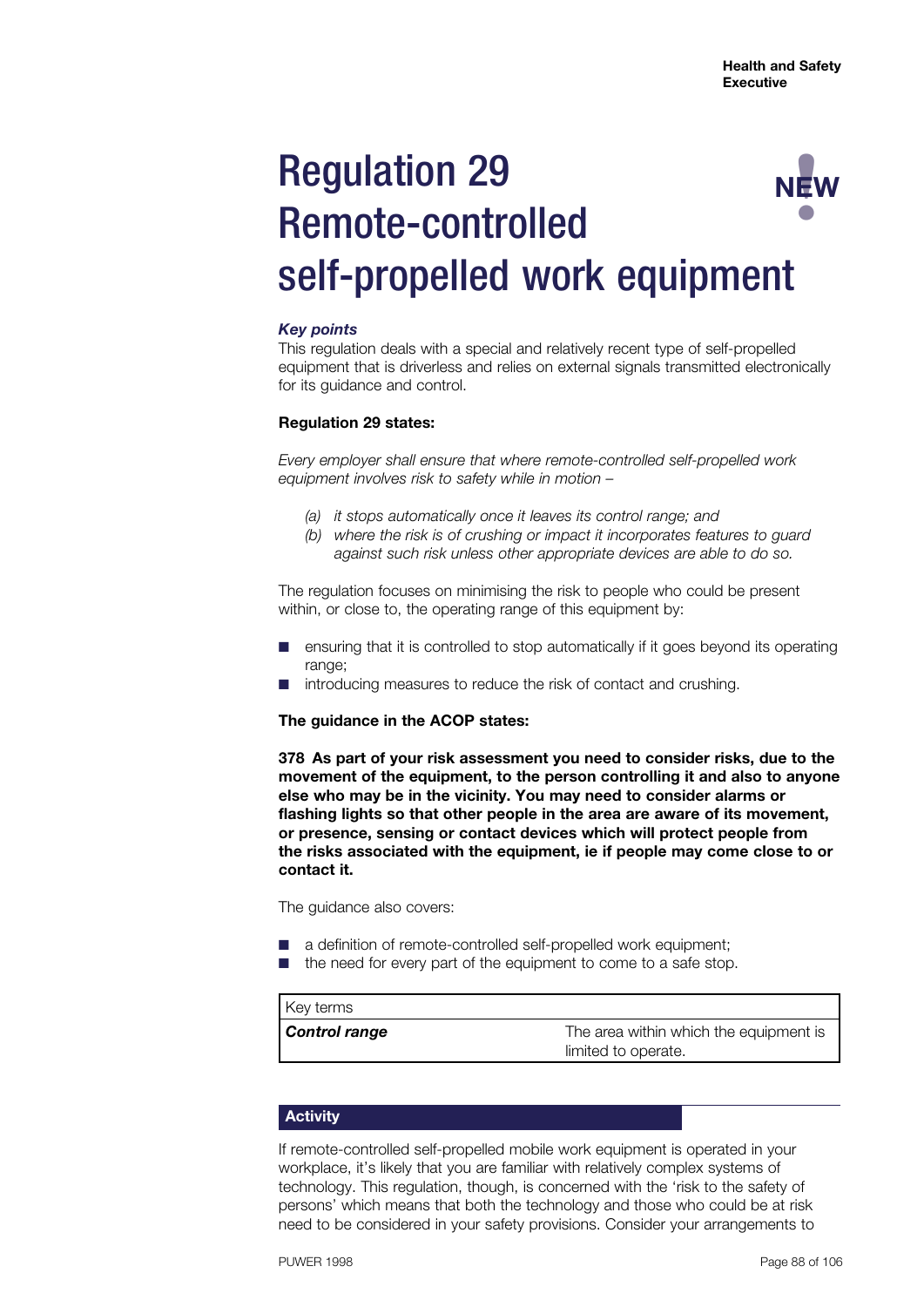see whether you are meeting both requirements. Explain your findings briefly.

Feedback on page 102.

#### **Self-assessment questions**

- 1 What is the state of remote-controlled self-propelled work equipment that involves risk which is covered by regulation 29?
- 2 What must be ensured when equipment leaves its control range?
- 3 What is the particular danger to people referred to in regulation 29(b)?
- 4 What safety provisions must be in place where risk of the danger in question 3 exists?

Answers on page 102.

## Regulation 30 Drive shafts

#### *Key points*

This regulation applies to mobile work equipment that operates in combination with functional accessories or with trailers and provides them with a source of power by way of a mechanical drive extension. It deals with protecting employees from the risk posed by seizure of the drive unit between mobile equipment and its accessories.

#### **Regulation 30 states:**

*(1) Where the seizure of the drive shaft between mobile work equipment and its accessories or anything towed is likely to involve a risk to safety every employer shall –*

- *(a) ensure that the equipment has a means of preventing such seizure; or*
- *(b) where such seizure cannot be avoided, take every possible measure to avoid an adverse effect on the safety of an employee.*
- *(2) Every employer shall ensure that –*
	- *(a) where mobile work equipment has a shaft for the transmission of energy between it and other mobile work equipment; and*
	- *(b) the shaft could become soiled or damaged by contact with the ground while uncoupled;*

*the work equipment has a system for safeguarding the shaft.*

The regulation focuses on:

- $\blacksquare$  the provisions needed to prevent or protect those at risk from the circumstances and the consequences of seizure of the mechanical drive;
- the means of preventing contact between the mechanical drive extension (or shaft) and the ground.

It requires that, where seizure of the extended drive between the main equipment and its accessories is likely, it is prevented. If seizure cannot be avoided, measures must be taken to ensure that employees are not put at risk as a result.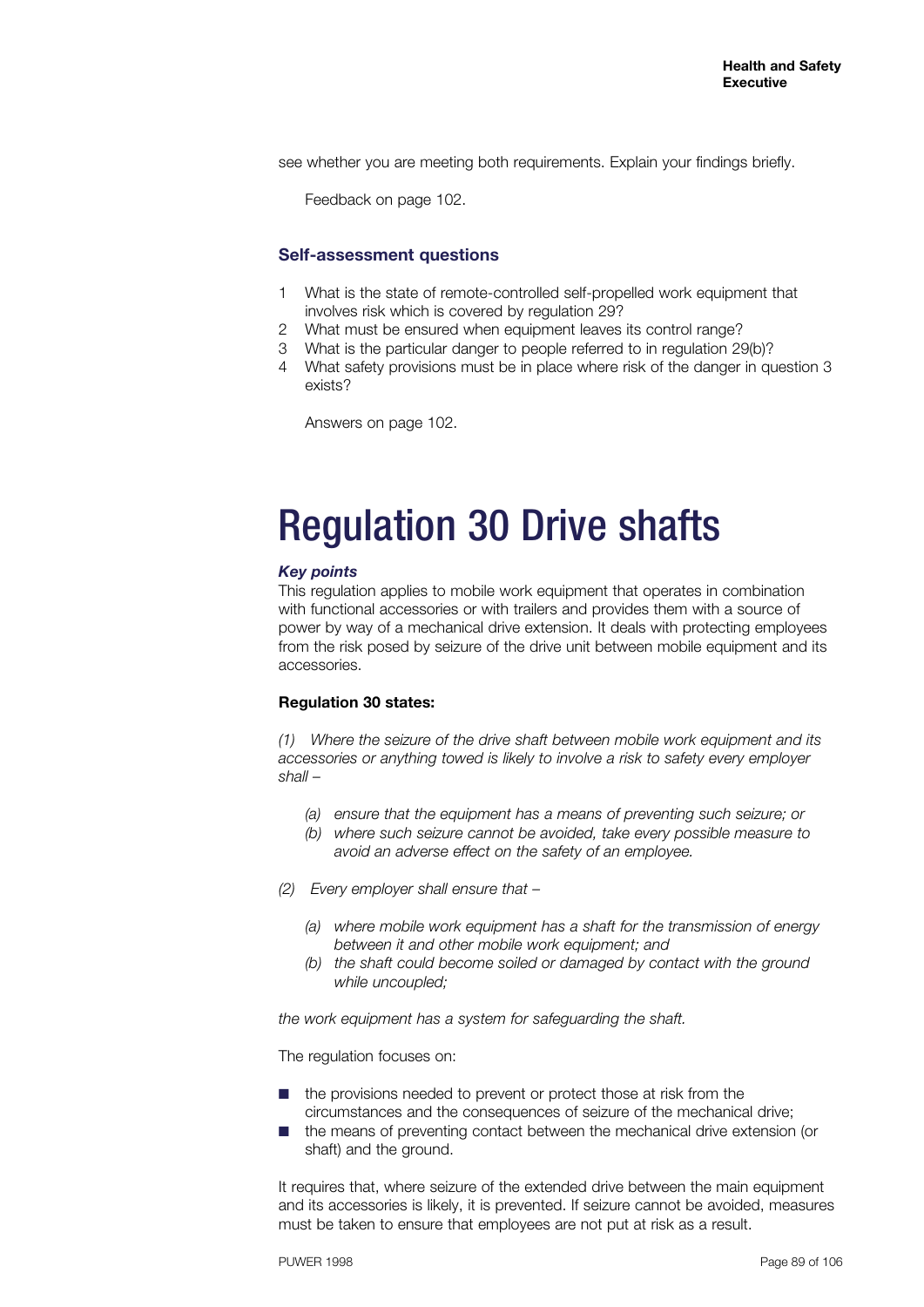In circumstances where the drive shaft might come into contact with the ground, this regulation requires that the equipment has a means of preventing this from happening.

Guidance on the regulation explains:

- what a drive shaft is;
- $\blacksquare$  'appropriate measures' to prevent unexpected seizure;
- methods to prevent damage to power take-off or drive shafts;
- $\blacksquare$  how the equipment should be supported when not in use

| Key terms               |                                                                                                      |
|-------------------------|------------------------------------------------------------------------------------------------------|
| <b>Seizure</b>          | Unintended, sudden and complete<br>jamming.                                                          |
| <b>Drive unit</b>       | The mechanical device which produces<br>power.                                                       |
| Drive or take-off shaft | The part of the drive unit which<br>transmits the power and connects with<br>the accessory.          |
| <b>Adverse effects</b>  | Injury from being struck by bursting or<br>exploded equipment fragments, which<br>could be very hot. |

#### **Activity**

Seizure of drive shafts is potentially serious and can lead to high-risk incidents. List the sorts of things you should include in a scheme of measures to prevent it.

Feedback on page 103.

#### **Self-assessment questions**

- 1 What is the dangerous condition in drive shafts addressed by regulation 30?
- 2 Where this condition is likely, what must employers ensure?
- 3 With regard to power take-off or drive shafts, what does the regulation say must be prevented?
- 4 Why must it (the answer to question 3) be prevented?

Answers on page 103.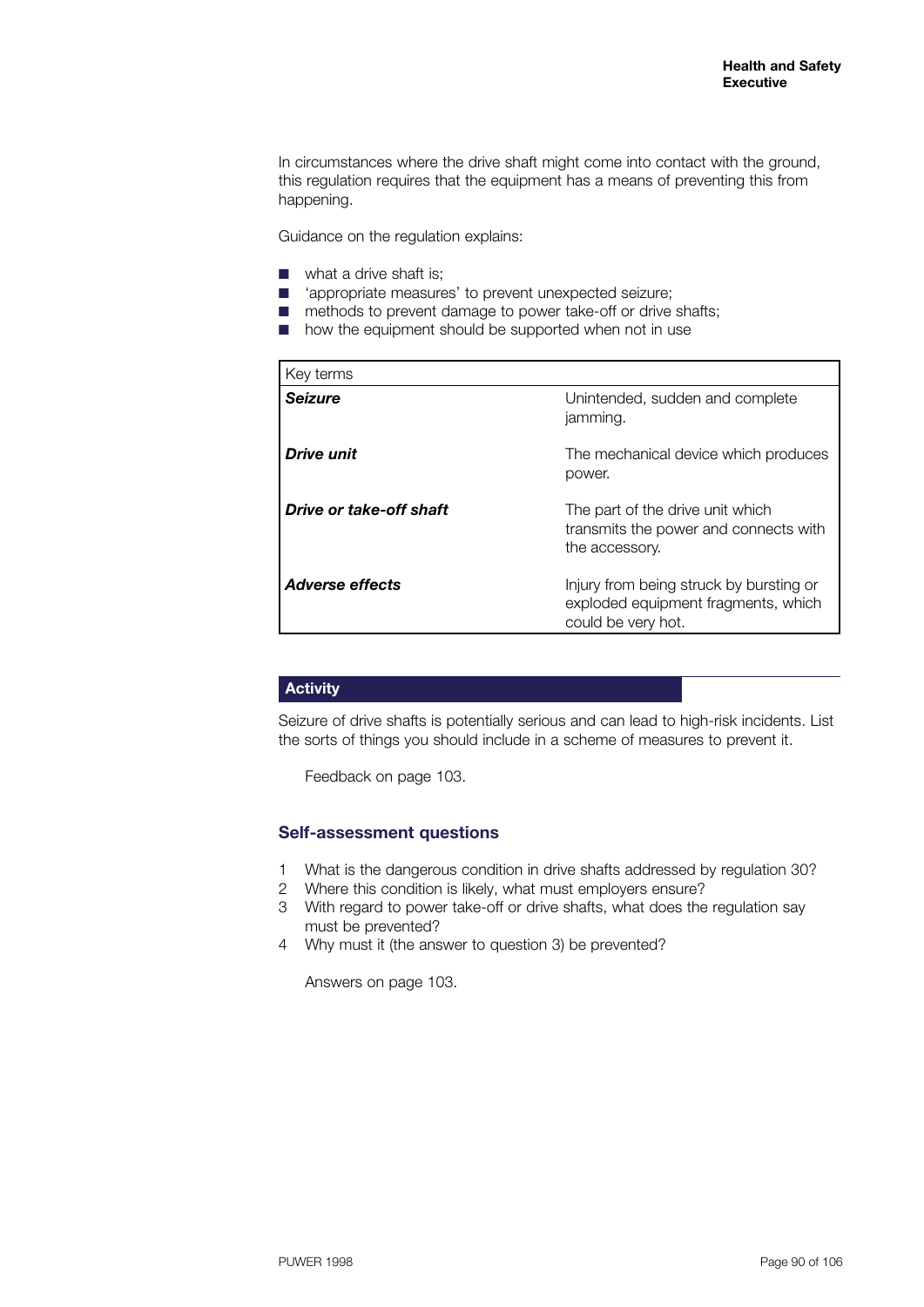## Feedback and answers

#### **Regulations 1–3: Self-assessment questions**

- 1 The Provision and Use of Work Equipment Regulations 1998.
- 2 5 December 1998.
- 3 New, existing and second-hand or leased equipment.
- 4 Applies to use of work equipment.
- 5 To avoid any ambiguity of meaning within the Regulations.
- 6 The definitions are:
- *the 1974 Act* refers to the Health and Safety at Work etc Act 1974;
- *employer* used broadly to include several groups: self-employed people and the equipment they use at work, people in charge of work equipment, anyone using, supervising or managing how work equipment is used, as well as the way the work equipment itself is used in a work context;
- essential requirements the requirements in regulation 10(1), ie health and safety requirements relating to the design or construction of work equipment in any of the instruments which give effect to Community directives concerning the safety of products;
- *inspection* has the meaning it bears in PUWER regulation 6, including testing where appropriate;
- *power press* power-driven equipment that includes a flywheel and a clutch (used for working cold metal by using tools or for die proving);
- *thorough examination* a detailed examination by a competent person including testing the nature and extent of which are appropriate for the thorough examination;
- use all activities centred around work equipment, from starting, stopping, programming, setting, transporting, repairing, modifying, maintaining and servicing through to cleaning:
- *work equipment* any machinery, appliance, apparatus, tool or installation used in a work situation.
- 7 Includes self-employed people, people in charge of work equipment; anyone using, supervising or managing how work equipment is used.
- 8 Great Britain; offshore installations on the Continental Shelf.
- 9 Employers; self-employed; and those in control of work equipment.

#### **Regulation 4: Activity**

You could have listed:

In the equipment's location:

- $\Box$  space occupied by the equipment;
- space occupied by materials necessary for the equipment, eg product, raw materials, fuel;
- access needed to operate and maintain it, including removing large sections or parts of it;
- other equipment next to it or nearby:
- **n** lighting, ventilation.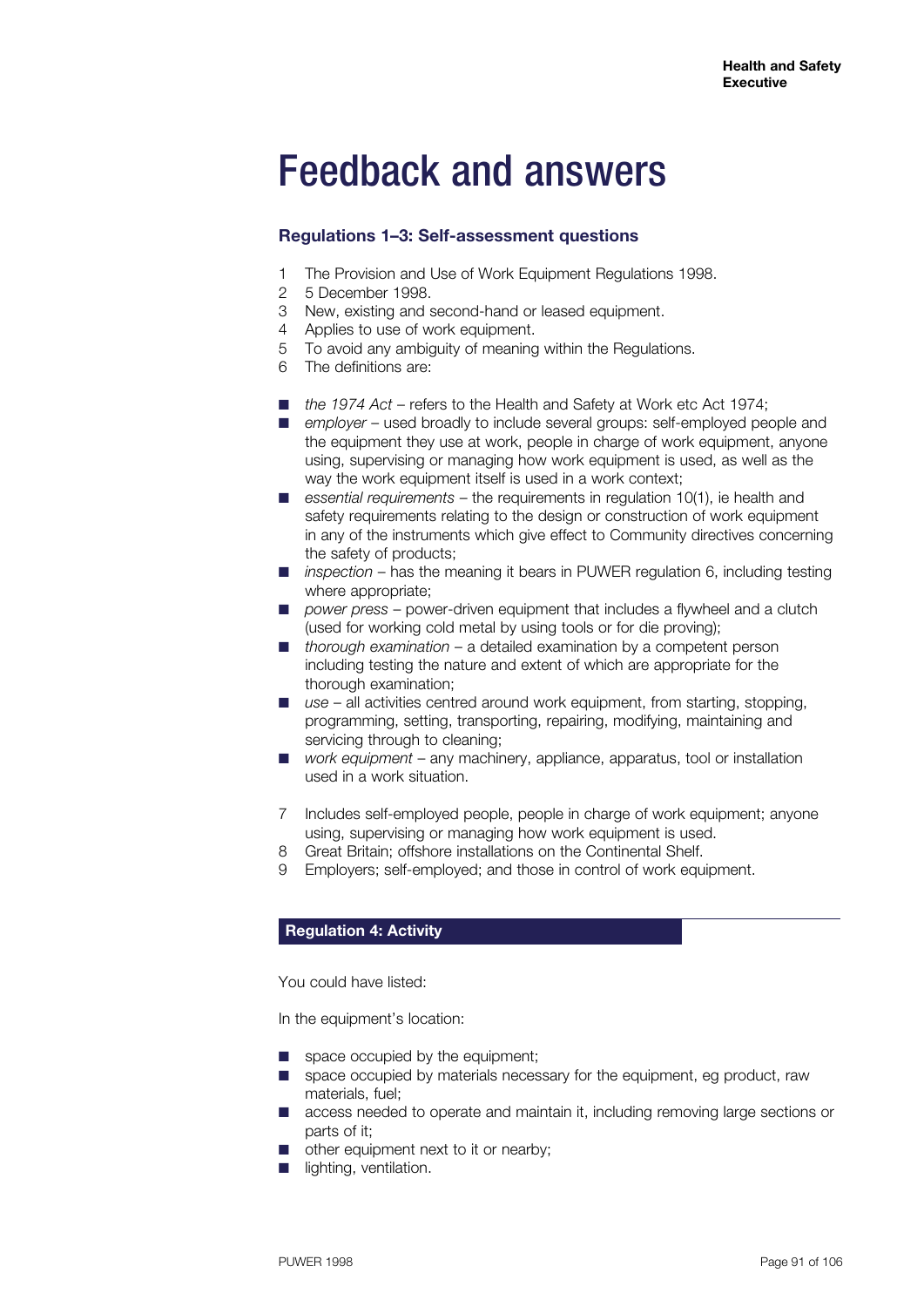The equipment itself:

- $\blacksquare$  its size, shape, weight;
- $\blacksquare$  its construction (hard, sharp);
- $\blacksquare$  its complexity (eg large number of controls?; operated by electric power or compressed air?; generation of fumes?; energy sources?);
- $\blacksquare$  whether it has exposed, moving parts;
- $\blacksquare$  whether it is mobile or transportable;
- $\blacksquare$  whether it generates heat.

The people involved – are any special skills needed:

- to operate it;
- to maintain it.

#### **Regulation 4: Self-assessment questions**

- 1 Construction OR adaptation of work equipment to make it suitable; risks to the health and safety of employees; work equipment only to be used for operations for which it is suitable; definition of 'suitable'.
- 2 Employers have to assess the risks in the working environment that exist in their business and ensure that in using their choice of work equipment it does not pose any added risk to their employees.
- 3 That it should only be used where there is sufficient air of good quality available to ensure health and safety.
- 4 'Suitable' means that the employer has to foresee any likely problems that might affect the health and safety of operators and others while the equipment is being used.

#### **Regulation 5: Activity**

You could have listed:

- $\blacksquare$  provision of a record of what has happened;
- $\blacksquare$  to have a plan for carrying out checks, ahead of problems;
- $\blacksquare$  to be able to track critical conditions, for example, power consumption or bearing temperatures;
- $\Box$  ability to flag the need for particular jobs to be carried out in future;
- $\Box$  provision of a complete record of events for the purpose of any statutory inspections required;
- $\blacksquare$  ability to demonstrate that you operate within the requirements of health and safety legislation:
- management control over essential maintenance.

#### **Regulation 5: Self-assessment questions**

- 1 'Efficient state' refers to the general safe condition of the equipment; 'efficient working order' relates to whether everything which contributes to safety works as it should; 'in good repair' means making sure that repairs and maintenance are done at the right time and to the correct standard.
- 2 To anticipate and prevent problems which could increase the risk to people's health and safety.
- 3 Because machines are generally more complex than other equipment and normally present a greater risk to health and safety.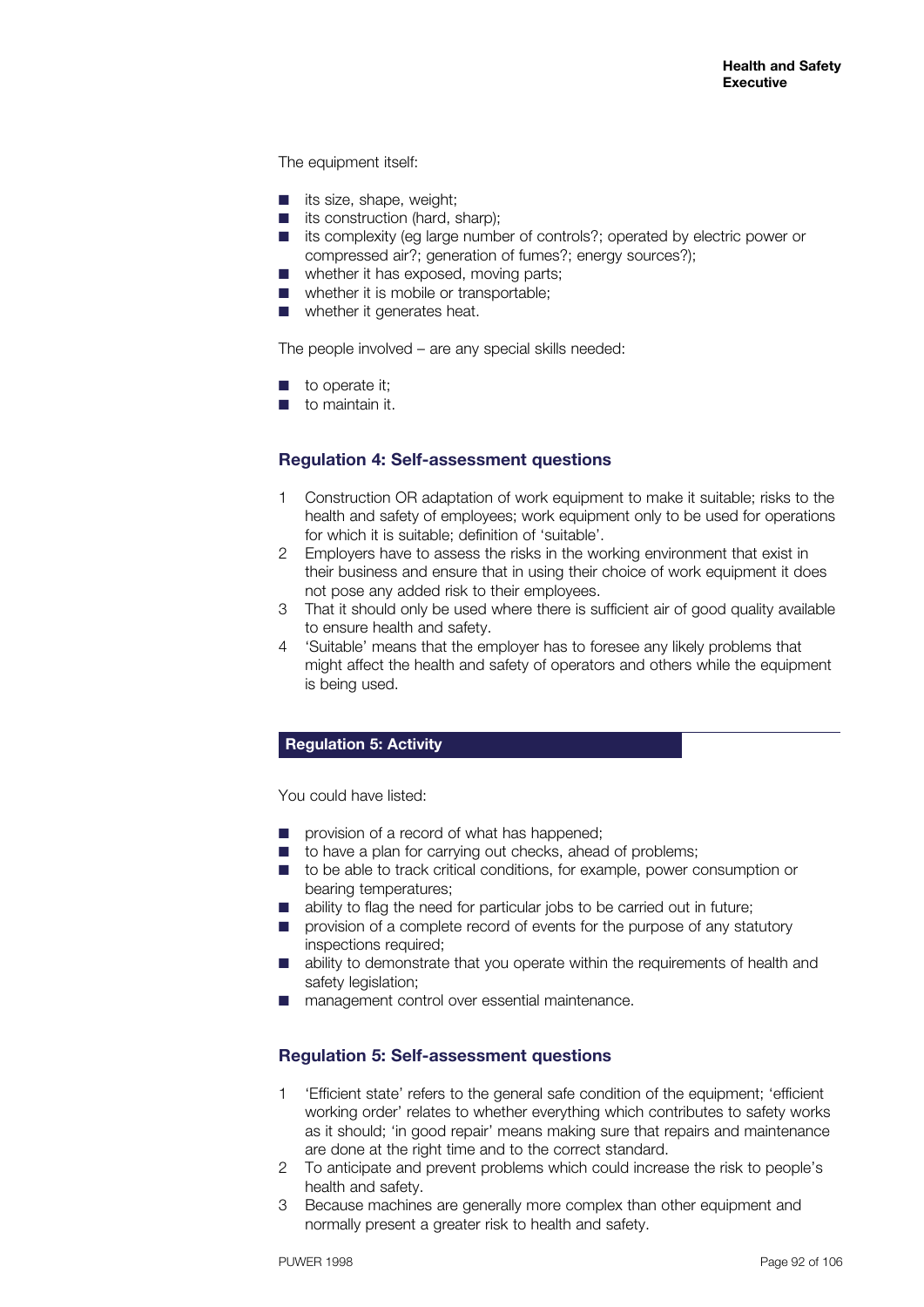#### **Regulation 6: Activity**

Your explanation may include:

- looking at maintenance history records to pick up any trends or regular problems on similar equipment;
- looking at equipment suppliers' manuals to pick up their recommendations;
- $\blacksquare$  linking inspections with existing preventive maintenance routines.

#### **Regulation 6: Self-assessment questions**

- 1 When installed and put into routine operation for the first time; where relocated; where deterioration in use could occur; when safety is evidently at risk as a result of exceptional circumstances.
- 2 To ensure equipment is installed and is safe to operate; to anticipate safety problems and take remedial action in good time; to establish cause and take remedial action.
- 3 A competent person.
- 4 Until the next inspection.
- 5 Evidence of the last inspection must accompany the equipment when used outside the employer's business or business sites.

#### **Regulation 7: Activity**

You could have listed any or all of the following operations and activities:

- $\blacksquare$  normal running, monitoring conditions;
- $\blacksquare$  starting and stopping in normal operation;
- $\blacksquare$  stopping in an emergency;
- $\blacksquare$  preparations necessary for maintenance:
- $\blacksquare$  routine maintenance:
- $\blacksquare$  repairs and replacement of key parts;
- $\blacksquare$  adjustments;
- $\blacksquare$  checking after maintenance and before starting;
- $\blacksquare$  procedures to be followed;
- $\blacksquare$  safe systems of work;
- $\blacksquare$  safety equipment and personal protective equipment.

#### **Regulation 7: Self-assessment questions**

- 1 It should be restricted to people given the task of using it.
- 2 Only people who have been designated to carry out these operations.
- 3 To ensure that the employees have received adequate training on carrying out any of these operations.

#### **Regulation 8: Activity**

Having located information, and using your accumulated operating experience, can you guarantee that the information is up to date with all changes and adaptations made to the equipment?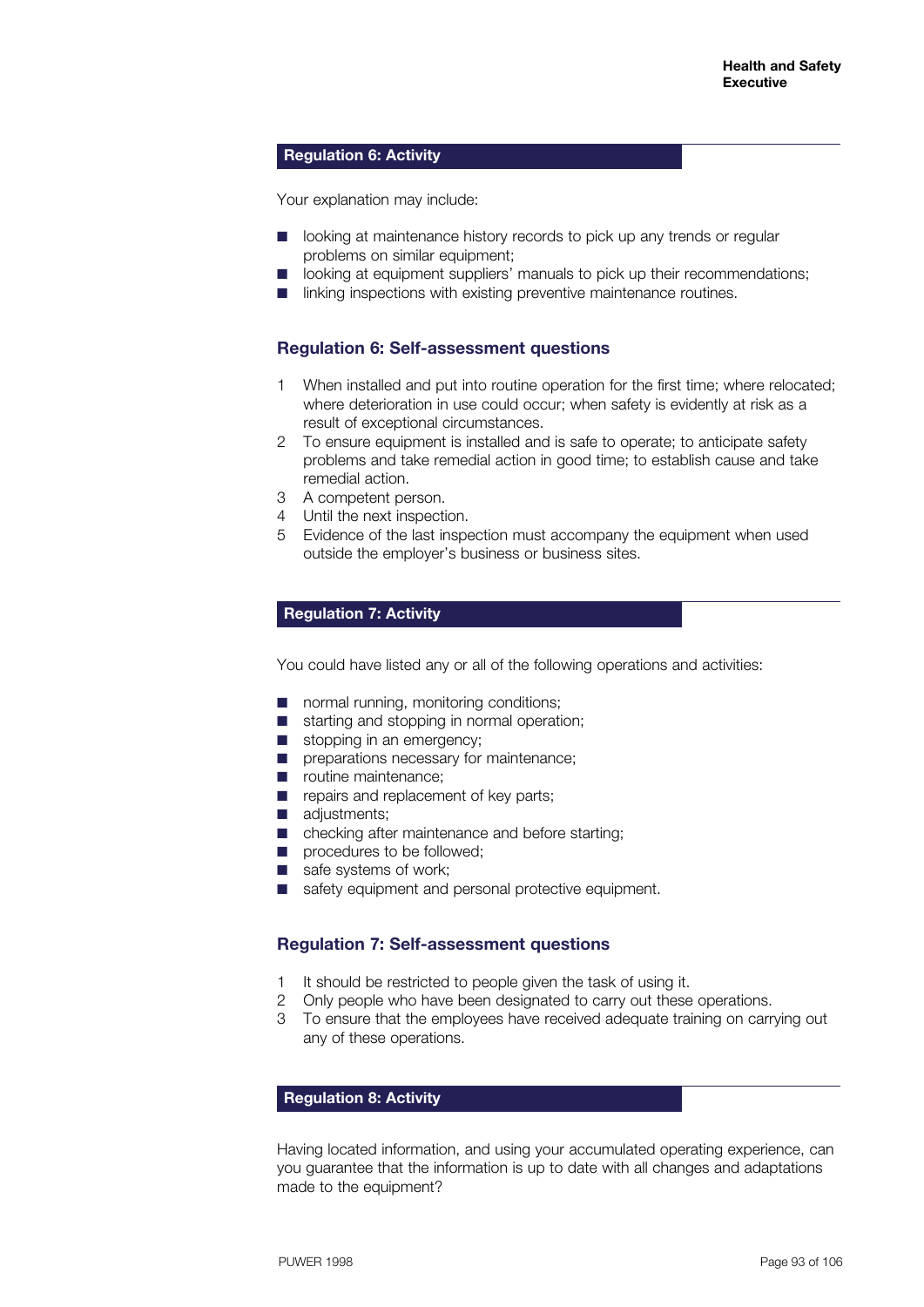#### **Regulation 8: Self-assessment questions**

- 1 Either verbally or in writing whatever is most appropriate to the employees' needs and the risks associated with the work and equipment.
- 2 Employees using work equipment; anyone supervising or managing work equipment.
- 3 Conditions and methods of using the work equipment: foreseeable abnormal circumstances; conclusions drawn from using the work equipment; making them comprehensible.

#### **Regulation 9: Activity**

You could have noted the following:

When people are using work equipment or managing its use, are they:

- closely supervised?
- $\blacksquare$  unsupervised?
- $\blacksquare$  working alone or within a work group?
- $\blacksquare$  working in different locations and surroundings?
- $\blacksquare$  working in remote or hazardous locations?

Do they:

- $\blacksquare$  wear protective clothing?
- $\blacksquare$  use special tools or other devices?
- $\blacksquare$  need to demonstrate a high level of physical fitness?

Can competence be proved:

- $\blacksquare$  by demonstration and observation?
- $\blacksquare$  by written testing?

#### **Regulation 9: Self-assessment questions**

- 1 People using work equipment; employees who supervise or manage the use of work equipment.
- 2 Methods to be adopted when using work equipment; any risks entailed; precautions to be taken.
- 3 The employer shall ensure that mobile work equipment, including attachments or towed equipment is only driven by workers who have received appropriate training.

#### **Regulation 10: Activity**

- 1 1 January 1993.
- 2 Its safety as designed, constructed and provided for use.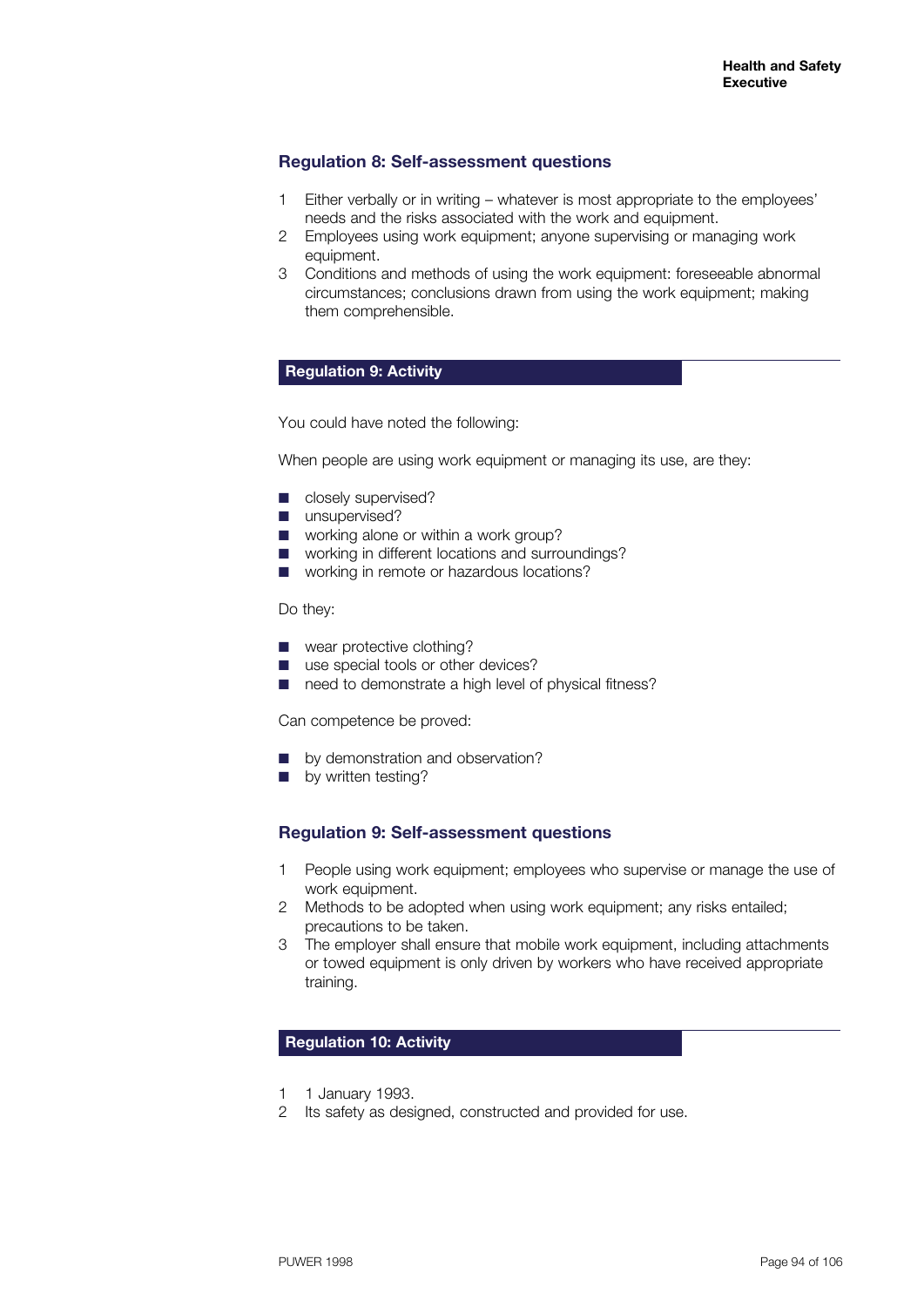#### **Regulation 11: Activity**

It's likely that you have taken a combination of the measures required. In arranging the regulation's requirements in order of priority – in the hierarchy of measures – you need to consider carefully and systematically how each particular risk is most effectively eliminated or reduced. Only when all that is reasonably practicable has been done at the higher level may measures at a lower level be considered.

#### **Regulation 11: Self-assessment questions**

- 1 Prevent access to dangerous parts; stop dangerous parts from moving before a person can get close to them.
- 2 Fixed enclosing guards; other guards or protection devices; protection appliances like jigs, push sticks, holders, etc; information, instruction, training and supervision.
- 3 Any zone in or around machinery in which a person is exposed to a risk to health or safety from contact with a dangerous part of machinery or a rotating stock-bar.
- 4 11(3)(c) (They shall) be maintained in an efficient state, in efficient working order and in good repair; 11(3)(h) – (They shall) be so constructed or adapted that they allow operations necessary to fit or replace parts and for maintenance work, restricting access so that it is allowed only to the area where the work is to be carried out and, if possible, without having to dismantle the guard or protection device.

#### **Regulation 12: Activity**

It's likely that the review of your equipment may have revealed gaps in the measures required to control specified hazards. To expose more fully all areas of risk, you'll need to carry out a proper risk assessment. An approach could be to break the equipment down into its different functions and analyse each function for risk involved, for example:

- $\Box$  available physical guarding systems;
- $\blacksquare$  systems to supply energy to the equipment;
- systems to handle or convey materials to the equipment, etc.

#### **Regulation 12: Self-assessment questions**

- 1 They must prevent or adequately control the risk.
- 2 'Adequate' means with regard only to the nature of the hazard and degree of exposure to risk.
- 3 (a) any article or substance falling or being ejected from work equipment;
	- (b) rupture or disintegration of parts of work equipment;
	- (c) work equipment catching fire or overheating;
	- (d) the unintended or premature discharge of any article or of any gas, dust, liquid, vapour or other substance which, in each case, is produced, used or stored in the work equipment;
	- (e) the unintended or premature explosion of the equipment or any article or substance produced, used or stored in it.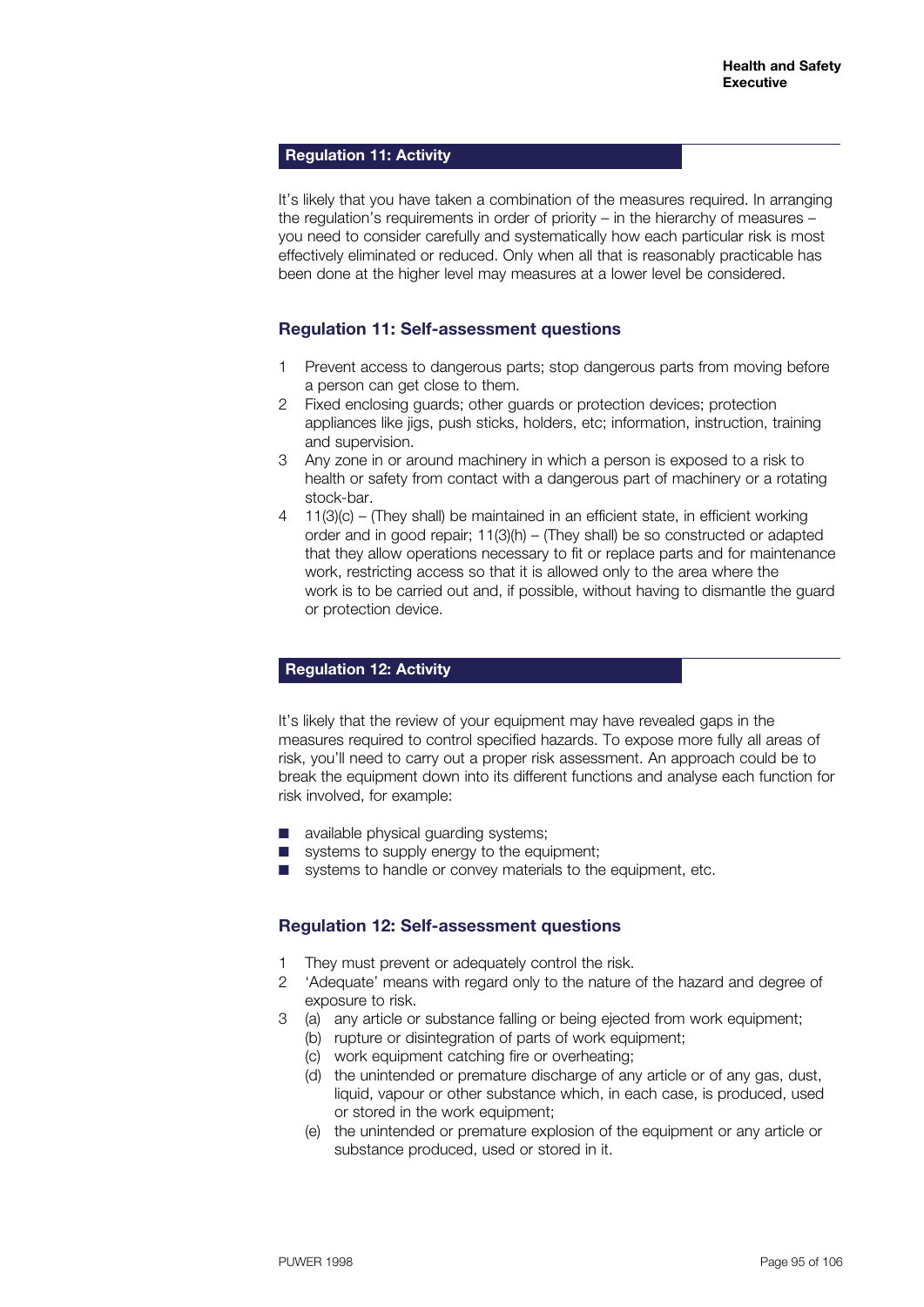#### **Regulation 13: Activity**

This table is provided for interest. It shows the nature of injuries – including burns – to employees as a proportion of all non-fatal major injuries from 1987/88 to 1995/96 as reported to enforcing authorities. The data exclude:

- reports made to HSE's Quarries Inspectorate;
- $\blacksquare$  reports to HSE's Railway, Mines and Explosives Inspectorate;
- $\blacksquare$  injuries in the offshore oil and gas industry.

|                | 1987/88 | 1988/89 | 1989/90 | 1990/91 | 1991/92 1992/93 |        | 1993/94 | 1994/95 | 1995/96 |
|----------------|---------|---------|---------|---------|-----------------|--------|---------|---------|---------|
| fractures      | 70%     | 72%     | 72%     | 75%     | 75%             | 74%    | 76%     | 74%     | 76%     |
| amputations    | 10%     | 10%     | 9%      | 7%      | 7%              | 6%     | 6%      | 6%      | 6%      |
| burns          | 5%      | 4%      | 5%      | 5%      | 5%              | 5%     | 4%      | 4%      | $4\%$   |
| total injuries | 147 430 | 18 619  | 19 239  | 18 9 25 | 16 739          | 16 230 | 16 137  | 16 604  | 16 136  |

Nature of injuries to employees: from Health and safety statistics 1996/74 (see Further information, page 75).

#### **Regulation 13: Self-assessment questions**

- Engineering measures.
- 2 Reducing surface temperature; insulation; shielding; barricading; guarding.
- 3 Provide: personal protective equipment, training, warning signs and signals, supervision, operating instructions and instructions for use.

#### **Regulation 14: Activity**

If reports of these events appear only in your accident records, it would be worthwhile implementing a reporting system which records such events whether or not an accident is caused. These are potentially very dangerous circumstances and should be given a high priority. They are the kinds of event that must be investigated and brought under effective control.

#### **Regulation 14: Self-assessment questions**

- 1 (a) starting work equipment; (b) re-starting work equipment; (c) controlling changes in operating conditions.
- 2 Regulation 14 deals with the increased risk which is created by changes in operating conditions.
- 3 To ensure that people are not caught unaware by the changes in operating conditions or mode of operation of equipment and the controls cannot be operated accidentally.
- 4 Machinery which operates automatically, for example any machines controlled by electronic programming.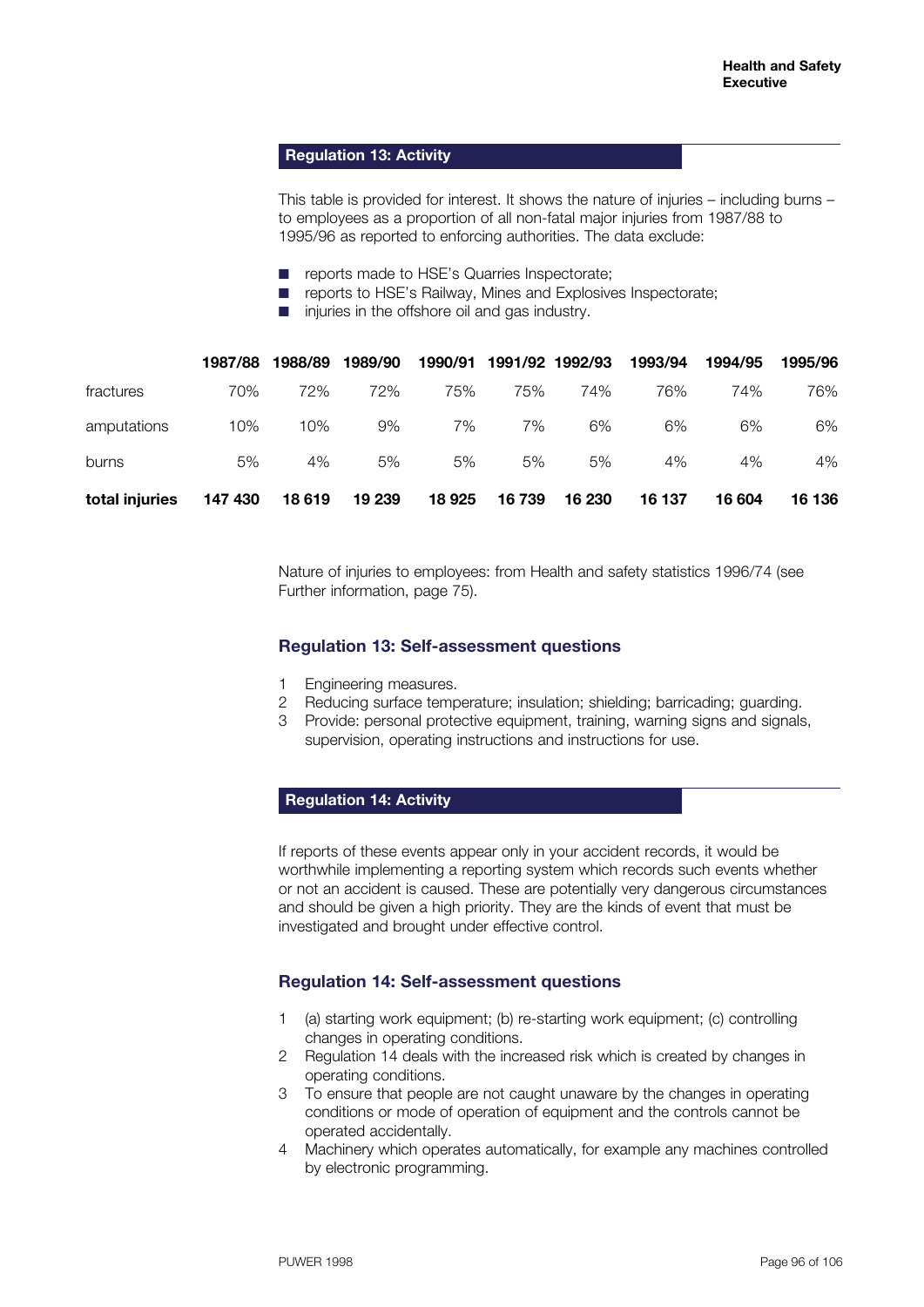#### **Regulation 15: Activity**

Regulation 15 requires you to have identified where it is appropriate, for reasons of health and safety in the equipment you use, to have stop controls which minimise risk. If your recorded information is up to date and reliable, you are in the best position to show that you comply with this regulation.

#### **Regulation 15: Self-assessment questions**

- 1 To bring the work equipment to a safe condition in a safe manner.
- 2 To bring equipment to a complete stop; to then switch off all sources of energy; to operate in priority to start controls or controls which change operating conditions.
- 3 That controls are provided where appropriate and necessary for reasons of health and safety.

#### **Regulation 16: Activity**

If your records are already complete, up to date and used to review your current requirements for safety controls – well done! If you don't keep records, or they are not specific enough for those purposes, plan to address this issue. A risk assessment could be the place to start.

#### **Regulation 16: Self-assessment questions**

- 1 Emergency stop control; it must be readily accessible.
- 2 It is not necessary because of the nature of the hazards present and the time taken for the work equipment to come to a complete stop as a result of the action of any control provided under regulation 15(1).
- 3 The emergency stop control must operate in priority of any other stop control.

#### **Regulation 17: Activity**

Are you satisfied that you meet the requirements? Are you certain that your arrangements for identifying controls are up to date with any changes that have been made to equipment?

#### **Regulation 17: Self-assessment questions**

- 1 They must be clearly visible, identifiable and include appropriate marking where necessary.
- 2 They must not be exposed to risk to their health and safety.
- 3 That nobody is in a place where they would be exposed to any risk from the operation of that control.
- 4 They must be given sufficient time to get clear and the means to avoid that risk.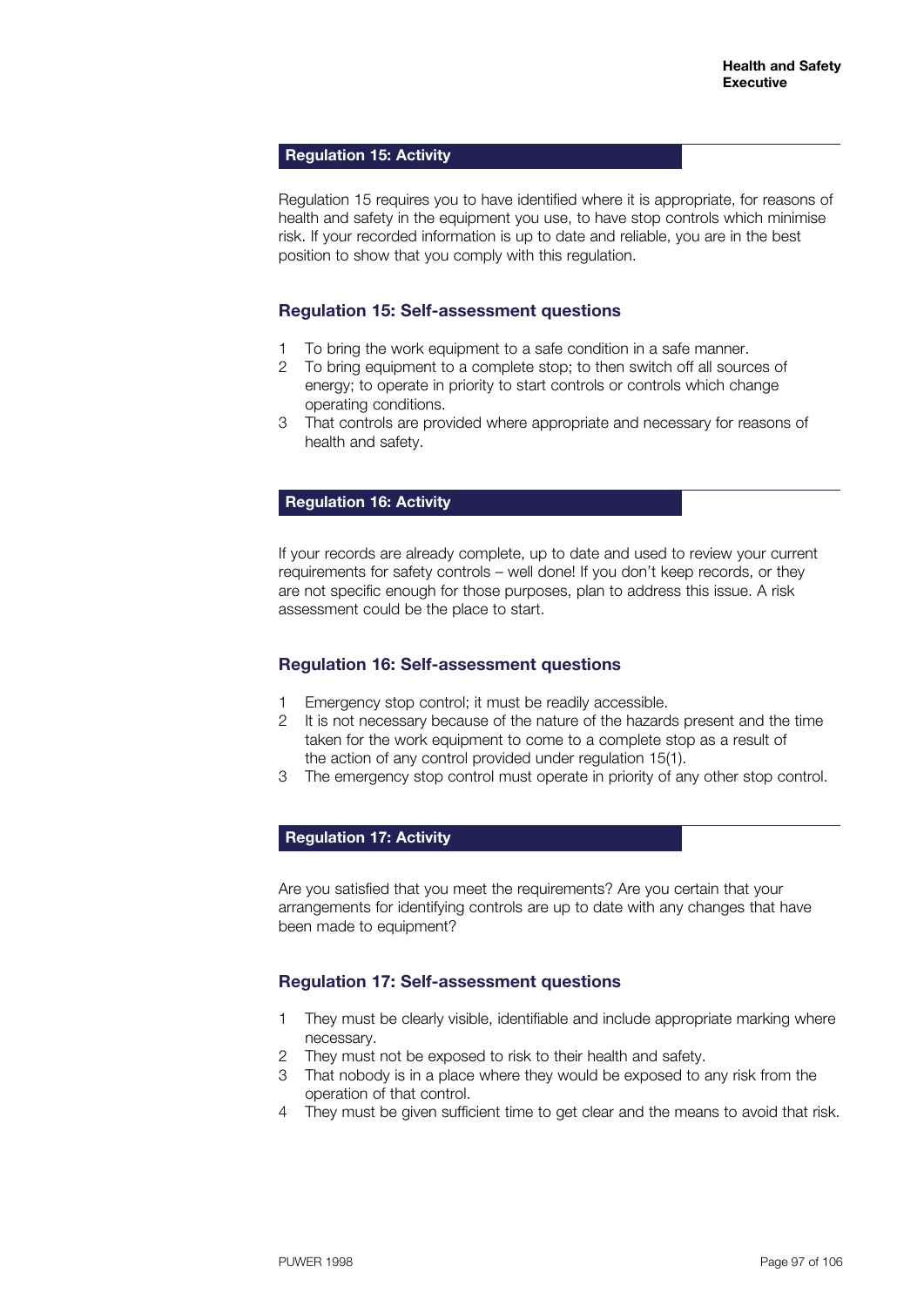#### **Regulation 18: Activity**

Do these sound familiar? Control systems are so important. They deal with complex and often dangerous operations. Make sure that the systems are given proper attention:

- during the equipment's design and specification;
- $\blacksquare$  when equipment is being tested before going into operation;
- $\blacksquare$  regularly, while in operation;
- $\blacksquare$  when faults occur;
- $\blacksquare$  when there is any evidence of risk to health and safety.

Carry out a staff training-needs analysis involving everyone who needs to know about the control systems in your undertaking. Find out staff's existing knowledge, skills and behaviour relating to the systems. Then design, deliver and evaluate a training programme to meet the needs identified.

#### **Regulation 18: Self-assessment questions**

- 1 That due allowance is made for the failures, faults and constraints to be expected in the planned circumstances of the equipment's use.
- 2 Its operation does not create any increased risk; failure of any of its parts must not result in additional risk; the loss of its supply of energy must not result in additional risk; it does not impede the operation of any of the equipment's stop or emergency stop controls.
- 3 Regulations 15 and 16.

#### **Regulation 19: Activity**

You could have listed the physical or 'hardware' measures, for example:

- padlocks for locking off switches;
- hasps of different kinds for locking off valves;
- $\blacksquare$  blanking plates or flanges for piping connections;
- warning notices.

Remember – even though isolating equipment is well established as a critical safety operation, you'll need to use other measures too. These include training, information and a safe system of work.

#### **Regulation 19: Self-assessment questions**

- 1 Where appropriate, the provision of suitable means to isolate work equipment from all its sources of energy.
- 2 The means of isolation have to be clearly identifiable and readily accessible.
- 3 Reconnecting any energy sources to work equipment.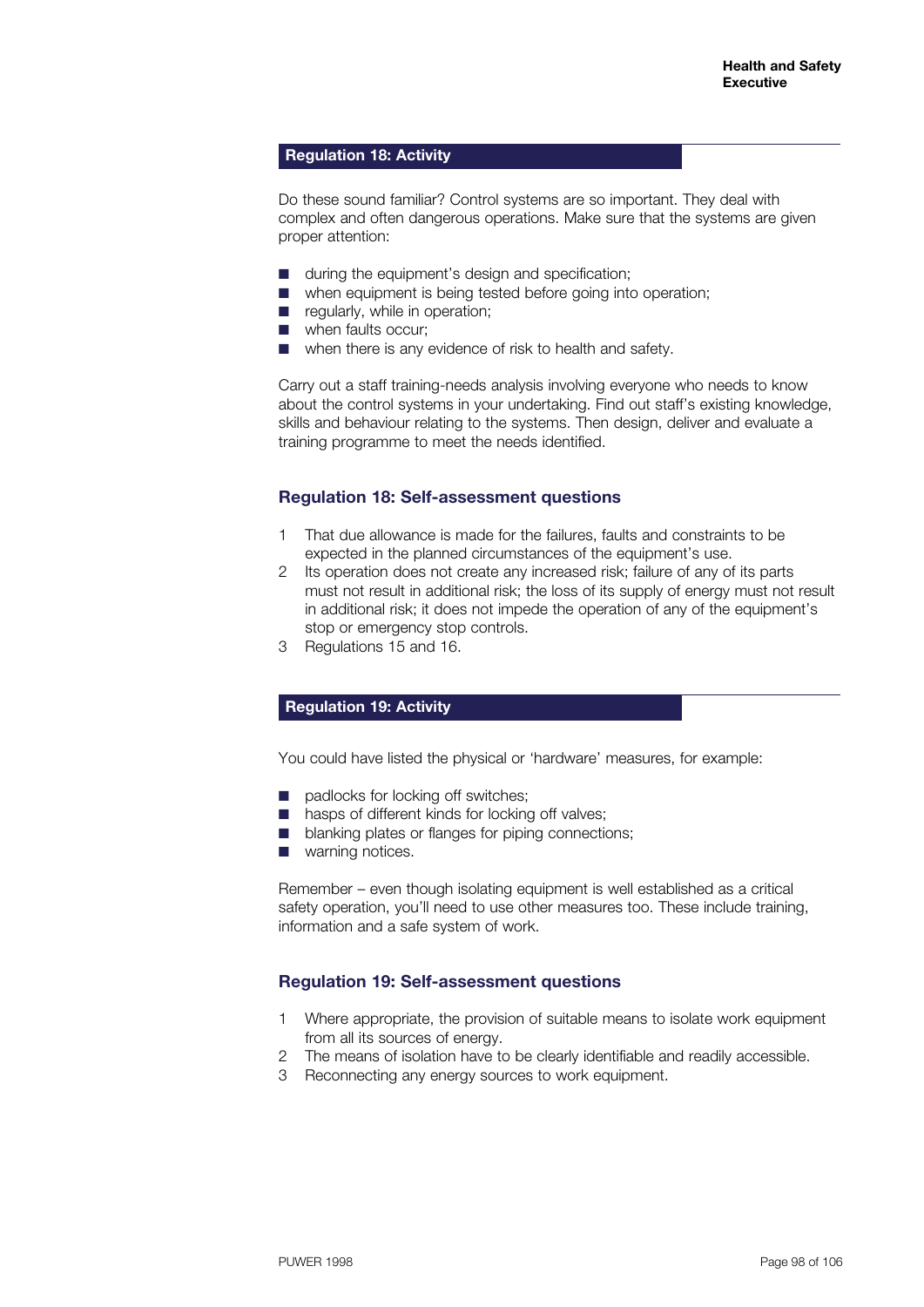#### **Regulation 20: Activity**

For temporary equipment, you may have included scaffolding and ladders. Both of these are vulnerable to the conditions and circumstances of their location – especially if they are used out of doors. Great care needs to be taken with stability in windy conditions.

#### **Regulation 20: Self-assessment questions**

- 1 To prevent it from becoming unstable and posing a danger to people's health and safety.
- 2 Bolting to the ground; fastening down; tying or fastening to supports or platforms.

#### **Regulation 21: Activity**

Since lighting often causes problems for employees, it is important to consider it carefully. Look at the recognised standards for suitable levels of lighting. Make sure that you are familiar with the techniques available to you for measuring lighting levels and checking that the lighting is appropriate for the tasks being performed.

#### **Regulation 21: Self-assessment questions**

- 1 Lighting must be suitable and sufficient for the tasks being performed.
- 2 It covers where and when local lighting on work equipment should be provided and when additional lighting may be required.

#### **Regulation 22: Activity**

Your records should make it clear which incidents or accidents can be attributed to maintenance, and which ones occur during other operations. If they don't, consider reorganising your records so that the distinction is clear.

Assess whether anything needs to be done to improve the safety of your maintenance operations in general.

Your description of how one accident could have been avoided may include:

- $\blacksquare$  shutting equipment down;
- $\blacksquare$  carrying out isolations:
- $\blacksquare$  improving the safety of equipment which moves by using guards, barriers, remote measurement;
- $\blacksquare$  improving access;
- making more or better PPE available and ensuring it is used.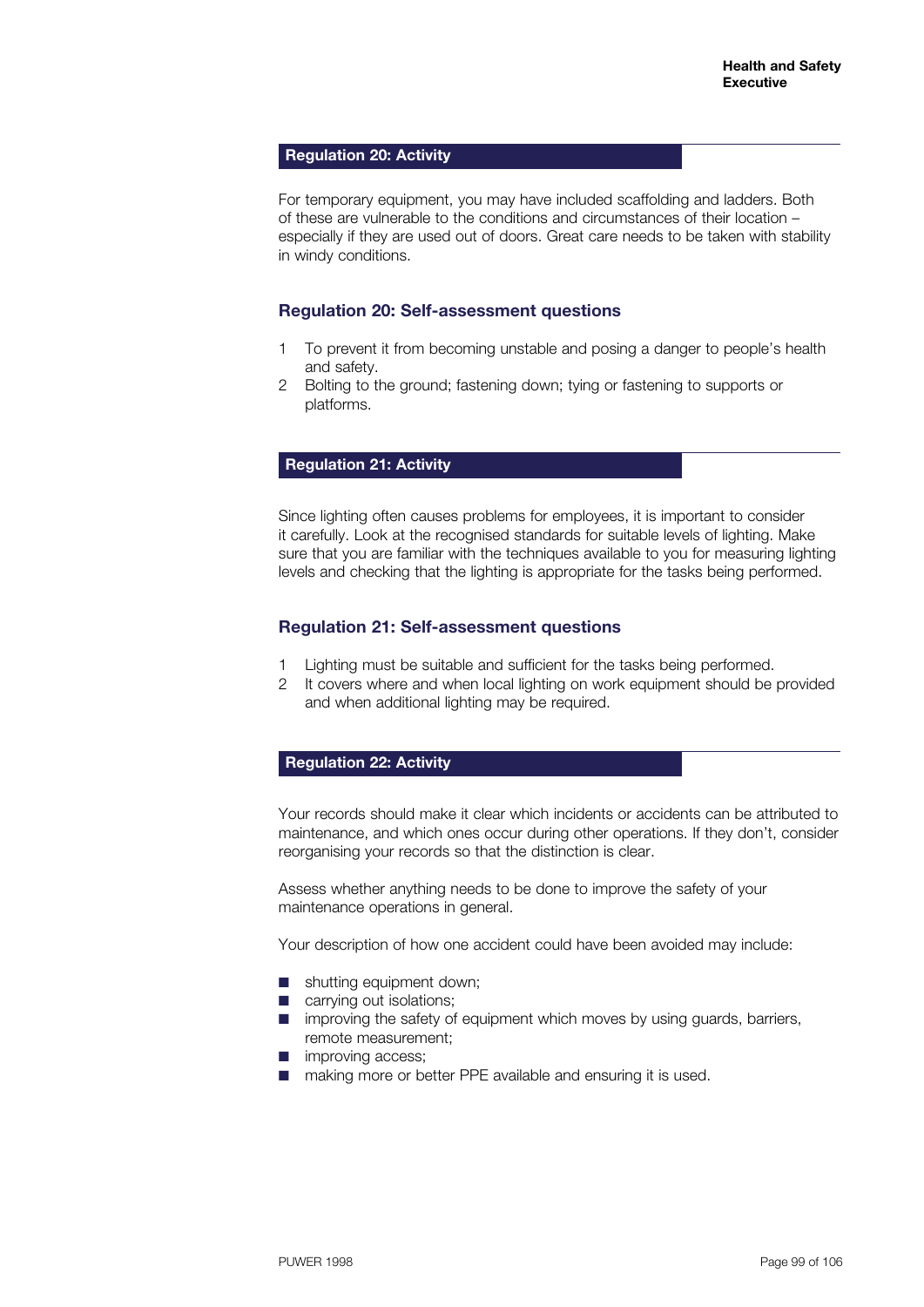#### **Regulation 22: Self-assessment questions**

- 1 Can the equipment be shut down? Can the equipment be provided with additional safety measures? Can employees be protected?
- 2 Shut down or made inactive.
- 3 Temporary guards; barriers; controls to limit movement; controls to limit speed; protective clothing.

#### **Regulation 23: Activity**



#### **Regulation 23: Self-assessment questions**

- 1 That work equipment is marked appropriately for reasons of health and safety.
- 2 That markings are clear and visible.

# **Regulation 24: Activity**

#### **Regulation 24: Self-assessment questions**

- 1 To ensure that work equipment incorporates any warnings or warning devices appropriate for reasons of health and safety.
- 2 Warnings will not be appropriate unless they are unambiguous, easily perceived and easily understood.
- 3 That they are perceived by being audible and/or visual.

#### **Regulation 25: Activity**

If you think that the mobile equipment in your organisation is fitted for safety because you are not aware of any accidents having happened to people being carried in the equipment, you could be under a misapprehension. Lack of accidents does not mean that risks do not exist. Regulation 25 states that you need to take steps to identify where risks exist and then fit whatever measures are appropriate to minimise those risks to employees' safety. Make a start by getting the views, opinions and ideas of people who regularly use the equipment in different conditions.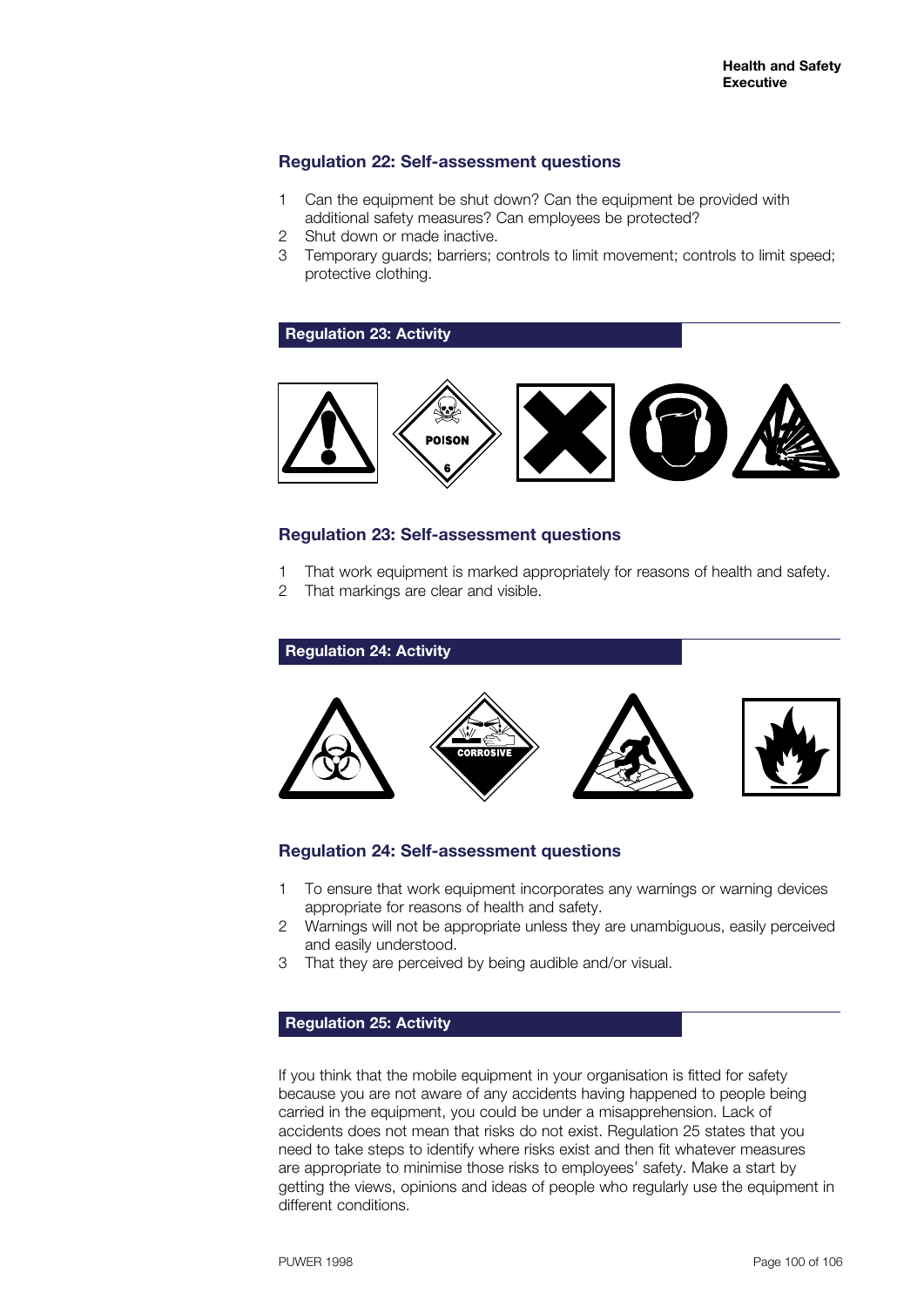#### **Regulation 25: Self-assessment questions**

- 1 Mobile work equipment.
- 2 Risk from the equipment's wheels or tracks.
- 3 Make the equipment safe for those being carried by providing measures which reduce risk in the particular circumstances in which they work.

#### **Regulation 26: Self-assessment questions**

- 1 By incorporating into the equipment, when the risk of rolling over exists:
- $\blacksquare$  stabilising equipment;
- $\blacksquare$  a structural feature which prevents rolling over beyond 90°;
- $\blacksquare$  where overturning beyond 180 $^{\circ}$  is possible, a structural feature which encloses the occupants, to prevent crushing;
- $\blacksquare$  a device giving comparable protection.
- 2 People are in danger of being thrown out and crushed by the overturning equipment. A restraining system is required to hold them secure within the equipment.
- 3 'Roll-over Protective Structure'.
- 4 Fork-lift trucks.

#### **Regulation 27: Activity**

It's probable that the newer your equipment, the more likely it is that it will be equipped to recent standards and be satisfactory. However, it would be worthwhile to look again at older equipment to check that it is provided with the measures required by the regulation.

#### **Regulation 27: Self-assessment questions**

- 1 Fork-lift trucks which have:
- $\blacksquare$  a structure which limits overturning to 90°; or
- $\blacksquare$  a structure which contains those carried if overturning beyond 90°.
- 2 Overturning.
- 3 By modifying the truck or providing additional safety measures according to the risk present in particular circumstances.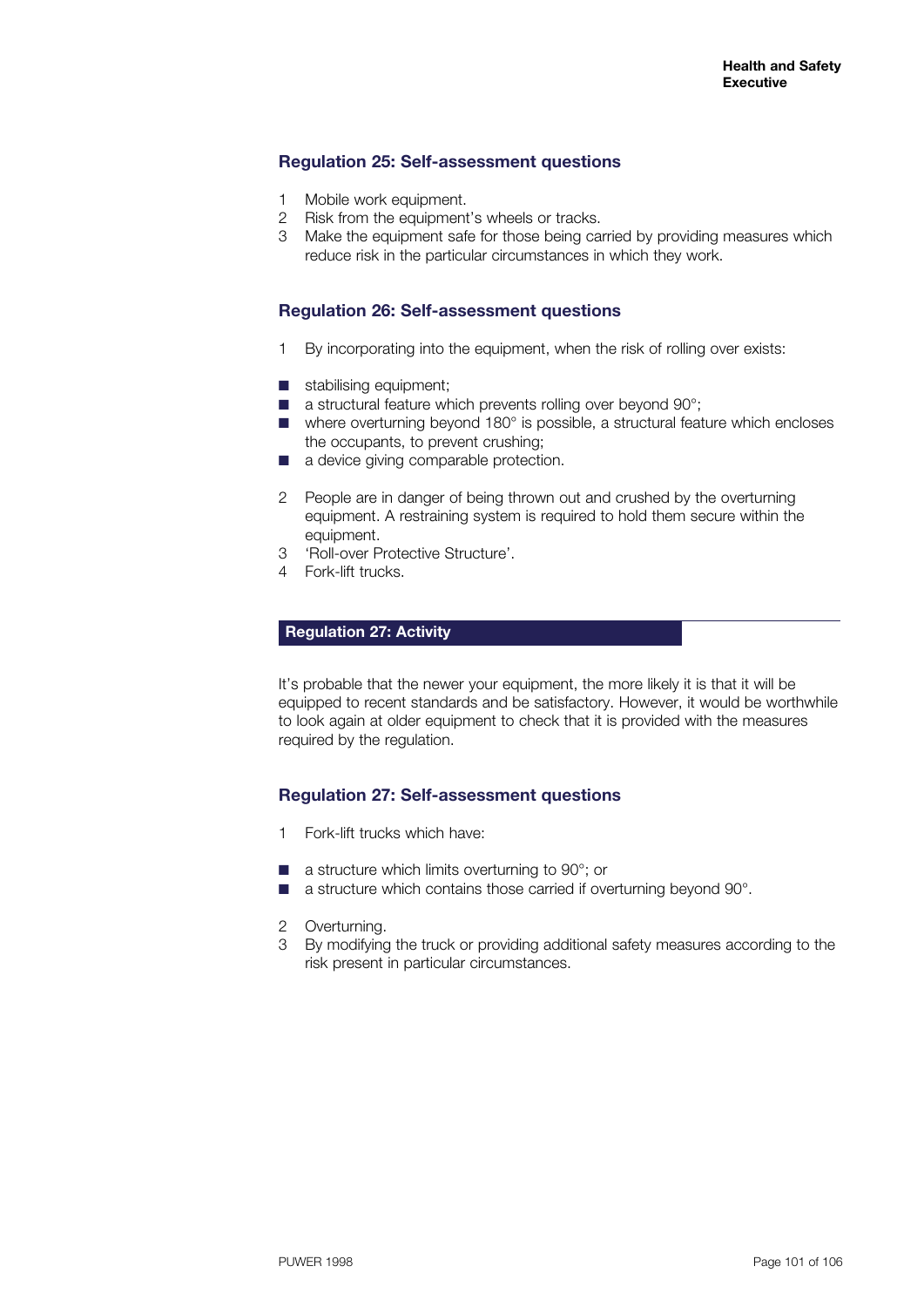#### **Regulation 28: Activity**

You could take several different approaches. Here is a suggestion. Think of the main functions in your organisation and then list the types of mobile equipment within it, for example:

| Construction  | On-site transport – rough terrain vehicles – earth movers,        |
|---------------|-------------------------------------------------------------------|
|               | dumpers, diggers                                                  |
|               | Smooth terrain vehicles – dumper trucks, trailers, pick-up trucks |
| Manufacturing | Materials supply – tankers, container lorries, dumper trucks,     |
|               | wagons                                                            |
| Farming       | Land-use vehicles – tractors, combine harvesters.                 |

#### **Regulation 28: Self-assessment questions**

- 1 That the equipment is moving and being operated by a driver. Certain specified features need to be part of or fitted to the equipment for it to be safe.
- 2 They are:
- $\blacksquare$  start-up by an unauthorised person;
- $\blacksquare$  collision between items of rail mounted work equipment;
- $\blacksquare$  lack of a properly functioning braking and stopping system;
- $\blacksquare$  lack of an independent braking and stopping system;
- $\blacksquare$  obstruction of the driver's view;
- $\blacksquare$  inadequate lighting;
- $\blacksquare$  fire on the equipment or on an appliance towed by it.
- 3 This regulation is mainly concerned with ensuring that equipment is adapted or modified to include additional safety provisions. These usually involve changes to the equipment hardware.

#### **Regulation 29: Activity**

If you have looked at your arrangements, answer these two questions:

- Do you monitor equipment operation more closely at critical times, for example after modifications or maintenance work, or when a change in the facilities is introduced?
- Do you check that, for example, people new to the workplace or unfamiliar with it know about remote-controlled equipment?

If you answered 'no' or 'sometimes' to either question, plan ways to improve your systems so that you can always answer 'yes'.

#### **Regulation 29: Self-assessment questions**

- 1 While it is in motion.
- 2 That it stops automatically.
- 3 Crushing or other impact.
- 4 Facilities to guard against crushing or impact; appropriate devices to control the risk of impact.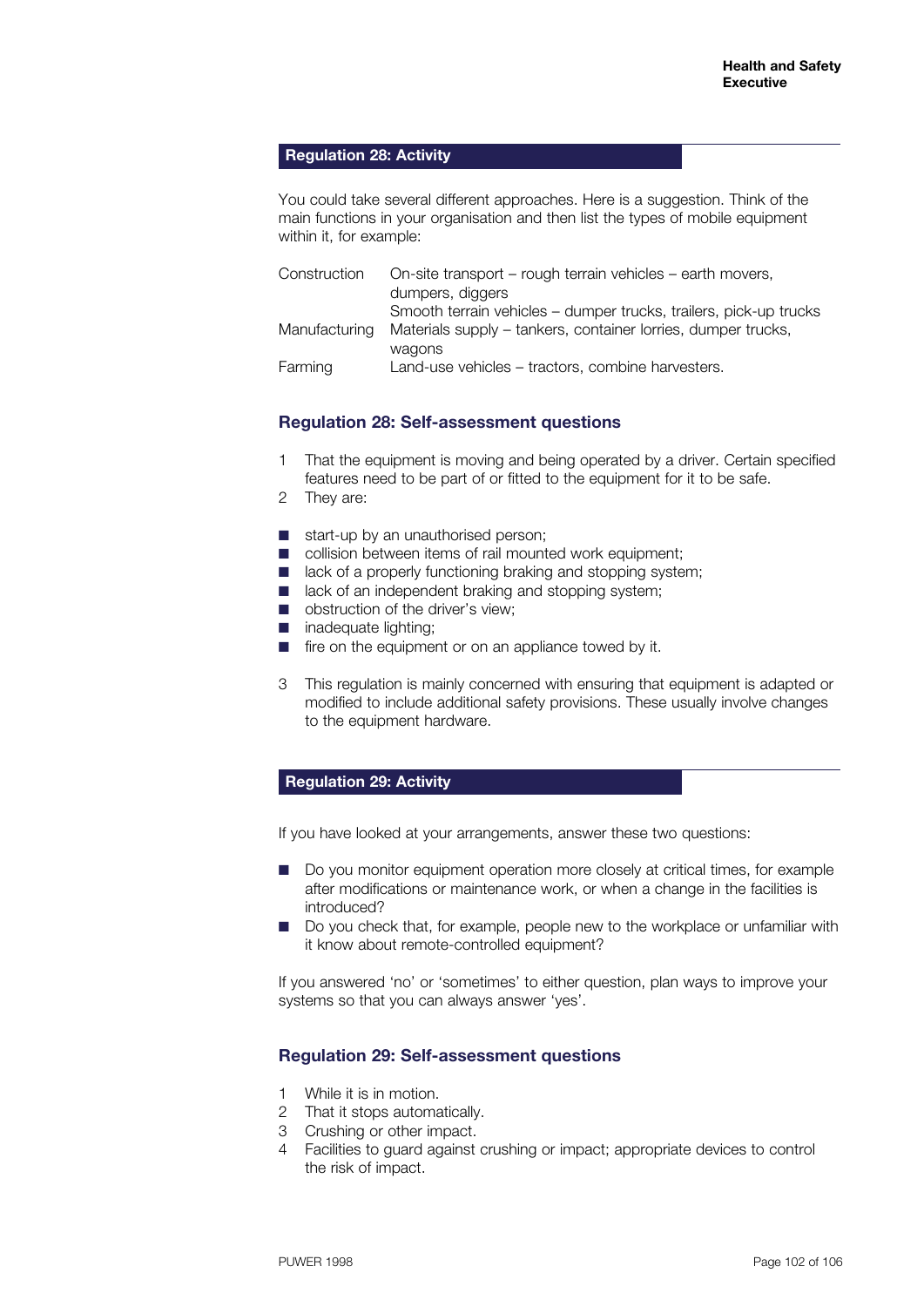#### **Regulation 30: Activity**

Check that you have all these on your list:

- 1 When selecting equipment, check equipment specifications for those which have anti-seizure features included in their design.
- 2 Ensure that maintenance of equipment drive shafts is planned to eliminate problems which could result in seizure, before it occurs.
- 3 Implement a routine of regular checking during operation to identify damage or signs that seizure is likely, such as overheating, excessive noise, oil leaks.

#### **Regulation 30: Self-assessment questions**

- 1 Seizure.
- 2 Ensure that equipment has a means of preventing it; when it cannot be avoided, take every possible measure to avoid its adverse effects on employees.
- 3 Contact with the ground.
- 4 Because of damage which could affect the proper, safe functioning of the unit and how securely it is connected to accessories.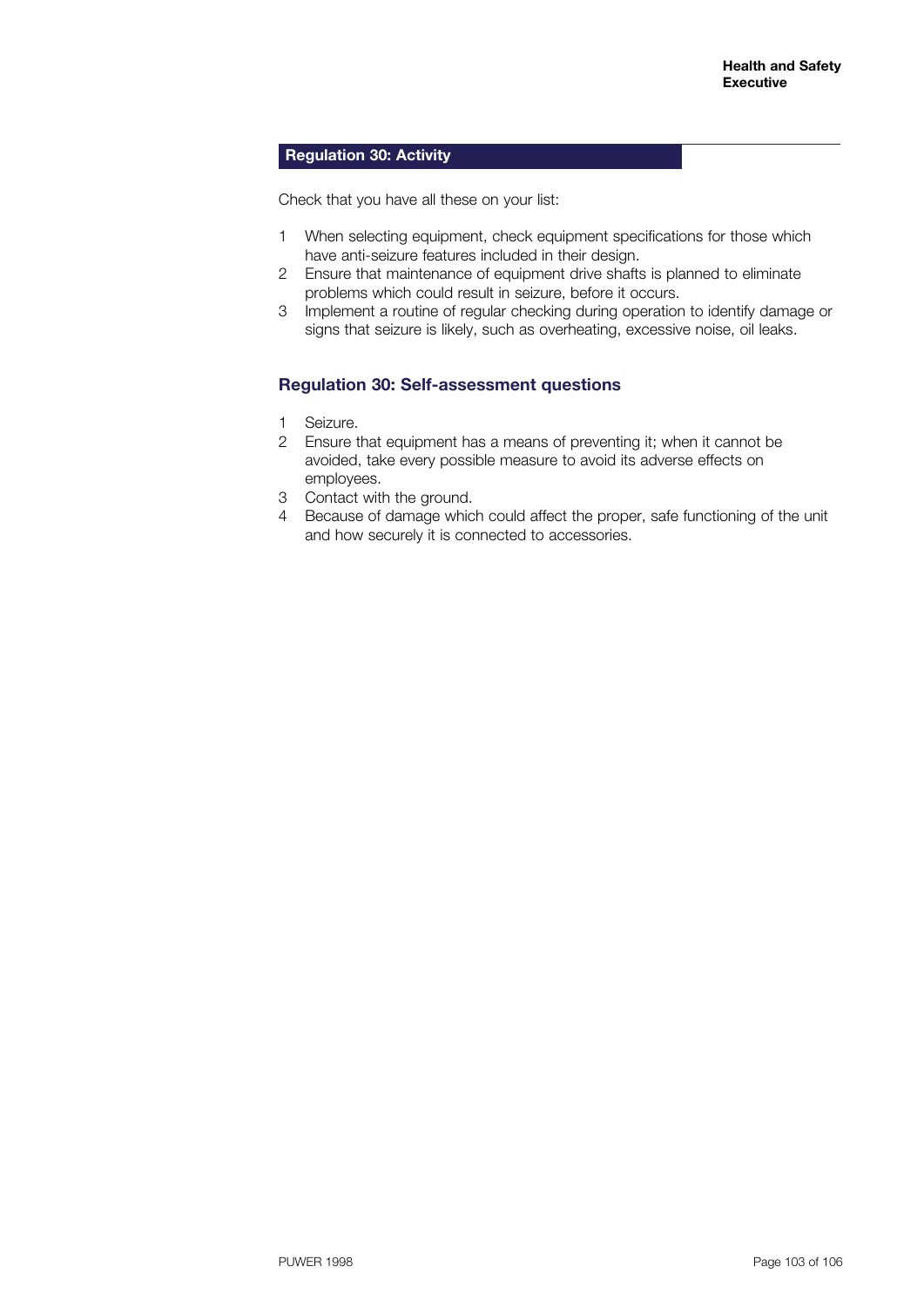## Further information

#### **References**

1 *Safe use of power presses. Provision and Use of Work Equipment Regulations 1998 as applied to power presses. Approved Code of Practice and guidance* L112 HSE Books 1998 ISBN 978 0 7176 1627 5

2 *Five steps to risk assessment* Leaflet INDG163(rev2) HSE Books 2006 (single copy free or priced packs of 10 ISBN 978 0 7176 6189 3) www.hse.gov.uk/pubns/indg163.pdf

3 *Buying new machinery: A short guide to the law and some information on what to do for anyone buying new machinery for use at work* Leaflet INDG271 HSE Books 1998 (single copy free or priced packs of 15 ISBN 978 0 7176 1559 9) www.hse.gov.uk/pubns/indg271.htm

4 *Health and safety statistics 1996/7* HSE Books (see www.hse.gov.uk/statistics for latest information)

#### **Further reading**

*Safe use of work equipment. Provision and Use of Work Equipment Regulations 1998. Approved Code of Practice and guidance* L22 (Second edition) HSE Books 1998 ISBN 978 0 7176 1626 8

*Safe use of lifting equipment. Lifting Operations and Lifting Equipment Regulations 1998. Approved Code of Practice and guidance* L113 HSE Books 1998 ISBN 978 0 7176 1628 2

*Safe use of woodworking machinery. Provision and Use of Work Equipment Regulations 1998 as applied to woodworking machinery. Approved Code of Practice and guidance* L114 HSE Books 1998 ISBN 978 0 7176 1630 5

*Managing health and safety: Five steps to success* Leaflet INDG275 HSE Books 1998 (single copy free or priced packs of 10 ISBN 978 0 7176 2170 5) www.hse.gov.uk/pubns/indg275.pdf

*Workplace transport safety: An employers' guide* HSG136 (Second edition) HSE Books 2005 ISBN 978 0 7176 6154 1

*COSHH a brief guide to the Regulations: What you need to know about the Control of Substances Hazardous to Health Regulations 2002 (COSHH)* Leaflet INDG136(rev3) HSE Books 2005 www.hse.gov.uk/pubns/indg136.pdf

*Safe work in confined spaces* Leaflet INDG258 HSE Books 1997 (single copy free or priced packs of 20 ISBN 978 0 7176 1442 4) www.hse.gov.uk/pubns/indg258.pdf

*Control of substances hazardous to health (Fifth edition). The Control of Substances Hazardous to Health Regulations 2002 (as amended). Approved Code of Practice and guidance* L5 (Fifth edition) HSE Books 2005 ISBN 978 0 7176 2981 7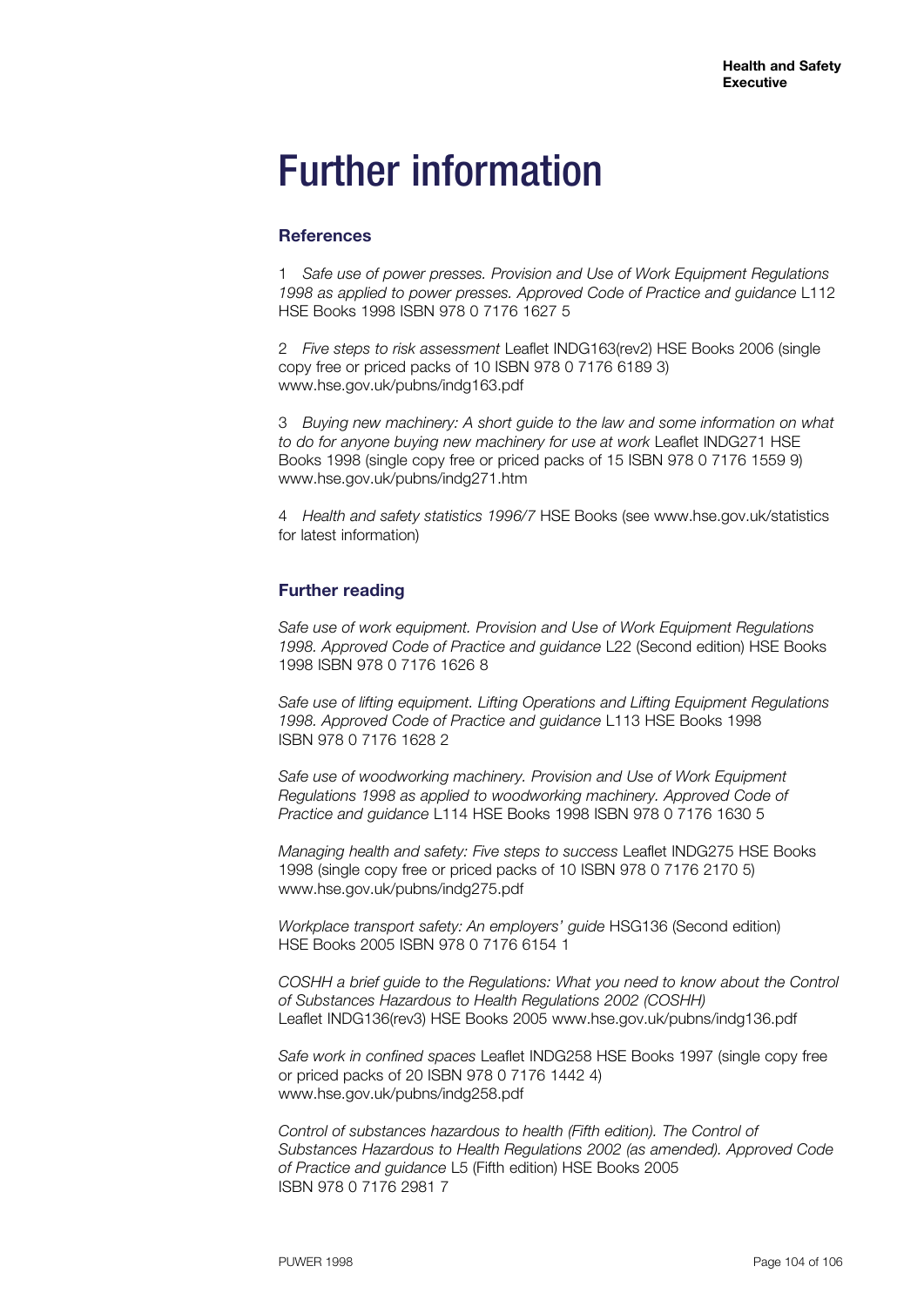*A guide to the Health and Safety (Consultation with Employees) Regulations 1996. Guidance on Regulations* L95 HSE Books 1996 ISBN 978 0 7176 1234 5

*Lighting at work* HSG38 (Second edition) HSE Books 1997 ISBN 978 0 7176 1232 1

*Application of electro-sensitive protective equipment using light curtains and light beam devices to machinery* SG180 HSE Books 1999 ISBN 978 0 7176 1550 6

*Essentials of health and safety at work* (Fourth edition) HSE Books 2006 ISBN 978 0 7176 6179 4

*Management of health and safety at work. Management of Health and Safety at Work Regulations 1999. Approved Code of Practice and guidance* L21 (Second edition) HSE Books 2000 ISBN 978 0 7176 2488 1

*Workplace health, safety and welfare. Workplace (Health, Safety and Welfare) Regulations 1992. Approved Code of Practice* L24 HSE Books 1992 ISBN 978 0 7176 0413 5

*A step by step guide to COSHH assessment* HSG97 (Second edition) HSE Books 2004 ISBN 978 0 7176 2785 1

*EH40/2005 Workplace exposure limits: Containing the list of workplace exposure limits for use with the Control of Substances Hazardous to Health Regulations 2002 (as amended)* Environmental Hygiene Guidance Note EH40 HSE Books 2005 ISBN 978 0 7176 2977 0

*Rider-operated lift trucks. Operator training. Approved Code of Practice and guidance* L117 HSE Books 1999 ISBN 978 0 7176 2455 3

*Industrial robot safety: Your guide to the safeguarding of industrial robots* HSG43 (Second edition) HSE Books 2000 ISBN 978 0 7176 1310 6

*The Supply of Machinery (Safety) Regulations 1992* SI 1992/3073 The Stationery Office ISBN 978 0 11 025719 8

*The Supply of Machinery (Safety) (Amendment) Regulations 1994* SI 1994/2063 The Stationery Office ISBN 978 0 11 045063 6

*The Electrical Equipment (Safety) Regulations 1994* SI 1994/3260 The Stationery Office ISBN 978 0 11 043917 4